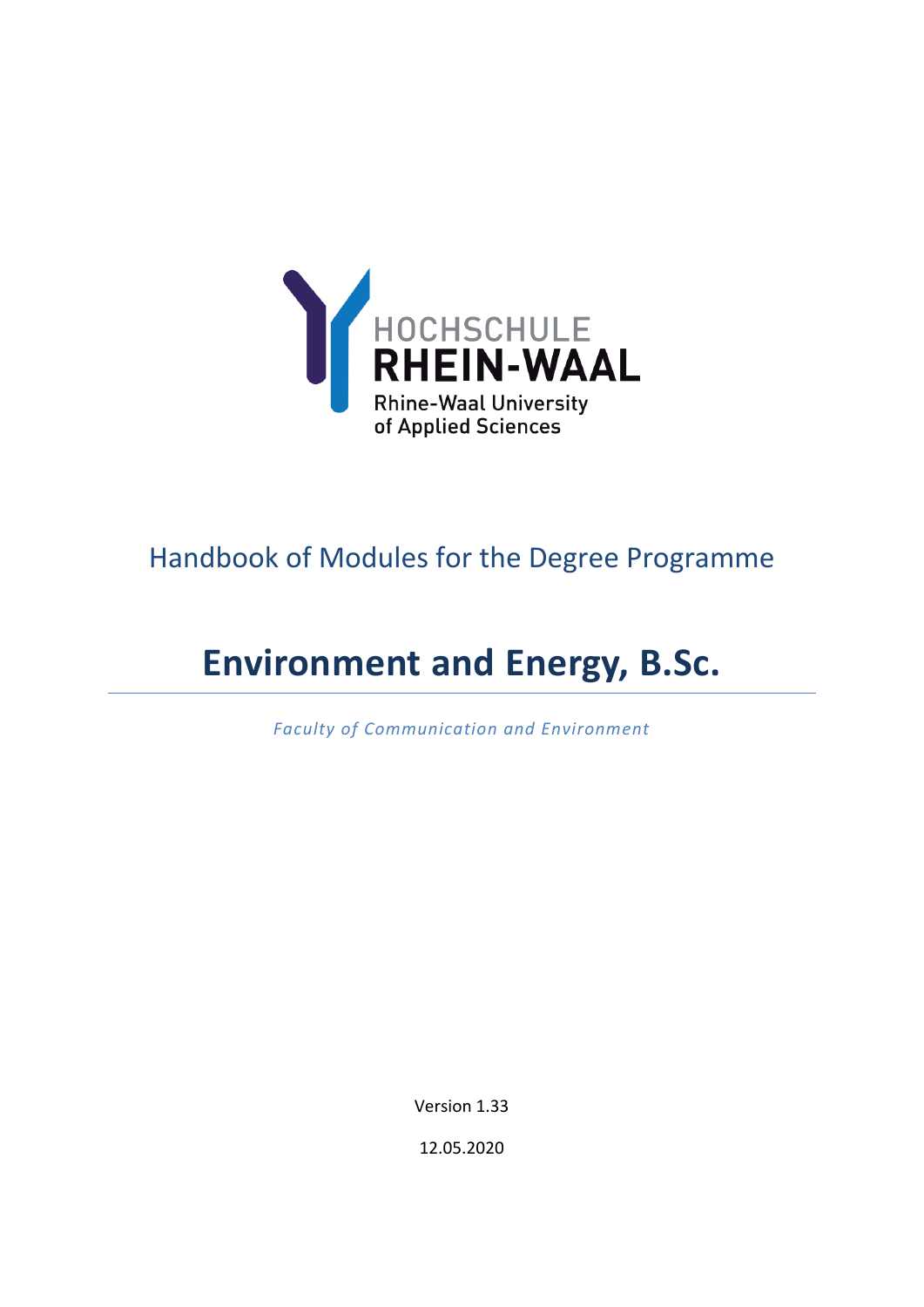

# **Dokumentenhistorie**

| <b>Version</b> | Datum      | <b>Verant</b> | <b>Bemerkung</b>                                                                        |
|----------------|------------|---------------|-----------------------------------------------------------------------------------------|
|                |            | w.            |                                                                                         |
| $1.0\,$        |            |               | Version für die Akkreditierung                                                          |
| 1.1            | 19.01.2015 | AR            | Überschrift geändert (Degree Programme)                                                 |
| 1.2            | 24.02.2016 | DL,           | Überarbeitung: Aktualisierung Inhalt, Modulverantwortliche/r und                        |
|                |            | UHA, IB       | Literaturliste:                                                                         |
|                |            |               | EE_1.01 Introduction to Environmental Sciences                                          |
|                |            |               | EE 1.02 Introduction to Energy Man. And Tech.                                           |
|                |            |               | EE 2.02 (alt 4.02) Evaluation of Ecosystems                                             |
|                |            |               | EE_3.01 Organic and Analytical Chemistry                                                |
|                |            |               | EE_3.06 Microbiology                                                                    |
|                |            |               | EE_4.01 Resource Management Environmental Health                                        |
|                |            |               | EE_4.02 (alt 2.02) Project Management                                                   |
|                |            |               | EE_4.04 Legal Fundamentals                                                              |
|                |            |               | EE_5.01 Remediation and Redevelopment                                                   |
|                |            |               | EE_5.02 Process Engineering                                                             |
|                |            |               | EE_W.02 Environmental and Energy Economics                                              |
|                |            |               | EE_W.03 Innovative Solutions                                                            |
|                |            |               | EE_W.04 Advanced Analytical Chemistry                                                   |
|                |            |               | EE_W.05 Electromobility                                                                 |
|                |            |               | Überarbeitung Übersicht Curriculum S. 3 (EE_2.02/4.02 getauscht)                        |
| 1.21           | 15.06.2017 | SLA, IB       | EE_W.02 Environmental and Energy Economics wird geteilt, neu EE_W.08                    |
|                |            |               | und EE_W.09                                                                             |
|                |            |               | EE_W.07 Environmental Monitoring, neues Wahlpflichtmodul                                |
|                |            |               | EE_W.08 Environmental Economics, neues Wahlpflichtmodul                                 |
|                |            |               | EE_W.09 Energy Economics, neues Wahlpflichtmodul                                        |
| 1.3            | 01.07.2017 | SLA, IB       | EE_1.01 Introduction to Environmental Sciences wird geteilt, neu EE_1.06<br>und EE 1.07 |
|                |            |               | EE_1.02 Fundamentals of Energy Management and Technology,                               |
|                |            |               | Teilmodule aufgehoben, aktualisiert                                                     |
|                |            |               | EE_1.03 Physics: Mechanics and Optics mit Teilen von EE_2.04 (Electrical                |
|                |            |               | Engineering) zusammengeführt als EE_1.08 Physics: Mechanics, Electricity                |
|                |            |               | and Magnetism                                                                           |
|                |            |               | EE 1.04 Mathematics: Analysis and Discrete Mathematics, aktualisiert                    |
|                |            |               | EE_1.05 Fundamentals of Computer Science and Networks, Umbenennung                      |
|                |            |               | in Fundamentals of Scientific Programming, verschoben vom ersten ins                    |
|                |            |               | zweite Semester, aktualisiert                                                           |
|                |            |               | EE_1.06 Introduction to Ecology and Environmental Sciences, aktualisiert                |
|                |            |               | EE_1.07 Fundamentals of Biology and Natural Cycles of Matter, aktualisiert              |
|                |            |               | EE_1.08 Physics: Mechanics, Electricity and Magnetism, neu                              |
|                |            |               | EE_2.01 General and Inorganic Chemistry, aktualisiert                                   |
|                |            |               | EE_2.02 Evaluation of Ecosystems and Environmental Assessment,                          |
|                |            |               | aktualisiert                                                                            |
|                |            |               | EE_2.04 Fundamentals of Engineering raus genommen, Electrical                           |
|                |            |               | Engineering integriert in EE_1.08 Physics: Mechanics, Electricity and                   |
|                |            |               | Magnetism, Fundamentals of Mechanical Engineering eingestellt                           |

Environment and Energy, B.Sc.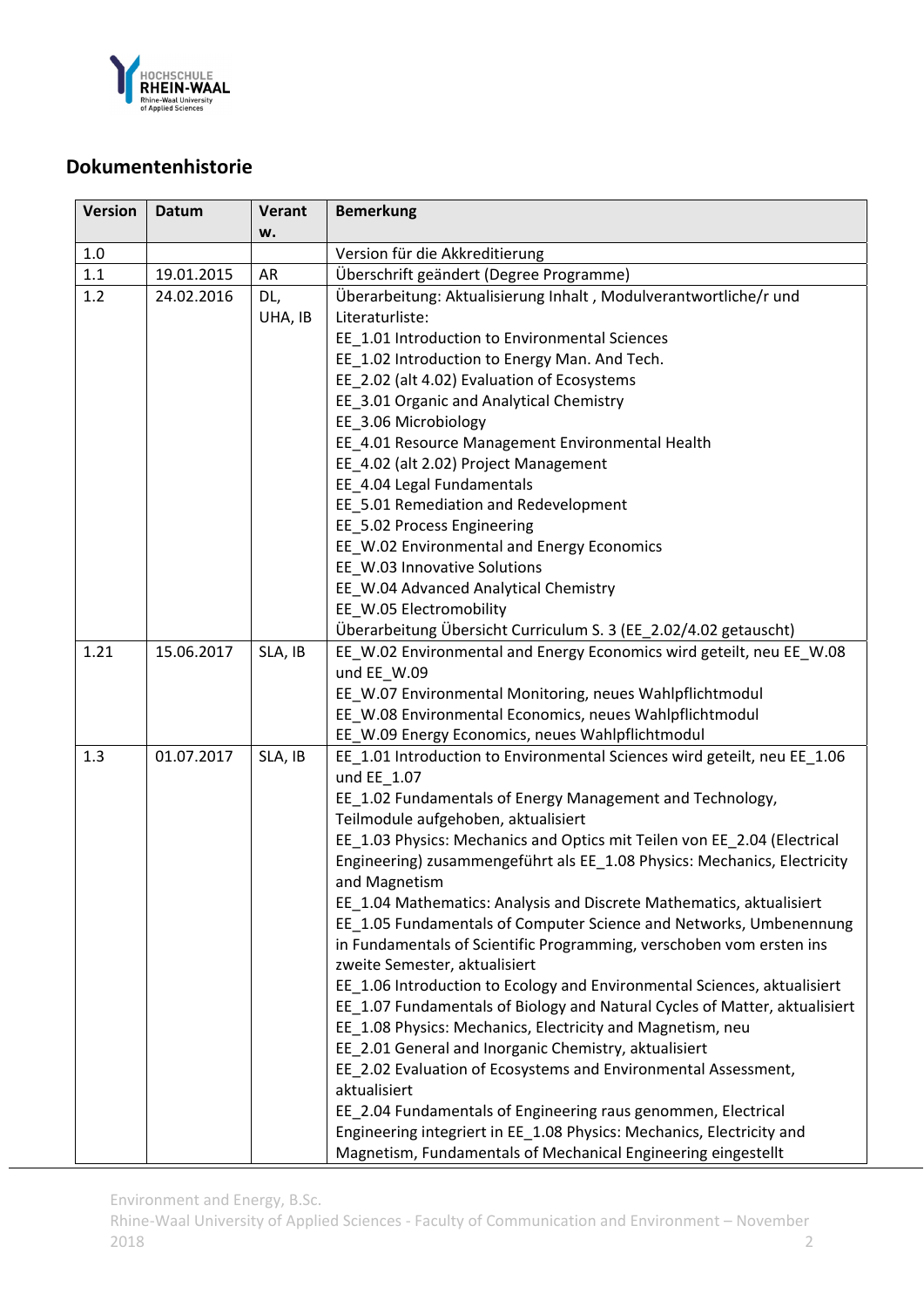

|      |             |    | EE 2.05 Linear Algebra and Graph Theory, aktualisiert                    |
|------|-------------|----|--------------------------------------------------------------------------|
|      |             |    | EE_3.01 Organic Chemistry and Analytical Chemistry, aktualisiert         |
|      |             |    | EE_3.02 Energy Technology, Teilung des Moduls aufgehoben, aktualisiert   |
|      |             |    | EE_3.03 Statistics and Data Processing, vom dritten ins zweite Semester  |
|      |             |    | verschoben, aktualisiert                                                 |
|      |             |    | EE_3.04 Fundamentals of Business Administration, aktualisiert            |
|      |             |    | EE_3.05 Entrepreneurship, vom dritten ins vierte Semester verschoben,    |
|      |             |    | aktualisiert                                                             |
|      |             |    | EE_3.07 Fundamentals of Geodata Management Systems, neu                  |
|      |             |    | EE_4.01 Resource Management and Environmental Health, aktualisiert       |
|      |             |    | EE_4.02 Project Management and Intercultural Competence, vom vierten     |
|      |             |    | ins dritte Semester verschoben, aktualisiert                             |
|      |             |    | EE_4.03 Applied Measurement and Control, aktualisiert                    |
|      |             |    | EE_4.04 Legal Fundamentals, aktualisiert                                 |
|      |             |    | EE 5.01 Remediation and Redevelopment, aktualisiert                      |
|      |             |    | EE_5.02 Process Engineering, Teilung des Moduls aufgehoben, aktualisiert |
|      |             |    | EE_7.01 Bachelor Workshop I: Research Methods, aktualisiert              |
|      |             |    | EE_W.01 Advanced Simulation and Modelling, viertes oder fünftes          |
|      |             |    | Semester, aktualisiert                                                   |
|      |             |    | EE_W.03 Innovative Solutions in Environment and Energy, viertes oder     |
|      |             |    | fünftes Semester, aktualisiert                                           |
|      |             |    | EE_W.04 Advanced Environmental Analytical Chemistry, viertes oder        |
|      |             |    | fünftes Semester, aktualisiert                                           |
|      |             |    | EE_W.05 Electromobility, viertes oder fünftes Semester, aktualisiert     |
|      |             |    | EE_W.06 Advanced Auditing and Certification Procedures, viertes oder     |
|      |             |    | fünftes Semester, aktualisiert                                           |
| 1.31 | 07.08.2018  | IB | EE_1.08 Physics: Mechanics, Electricity and Magnetism, Korrektur SWS     |
|      |             |    | Vorlesung und Übungen                                                    |
| 1.32 | 07.11.2018  | IB | EE_5.03 Interdisciplinary Project, Spezifizierung der Lernergebnisse     |
|      |             |    | EE_6.01 Internship / Semester Abroad Spezifizierung der Anforderungen    |
|      |             |    | für Anerkennung des Semesters Abroad                                     |
| 1.33 | 10.02.20202 | IB | EE_1.02 Fundamentals of Energy Management and Technology,                |
|      |             |    | Modulbeschreibung und Lit. Verzeichnis aktualisiert                      |
|      |             |    | EE_2.01 General and Inorganic Chemistry, Modulbeschreibung aktualisiert  |
|      |             |    | EE_2.05 Linear Algebra and Graph Theory, Modulbeschreibung und Lit.      |
|      |             |    | Verzeichnis aktualisiert                                                 |
|      |             |    | EE 3.02 Energy Technology, Modulbeschreibung aktualisiert                |
|      |             |    | EE 5.02 Process Engineering, Modulbeschreibung und Lit. Verzeichnis      |
|      |             |    | aktualisiert                                                             |
|      |             |    | EE 6.01 Internhship/Semester Abroad, Zulassung an Rahmenprüfungs-        |
|      |             |    | ordnung vom 03.01.2018 angepasst                                         |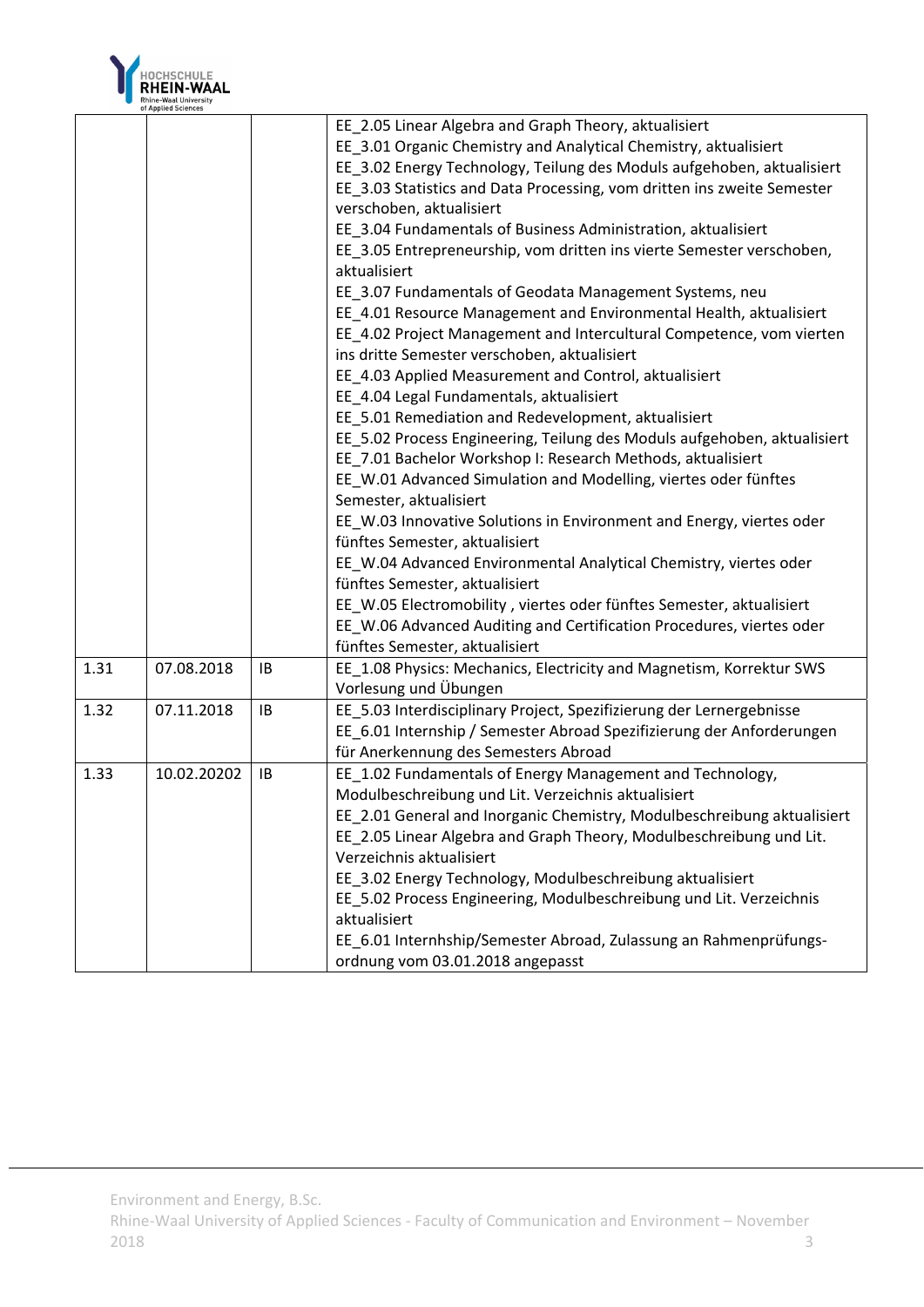

# **Index**

Environment and Energy, B.Sc.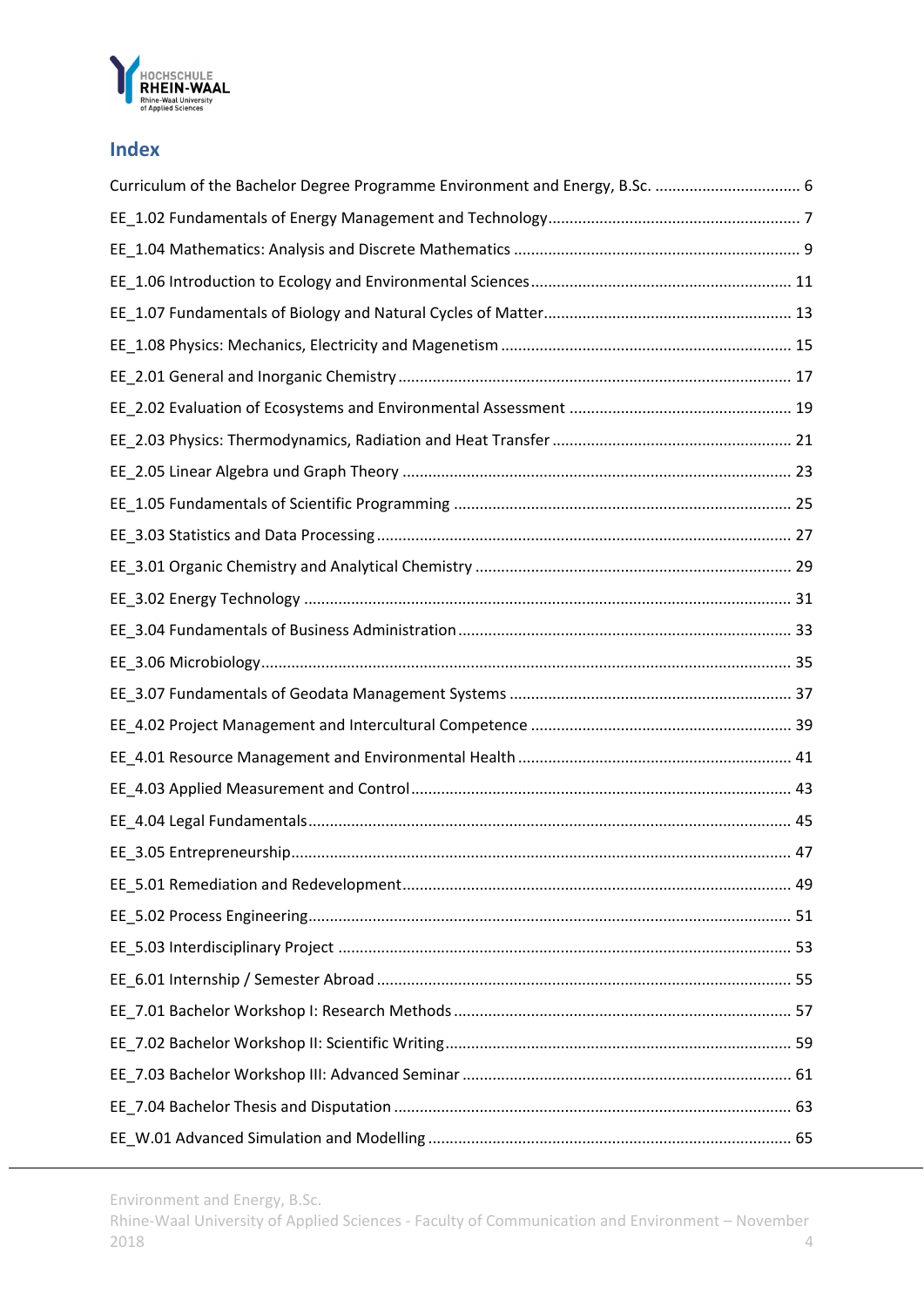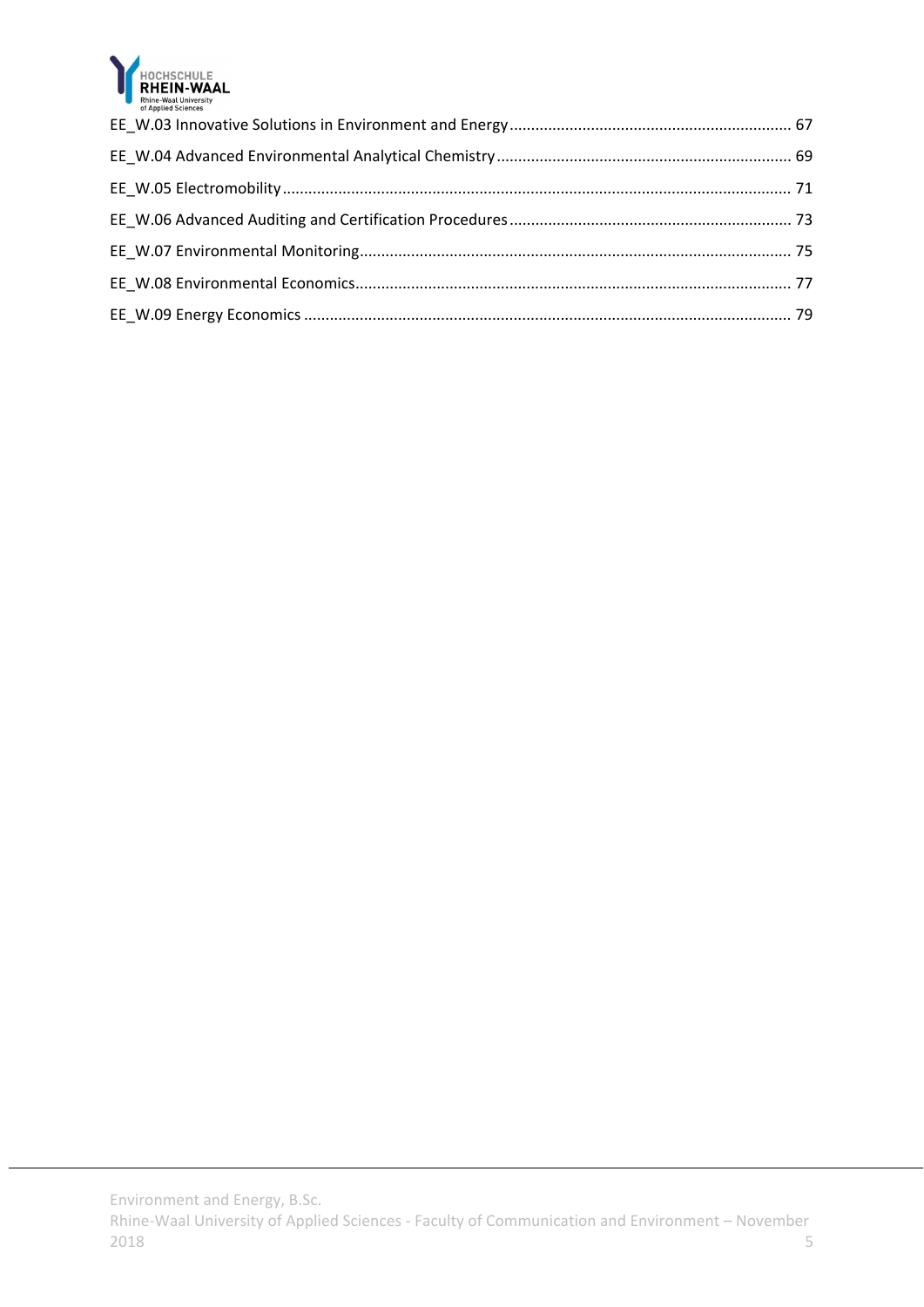

# **Curriculum of the Bachelor Degree Programme Environment and Energy, B.Sc.**

| Code No   |                                                                                                                     | Type (Veranstaltungsart)<br>CH |                |                   | Te       |                             |                |              |             |    |                 |                 |                |                 |     |                                                          |                                                                                                                                               |
|-----------|---------------------------------------------------------------------------------------------------------------------|--------------------------------|----------------|-------------------|----------|-----------------------------|----------------|--------------|-------------|----|-----------------|-----------------|----------------|-----------------|-----|----------------------------------------------------------|-----------------------------------------------------------------------------------------------------------------------------------------------|
| (Kennnr.) | Module                                                                                                              | (SWS)                          | L<br>$\omega$  | <b>SL</b><br>(SL) | s<br>(S) | Ex<br>$(\ddot{\mathsf{U}})$ | PT<br>(Pra)    | Pro<br>(Pro) | (Prü)       | CP | WS <sub>1</sub> | SS <sub>2</sub> | WS3            | SS <sub>4</sub> | WS5 | SS6                                                      | WS7                                                                                                                                           |
| EE 1.02   | Fundamentals of Energy Management and Technology<br>Grundlagen des Energiemanagements und der Energietechnik        | 5                              | 3              |                   |          | $\overline{\mathbf{c}}$     |                |              | Ε<br>(P)    | 5  | 5               |                 |                |                 |     |                                                          |                                                                                                                                               |
| EE 1.04   | Mathematics: Analysis and Discrete Mathematics<br>Mathematik: Analysis und diskrete Mathematik                      | $\overline{4}$                 | $\overline{2}$ |                   |          | $\overline{2}$              |                |              | E<br>(P)    | 5  | $\overline{4}$  |                 |                |                 |     |                                                          |                                                                                                                                               |
| EE 1.06   | Introduction to Ecology and Environmental Sciences<br>Einführung in die Ökologie und Umweltwissenschaften           | 5                              | 3              |                   |          | $\overline{2}$              |                |              | Ε<br>(P)    | 5  | 5               |                 |                |                 |     |                                                          |                                                                                                                                               |
| EE 1.07   | Fundamentals of Biology and Natural Cycles of Matter<br>Grundlagen der Biologie und der natürlichen Stoffkreisläufe | 5                              | 3              |                   |          | $\overline{\mathbf{c}}$     |                |              | Ε<br>(P)    | 5  | 5               |                 |                |                 |     |                                                          |                                                                                                                                               |
| EE 1.08   | Physics: Mechanics, Electricity and Magenetism<br>Physik: Mechanik, Elektrizität und Magnetismus                    | 10                             | 5              |                   |          | 5                           |                |              | E<br>(P)    | 10 | 10              |                 |                |                 |     |                                                          |                                                                                                                                               |
| EE 2.01   | General and Inorganic Chemistry<br>Allgemeine und anorganische Chemie                                               | 5                              | $\overline{2}$ |                   |          | $\mathbf{1}$                | $\overline{2}$ |              | E/C<br>(PT) | 5  |                 | 5               |                |                 |     |                                                          | $\widehat{C}$                                                                                                                                 |
| EE 2.02   | Evaluation of Ecosystems and Environmental Assessment<br>Ökosystem- und Umweltbewertung                             | 5                              | $\overline{2}$ |                   |          |                             | 3              |              | E/C<br>(P/T | 5  |                 | 5               |                |                 |     | CP; TE: C(T))                                            | C TË<br>S TË                                                                                                                                  |
| EE 2.03   | Physics: Thermodynamics, Radiation and Heat Transfer<br>Physik: Thermodynamik, Strahlung und Wärmeübertragung       | $\overline{4}$                 | $\overline{2}$ |                   |          | $\overline{2}$              |                |              | Ε<br>(P)    | 5  |                 | $\overline{4}$  |                |                 |     |                                                          | S; TË:<br>haftliches Schreiben) (4 SW; 5 CP; type:<br>eminar) (4 SW; 5 CP; type: S; TE: C (T))<br>and Colloquium (Kolloquium) (3 CP)<br>type: |
| EE 2.05   | Linear Algebra and Graph Theory<br>Lineare Algebra und Grafentheorie                                                | $\overline{4}$                 | $\overline{2}$ |                   |          | $\overline{2}$              |                |              | E<br>(P)    | 5  |                 | $\overline{4}$  |                |                 |     |                                                          | ġ                                                                                                                                             |
| EE 2.06   | Fundamentals of Scientific Programming<br>Grundlagen des wissenschaftlichen Programmierens                          | 4                              | 3              |                   |          | 1                           |                |              | E<br>(P)    | 5  |                 | $\overline{a}$  |                |                 |     | semester abroad (Praxis- oder Auslandstudiensemester (30 | S<br>ŠW;                                                                                                                                      |
| EE 3.03   | <b>Statistics and Data Processing</b><br>Statistik und Datenverarbeitung                                            | 5                              | 3              |                   |          | $\overline{2}$              |                |              | Ε<br>(P)    | 5  |                 | 5               |                |                 |     |                                                          |                                                                                                                                               |
| EE 3.01   | Organic Chemistry and Analytical Chemistry<br>Organische Chemie und analytische Chemie                              | 5                              | $\overline{2}$ |                   |          |                             | 3              |              | E/C<br>(P/T | 5  |                 |                 | 5              |                 |     |                                                          | (Forschungsmethoden) (4                                                                                                                       |
| EE 3.02   | Energy Technology<br>Energietechnik                                                                                 | $\overline{4}$                 | $\overline{2}$ |                   |          | $\overline{2}$              |                |              | Ε<br>(P)    | 5  |                 |                 | $\overline{4}$ |                 |     |                                                          |                                                                                                                                               |
| EE 3.04   | Fundamentals of Business Administration<br>Grundlagen der Betriebswirtschaftslehre                                  | $\overline{4}$                 | $\overline{2}$ |                   |          | $\overline{\mathbf{c}}$     |                |              | E<br>(P)    | 5  |                 |                 | $\overline{4}$ |                 |     |                                                          | (Wissenschaftliches                                                                                                                           |
| EE 4.02   | Project Management and Intercultural Competence<br>Projektmanagement und interkulturelle Kompetenz                  | $\overline{a}$                 | $\overline{2}$ |                   |          | $\overline{2}$              |                |              | C<br>(T)    | 5  |                 |                 | $\overline{a}$ |                 |     |                                                          | Seminar (Hauptseminar) (4<br>Methods<br>Writing (                                                                                             |
| EE 3.06   | Microbiology<br>Mikrobiologie                                                                                       | 4                              | $\overline{2}$ |                   |          |                             | $\overline{2}$ |              | E/C<br>(PT) | 5  |                 |                 | $\overline{4}$ |                 |     |                                                          | (Bachelorarbeit) (12 CP)<br>Research I<br>Advanced                                                                                            |
| EE 3.07   | Fundamentals of Geodata Management Systems<br>Grundlagen der Geoinformationssysteme                                 | $\overline{4}$                 | $\overline{2}$ |                   |          | $\overline{2}$              |                |              | Ε<br>(P)    | 5  |                 |                 | $\overline{4}$ |                 |     | $\overline{\sigma}$                                      | : Workshop 2: Scie<br>: Workshop 3: Adva<br>: Bachelor Thesis (<br>÷                                                                          |
| EE 4.01   | Resource Management and Environmental Health<br>Ressourcenmanagement und Umwelthygiene                              | 6                              | 4              |                   |          | $\overline{2}$              |                |              | E<br>(P)    | 5  |                 |                 |                | 6               |     |                                                          | Workshop                                                                                                                                      |
| EE 4.03   | Applied Measurement and Control<br>Angewandte Verfahren der Mess- und Regelungstechnik                              | $\overline{4}$                 | $\overline{2}$ |                   |          | $\overline{\mathbf{c}}$     |                |              | Ε<br>(P)    | 5  |                 |                 |                | $\overline{4}$  |     | 6.01 Internship                                          | 7.02<br>7.01                                                                                                                                  |
| EE 4.04   | Legal Fundamentals<br>Rechtliche Grundlagen                                                                         | $\overline{4}$                 | 4              |                   |          |                             |                |              | E<br>(P)    | 5  |                 |                 |                | $\overline{4}$  |     | 出                                                        | $\frac{7.03}{7.04}$<br>답군<br>ш<br>ш<br>ᄪᅖᇜᇜ                                                                                                   |
| EE 3.05   | Entrepreneurship<br>Unternehmensgründung                                                                            | $\Delta$                       | 3              |                   |          | $\mathbf{1}$                |                |              | Ε<br>(P)    | 5  |                 |                 |                | $\overline{4}$  |     |                                                          |                                                                                                                                               |
| EE 5.01   | Remediation and Redevelopment<br>Sanierung und Standortentwicklung                                                  | 5                              | 4              |                   |          | 1                           |                |              | Ε<br>(P)    | 5  |                 |                 |                |                 | 5   |                                                          |                                                                                                                                               |
| EE 5.02   | Process Engineering<br>Verfahrenstechnik                                                                            | 5                              | 5              |                   |          |                             |                |              | E<br>(P)    | 5  |                 |                 |                |                 | 5   |                                                          |                                                                                                                                               |
| EE 5.03   | Interdisciplinary Project<br>Interdisziplinäres Projekt                                                             | 6                              |                |                   |          |                             |                | 6            | Ε<br>(P)    | 10 |                 |                 |                |                 | 6   |                                                          |                                                                                                                                               |
|           | Elective courses<br>Wahlpflichtkurse <sup>1</sup>                                                                   | 16                             |                |                   |          |                             |                |              |             | 20 |                 |                 |                | 8               | 8   |                                                          |                                                                                                                                               |
|           | Total weekly semester hours<br>Gesamt-Semesterwochenstunden                                                         | 131                            |                |                   |          |                             |                |              |             |    | 29              | 27              | 25             | 26              | 24  | 30                                                       | 30                                                                                                                                            |

|                | <b>Code No Elective Courses</b>                                                                                  | <b>CH</b>      | <b>CP</b> | Te        |
|----------------|------------------------------------------------------------------------------------------------------------------|----------------|-----------|-----------|
|                | (Kennnr.) (Wahlpflichtkurse)                                                                                     | (SWS)          |           | (Prü)     |
| EE W.01        | Advanced Simulation and Modelling<br>Simulation und Modellierung                                                 | 4              | 5         | E.<br>(P) |
| EE_W.03        | Innovative Solutions in Environment and Energy<br>Innovative Lösungen in Umwelt- und Energietechnik              | 4              | 5         | E<br>(P)  |
| EE W.04        | Advanced Environmental analytical chemistry<br>Chemische Umweltanalytik                                          | 4              | 5         | E<br>(P)  |
| EE W.05        | Electromobility<br>Elektromobilität                                                                              | 4              | 5         | Ε<br>(P)  |
| EE W.06        | Advanced auditing and certification procedures<br>Auditierungs- und Zertifizierungsprozesse für Fortgeschrittene | 4              | 5         | E<br>(P)  |
| EE W.07        | <b>Environmental Monitoring</b><br>Umweltmonitoring                                                              | 4              | 5         | Е<br>(P)  |
| <b>EE W.08</b> | <b>Environmental Economics</b><br>Umweltökonomie                                                                 | 4              | 5         | E<br>(P)  |
| EE W.09        | <b>Energy Economics</b><br>Energieökonomie                                                                       | $\overline{4}$ | 5         | E<br>(P)  |

Environment and Energy, B.Sc.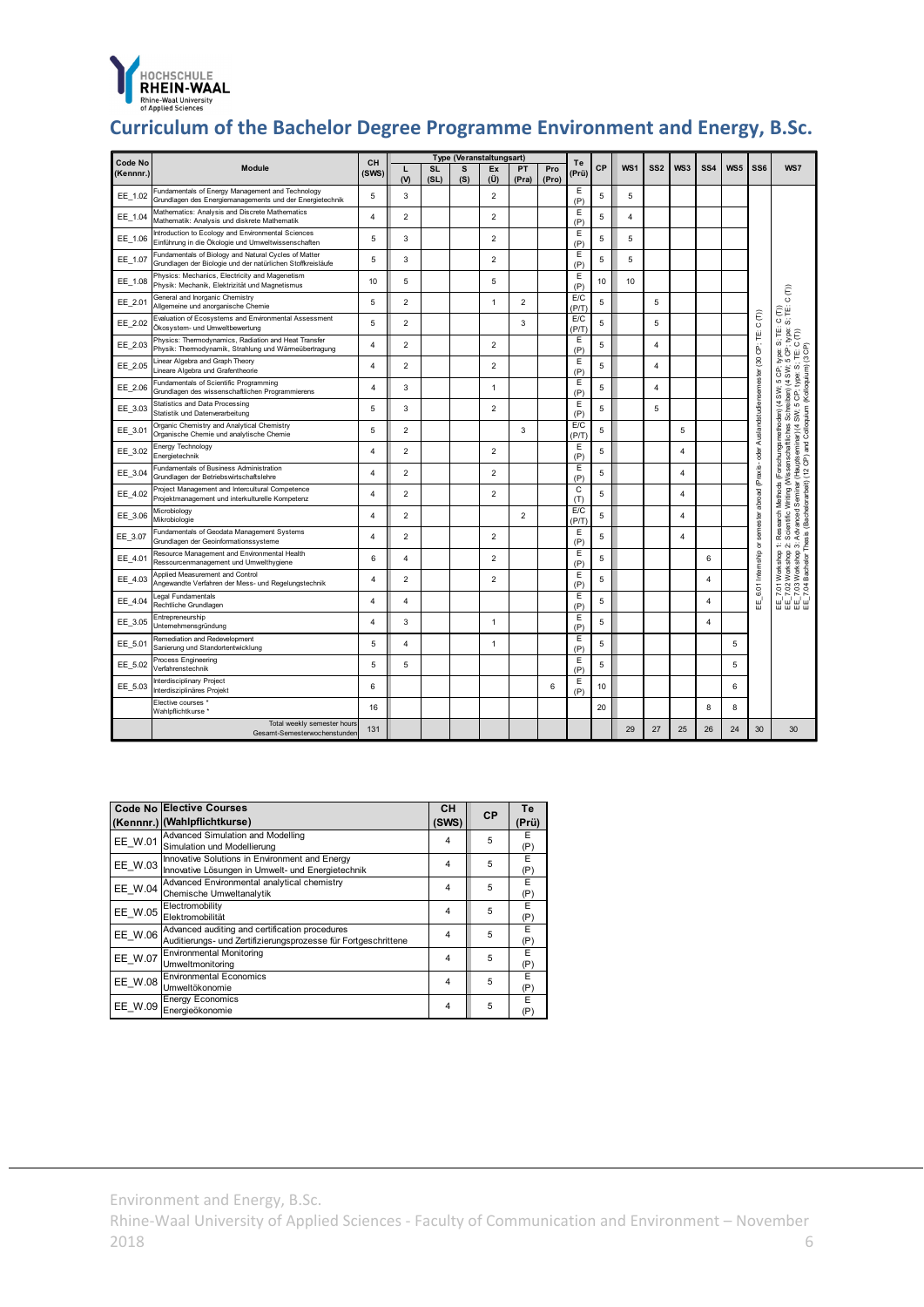

# **EE\_1.02 Fundamentals of Energy Management and Technology**

| Code                      | Workload | <b>Credits</b>       | Level of module | <b>Frequency of</b>  | <b>Duration</b> |
|---------------------------|----------|----------------------|-----------------|----------------------|-----------------|
| EE 1.02                   | 150h     | 5 CP                 | $1st$ semester  | offer                | 1 semester      |
|                           |          |                      |                 | Winter semester      |                 |
| <b>Courses</b>            |          | <b>Teaching time</b> | Self-study      | <b>Planned group</b> |                 |
| Lecture: 45 h/ 3 SWS      |          | 75 h / 5 SWS         | 75 h / 5 SWS    | size                 |                 |
| Exercises with excursion: |          |                      |                 |                      | 50 students     |
| 30 h/ 2 SWS               |          |                      |                 |                      |                 |

### **Learning outcomes / Competences and qualifications profile**

Upon completion of this course, the student will be able to:

- relate renewable and non-renewable energy carriers to their corresponding range of coverage, environmental impact, and their characteristics in the energy chain.
- understand and analyse abstract concepts (e.g. sustainability, carbon or ecological footprint) and contemporary developments in global change (e.g. UNFCCC policies).
- explain basic concepts of thermodynamics
- describe the technology of energy conversion for renewable and non-renewable energy carriers.
- describe environmental impacts of different energy conversion technologies.

#### **Content**

This module intends to increase students´ awareness and interest in the field of energy management and technology.

Based on the introduction of key concepts in the energy chain and thermodynamics, the course analyses trends and drivers in energy supply. The need for renewable energies as a consequence of limited fossil resources and climate change due to the emission of carbon dioxide and other greenhouse gases is explained. An overview of conventional and renewable energy resources and their applications is provided. Different kinds of energy conversion processes are explained and their efficiency is discussed.

The vast impact of conventional and renewable energy resources on the environment is illustrated and discussed using different concepts like e.g. "sustainability" or "carbon footprint".

National, European and international policy approaches to reduce the missions of climate gases are presented and discussed.

#### **Teaching methods**

Lectures and practical trainings with workgroup exercises, excursions

#### **Entry requirements**

None

#### **Types of assessment**

Graded examination

#### **Requirements for the award of credit points**

Environment and Energy, B.Sc.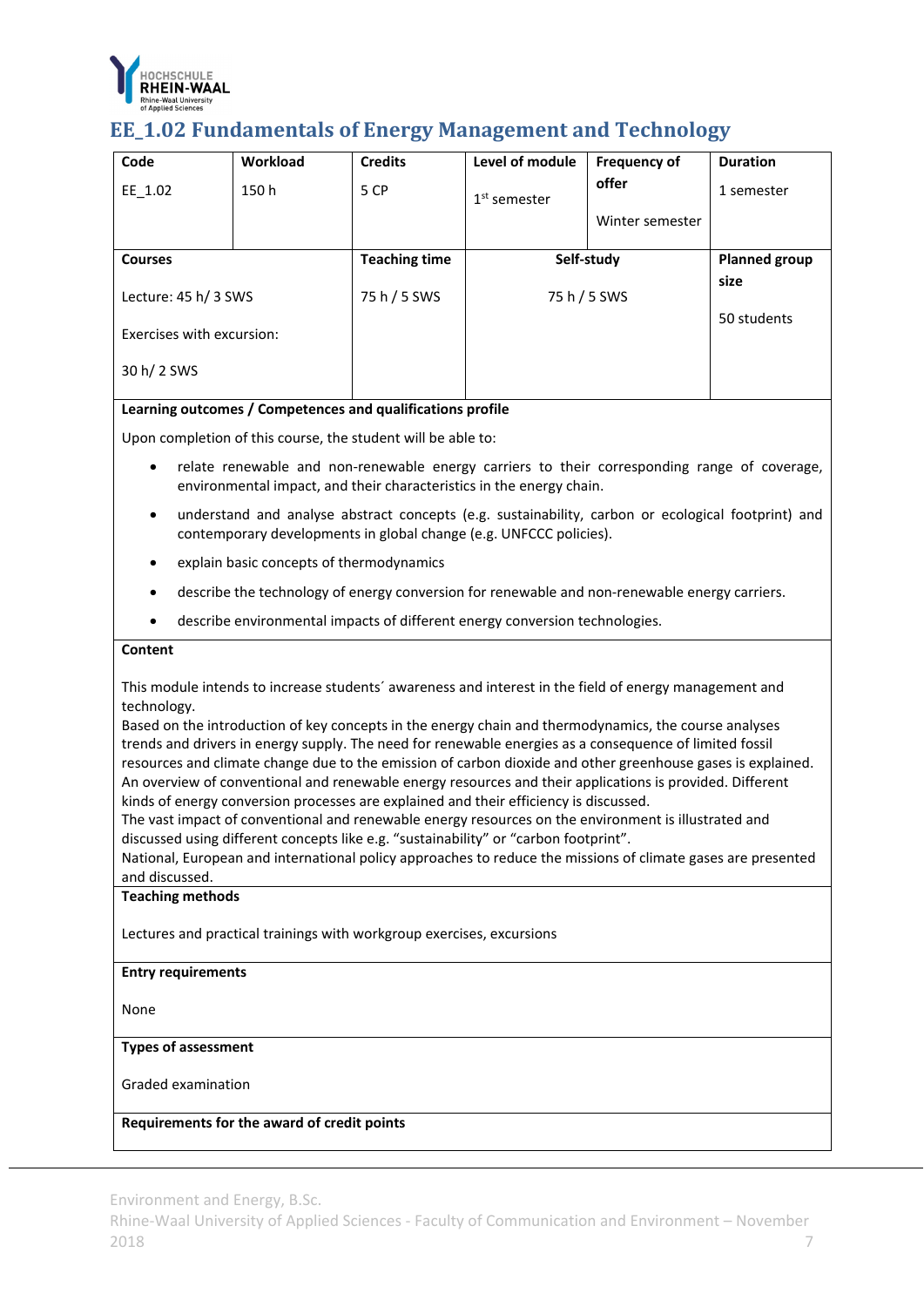

Module examination grade 4.0 or better, successful participation in practical training

# **Use of module ( in other study programs )**

**Weight towards final grade**

3,125%

**Person in charge of module**

Prof. Dr. Irmgard Buder

#### **Additional information**

Literature:

Cengel, Y. A.; Boles, M. A. (2010): Thermodynamics ‐ An Engineering Approach. Boston: McGraw‐Hill. Boeker, E.; Grondelle, R. (2011): Environmental Physics ‐ Sustainable Energy and Climate Change. Chichester: Wiley.

Sorensen, B. (2004): Renewable Energy ‐ its physics, engineering, use, environmental impacts, economy, and planning aspects. Amsterdam: Elsevier.

Gevorkian, P. (2007): Sustainable Energy Systems Engineering. New York: McGraw‐Hill.

Quaschning, V. (2010) Renewable Energy and Climate Change Chichester John Wiley Sons LTD

Quaschning, V. (2016) Understanding Renewable Energy Systems, London Washington DC Sec. Ed. Earthscan, Nelson, V. (2011): Introduction to Renewable Energy. Boca Raton: CRC Press.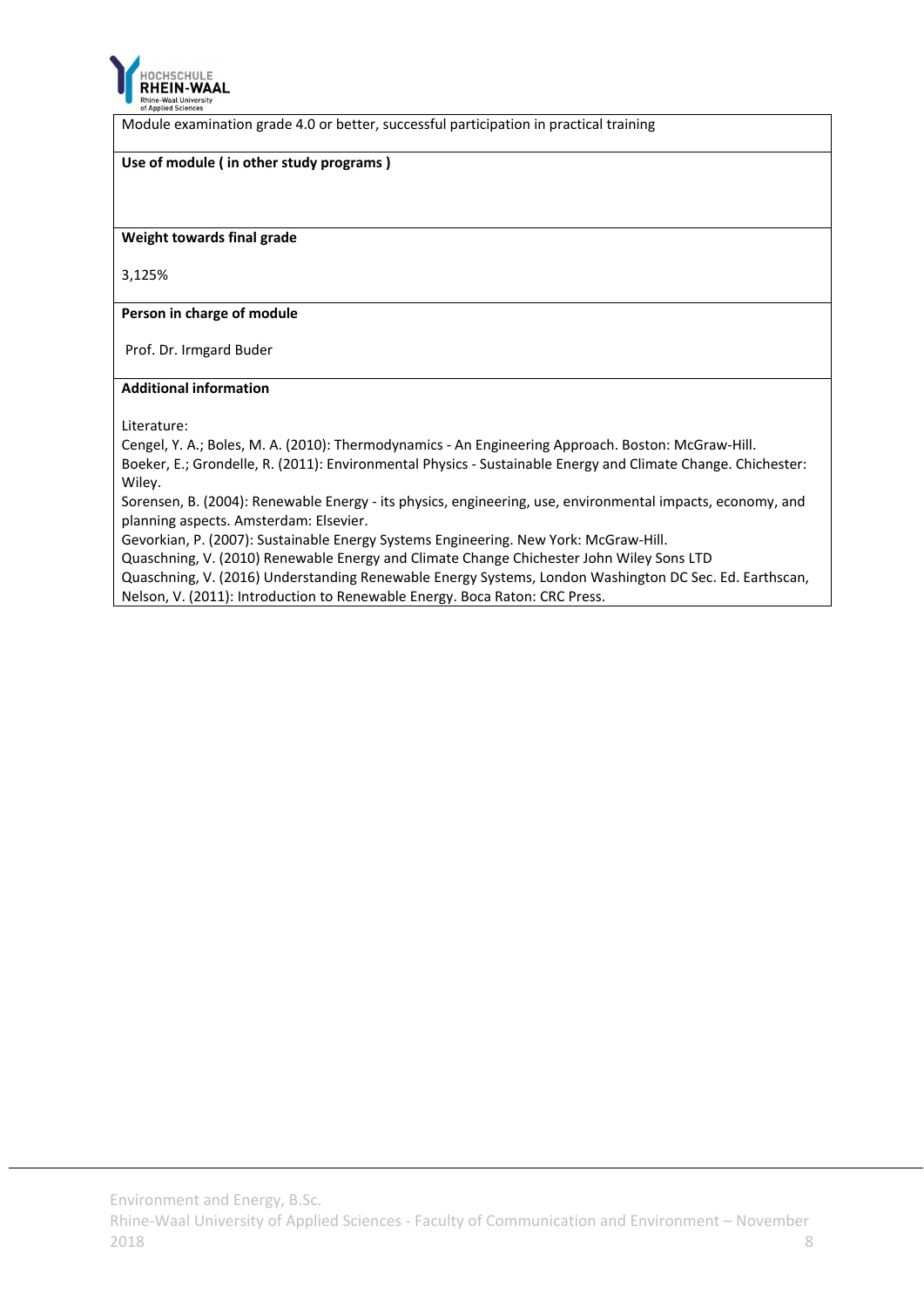

# **EE\_1.04** Mathematics: Analysis and Discrete Mathematics

| Code                                                                                                                                                                                                                                                                                                                                                                                                                                                                                                                                                                                                                                                                                                                                                                                                                                                                                                                                                                                                                                                                                                                                                                                                                                                                                                                                                                    | Workload                                    | <b>Credits</b>       | Level of module                                                                                        | <b>Frequency of</b> | <b>Duration</b>              |  |  |  |
|-------------------------------------------------------------------------------------------------------------------------------------------------------------------------------------------------------------------------------------------------------------------------------------------------------------------------------------------------------------------------------------------------------------------------------------------------------------------------------------------------------------------------------------------------------------------------------------------------------------------------------------------------------------------------------------------------------------------------------------------------------------------------------------------------------------------------------------------------------------------------------------------------------------------------------------------------------------------------------------------------------------------------------------------------------------------------------------------------------------------------------------------------------------------------------------------------------------------------------------------------------------------------------------------------------------------------------------------------------------------------|---------------------------------------------|----------------------|--------------------------------------------------------------------------------------------------------|---------------------|------------------------------|--|--|--|
| $EE_1.04$                                                                                                                                                                                                                                                                                                                                                                                                                                                                                                                                                                                                                                                                                                                                                                                                                                                                                                                                                                                                                                                                                                                                                                                                                                                                                                                                                               | 150h                                        | 5 CP                 | $1st$ semester                                                                                         | offer               | 1 semester                   |  |  |  |
|                                                                                                                                                                                                                                                                                                                                                                                                                                                                                                                                                                                                                                                                                                                                                                                                                                                                                                                                                                                                                                                                                                                                                                                                                                                                                                                                                                         |                                             |                      |                                                                                                        | Winter semester     |                              |  |  |  |
|                                                                                                                                                                                                                                                                                                                                                                                                                                                                                                                                                                                                                                                                                                                                                                                                                                                                                                                                                                                                                                                                                                                                                                                                                                                                                                                                                                         |                                             |                      |                                                                                                        |                     |                              |  |  |  |
| <b>Courses</b>                                                                                                                                                                                                                                                                                                                                                                                                                                                                                                                                                                                                                                                                                                                                                                                                                                                                                                                                                                                                                                                                                                                                                                                                                                                                                                                                                          |                                             | <b>Teaching time</b> |                                                                                                        | Self-study          | <b>Planned group</b><br>size |  |  |  |
| Lecture: 30 h / 2 semester hours                                                                                                                                                                                                                                                                                                                                                                                                                                                                                                                                                                                                                                                                                                                                                                                                                                                                                                                                                                                                                                                                                                                                                                                                                                                                                                                                        |                                             | 60 h / 4 SWS         |                                                                                                        | 90 h / 6 SWS        |                              |  |  |  |
| per week (SWS)                                                                                                                                                                                                                                                                                                                                                                                                                                                                                                                                                                                                                                                                                                                                                                                                                                                                                                                                                                                                                                                                                                                                                                                                                                                                                                                                                          |                                             |                      |                                                                                                        |                     | 50 students                  |  |  |  |
| Excercise: 30 h / 2 SWS                                                                                                                                                                                                                                                                                                                                                                                                                                                                                                                                                                                                                                                                                                                                                                                                                                                                                                                                                                                                                                                                                                                                                                                                                                                                                                                                                 |                                             |                      |                                                                                                        |                     |                              |  |  |  |
|                                                                                                                                                                                                                                                                                                                                                                                                                                                                                                                                                                                                                                                                                                                                                                                                                                                                                                                                                                                                                                                                                                                                                                                                                                                                                                                                                                         |                                             |                      |                                                                                                        |                     |                              |  |  |  |
| Learning outcomes / Competences and qualifications profile<br>This lecture has introduced students to the basics of Discrete Mathematics and fundamental topics of Analysis<br>and has therefore enabled them to solve technical and operational problems.<br>With the knowledge of these mathematical methods and formulas students can solve analytical problems<br>based on discrete or continuous functions and are able to apply their knowledge to their professional context<br>as analysts, planners or engineers.<br>Students will be able to turn scientific issues especially from chemistry and physics into a mathematical<br>expression using functional relationships between scientific parameters.<br>Content<br>Fundamentals of logic, sets and numerative systems<br>$\bullet$<br>Fundamentals of relations and functions<br>Elementary functions like rational-, potential-, exponential- and logarithm-functions<br>$\bullet$<br>Trigonometric functions like sinus, cosinus, tangens, cotangens<br>$\bullet$<br>Fundamentals of differential calculus: functional limits, continuity, derivations and rules of derivations<br>$\bullet$<br>Fundamentals of integral calculus: anti derivations, integration and rules of integration<br>Application of the gained knowledge to solve problems in chemistry and physics<br><b>Teaching methods</b> |                                             |                      |                                                                                                        |                     |                              |  |  |  |
| <b>Entry requirements</b>                                                                                                                                                                                                                                                                                                                                                                                                                                                                                                                                                                                                                                                                                                                                                                                                                                                                                                                                                                                                                                                                                                                                                                                                                                                                                                                                               |                                             |                      |                                                                                                        |                     |                              |  |  |  |
|                                                                                                                                                                                                                                                                                                                                                                                                                                                                                                                                                                                                                                                                                                                                                                                                                                                                                                                                                                                                                                                                                                                                                                                                                                                                                                                                                                         |                                             |                      |                                                                                                        |                     |                              |  |  |  |
| None                                                                                                                                                                                                                                                                                                                                                                                                                                                                                                                                                                                                                                                                                                                                                                                                                                                                                                                                                                                                                                                                                                                                                                                                                                                                                                                                                                    |                                             |                      |                                                                                                        |                     |                              |  |  |  |
| <b>Types of assessment</b>                                                                                                                                                                                                                                                                                                                                                                                                                                                                                                                                                                                                                                                                                                                                                                                                                                                                                                                                                                                                                                                                                                                                                                                                                                                                                                                                              |                                             |                      |                                                                                                        |                     |                              |  |  |  |
| Graded examination                                                                                                                                                                                                                                                                                                                                                                                                                                                                                                                                                                                                                                                                                                                                                                                                                                                                                                                                                                                                                                                                                                                                                                                                                                                                                                                                                      |                                             |                      |                                                                                                        |                     |                              |  |  |  |
|                                                                                                                                                                                                                                                                                                                                                                                                                                                                                                                                                                                                                                                                                                                                                                                                                                                                                                                                                                                                                                                                                                                                                                                                                                                                                                                                                                         | Requirements for the award of credit points |                      |                                                                                                        |                     |                              |  |  |  |
| Module examination grade 4.0 or better                                                                                                                                                                                                                                                                                                                                                                                                                                                                                                                                                                                                                                                                                                                                                                                                                                                                                                                                                                                                                                                                                                                                                                                                                                                                                                                                  |                                             |                      |                                                                                                        |                     |                              |  |  |  |
| Use of module (in other study programs)                                                                                                                                                                                                                                                                                                                                                                                                                                                                                                                                                                                                                                                                                                                                                                                                                                                                                                                                                                                                                                                                                                                                                                                                                                                                                                                                 |                                             |                      |                                                                                                        |                     |                              |  |  |  |
| "Mobility and Logistics, B.Sc."<br>Weight towards final grade                                                                                                                                                                                                                                                                                                                                                                                                                                                                                                                                                                                                                                                                                                                                                                                                                                                                                                                                                                                                                                                                                                                                                                                                                                                                                                           |                                             |                      | Same module in "Environment and Energy, B.Sc.", "Communication and Information Engineering, B.Sc." and |                     |                              |  |  |  |
|                                                                                                                                                                                                                                                                                                                                                                                                                                                                                                                                                                                                                                                                                                                                                                                                                                                                                                                                                                                                                                                                                                                                                                                                                                                                                                                                                                         |                                             |                      |                                                                                                        |                     |                              |  |  |  |

Environment and Energy, B.Sc.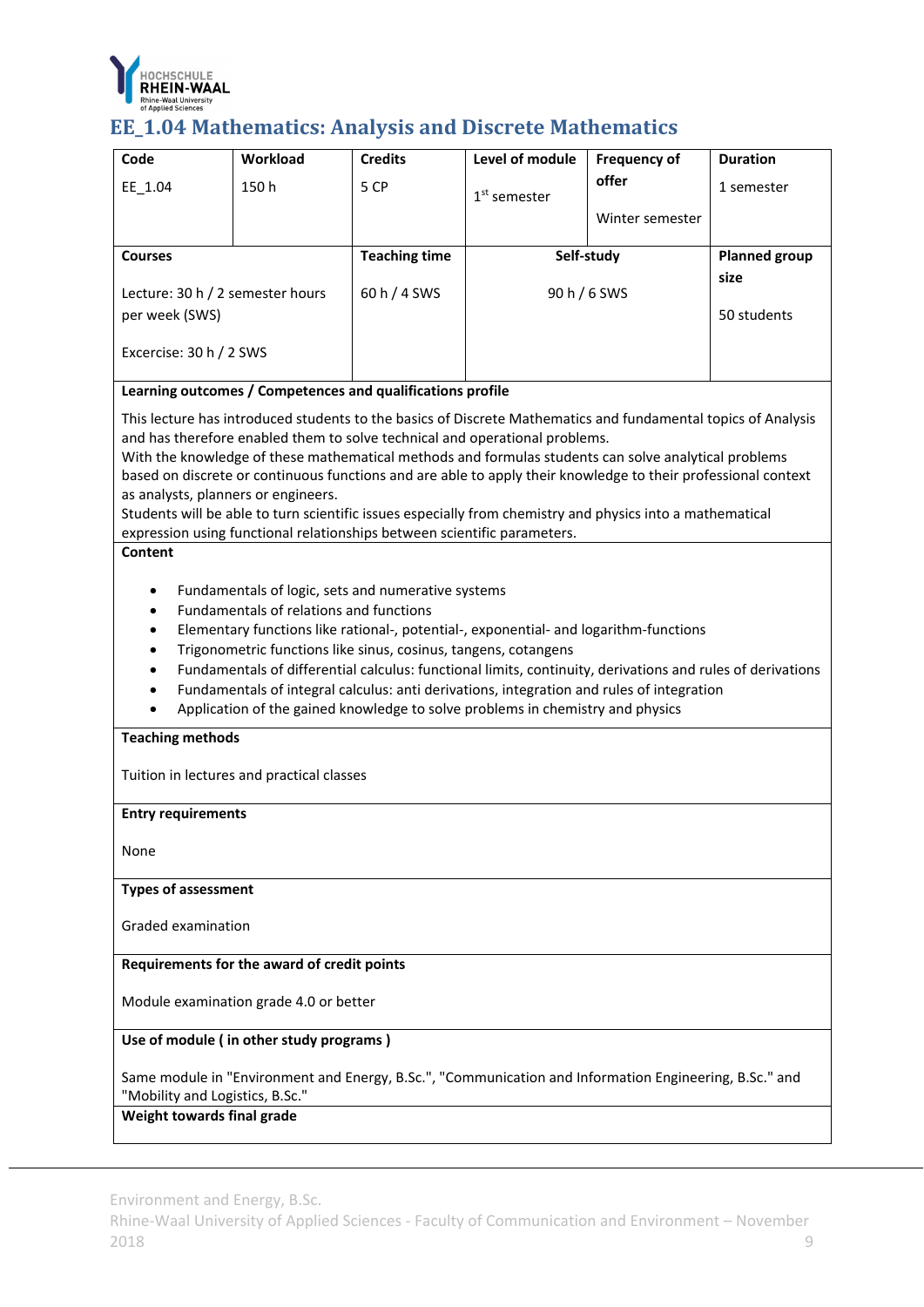

3,125 %

# **Person in charge of module**

Prof. Dr. Petra Blitgen‐Heinecke

### **Additional information**

Literature:

Stewart J. (2008): Calculus, Early Transcendentals, International Metric Edition, 6th Edition, BrooksCole, ISBN‐ 13: 9780495382737.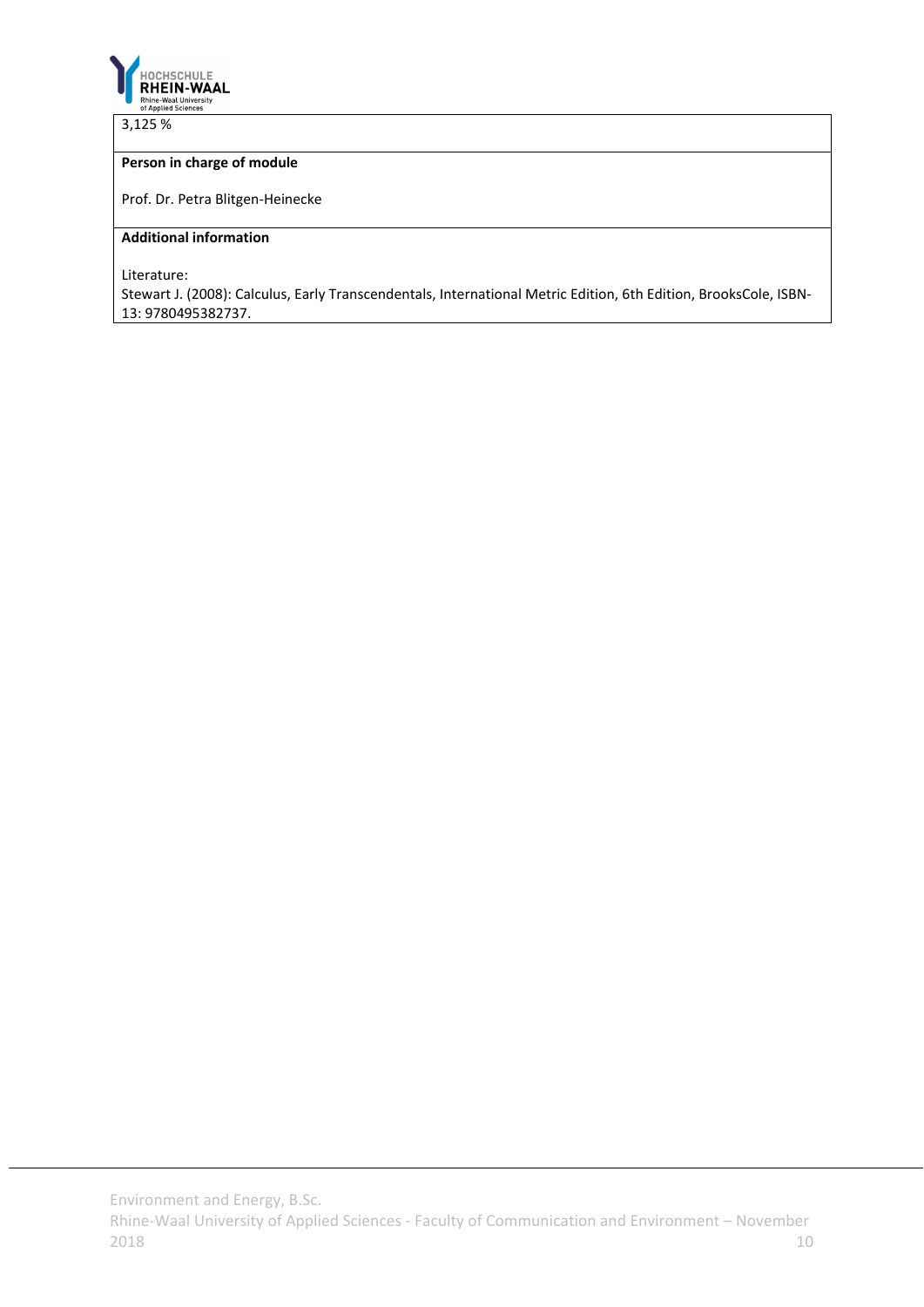

# **EE\_1.06 Introduction to Ecology and Environmental Sciences**

| Workload                                                                                                  | <b>Credits</b>                                                                                    | Level of module | <b>Frequency of</b> | <b>Duration</b>            |
|-----------------------------------------------------------------------------------------------------------|---------------------------------------------------------------------------------------------------|-----------------|---------------------|----------------------------|
| 150h                                                                                                      | 5 CP                                                                                              | $1st$ semester  | offer               | 1 semester                 |
|                                                                                                           |                                                                                                   |                 | Winter semester     |                            |
|                                                                                                           | <b>Teaching time</b>                                                                              |                 |                     | <b>Planned group size</b>  |
| Lecture "Introduction to Ecology":<br>30 h / 2 semester hours per week<br>(SWS)<br>Exercises / excursions |                                                                                                   |                 |                     | 50 students                |
|                                                                                                           |                                                                                                   |                 |                     |                            |
| Lecture "Environmental Science"<br>15 h / 1 SWS                                                           |                                                                                                   |                 |                     |                            |
|                                                                                                           |                                                                                                   |                 |                     |                            |
|                                                                                                           | "Introduction to Ecology": 15 h / 1<br>Exercises / Excursions<br>"Environmental Science" 15 h / 1 | 75 h / 5 SWS    |                     | Self-study<br>75 h / 5 SWS |

### **Learning outcomes / Competences and qualifications profile**

Upon completion of this course, students will be able to:

- demonstrate their understanding of ecological relationships between organisms and their environment at various levels of intergration.
- demonstrate their understanding of structural and functional relationships in organisms of the same species as well as their interactions with other species.
- appreciate biodiversity at all levels, investigate its ecological, economical and social impact and advocate the need for its protection.
- master core concepts and methods of ecological and physical sciences and their application in environmental problem solving.
- demonstrate their understanding of the complex interactions of humans and ecological systems in the natural world.
- interpret environmental, resource management, and sustainability conflicts from multiple perspectives.
- effectively analyze and integrate the social and natural sciences to understand diverse environmental and sustainability challenges ranging from local issues to global environments.
- demonstrate their proficiency in quantitative methods, qualitative analysis, critical thinking, and written and oral communication needed to conduct interdisciplinary work.

#### **Content**

The course "Introduction to Ecology" gives an overview and fundamental knowledge of ecology and the functioning of ecosystems and conveys an ecological perspective to sustainability. Principal concepts of ecology such as population growth, species interaction, biogeography, succession, natural cycles of matter, and biodiversity are discussed with regard to their relationship to the growth of human population, human impact on ecosystems and (un)sustainable use of resources. At the threshold between natural sciences and engineering, the complementary course "Environmental Sciences" highlights ecological and technical solutions to human impact on the three environmental compartments: water, soil and air.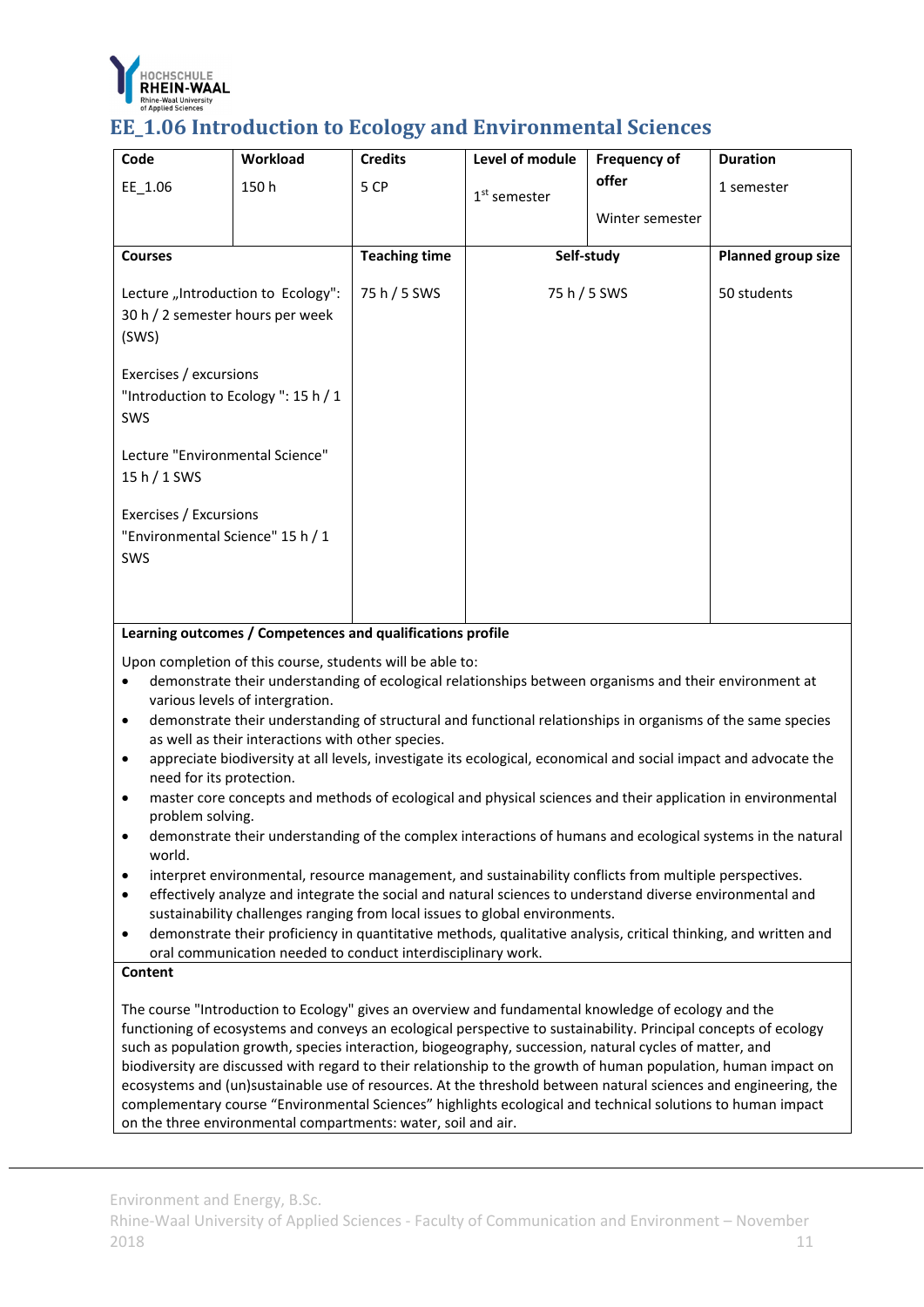

#### **Teaching methods**

Lectures and practical training, excursions

#### **Entry requirements**

None

#### **Types of assessment**

Graded examination

# **Requirements for the award of credit points**

Module examination grade 4.0 or better, successful participation in practical training

### **Use of module ( in other study programs )**

### **Weight towards final grade**

3,125 %

#### **Person in charge of module**

Prof. Dr. Kai J. Tiedemann

#### **Additional information**

Literature:

Reece, J.B. et al. (2008): Campbell Biology. 8th ed., San Francisco: Pearson.

Boeker, E.; vanGrondelle, R. (2001): Environmental Science, Physical Principles and Applications. Chichester: Wiley.

Grotzinger, J.; Jordan, T. (2010): Understanding Earth; Sixth Edition, W.H. Freeman and Company.

McKinney, M. L.; Schoch, R. M.; Yonavjak, L. (2007): Environmental Science: Systems and Solutions. London: Jones and Bartlett.

Raven, P.H.; Hassenzahl, D.M.; Berg, L.R. (2013): Environment. International Student Version, 8<sup>th</sup> ed., Singapore: Wiley.

Townsend, C.R. (2008): Ecological Applications Towards a Sustainable World. Oxford: Blackwell.

Townsend, C. R.; Begon, M.; Harper, J. L. (2008): Essentials of Ecology. Oxford: Wiley‐Blackwell Publishing.

Weathers, K.C.; Strayer, D.L.; Likens, G.E. (2013): Fundamentals of Ecosystem Science. London: Elsevier.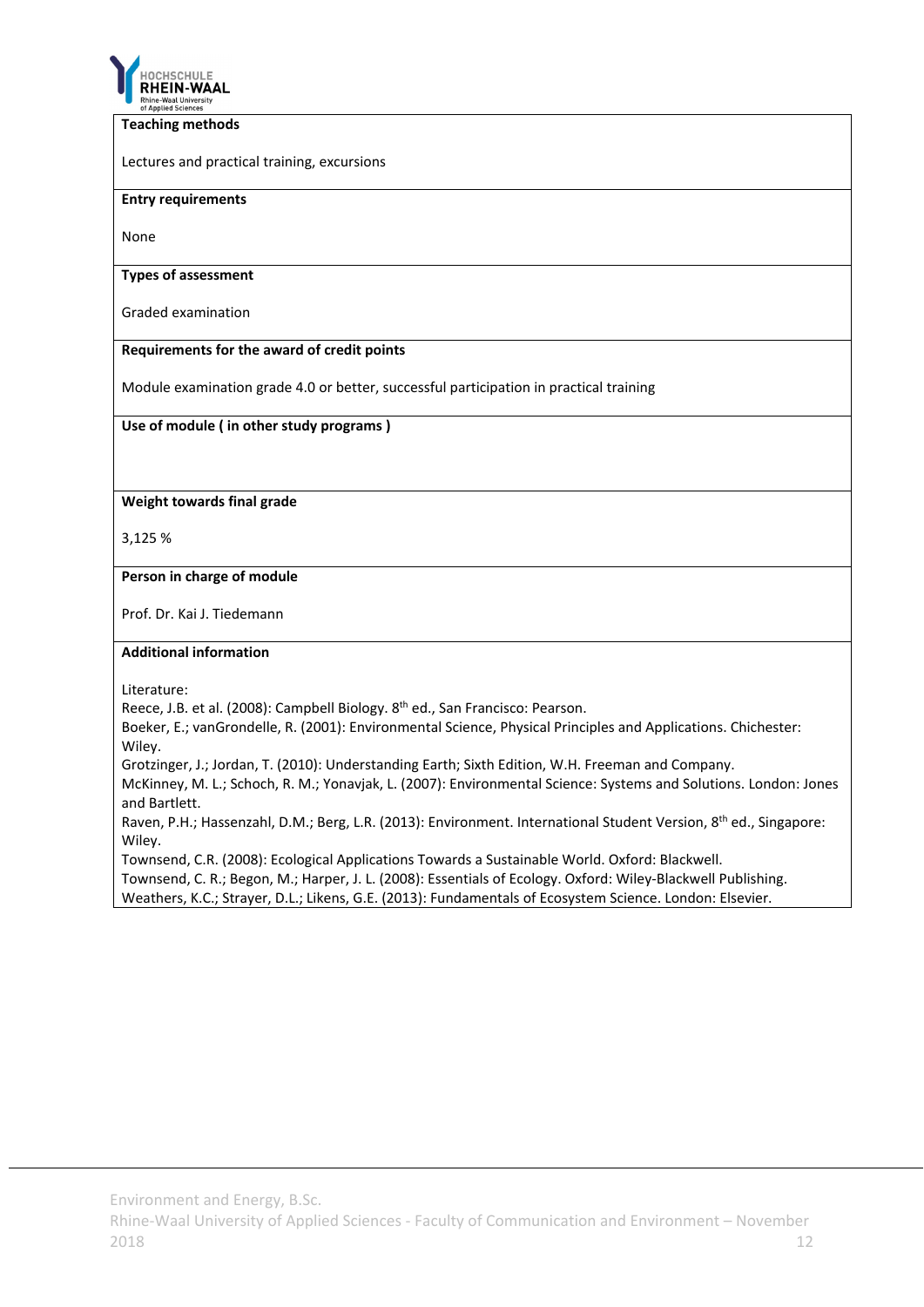

# **EE\_1.07 Fundamentals of Biology and Natural Cycles of Matter**

| Code                              | Workload                                                        | <b>Credits</b>       | Level of module                                                          | <b>Frequency of</b>                                                                                                                                                                                                                                                                                                                                                                                                                                                                                                                                                                                                                                                              | <b>Duration</b>      |  |  |  |  |
|-----------------------------------|-----------------------------------------------------------------|----------------------|--------------------------------------------------------------------------|----------------------------------------------------------------------------------------------------------------------------------------------------------------------------------------------------------------------------------------------------------------------------------------------------------------------------------------------------------------------------------------------------------------------------------------------------------------------------------------------------------------------------------------------------------------------------------------------------------------------------------------------------------------------------------|----------------------|--|--|--|--|
| EE_1.07                           | 150h                                                            | 5 CP                 |                                                                          | offer                                                                                                                                                                                                                                                                                                                                                                                                                                                                                                                                                                                                                                                                            | 1 semester           |  |  |  |  |
|                                   |                                                                 |                      | $1st$ semester                                                           |                                                                                                                                                                                                                                                                                                                                                                                                                                                                                                                                                                                                                                                                                  |                      |  |  |  |  |
|                                   |                                                                 |                      |                                                                          | Winter semester                                                                                                                                                                                                                                                                                                                                                                                                                                                                                                                                                                                                                                                                  |                      |  |  |  |  |
| <b>Courses</b>                    |                                                                 | <b>Teaching time</b> |                                                                          | Self-study                                                                                                                                                                                                                                                                                                                                                                                                                                                                                                                                                                                                                                                                       | <b>Planned group</b> |  |  |  |  |
|                                   |                                                                 |                      |                                                                          |                                                                                                                                                                                                                                                                                                                                                                                                                                                                                                                                                                                                                                                                                  | size                 |  |  |  |  |
| Lecture "Fundamentals of          |                                                                 | 75 h / 5 SWS         |                                                                          | 75 h / 5 SWS                                                                                                                                                                                                                                                                                                                                                                                                                                                                                                                                                                                                                                                                     |                      |  |  |  |  |
| Biology": 30 h / 2 semester hours |                                                                 |                      |                                                                          |                                                                                                                                                                                                                                                                                                                                                                                                                                                                                                                                                                                                                                                                                  | 50 students          |  |  |  |  |
| per week (SWS)                    |                                                                 |                      |                                                                          |                                                                                                                                                                                                                                                                                                                                                                                                                                                                                                                                                                                                                                                                                  |                      |  |  |  |  |
| Exercises / Excursions            |                                                                 |                      |                                                                          |                                                                                                                                                                                                                                                                                                                                                                                                                                                                                                                                                                                                                                                                                  |                      |  |  |  |  |
| "Fundamentals of Biology": 15 h / |                                                                 |                      |                                                                          |                                                                                                                                                                                                                                                                                                                                                                                                                                                                                                                                                                                                                                                                                  |                      |  |  |  |  |
| 1 SWS                             |                                                                 |                      |                                                                          |                                                                                                                                                                                                                                                                                                                                                                                                                                                                                                                                                                                                                                                                                  |                      |  |  |  |  |
|                                   |                                                                 |                      |                                                                          |                                                                                                                                                                                                                                                                                                                                                                                                                                                                                                                                                                                                                                                                                  |                      |  |  |  |  |
| Lecture "Geology and Natural      |                                                                 |                      |                                                                          |                                                                                                                                                                                                                                                                                                                                                                                                                                                                                                                                                                                                                                                                                  |                      |  |  |  |  |
| Cycles of Matter": 15 h / 1 SWS   |                                                                 |                      |                                                                          |                                                                                                                                                                                                                                                                                                                                                                                                                                                                                                                                                                                                                                                                                  |                      |  |  |  |  |
|                                   |                                                                 |                      |                                                                          |                                                                                                                                                                                                                                                                                                                                                                                                                                                                                                                                                                                                                                                                                  |                      |  |  |  |  |
| Exercises / Excursions "Geology   |                                                                 |                      |                                                                          |                                                                                                                                                                                                                                                                                                                                                                                                                                                                                                                                                                                                                                                                                  |                      |  |  |  |  |
| and Natural Cycles of Matter":    |                                                                 |                      |                                                                          |                                                                                                                                                                                                                                                                                                                                                                                                                                                                                                                                                                                                                                                                                  |                      |  |  |  |  |
| 15 h / 1 SWS                      |                                                                 |                      |                                                                          |                                                                                                                                                                                                                                                                                                                                                                                                                                                                                                                                                                                                                                                                                  |                      |  |  |  |  |
|                                   | Learning outcomes / Competences and qualifications profile      |                      |                                                                          |                                                                                                                                                                                                                                                                                                                                                                                                                                                                                                                                                                                                                                                                                  |                      |  |  |  |  |
| of carbon and nitrogen.           |                                                                 |                      |                                                                          | The module has provided an introduction to fundamentals of Biology and Earth's Sciences. Students have<br>gained the ability to understand the scientific basics behind actual topics related to food- and environmental<br>technology, the sustainable use of resources, gene technology and agriculture. In addition they have gained an<br>understanding of both, basic properties of life such as energy processing, evolution and regulation, and the<br>physical and chemical environment of organisms due to climate conditions and soil characteristics.<br>Furthermore, the module has provided insight into important biogeochemical cycles such as the natural cycles |                      |  |  |  |  |
| <b>Content</b>                    |                                                                 |                      |                                                                          |                                                                                                                                                                                                                                                                                                                                                                                                                                                                                                                                                                                                                                                                                  |                      |  |  |  |  |
|                                   |                                                                 |                      |                                                                          |                                                                                                                                                                                                                                                                                                                                                                                                                                                                                                                                                                                                                                                                                  |                      |  |  |  |  |
| ٠                                 | Basics of bio-catalysis and regulation of enzyme activity       |                      | Response to the environment: signal transduction and hormonal regulation |                                                                                                                                                                                                                                                                                                                                                                                                                                                                                                                                                                                                                                                                                  |                      |  |  |  |  |
| $\bullet$                         | Growth and development, reproduction, genetics and evolution    |                      |                                                                          |                                                                                                                                                                                                                                                                                                                                                                                                                                                                                                                                                                                                                                                                                  |                      |  |  |  |  |
| $\bullet$                         | Regulation of gene expression                                   |                      |                                                                          |                                                                                                                                                                                                                                                                                                                                                                                                                                                                                                                                                                                                                                                                                  |                      |  |  |  |  |
| $\bullet$                         | Photosynthesis, cellular respiration and the chemistry of life  |                      |                                                                          |                                                                                                                                                                                                                                                                                                                                                                                                                                                                                                                                                                                                                                                                                  |                      |  |  |  |  |
| ٠                                 | Carbon, N and P budgets of the ecosystem- and on a global scale |                      |                                                                          |                                                                                                                                                                                                                                                                                                                                                                                                                                                                                                                                                                                                                                                                                  |                      |  |  |  |  |
| $\bullet$                         | Climate, climate zones and climate change                       |                      |                                                                          |                                                                                                                                                                                                                                                                                                                                                                                                                                                                                                                                                                                                                                                                                  |                      |  |  |  |  |
| $\bullet$                         | Weathering and basics of soil science                           |                      |                                                                          |                                                                                                                                                                                                                                                                                                                                                                                                                                                                                                                                                                                                                                                                                  |                      |  |  |  |  |
| $\bullet$                         | The geology of fossil fuels                                     |                      |                                                                          |                                                                                                                                                                                                                                                                                                                                                                                                                                                                                                                                                                                                                                                                                  |                      |  |  |  |  |
|                                   | The internal structure of the earth and plate tectonics         |                      |                                                                          |                                                                                                                                                                                                                                                                                                                                                                                                                                                                                                                                                                                                                                                                                  |                      |  |  |  |  |
|                                   | <b>Teaching methods</b>                                         |                      |                                                                          |                                                                                                                                                                                                                                                                                                                                                                                                                                                                                                                                                                                                                                                                                  |                      |  |  |  |  |
|                                   | Lectures and practical training, excursions                     |                      |                                                                          |                                                                                                                                                                                                                                                                                                                                                                                                                                                                                                                                                                                                                                                                                  |                      |  |  |  |  |
|                                   | <b>Entry requirements</b>                                       |                      |                                                                          |                                                                                                                                                                                                                                                                                                                                                                                                                                                                                                                                                                                                                                                                                  |                      |  |  |  |  |

None

Environment and Energy, B.Sc.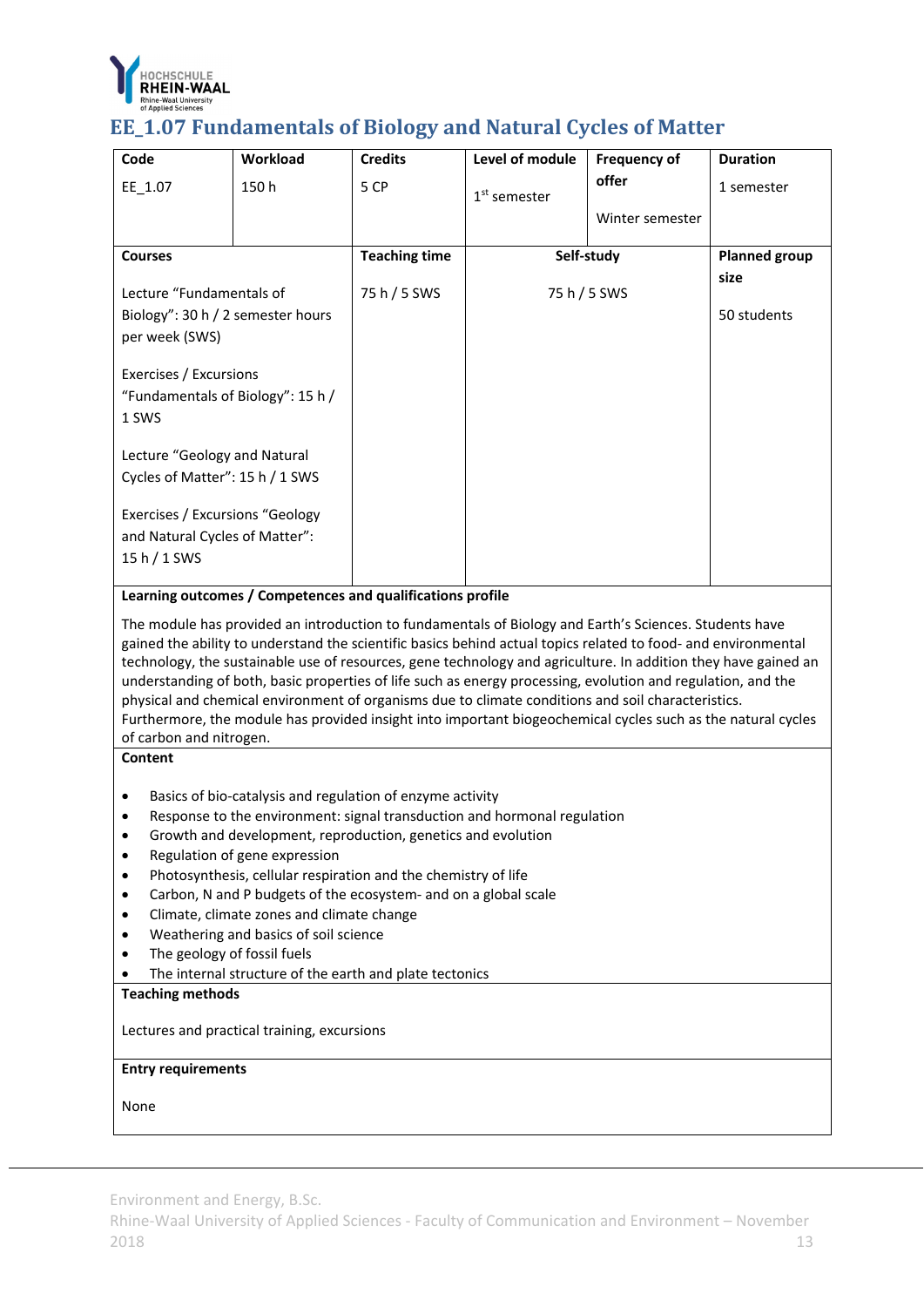

#### **Types of assessment**

Graded examination

#### **Requirements for the award of credit points**

Module examination grade 4.0 or better

**Use of module ( in other study programs )**

# **Weight towards final grade**

3,125 %

#### **Person in charge of module**

PD Prof. Dr. Ute Hansen

# **Additional information**

Literature:

Campbell, Reece, Urry, Wassermann, Minorsky and Jackson, Biology, 11th edition, Pearson

Lutgens, Tarbuck and Tasa, Essentials of Geology, 12th edition, Pearson

Schlesinger and Bernhardt Biogeochemistry ‐ An Analysis of Global Change, 3rd Edition, Academic Press (Elsevier)

Schultz, Handbuch der Ökozonen, 1st edition, Ulmer Verlag, Stuttgart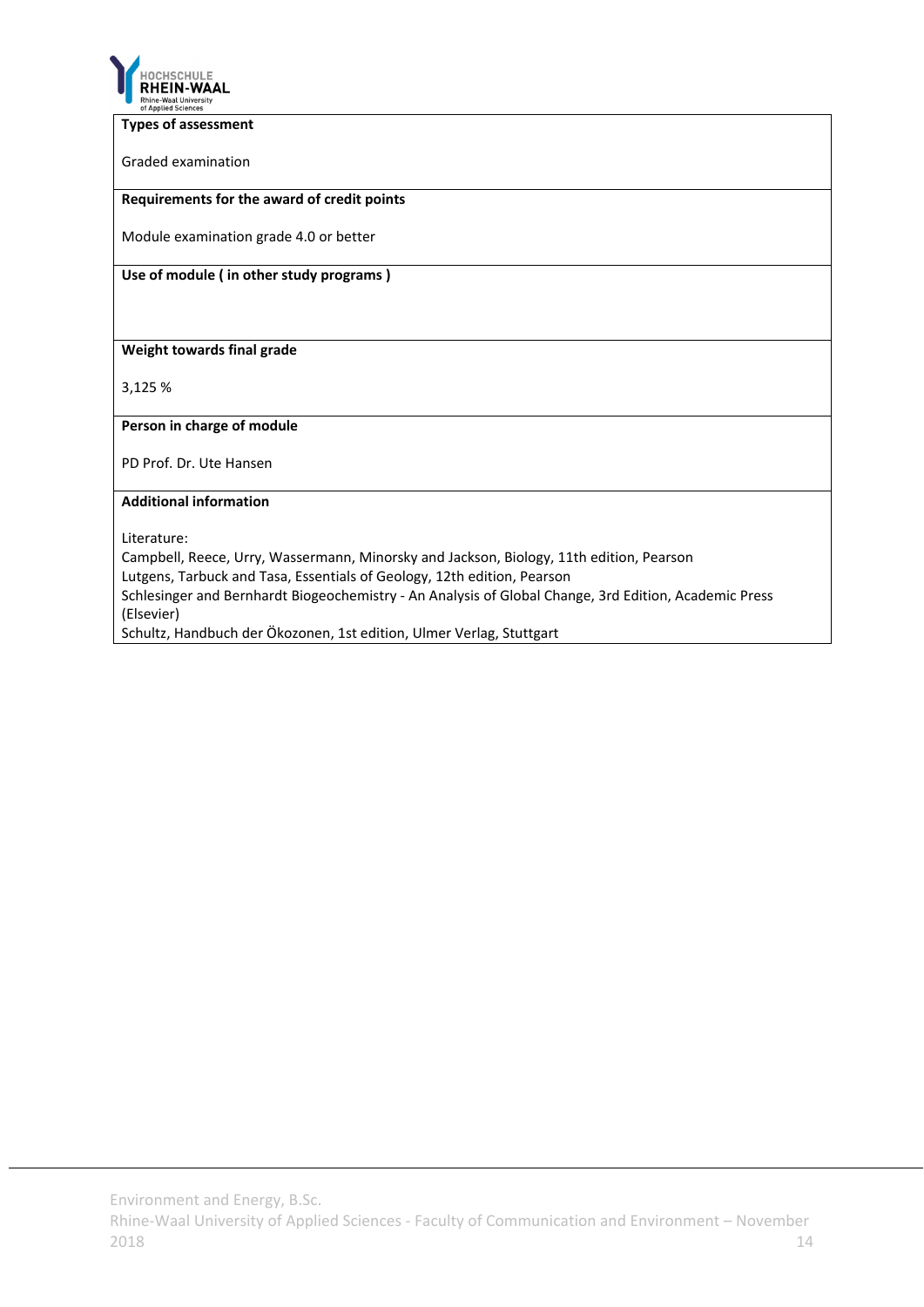

# **EE\_1.08** Physics: Mechanics, Electricity and Magenetism

| Code                                          | <b>Workload</b> | <b>Credits</b>       | Level of module | <b>Frequency of</b> | <b>Duration</b>      |
|-----------------------------------------------|-----------------|----------------------|-----------------|---------------------|----------------------|
| EE 1.03                                       | 300 h           | 10 CP                | $1st$ semester  | offer               | 1 semester           |
|                                               |                 |                      |                 | Winter semester     |                      |
| <b>Courses</b>                                |                 | <b>Teaching time</b> | Self-study      |                     | <b>Planned group</b> |
| Lecture: 75 h / 5 semester hours              |                 | 150 h / 10 SWS       | 150 h / 10 SWS  | size                |                      |
| per week                                      |                 |                      |                 |                     | Exercises:           |
| Exercise: 75 h / 5 semester hours<br>per week |                 |                      |                 |                     | 50 students          |

# **Learning outcomes / Competences and qualifications profile**

This module has introduced students to key principles of Physics. Successful students are able to apply and use the physical concepts, laws and equations they have learned in advanced modules and their professional life. After passing this module students are able to describe simple motion mathematically, can decompose forces, and have a sound understanding of the physical concepts work, energy and power. Students have understood the principal of energy conservation and are able to solve given tasks concerning the topics mentioned above. They are also able to describe simple harmonic oscillation/waves, calculate the natural frequency of simple oscillating systems, have a sound understanding of period and wave length and are able to solve basic tasks including superpositioning of waves. Furthermore students know fundamental principles in the field of electricity and magnetism and understand simple electric circuits with passive components such as resistors, capacitors and inductors. They are also familiar with alternating current and have understood the principles of induction.

## **Content**

- Physical quantities and units
- 1 D and 3D Motion
- Newton's laws ands forces
- Friction and drag forces
- Work, energy and power
- Linear momentum and collsisions
- Circular motion and angular momentum
- Oscillations and waves
- Electrical charges and Coulomb's law
- Electrostatic field, electrical flux and Gauss's law
- Electrostatic potential energy and electric potential
- Capacitance
- Electrical current, Ohm's law, resistance, electrical power
- Kirchhoff's laws
- Magnetism and sources of the magnetic field
- Magnetic circuits
- Induction
- Electrical RC and RL DC‐Circuits
- AC Currents
- Power in AC systems and power adjustment
- Transformer

# **Teaching methods**

Environment and Energy, B.Sc.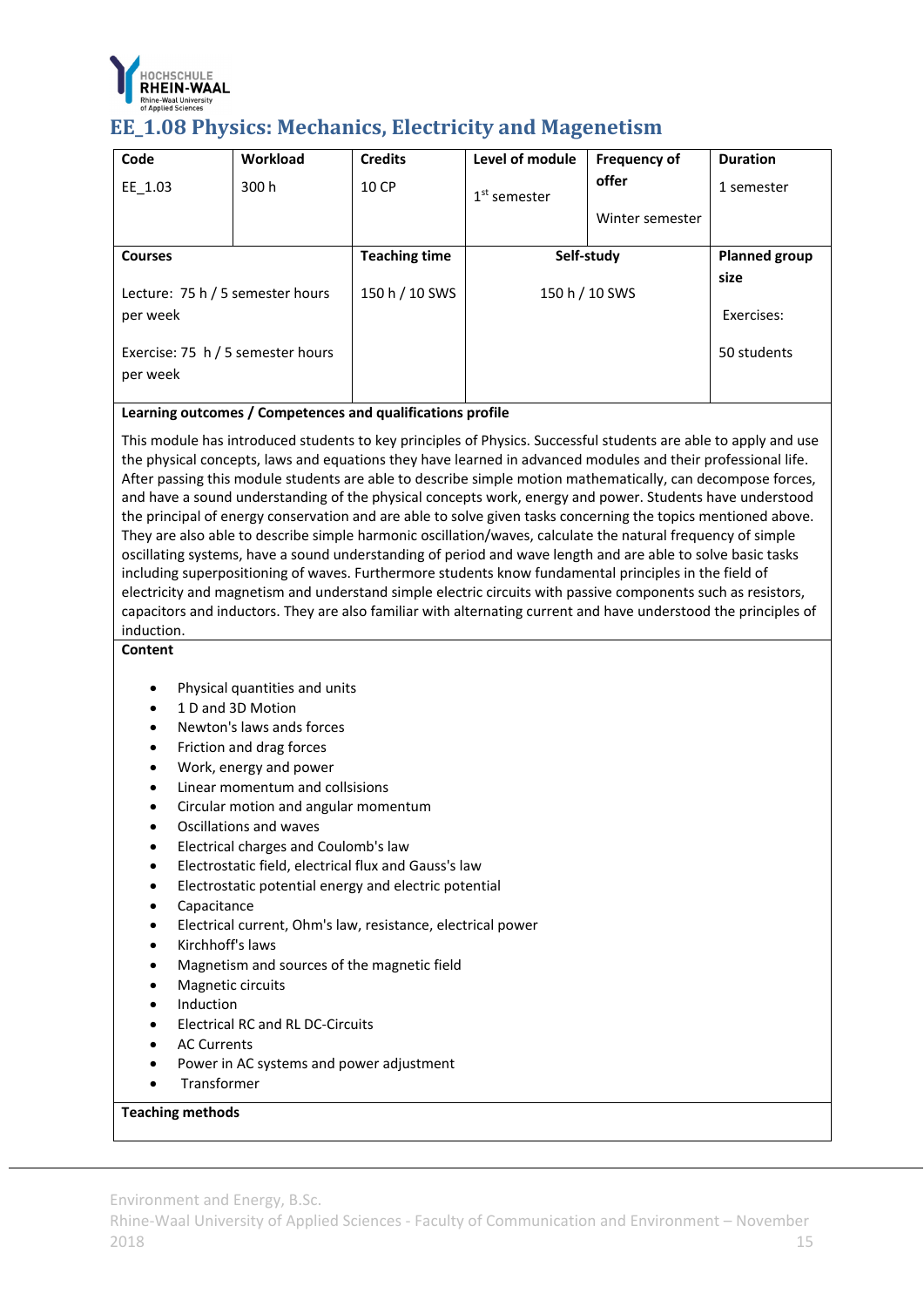

Lectures and practical classes

#### **Entry requirements**

None

#### **Types of assessment**

Graded examination

#### **Requirements for the award of credit points**

Module examination grade 4.0 or better

#### **Use of module ( in other study programs )**

Same module in "Environment and Energy, B.Sc." and "Communication and Information Engineering, B.Sc."

#### **Weight towards final grade**

6,25 %

#### **Person in charge of module**

Prof. Dr.‐Ing. Christian Ressel

#### **Additional information**

Literature:

Tipler P.A.; Mosca G.: Physics for Scientists and Engineers. enlarged 6th edition; W.H. Freeman.

Halliday D.; Resnick R.; Walker J.: Fundamentals of Physics. 9th Edition; Wiley, John & Sons.

W.D. Stanley, J.R. Hackworth, R.L. Jones: Fundamentals of electrical engineering and technology", Delmar Cangage Learning, New York, 2007.

Hambley, A.R.;Electrical Engineering: Principles and Applications; 5th Edition, Pearson.

R. Kories, H. Schmidt‐Walter: Electrical Engineering ‐ A pocket reference, Springer, Berlin, 2003

Environment and Energy, B.Sc.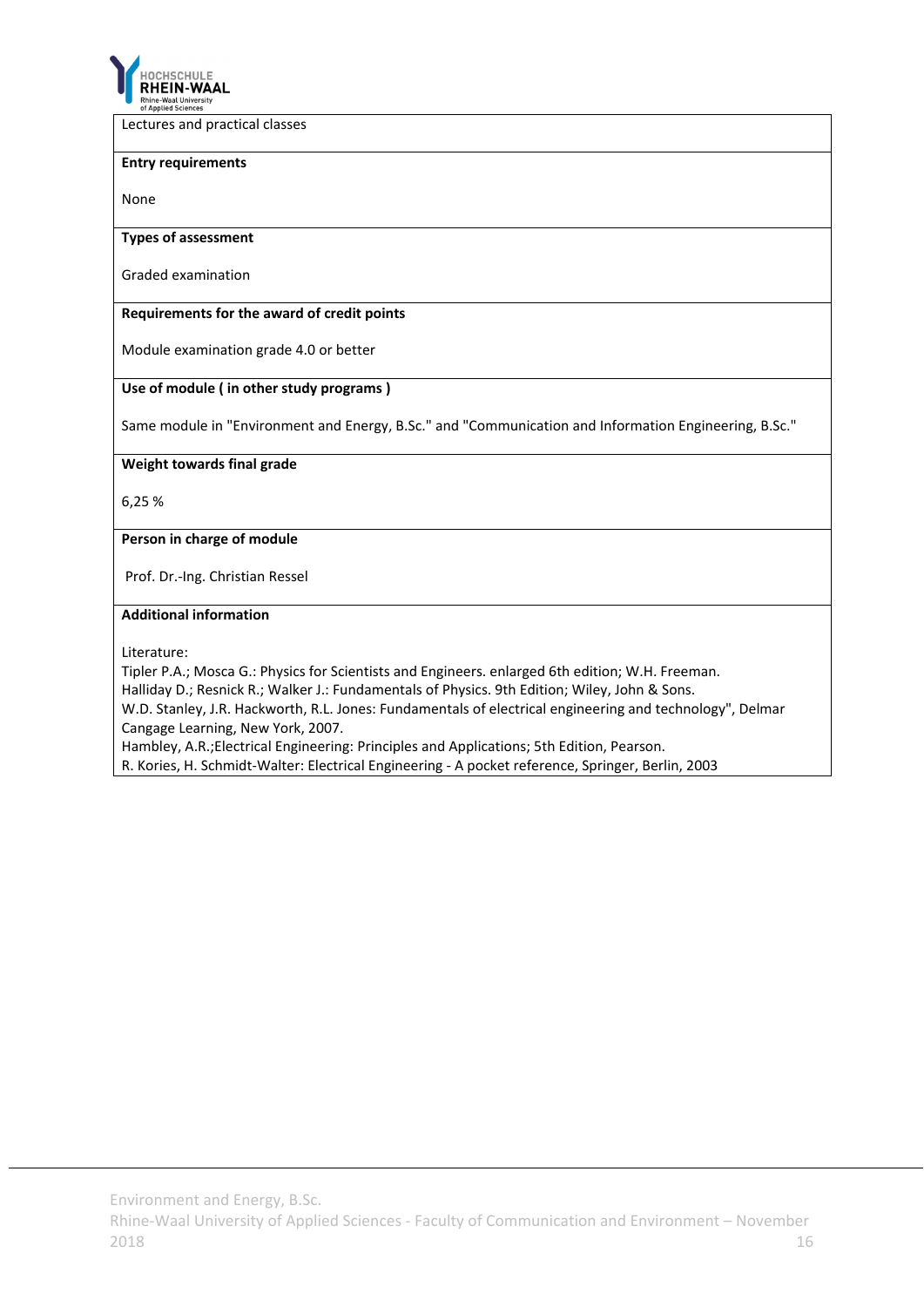

# **EE\_2.01 General and Inorganic Chemistry**

| Code                                               | Workload                                                                                | <b>Credits</b>       | Level of module                                                                                           | <b>Frequency of</b> | <b>Duration</b>      |  |  |  |  |
|----------------------------------------------------|-----------------------------------------------------------------------------------------|----------------------|-----------------------------------------------------------------------------------------------------------|---------------------|----------------------|--|--|--|--|
| EE 2.01                                            | 150h                                                                                    | 5 CP                 | 2 <sup>nd</sup> semester                                                                                  | offer               | 1 semester           |  |  |  |  |
|                                                    |                                                                                         |                      |                                                                                                           | Summer              |                      |  |  |  |  |
|                                                    |                                                                                         |                      |                                                                                                           | semester            |                      |  |  |  |  |
|                                                    |                                                                                         |                      |                                                                                                           |                     |                      |  |  |  |  |
| <b>Courses</b>                                     |                                                                                         | <b>Teaching time</b> |                                                                                                           | Self-study          | <b>Planned group</b> |  |  |  |  |
| Lecture "Fundamentals of                           |                                                                                         | 75 h / 5 SWS         |                                                                                                           | 75 h / 5 SWS        | size                 |  |  |  |  |
| Chemistry": 30 h / 2 semester                      |                                                                                         |                      |                                                                                                           |                     | Lecture: open        |  |  |  |  |
| hours per week (SWS)                               |                                                                                         |                      |                                                                                                           |                     | practical            |  |  |  |  |
| <b>Exercises "Fundamentals of</b>                  |                                                                                         |                      |                                                                                                           |                     | training: 2 x 25     |  |  |  |  |
| Chemistry": 15 h / 1 SWS                           |                                                                                         |                      |                                                                                                           |                     | students             |  |  |  |  |
|                                                    |                                                                                         |                      |                                                                                                           |                     |                      |  |  |  |  |
| Practical Training "Introduction to                |                                                                                         |                      |                                                                                                           |                     |                      |  |  |  |  |
| Chemical Practice": 30 h / 2 SWS                   |                                                                                         |                      |                                                                                                           |                     |                      |  |  |  |  |
|                                                    | Learning outcomes / Competences and qualifications profile                              |                      |                                                                                                           |                     |                      |  |  |  |  |
|                                                    |                                                                                         |                      |                                                                                                           |                     |                      |  |  |  |  |
|                                                    | Upon completion of this course, students will be able to:                               |                      |                                                                                                           |                     |                      |  |  |  |  |
|                                                    |                                                                                         |                      | describe an atom and atomic bonds according to contemporary models.                                       |                     |                      |  |  |  |  |
|                                                    |                                                                                         |                      | predict the characteristics of a chemical reaction from the reactants' positions in the periodic table of |                     |                      |  |  |  |  |
| elements.                                          |                                                                                         |                      |                                                                                                           |                     |                      |  |  |  |  |
|                                                    | chemical reactions.                                                                     |                      | identify fundamental chemistry concepts (e.g. redox reactions, acid-base reactions) as driving forces in  |                     |                      |  |  |  |  |
|                                                    | master basic laboratory tools and procedures.                                           |                      |                                                                                                           |                     |                      |  |  |  |  |
|                                                    | know and apply safety rules relevant for chemical labs.                                 |                      |                                                                                                           |                     |                      |  |  |  |  |
|                                                    | write scientific reports including their experimental results.                          |                      |                                                                                                           |                     |                      |  |  |  |  |
| <b>Content</b>                                     |                                                                                         |                      |                                                                                                           |                     |                      |  |  |  |  |
|                                                    |                                                                                         |                      |                                                                                                           |                     |                      |  |  |  |  |
|                                                    | Lecture " Fundamentals of Chemistry":                                                   |                      | Atomic theory, atomic structure, types of bonds and stoichiometry                                         |                     |                      |  |  |  |  |
| ٠                                                  | Thermochemistry                                                                         |                      |                                                                                                           |                     |                      |  |  |  |  |
|                                                    | lons and solutions                                                                      |                      |                                                                                                           |                     |                      |  |  |  |  |
|                                                    | Reaction kinetics and equilibria                                                        |                      |                                                                                                           |                     |                      |  |  |  |  |
| Acids and bases                                    |                                                                                         |                      |                                                                                                           |                     |                      |  |  |  |  |
| Electrochmistry                                    |                                                                                         |                      |                                                                                                           |                     |                      |  |  |  |  |
|                                                    | The practical course provides an introduction to basic lab techniques                   |                      |                                                                                                           |                     |                      |  |  |  |  |
|                                                    | setting up a lab experiment                                                             |                      |                                                                                                           |                     |                      |  |  |  |  |
|                                                    | application of different measurement techniques                                         |                      |                                                                                                           |                     |                      |  |  |  |  |
|                                                    | qualitative and quantitative analytics                                                  |                      |                                                                                                           |                     |                      |  |  |  |  |
|                                                    | evaluation of the results gained by the performed experiments and writing lab protocols |                      |                                                                                                           |                     |                      |  |  |  |  |
| <b>Teaching methods</b>                            |                                                                                         |                      |                                                                                                           |                     |                      |  |  |  |  |
|                                                    |                                                                                         |                      |                                                                                                           |                     |                      |  |  |  |  |
| Lecture with exercises and practical lab trainings |                                                                                         |                      |                                                                                                           |                     |                      |  |  |  |  |

# **Entry requirements**

Environment and Energy, B.Sc.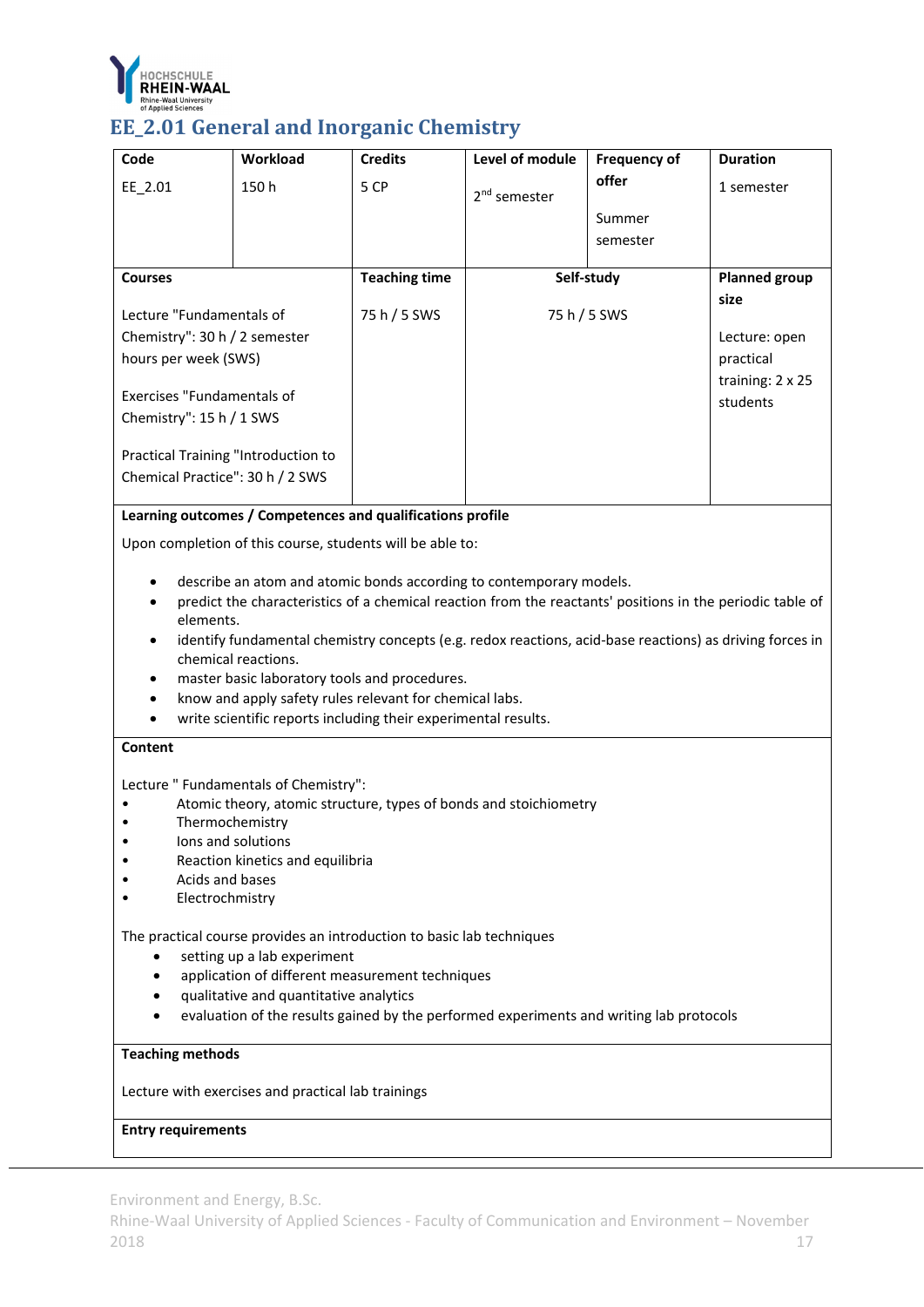

None

# **Types of assessment**

Graded examination, lab protocols

#### **Requirements for the award of credit points**

Module exam grade 4.0 or better, successful participation in practical training

**Use of module ( in other study programs )**

**Weight towards final grade**

3,125 %

**Person in charge of module**

Prof. Dr. Irmgard Buder

# **Additional information**

Literature:

Housecroft, C. E.; Constable, E. C. (2009): Chemistry ‐ an introduction to organic, inorganic and physical chemistry. Harlow: Pearson Prentice Hall.

Corwin, C. H. (2010): Introductory Chemistry: Concepts and Critical Thinking. Boston: Mass., Prentice Hall. Mortimer, C. E.; Müller, U. (2010): Chemie ‐ das Basiswissen der Chemie. Stuttgart: Thieme.

Corwin, C. H. (2009): Introductory Chemistry Laboratory Manual: Concepts & Connections. Upper Saddle River, NJ: Pearson Education.

Environment and Energy, B.Sc.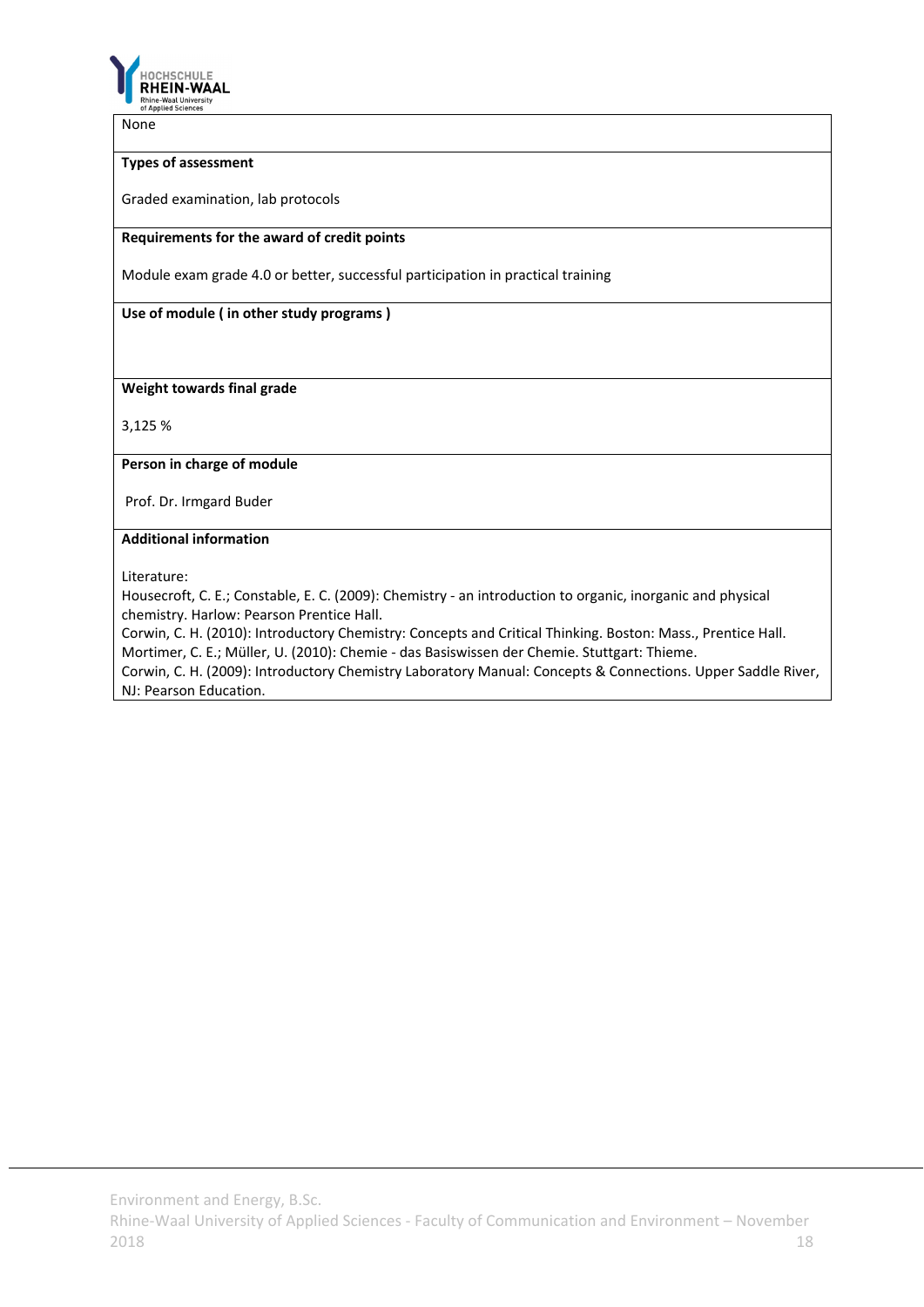

# **EE\_2.02** Evaluation of Ecosystems and Environmental Assessment

| Code                             | Workload | <b>Credits</b>       | Level of module          | <b>Frequency of</b> | <b>Duration</b>      |
|----------------------------------|----------|----------------------|--------------------------|---------------------|----------------------|
| EE 2.02                          | 150h     | 5 CP                 | 2 <sup>nd</sup> Semester | offer               | 1 semester           |
|                                  |          |                      |                          | Summer              |                      |
|                                  |          |                      |                          | semester            |                      |
|                                  |          |                      |                          |                     |                      |
| <b>Courses</b>                   |          | <b>Teaching time</b> | Self-study               |                     | <b>Planned group</b> |
| Lecture: 30 h / 2 semester hours |          | 75 h / 5 SWS         | 75 h                     |                     | size                 |
| per week (SWS)                   |          |                      |                          |                     | Lecture: open        |
| Practicals: 45 h / 3 SWS         |          |                      |                          |                     | Field- and           |
|                                  |          |                      |                          |                     | laboratory           |
|                                  |          |                      |                          |                     | practicals: 2 x      |
|                                  |          |                      |                          |                     | 25 students          |

**Learning outcomes / Competences and qualifications profile**

Students have been introduced to fundamental methods of ecosystem evaluation and environmental assessment. They know methods to determine selected groups of species and relations between species composition of an ecosystem and abiotic factors including contaminants. Students are familiar with common assessment methods e.g. for terrestrial and/or aquatic ecosystems. Based on ecological field data, students can categorize the status of ecosystems and are able to make decisions taking site-specific or ecosystemspecific parameters into account. They have practiced sampling and analytical techniques, the writing of scientific protocols, the interpretation of ecological field data and the use of assessment criteria.

### **Content**

The lecture will provide an introduction to fundamentals of evaluation of ecosystems:

- Components of ecosystems, value of ecosystem services e.g. in soil, assessment of biodiversity
- Concepts for the evaluation of ecosystems and environmental assessment, assessment criteria and indicators
- Case examples of evaluation of ecosystems and environmental assessment
- Decision making based on both scientific data and consensus‐driven assessment criteria

Field- and laboratory practicals will impart practical knowledge on taxonomical and analytical methods as well as methods of data interpretation like:

- Methods of ecological assessment and assessment of anthropogenic impact
- Indicator species in assessing ecosystem status
- Tools for environmental assessment (such as diversity-based indices; spreadsheet/program tools linking frequency and indicator values)

# **Teaching methods**

Lectures, field‐ and laboratory practicals

#### **Entry requirements**

Completion of the following modules is recommended:

"EE\_1.06 Introduction to Ecology and Environmental Sciences"

"EE\_1.07 Fundamentals of Biology and Natural Cycles of Matter"

# **Types of assessment**

Graded examination

Environment and Energy, B.Sc.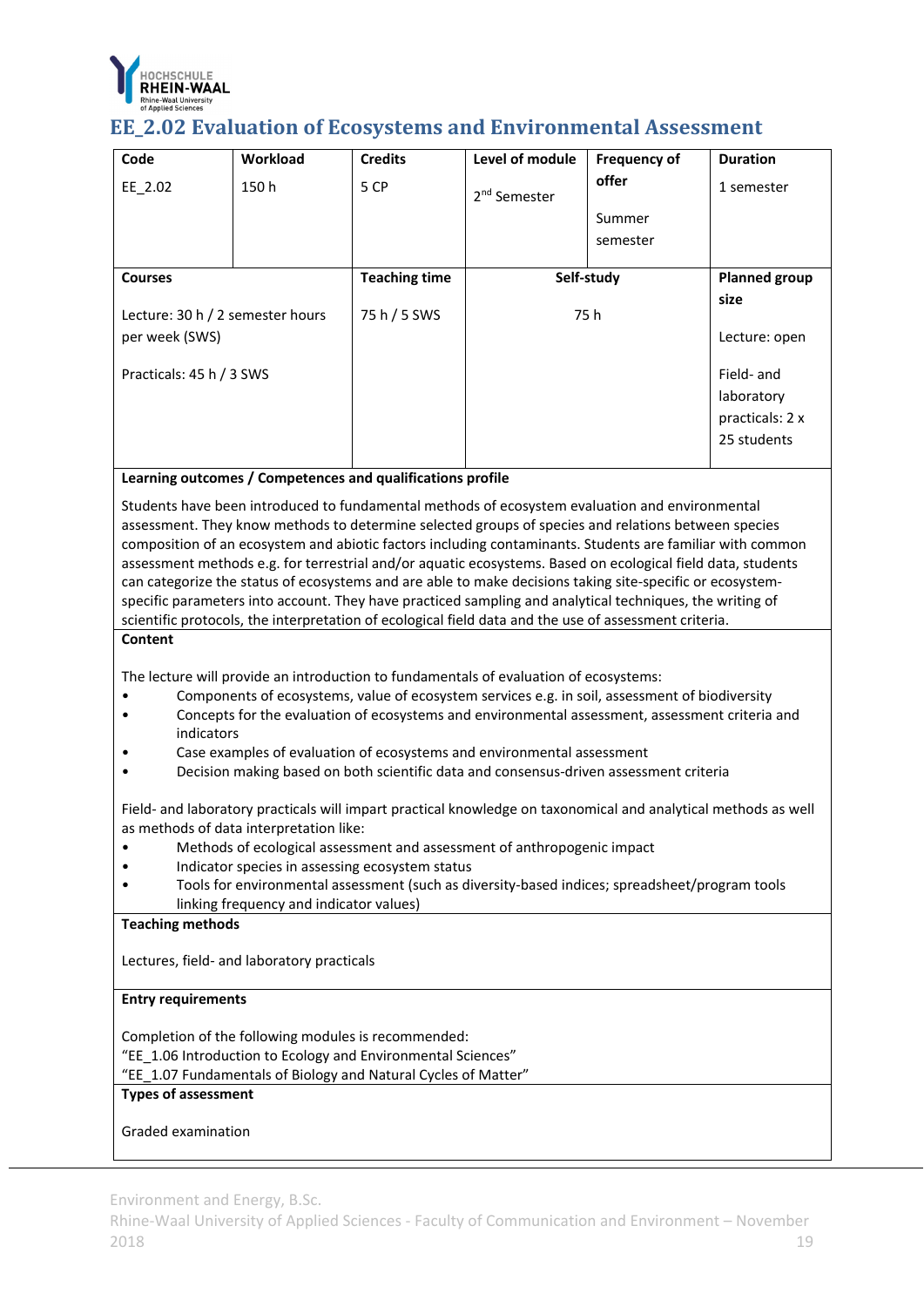

### **Requirements for the award of credit points**

Group protocols of practicals, poster presentation of field practical results, module examination grade 4.0 or better

#### **Use of module ( in other study programs )**

**Weight towards final grade**

3,125 %

**Person in charge of module**

Prof. Dr. Daniela Lud

#### **Additional information**

Literature:

Chapin F.S.III, Matson P.A., Vitousek P.M. (2011) Principles of Terrestrial Ecosystem Ecology. Springer Reid W.V.; Berkes F.; Wilbanks T., Capistrano D. eds. (2006): Bridging scales and knowledge systems. Concepts and applications in ecosystem assessment. Island Press. Rutgers M. & Jensen J. (2011) Site specific ecological risk assessment in F.A. Swartjes (ed.), Dealing with

Contaminated Sites From Theory towards Practical Application. Springer

Suter, G.W. (2006): Ecological risk assessment. CRC Press

Wildi, O. (2013): Data analysis in vegetation ecology. Wiley‐Blackwell

Environment and Energy, B.Sc.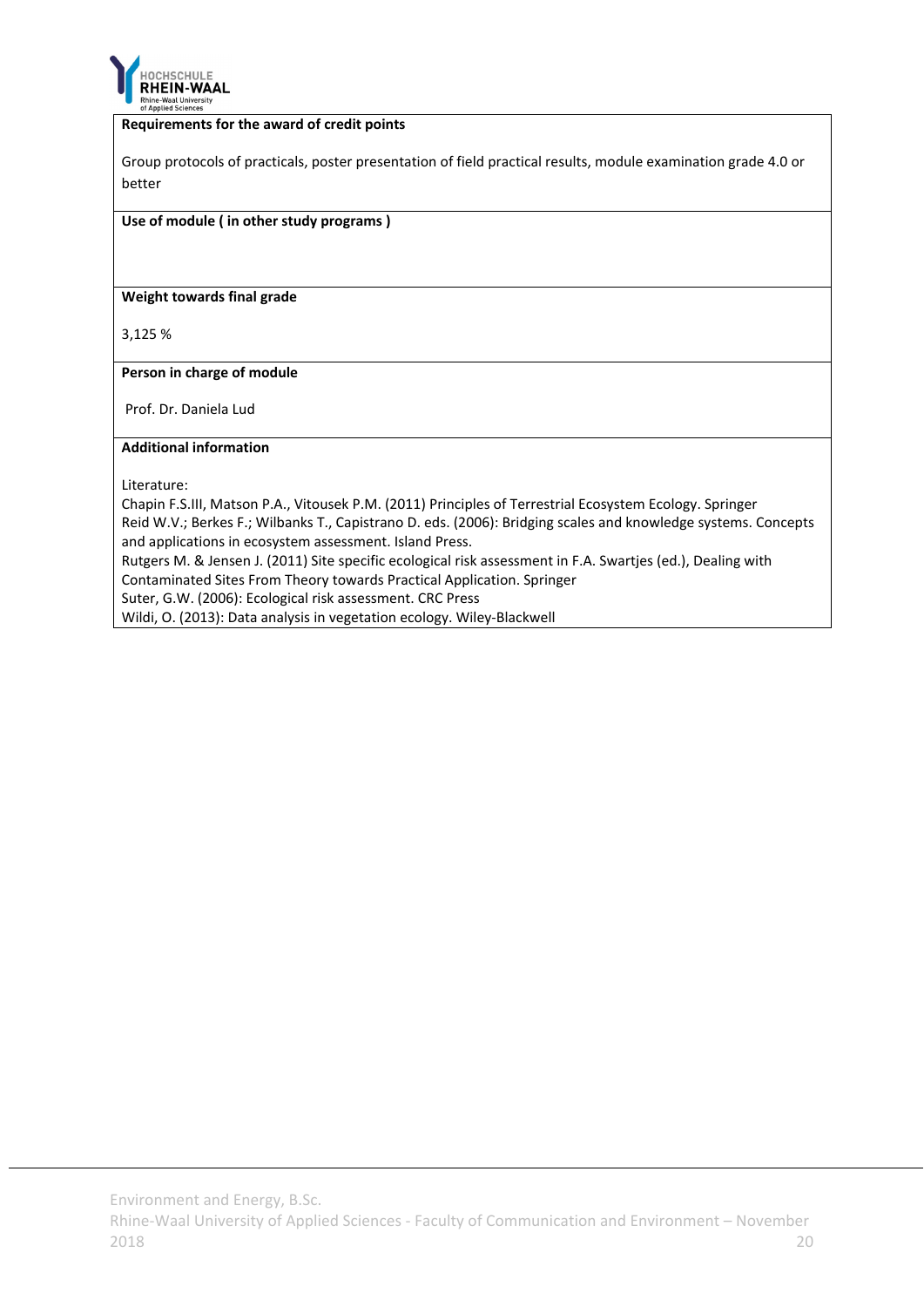

# **EE\_2.03 Physics: Thermodynamics, Radiation and Heat Transfer**

| EE 2.03                                                                                                                                                                                                                                                                                                                                                                                                                                                                                                                                                                                                                                                                                                                                                                                                                                  |                                             |                      |                          |              |                      |  |
|------------------------------------------------------------------------------------------------------------------------------------------------------------------------------------------------------------------------------------------------------------------------------------------------------------------------------------------------------------------------------------------------------------------------------------------------------------------------------------------------------------------------------------------------------------------------------------------------------------------------------------------------------------------------------------------------------------------------------------------------------------------------------------------------------------------------------------------|---------------------------------------------|----------------------|--------------------------|--------------|----------------------|--|
|                                                                                                                                                                                                                                                                                                                                                                                                                                                                                                                                                                                                                                                                                                                                                                                                                                          | 150h                                        | 5 CP                 | 2 <sup>nd</sup> semester | offer        | 1 semester           |  |
|                                                                                                                                                                                                                                                                                                                                                                                                                                                                                                                                                                                                                                                                                                                                                                                                                                          |                                             |                      |                          | Summer       |                      |  |
|                                                                                                                                                                                                                                                                                                                                                                                                                                                                                                                                                                                                                                                                                                                                                                                                                                          |                                             |                      |                          | semester     |                      |  |
|                                                                                                                                                                                                                                                                                                                                                                                                                                                                                                                                                                                                                                                                                                                                                                                                                                          |                                             |                      |                          |              |                      |  |
| <b>Courses</b>                                                                                                                                                                                                                                                                                                                                                                                                                                                                                                                                                                                                                                                                                                                                                                                                                           |                                             | <b>Teaching time</b> |                          | Self-study   | <b>Planned group</b> |  |
| Lecture: 30 h / 2 semester hours                                                                                                                                                                                                                                                                                                                                                                                                                                                                                                                                                                                                                                                                                                                                                                                                         |                                             | 60 h / 4 SWS         |                          | 90 h / 6 SWS | size                 |  |
| per week (SWS)                                                                                                                                                                                                                                                                                                                                                                                                                                                                                                                                                                                                                                                                                                                                                                                                                           |                                             |                      |                          |              | 50 students          |  |
| Exercise: 30 h / 2 SWS                                                                                                                                                                                                                                                                                                                                                                                                                                                                                                                                                                                                                                                                                                                                                                                                                   |                                             |                      |                          |              |                      |  |
| Learning outcomes / Competences and qualifications profile                                                                                                                                                                                                                                                                                                                                                                                                                                                                                                                                                                                                                                                                                                                                                                               |                                             |                      |                          |              |                      |  |
| After having passed this module, students understand the potential of solar irradiance as a source of<br>renewable energy systems. They know about heat transfer in various forms and are able to quantify heat<br>conductance through construction elements of buildings. They are familiar with basic thermodynamic<br>principles and their applications in thermal machines related to energy generation and conversion.                                                                                                                                                                                                                                                                                                                                                                                                              |                                             |                      |                          |              |                      |  |
| <b>Content</b>                                                                                                                                                                                                                                                                                                                                                                                                                                                                                                                                                                                                                                                                                                                                                                                                                           |                                             |                      |                          |              |                      |  |
| Solar spectral irradiance and radiation laws<br>Atmospheric window and absorption, introduction to molecular spectra (vs. atomic spectra)<br>Radiation budget and greenhouse effects<br>Heat transfer by radiation, conduction and convection<br>$\bullet$<br>Thermal condutance in composit construction elements such as walls<br>Thermodynamics of ideal gas<br>$\bullet$<br>Phase changes and latent heat with real gas and vapour<br>$\bullet$<br>Fundamental laws of thermodynamics<br>$\bullet$<br>Thermodynamic cycles: Carnot, Stirling, Rankine, Otto<br>Thermodynamics and efficiency of tech. systems: heat pump, refrigerator, steam turbine, combustion<br>$\bullet$<br>engine<br><b>Teaching methods</b><br>Dialog oriented, seminaristic lectures with exercises<br>Students' presentations<br><b>Entry requirements</b> |                                             |                      |                          |              |                      |  |
| <b>Types of assessment</b>                                                                                                                                                                                                                                                                                                                                                                                                                                                                                                                                                                                                                                                                                                                                                                                                               |                                             |                      |                          |              |                      |  |
| Graded examination                                                                                                                                                                                                                                                                                                                                                                                                                                                                                                                                                                                                                                                                                                                                                                                                                       |                                             |                      |                          |              |                      |  |
|                                                                                                                                                                                                                                                                                                                                                                                                                                                                                                                                                                                                                                                                                                                                                                                                                                          | Requirements for the award of credit points |                      |                          |              |                      |  |
| Module examination grade 4.0 or better                                                                                                                                                                                                                                                                                                                                                                                                                                                                                                                                                                                                                                                                                                                                                                                                   |                                             |                      |                          |              |                      |  |
|                                                                                                                                                                                                                                                                                                                                                                                                                                                                                                                                                                                                                                                                                                                                                                                                                                          | Use of module (in other study programs)     |                      |                          |              |                      |  |

Environment and Energy, B.Sc.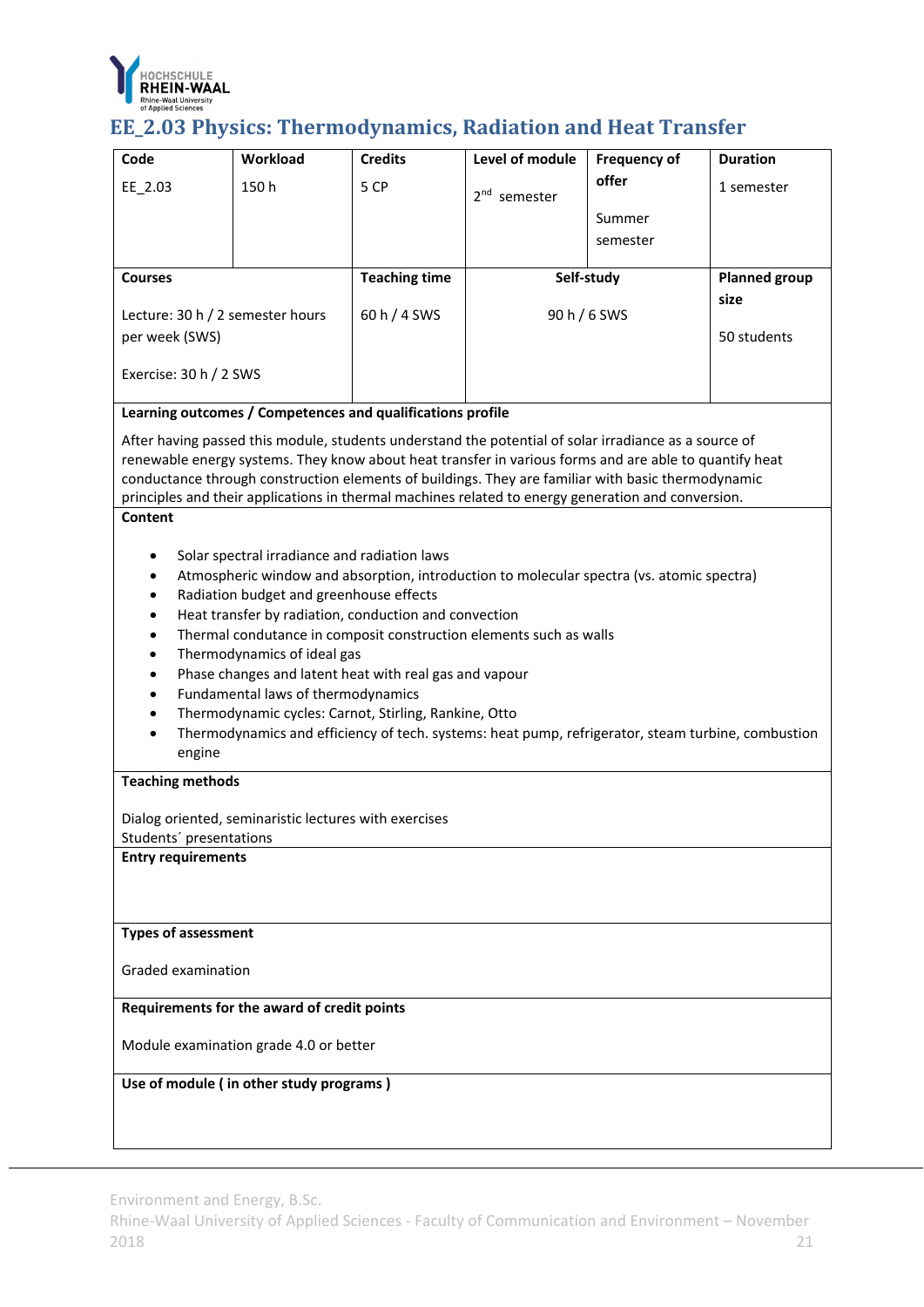

### **Weight towards final grade**

3,125 %

### **Person in charge of module**

Prof. Dr.‐Ing. Rolf Becker

# **Additional information**

Literature:Çengel, Y. A.; Boles, M.A.: Thermodynamics ‐ an engineering approach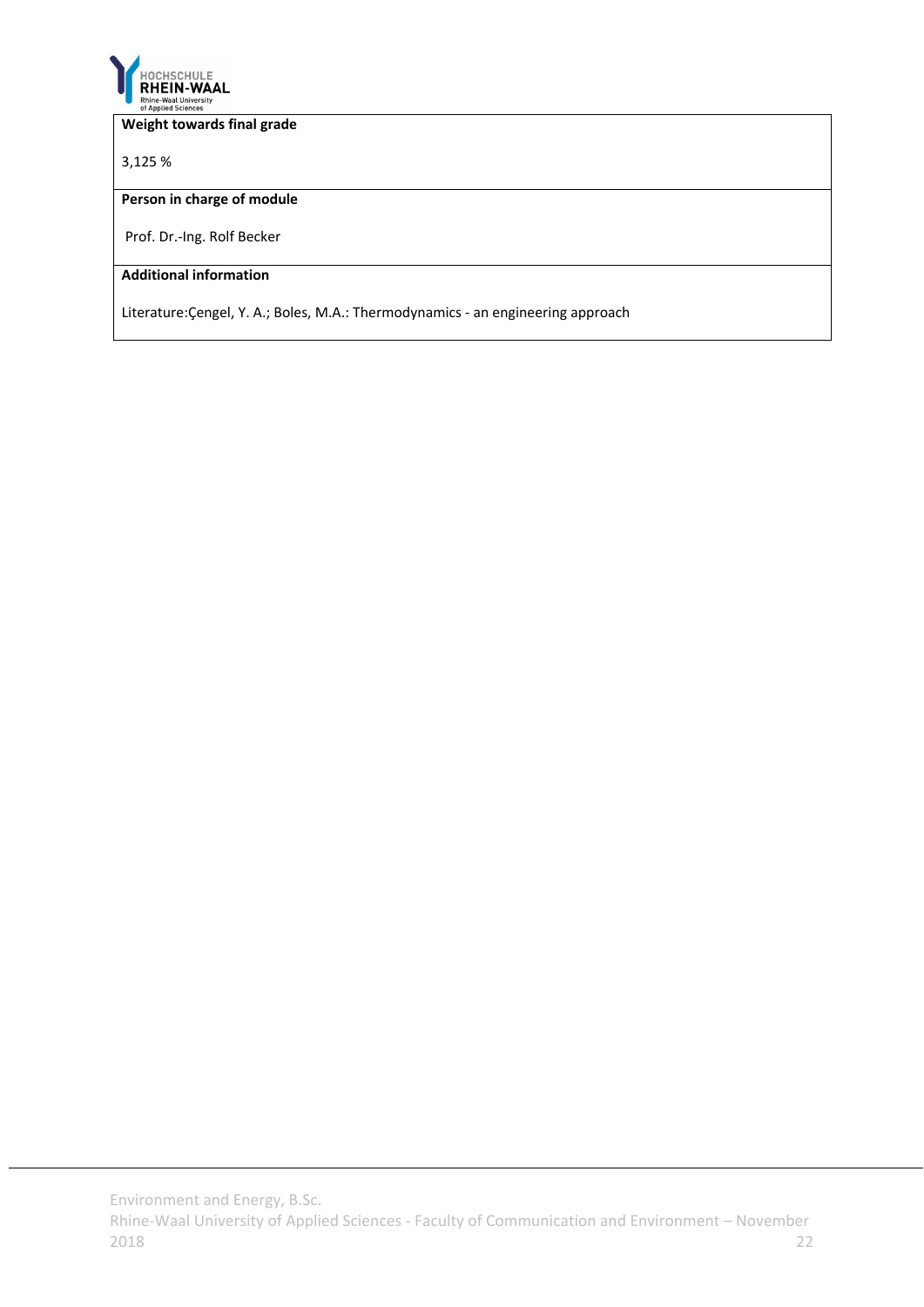

# **EE\_2.05 Linear Algebra und Graph Theory**

| Code                                               | Workload                                                                                               | <b>Credits</b>       | Level of module                                                                                                | <b>Frequency of</b> | <b>Duration</b>      |  |
|----------------------------------------------------|--------------------------------------------------------------------------------------------------------|----------------------|----------------------------------------------------------------------------------------------------------------|---------------------|----------------------|--|
| EE_2.05                                            | 150h                                                                                                   | 5 CP                 | 2 <sup>nd</sup> semester                                                                                       | offer               | 1 semester           |  |
|                                                    |                                                                                                        |                      |                                                                                                                | Summer              |                      |  |
|                                                    |                                                                                                        |                      |                                                                                                                | semester            |                      |  |
| <b>Courses</b>                                     |                                                                                                        | <b>Teaching time</b> | Self-study                                                                                                     |                     | <b>Planned group</b> |  |
|                                                    |                                                                                                        |                      |                                                                                                                |                     | size                 |  |
| Lecture: 30 h / 2 semester hours<br>per week (SWS) |                                                                                                        | 60 h / 4 SWS         | 90 h / 6 SWS                                                                                                   |                     | 50 students          |  |
|                                                    |                                                                                                        |                      |                                                                                                                |                     |                      |  |
| Excercise: 30 h / 2 SWS                            |                                                                                                        |                      |                                                                                                                |                     |                      |  |
|                                                    | Learning outcomes / Competences and qualifications profile                                             |                      |                                                                                                                |                     |                      |  |
|                                                    |                                                                                                        |                      | This lecture has introduced students to mathematical methods of linear algebra and the basics of graph theory  |                     |                      |  |
|                                                    | needed to solve technical and operational problems.                                                    |                      | Based on selected examples out of sciences and engineering, students will are able to solve technical problems |                     |                      |  |
| applying mathematical tools.                       |                                                                                                        |                      |                                                                                                                |                     |                      |  |
| <b>Content</b>                                     |                                                                                                        |                      |                                                                                                                |                     |                      |  |
| ٠                                                  | Introduction of vectors, simple vector operations                                                      |                      |                                                                                                                |                     |                      |  |
| ٠<br>٠                                             | Scalar product, vector product                                                                         |                      |                                                                                                                |                     |                      |  |
| ٠                                                  | Linear dependence of vectors, linear combinations of vectors<br>Vector spaces and subspaces            |                      |                                                                                                                |                     |                      |  |
| ٠                                                  |                                                                                                        |                      | Matrices and matrix operations (addition, multiplication, matrix product, determinant of a matrix)             |                     |                      |  |
| ٠<br>Linear equation systems<br>٠                  | Inverse of a matrix and procedures to find it                                                          |                      |                                                                                                                |                     |                      |  |
| ٠                                                  |                                                                                                        |                      | Procedures to solve linear equation systems (Gauss algorithm, adjoin method, Cramer rule)                      |                     |                      |  |
|                                                    | Applications in Chemistry and Physics                                                                  |                      |                                                                                                                |                     |                      |  |
| <b>Teaching methods</b>                            |                                                                                                        |                      |                                                                                                                |                     |                      |  |
|                                                    | Tuition in seminars, lectures and practical classes                                                    |                      |                                                                                                                |                     |                      |  |
| <b>Entry requirements</b>                          |                                                                                                        |                      |                                                                                                                |                     |                      |  |
| None                                               |                                                                                                        |                      |                                                                                                                |                     |                      |  |
| <b>Types of assessment</b>                         |                                                                                                        |                      |                                                                                                                |                     |                      |  |
| Graded examination                                 |                                                                                                        |                      |                                                                                                                |                     |                      |  |
|                                                    | Requirements for the award of credit points                                                            |                      |                                                                                                                |                     |                      |  |
| Module examination grade 4.0 or better             |                                                                                                        |                      |                                                                                                                |                     |                      |  |
| Use of module (in other study programs)            |                                                                                                        |                      |                                                                                                                |                     |                      |  |
|                                                    | Same module in "Environment and Energy, B.Sc.", "Communication and Information Engineering, B.Sc." and |                      |                                                                                                                |                     |                      |  |
| "Mobility and Logistics, B.Sc."                    |                                                                                                        |                      |                                                                                                                |                     |                      |  |
| Weight towards final grade                         |                                                                                                        |                      |                                                                                                                |                     |                      |  |

Environment and Energy, B.Sc.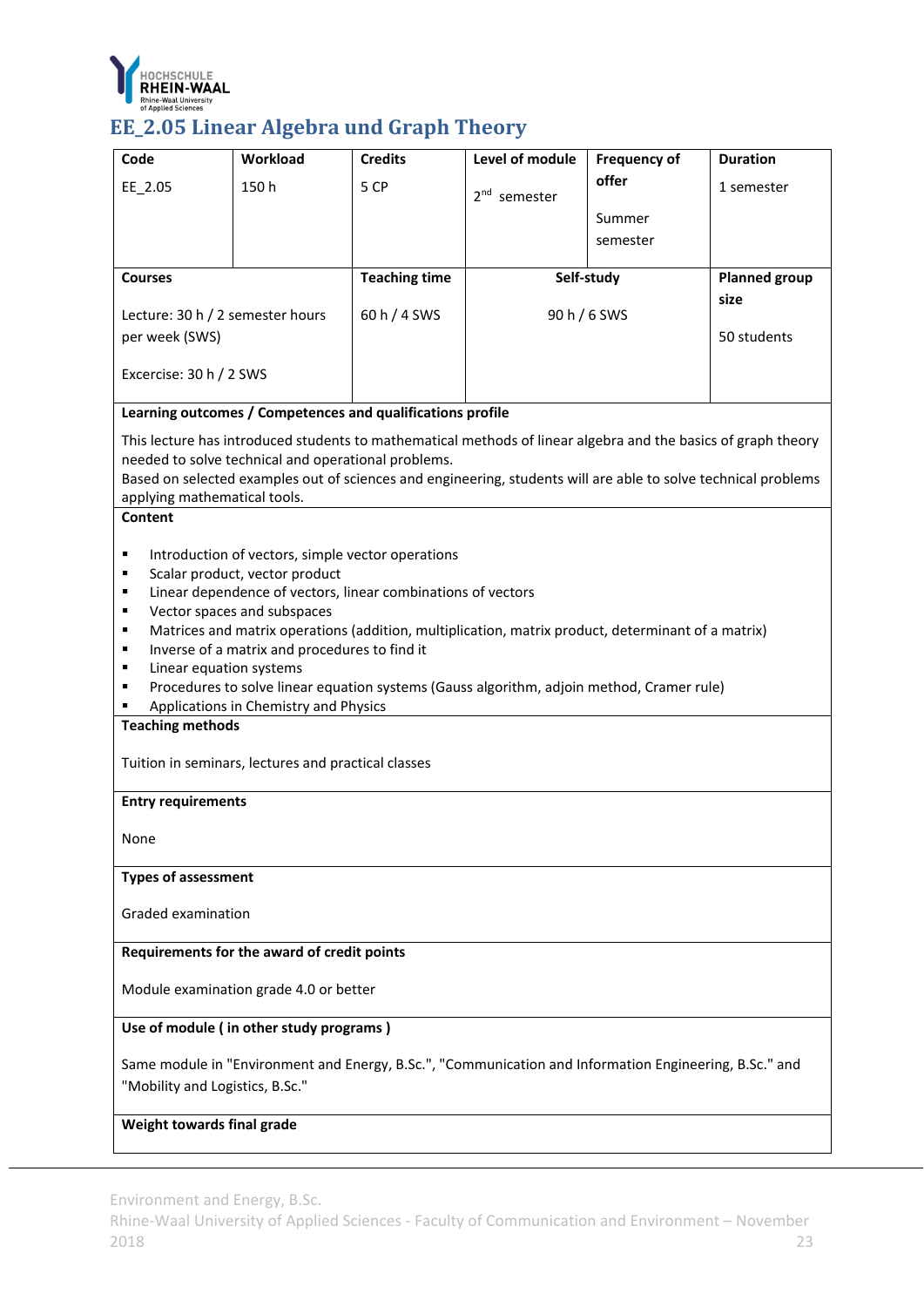

3,125 %

# **Person in charge of module**

Prof. Dr. Petra Blitgen‐Heinecke

### **Additional information**

Literature:

Horst Chmiel (2011) Bioprozesstechnik, Heidelberg, Spektrum Akademischer Verlag, Ricardo Simpson, Sudhir K. Sastry (2013) Chemical and Bioprocess Engineering, NY, Springer Verlag, Behr, D.W. Agar, J. Jörissen (2010) Einführung in die Technische Chemie, Heidelberg, Spektrum Akademischer Verlag.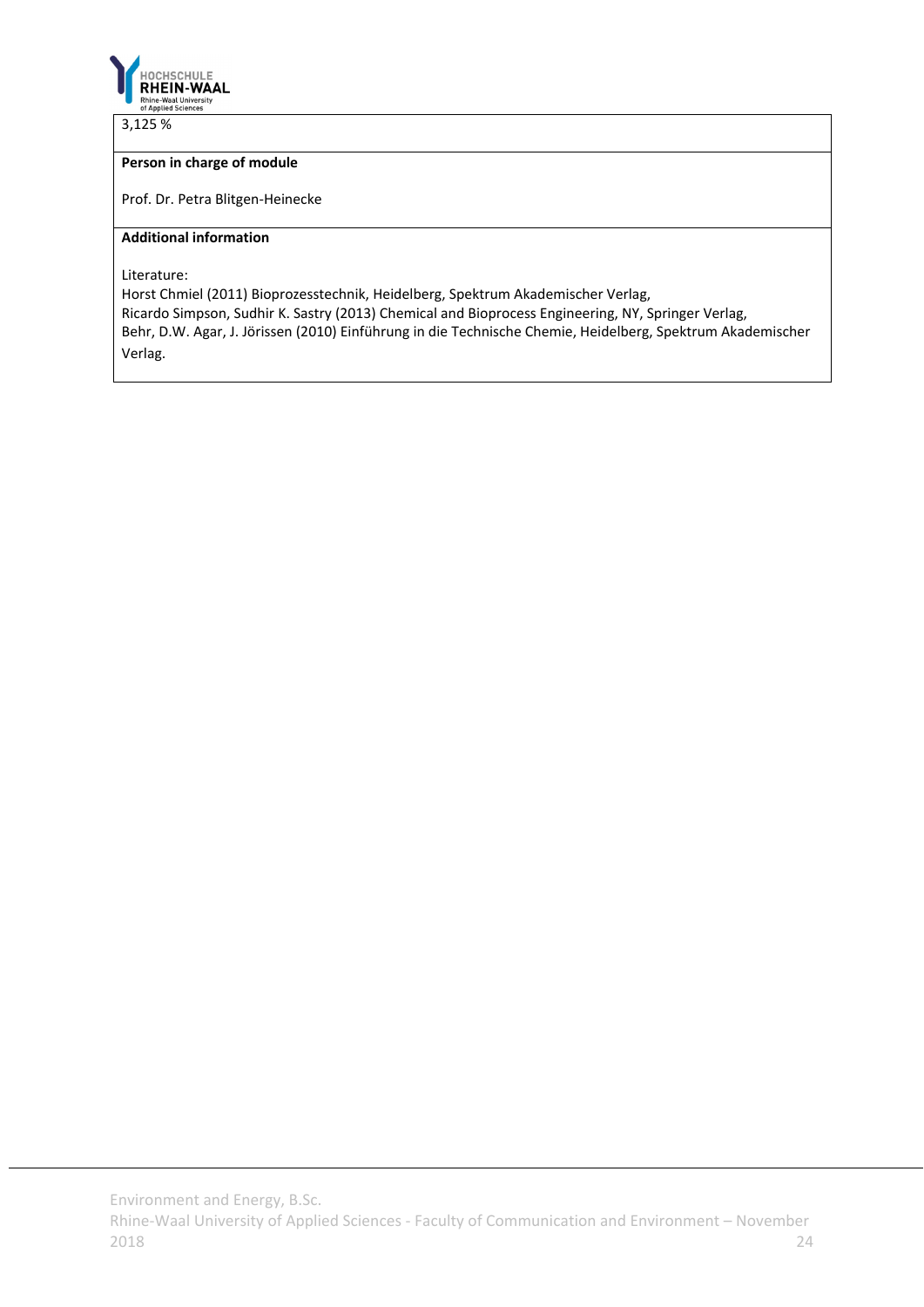

# **EE\_1.05 Fundamentals of Scientific Programming**

| Code                                               | Workload                                                                                                                                                                                                                                                                                                                                                                                                                                                                                                                                                                                                                         | <b>Credits</b>       | Level of module | <b>Frequency of</b> | <b>Duration</b>      |  |  |
|----------------------------------------------------|----------------------------------------------------------------------------------------------------------------------------------------------------------------------------------------------------------------------------------------------------------------------------------------------------------------------------------------------------------------------------------------------------------------------------------------------------------------------------------------------------------------------------------------------------------------------------------------------------------------------------------|----------------------|-----------------|---------------------|----------------------|--|--|
| EE 1.05                                            | 150h                                                                                                                                                                                                                                                                                                                                                                                                                                                                                                                                                                                                                             | 5 CP                 | $2nd$ semester  | offer               | 1 semester           |  |  |
|                                                    |                                                                                                                                                                                                                                                                                                                                                                                                                                                                                                                                                                                                                                  |                      |                 | Winter semester     |                      |  |  |
| <b>Courses</b>                                     |                                                                                                                                                                                                                                                                                                                                                                                                                                                                                                                                                                                                                                  | <b>Teaching time</b> | Self-study      |                     | <b>Planned group</b> |  |  |
|                                                    |                                                                                                                                                                                                                                                                                                                                                                                                                                                                                                                                                                                                                                  |                      |                 |                     | size                 |  |  |
| Lecture: 45 h / 3 semester hours<br>per week (SWS) |                                                                                                                                                                                                                                                                                                                                                                                                                                                                                                                                                                                                                                  | 60 h / 4 SWS         | 90 h / 6 SWS    |                     | 45 students          |  |  |
|                                                    |                                                                                                                                                                                                                                                                                                                                                                                                                                                                                                                                                                                                                                  |                      |                 |                     |                      |  |  |
| Excercise: 15 h / 1 SWS                            |                                                                                                                                                                                                                                                                                                                                                                                                                                                                                                                                                                                                                                  |                      |                 |                     |                      |  |  |
|                                                    | Learning outcomes / Competences and qualifications profile                                                                                                                                                                                                                                                                                                                                                                                                                                                                                                                                                                       |                      |                 |                     |                      |  |  |
| Content                                            | This module has introduced students to key principles of scientific programming. Successful students have<br>understood the importance of programming in environmental sciences. They are familiar with the<br>fundamental principles and different programming paradigms. They show proficiency in identifying and<br>formulating problems and are able to solve them by developing their own software. They are able to solve<br>simple data conversion, analysis and modeling problems. They know about the basic principles of digital data<br>processing and show basic knowledge of how hardware and software are related. |                      |                 |                     |                      |  |  |
| ٠<br>٠<br><b>Teaching methods</b>                  | Examples for today's use of computers and embedded systems in environmental sciences<br>Introduction to pure imperative as well as object oriented programming<br>Basic principles: numeral systems, representation of numbers and text, Boolean algebra<br>Solving simple numerical problems (e.g. integration, differentiation, interpolation)<br>Linking software and hardware for environmental science applications                                                                                                                                                                                                         |                      |                 |                     |                      |  |  |
|                                                    | Tuition in seminars, lectures and practical classes                                                                                                                                                                                                                                                                                                                                                                                                                                                                                                                                                                              |                      |                 |                     |                      |  |  |
| <b>Entry requirements</b>                          |                                                                                                                                                                                                                                                                                                                                                                                                                                                                                                                                                                                                                                  |                      |                 |                     |                      |  |  |
| None                                               |                                                                                                                                                                                                                                                                                                                                                                                                                                                                                                                                                                                                                                  |                      |                 |                     |                      |  |  |
| <b>Types of assessment</b>                         |                                                                                                                                                                                                                                                                                                                                                                                                                                                                                                                                                                                                                                  |                      |                 |                     |                      |  |  |
| Graded examination                                 |                                                                                                                                                                                                                                                                                                                                                                                                                                                                                                                                                                                                                                  |                      |                 |                     |                      |  |  |
|                                                    | Requirements for the award of credit points                                                                                                                                                                                                                                                                                                                                                                                                                                                                                                                                                                                      |                      |                 |                     |                      |  |  |
|                                                    | Module examination grade 4.0 or better                                                                                                                                                                                                                                                                                                                                                                                                                                                                                                                                                                                           |                      |                 |                     |                      |  |  |
|                                                    | Use of module (in other study programs)                                                                                                                                                                                                                                                                                                                                                                                                                                                                                                                                                                                          |                      |                 |                     |                      |  |  |
| None                                               |                                                                                                                                                                                                                                                                                                                                                                                                                                                                                                                                                                                                                                  |                      |                 |                     |                      |  |  |
|                                                    | Weight towards final grade                                                                                                                                                                                                                                                                                                                                                                                                                                                                                                                                                                                                       |                      |                 |                     |                      |  |  |
| 3,125 %                                            |                                                                                                                                                                                                                                                                                                                                                                                                                                                                                                                                                                                                                                  |                      |                 |                     |                      |  |  |
| Person in charge of module                         |                                                                                                                                                                                                                                                                                                                                                                                                                                                                                                                                                                                                                                  |                      |                 |                     |                      |  |  |

Environment and Energy, B.Sc.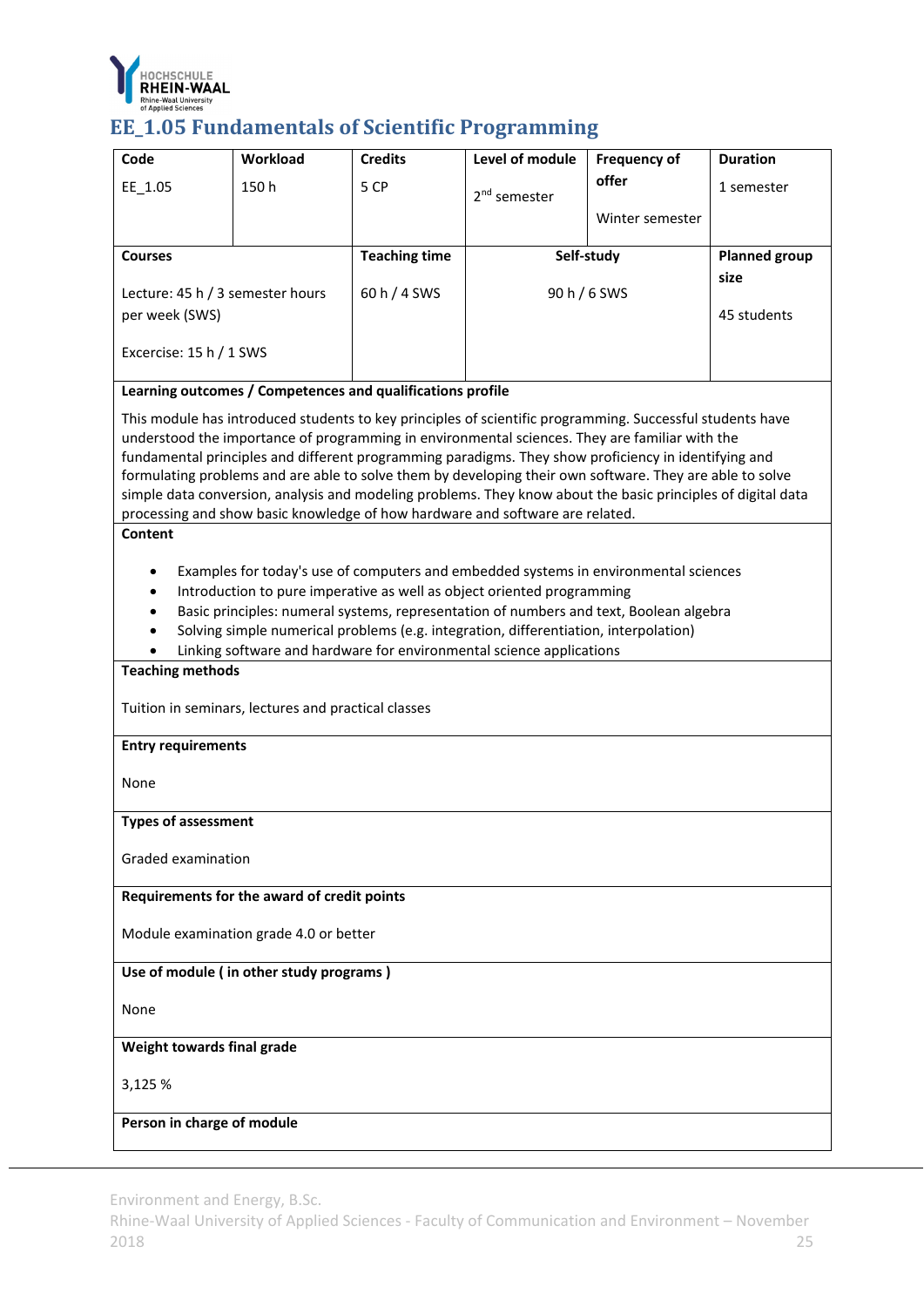

Prof. Dr.‐Ing. Rolf Becker

### **Additional information**

Literature:

Langtangen, H.P. (2016) A Primer on Scientific Programming with Python. Heidelberg, Berlin, Springer, 10.1007/978‐3‐662‐49887‐3

Billo, E. J. (2007) Excel for Scientists and Engineers, Hoboken, New Jersey, John Wiley Sons Inc.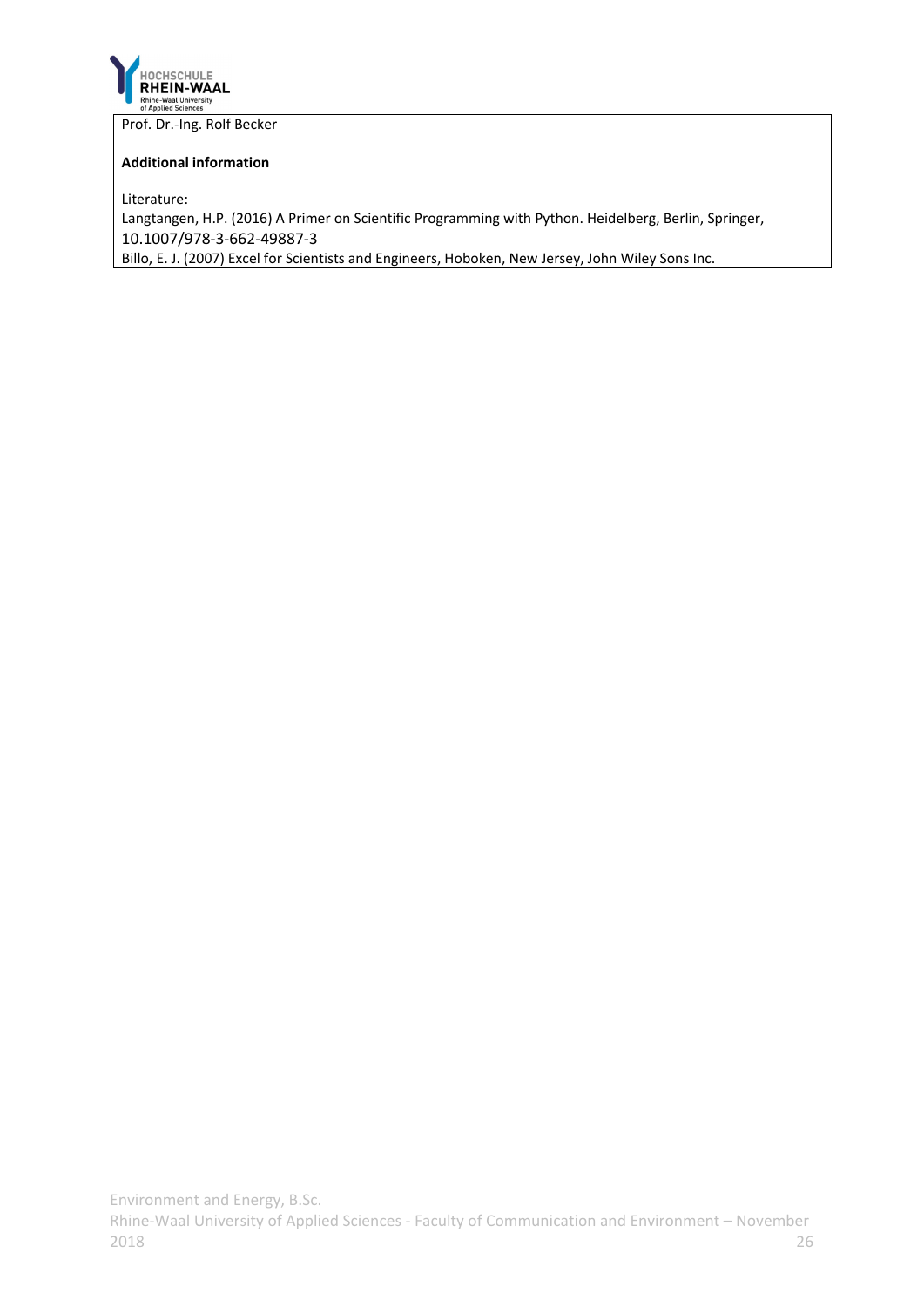

# **EE** 3.03 Statistics and Data Processing

| Code                                 | <b>Workload</b>                | <b>Credits</b>       | Level of module          | <b>Frequency of</b> | <b>Duration</b>      |
|--------------------------------------|--------------------------------|----------------------|--------------------------|---------------------|----------------------|
| EE 3.03                              | 150h                           | 5 CP                 | 2 <sup>nd</sup> semester | offer               | 1 semester           |
|                                      |                                |                      |                          | Summer              |                      |
|                                      |                                |                      |                          | semester            |                      |
| <b>Courses</b>                       |                                | <b>Teaching time</b> | Self-study               |                     | <b>Planned group</b> |
|                                      | Lecture "Statistics": 45 h / 3 |                      | 75 h / 5 SWS             |                     | size                 |
| semester hours per week (SWS)        |                                |                      |                          |                     | Lecture: open        |
| Exercises "Statistics": 30 h / 2 SWS |                                |                      |                          |                     | Practical            |
|                                      |                                |                      |                          |                     | training: 2 x 25     |
|                                      |                                |                      |                          |                     | students             |

### **Learning outcomes / Competences and qualifications profile**

This module has provided an introduction to descriptive statistics and statistical inference. Students who have completed this module successfully have gained a good grounding in practical data analysis. They are able to explain and apply the basic concepts and techniques in descriptive statistics as well as of statistical testing and estimation. Students are skilled in interpreting and communicating the results of a statistical analysis in the context of an environmental or technical problem.

### **Content**

Probability:

- Random phenomena (Probability experiments and events)
- Probability rules
- Conditional probabilities (Bayes‐Theorem)
- Combinatorics (Counting techniques)
- Random variables (Discrete und continuous)
- Expected value and variance
- Discrete and continuous probability distributions

#### Statistics :

- Descriptive statistics and correlation analysis:
	- o Basic concepts (Levels of measurement, univariate data, bivariate data)
	- o Sampling and data collection
	- o Graphical and numerical summaries
	- o Frequency distributions
	- o Measures of central tendency, measures of position, measures of dispersion
	- o Grouped data
	- o Covariance, correlation, regression
- Inferential statistics:
	- o Sampling distribution of a sample mean
	- o Sampling distribution of a sample proportion
	- o Point estimates, interval estimates, confidence intervals
	- o Hypothesis tests

# **Teaching methods**

Environment and Energy, B.Sc.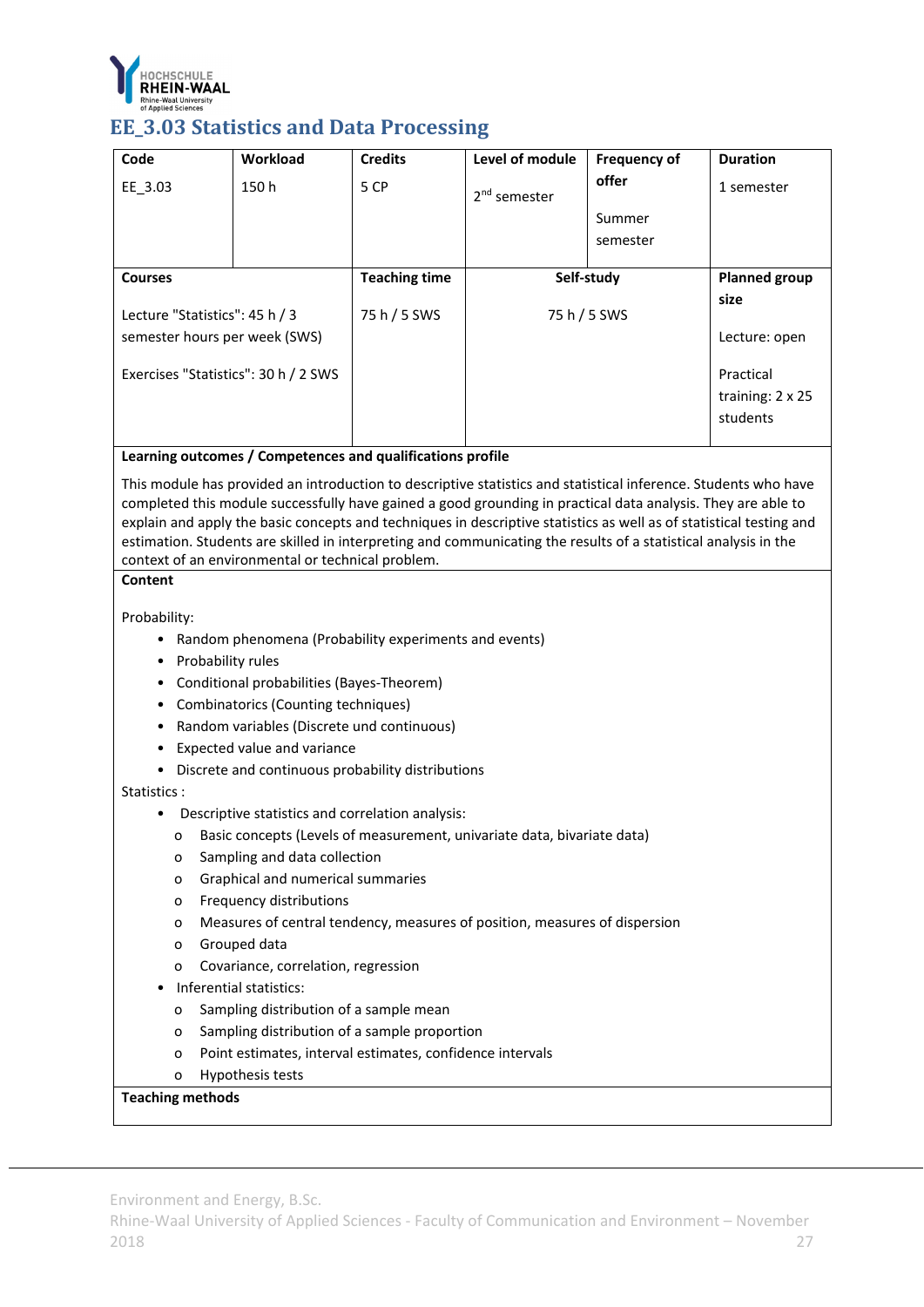

Lecture and Exercises. The course will be carried out in a seminar‐like, interactive manner. The impartation of statistical concepts will be supported by the integration of relevant applied examples.

#### **Entry requirements**

Completion of the following modules is recommended:

- "Mathematics: Analysis and Discrete Mathematics"
- "Linear Algebra and Graph Theory"

#### **Types of assessment**

Graded examination

#### **Requirements for the award of credit points**

Module examination grade 4.0 or better

### **Use of module ( in other study programs )**

Lecture and exercises are open to students of "Environment and Energy", "International Business Administration" and "Mobility and Logistics".

**Weight towards final grade**

3,125 %

#### **Person in charge of module**

Dipl.‐Biol. Ralf Darius

#### **Additional information**

Literature:

Johnson R.; Kuby P. (2008): Elementary Statistics. Tenth Edition, Brooks/Cole. Michael S. (2005): Fundamentals of Statistics. 3rd Edition, San Francisco: Pearson Education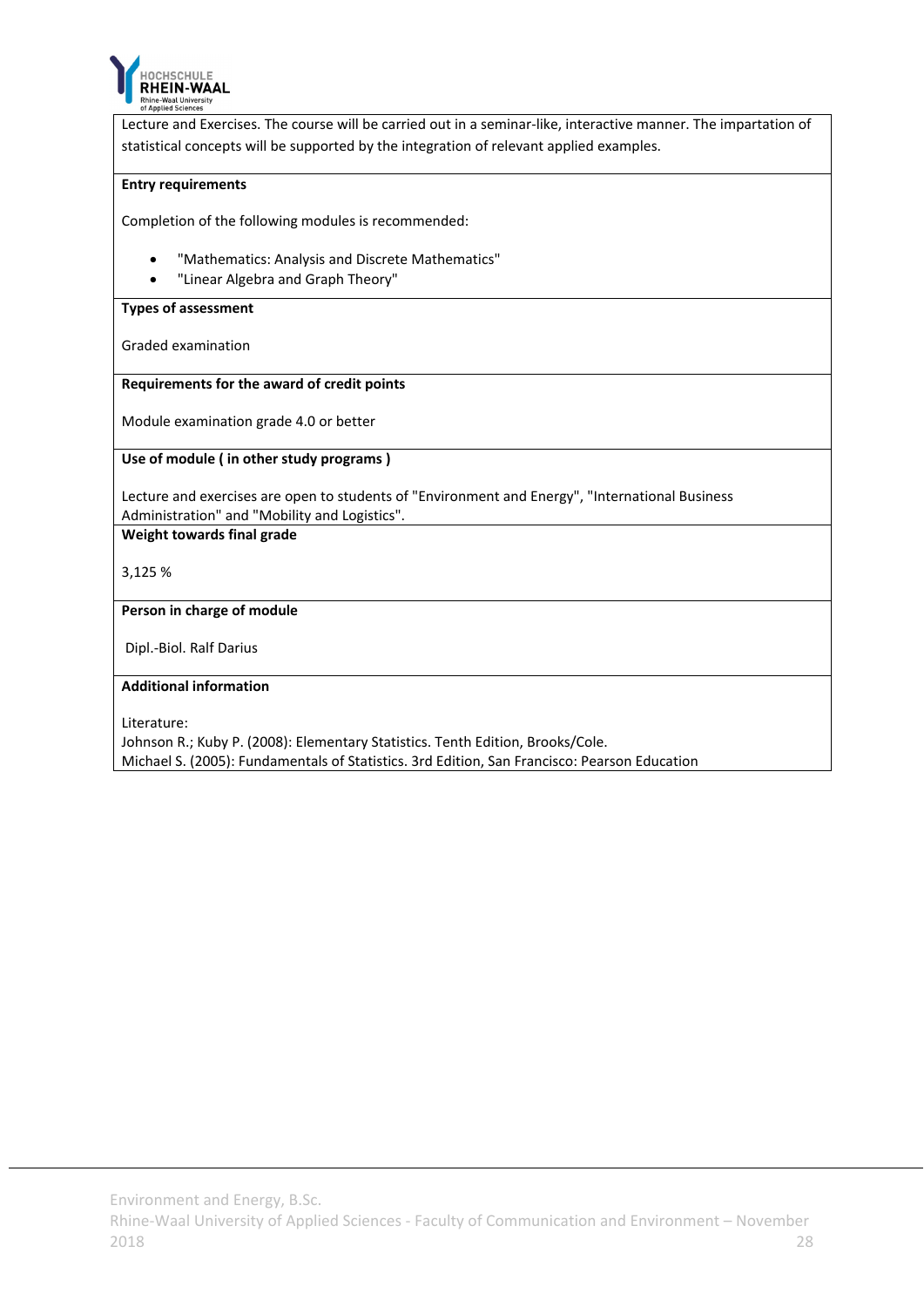

# **EE\_3.01 Organic Chemistry and Analytical Chemistry**

| Code                                                                                        | Workload | <b>Credits</b>       | Level of module          | <b>Frequency of</b> | <b>Duration</b>       |
|---------------------------------------------------------------------------------------------|----------|----------------------|--------------------------|---------------------|-----------------------|
| EE 3.01                                                                                     | 150 h    | 5 CP                 | 3 <sup>rd</sup> semester | offer               | 1 semester            |
|                                                                                             |          |                      |                          | Winter semester     |                       |
| <b>Courses</b>                                                                              |          | <b>Teaching time</b> | Self-study               |                     | <b>Planned group</b>  |
| Lecture "Fundamentals of Organic<br>Chemistry": $30 h / 2$ semester<br>hours per week (SWS) |          | 75 h / 5 SWS         | 75 h                     |                     | size<br>Lecture: open |
|                                                                                             |          |                      |                          |                     | Practicals:           |
| Practicals "Applied Organic                                                                 |          |                      |                          |                     | 2 x 25 students       |
| Chemistry" and "Environmental                                                               |          |                      |                          |                     |                       |
| Analytical Chemistry": 45 h /                                                               |          |                      |                          |                     |                       |
| 3 SWS                                                                                       |          |                      |                          |                     |                       |

# **Learning outcomes / Competences and qualifications profile**

Students have acquired a basic understanding of the structure of organic molecules and the relation between structural properties and physical‐chemical properties. They know and can apply basic equations of environmental partitioning and transport as well as basic rules on how physical‐chemical properties influence the environmental fate of organic chemicals. Students know and can describe the most important groups of organic contaminants.

They got an insight into symbols and applicable safety rules for hazardous substances which are used during the experiments. Students have learned to work safely in a laboratory. They have developed skills to set up and conduct simple chemical experiments and are skilled in applying analytical techniques such as chromatography and photometry. They have also practised scientific documentation, evaluation of analytical results and the interpretation of experiments and analytical results.

#### **Content**

Lecture " Fundamentals of Organic Chemistry":

- General properties of organic chemicals (structure, formula, bonding, functional groups, nomenclature)
- Fundamentals of environmental fate of organic chemicals (partitioning, transport, transformation)
- Environmental fate of selected organic chemicals (petroleum hydrocarbons, benzene and related compounds, polycyclic aromatic hydrocarbons, organohalogens, persistent organic pollutants)

Practicals "Applied Organic Chemistry" and "Environmental Analytical Chemistry":

- Physical chemical properties of organic chemicals e.g. flashpoint of petroleum hydrocarbons, reactions and properties of polymers
- Basic sampling techniques of environmental samples (e.g. air)
- Extraction of chemicals from environmental samples and analysis
- Fundamentals of analytical methods applied (e.g. bioassays, chromatography, photometry)

# **Teaching methods**

Lectures, laboratory practicals

# **Entry requirements**

Completion of the module "General and Inorganic Chemistry" is recommended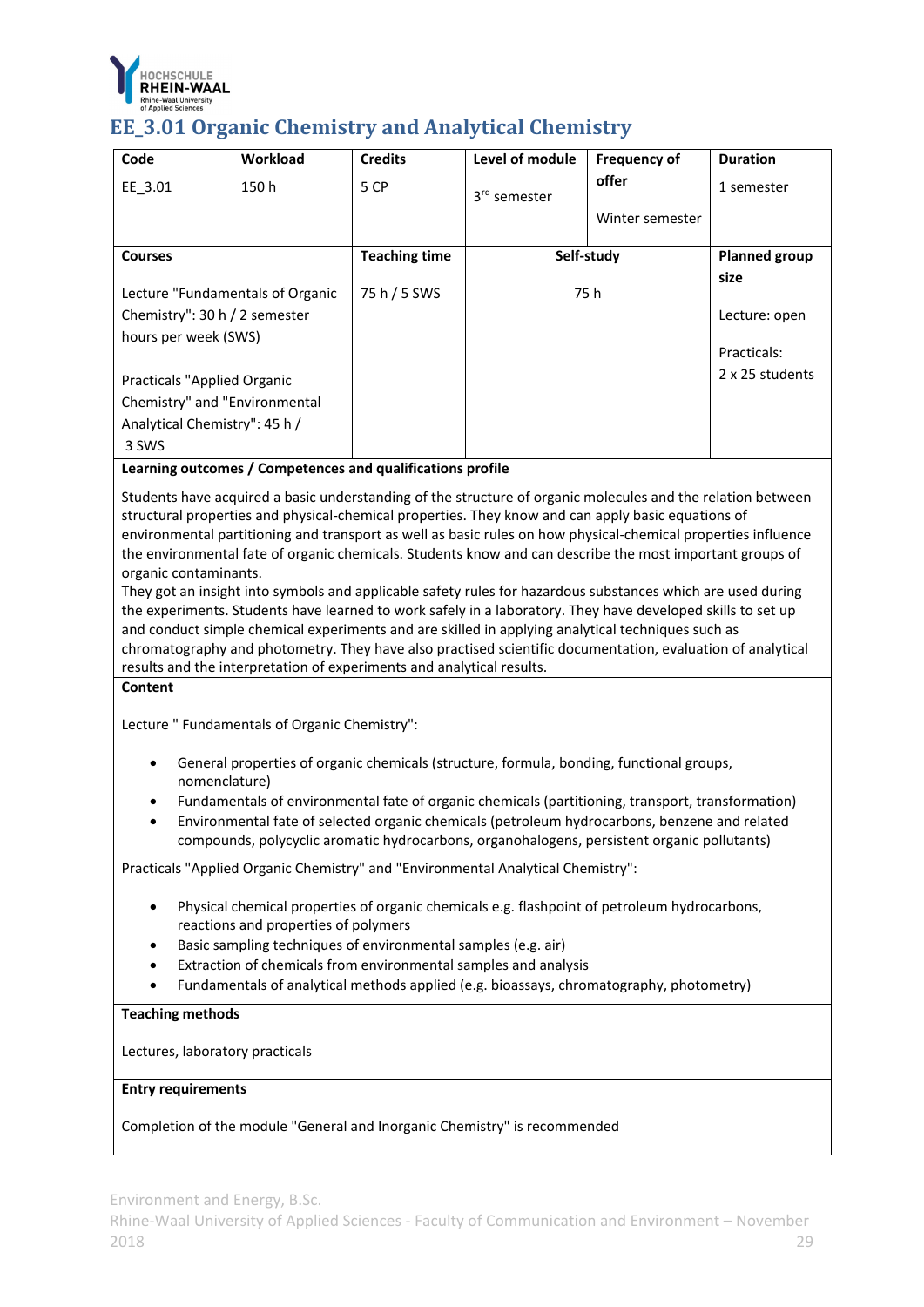

#### **Types of assessment**

Graded examination

#### **Requirements for the award of credit points**

Group protocols and posters of practical experiments; Module examination grade 4.0 or better

**Use of module ( in other study programs )**

# **Weight towards final grade**

3,125 %

#### **Person in charge of module**

Prof. Dr. Daniela Lud

#### **Additional information**

Literature:

Manahan, S. E. (2010): Environmental Chemistry. Boca Raton: CRC Press.

Mortimer, C. E. (1986): Chemistry. Belmont, California: Wadsworth Publishing.

Mortimer, C. E.; Müller, U. (2010): Das Basiswissen der Chemie. Stuttgart: Thieme.

Schwarzenbach, R. P.; Gschwend, P. M.; ImbodenD. M. (2003): Environmental Organic Chemistry. Hoboken, New Jersey: Wiley.

Housecroft, C. E.; Constable, E. C. (2009): Chemistry ‐ an introduction to organic, inorganic and physical chemistry. Harlow: Pearson Prentice Hall.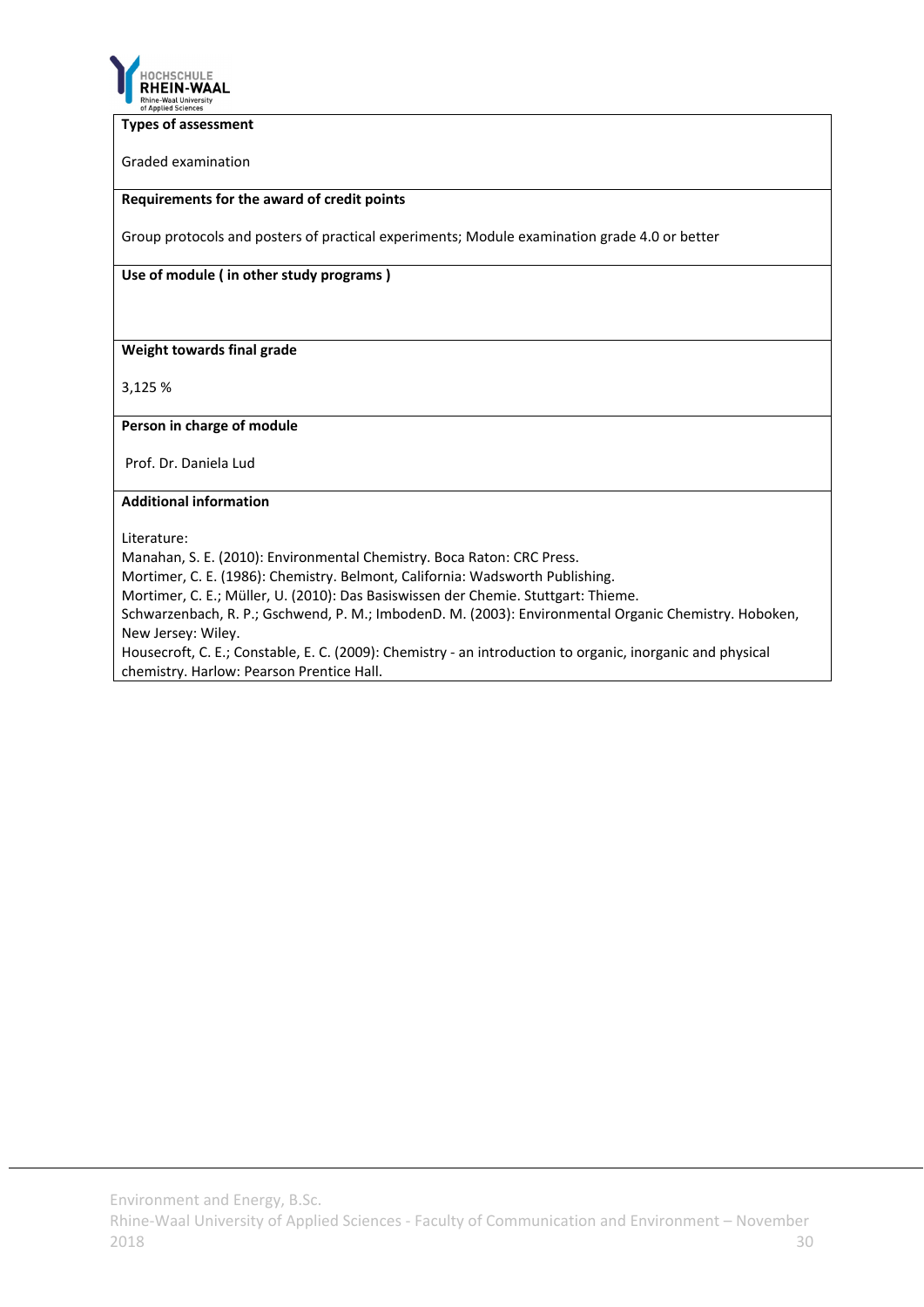

# **EE\_3.02 Energy Technology**

| Code                                                                                                                                                                                                                                                                                                                                                                                                                                                                                                                                                                                                                                  | Workload                                               | <b>Credits</b>       | Level of module                                                                               | <b>Frequency of</b> | <b>Duration</b>      |  |
|---------------------------------------------------------------------------------------------------------------------------------------------------------------------------------------------------------------------------------------------------------------------------------------------------------------------------------------------------------------------------------------------------------------------------------------------------------------------------------------------------------------------------------------------------------------------------------------------------------------------------------------|--------------------------------------------------------|----------------------|-----------------------------------------------------------------------------------------------|---------------------|----------------------|--|
| EE_3.02                                                                                                                                                                                                                                                                                                                                                                                                                                                                                                                                                                                                                               | 150h                                                   | 5 CP                 |                                                                                               | offer               | 1 semester           |  |
|                                                                                                                                                                                                                                                                                                                                                                                                                                                                                                                                                                                                                                       |                                                        |                      | 3 <sup>rd</sup> semester                                                                      |                     |                      |  |
|                                                                                                                                                                                                                                                                                                                                                                                                                                                                                                                                                                                                                                       |                                                        |                      |                                                                                               | Winter semester     |                      |  |
| <b>Courses</b>                                                                                                                                                                                                                                                                                                                                                                                                                                                                                                                                                                                                                        |                                                        | <b>Teaching time</b> | Self-study                                                                                    |                     | <b>Planned group</b> |  |
|                                                                                                                                                                                                                                                                                                                                                                                                                                                                                                                                                                                                                                       |                                                        |                      |                                                                                               |                     | size                 |  |
| Lecture: 30 h/ 2 SWS                                                                                                                                                                                                                                                                                                                                                                                                                                                                                                                                                                                                                  |                                                        | 60 h / 4 SWS         | 90 h / 6 SWS                                                                                  |                     |                      |  |
| Exercises: 30 h/2 SWS                                                                                                                                                                                                                                                                                                                                                                                                                                                                                                                                                                                                                 |                                                        |                      |                                                                                               |                     | 50 students          |  |
| Learning outcomes / Competences and qualifications profile                                                                                                                                                                                                                                                                                                                                                                                                                                                                                                                                                                            |                                                        |                      |                                                                                               |                     |                      |  |
| Having passed this module, students have gained a sound technical knowledge and critical thinking about<br>energy technology with emphasis on renewable energy systems. They are able to assess the environmental<br>and economic impact of different approaches. They understand the basic physical principles and overall<br>technical design of energy systems. This encompasses electrical energy generation as well as distribution.<br>Students are able to discuss the assets and drawbacks of alternative technologies and consider scalability and<br>transferability to other use cases and regional conditions.<br>Content |                                                        |                      |                                                                                               |                     |                      |  |
| Lecture with exercises                                                                                                                                                                                                                                                                                                                                                                                                                                                                                                                                                                                                                |                                                        |                      |                                                                                               |                     |                      |  |
| Energy sources for Germany and worldwide<br>Photovoltaic (PV) energy systems<br>$\bullet$<br>Solar thermal collectors<br>Concentrated solar power plants<br>$\bullet$<br>Wind turbines, physical fundamentals<br>$\bullet$<br>Hydro power turbines, physical fundamentals<br>$\bullet$<br>Heat pumps<br>Alternating and direct current<br>Power grids, high voltage DC transmission<br><b>Electrical generators</b><br>Energy storage and their application for grid stabilization, load shift and peak leveling<br><b>Teaching methods</b>                                                                                           |                                                        |                      |                                                                                               |                     |                      |  |
|                                                                                                                                                                                                                                                                                                                                                                                                                                                                                                                                                                                                                                       | Dialog oriented, seminaristic lectures with exercises  |                      |                                                                                               |                     |                      |  |
| <b>Entry requirements</b>                                                                                                                                                                                                                                                                                                                                                                                                                                                                                                                                                                                                             |                                                        |                      |                                                                                               |                     |                      |  |
|                                                                                                                                                                                                                                                                                                                                                                                                                                                                                                                                                                                                                                       | "Mechanics, Electricity and Magnetism" is recommended. |                      | Completion of EE_1.02 "Fundamentals of Energy Management and Technology" and EE_1.08 Physics: |                     |                      |  |
|                                                                                                                                                                                                                                                                                                                                                                                                                                                                                                                                                                                                                                       | <b>Types of assessment</b>                             |                      |                                                                                               |                     |                      |  |
| Graded examination                                                                                                                                                                                                                                                                                                                                                                                                                                                                                                                                                                                                                    |                                                        |                      |                                                                                               |                     |                      |  |
|                                                                                                                                                                                                                                                                                                                                                                                                                                                                                                                                                                                                                                       | Requirements for the award of credit points            |                      |                                                                                               |                     |                      |  |
| Module examination grade 4.0 or better                                                                                                                                                                                                                                                                                                                                                                                                                                                                                                                                                                                                |                                                        |                      |                                                                                               |                     |                      |  |
|                                                                                                                                                                                                                                                                                                                                                                                                                                                                                                                                                                                                                                       | Use of module (in other study programs)                |                      |                                                                                               |                     |                      |  |

Environment and Energy, B.Sc.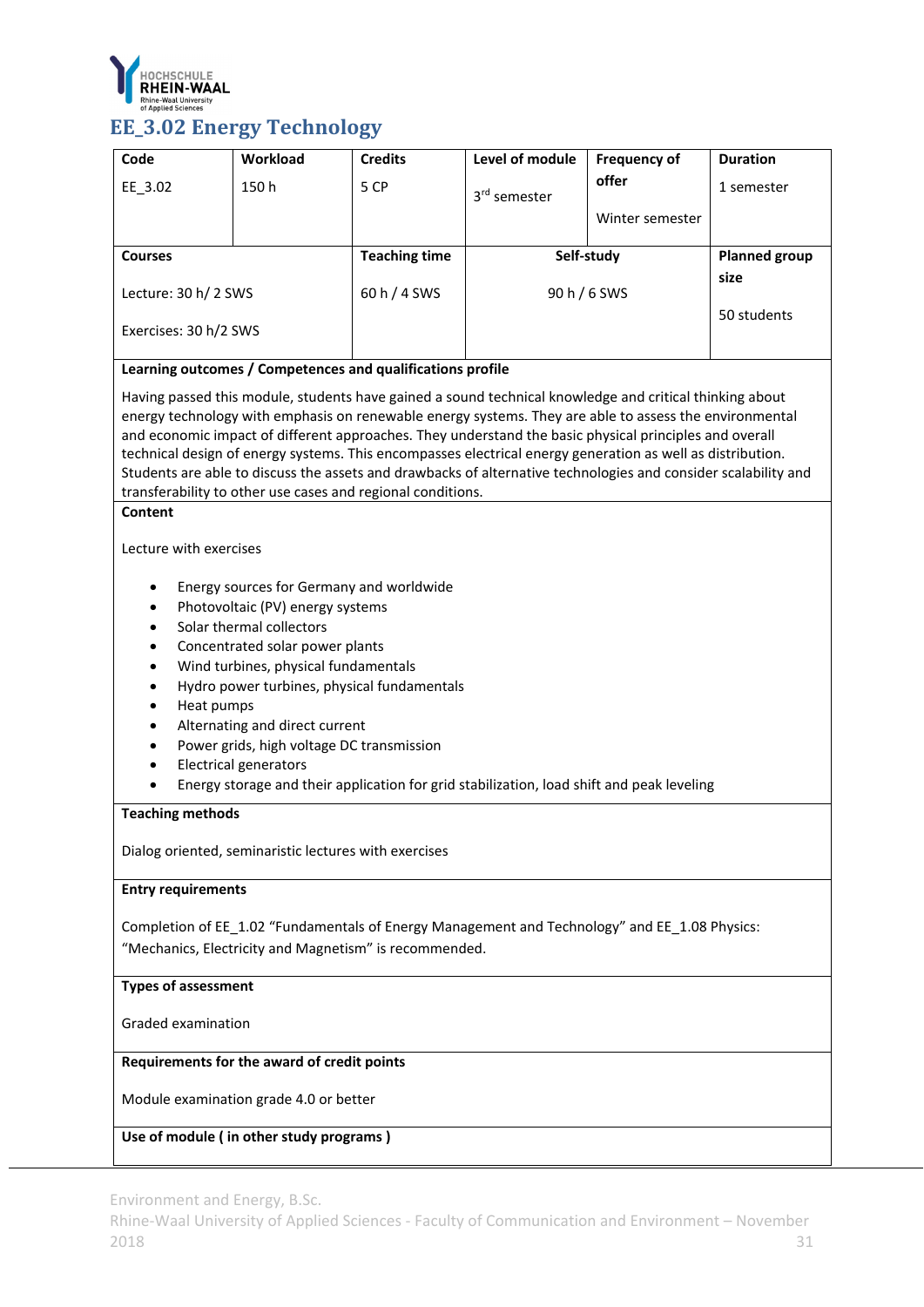

### **Weight towards final grade**

3,125 %

#### **Person in charge of module**

Prof. Dr. Irmgard Buder, Prof. Dr.‐Ing. Rolf Becker

#### **Additional information**

Literature:

Volker Quaschning (2010) Understanding renewable energy systems. Earthscan

J. Twidell, T. Weir (2006) Renewable Energy Resources, Second Ed. Taylor & Francis London and New York Robert Gasch, Jochen Twele (Eds.), (2012) Wind Power Plants ‐ Fundamentals, Design, Construction and Operation, Springer Heidelberg, London, Dordrecht and New York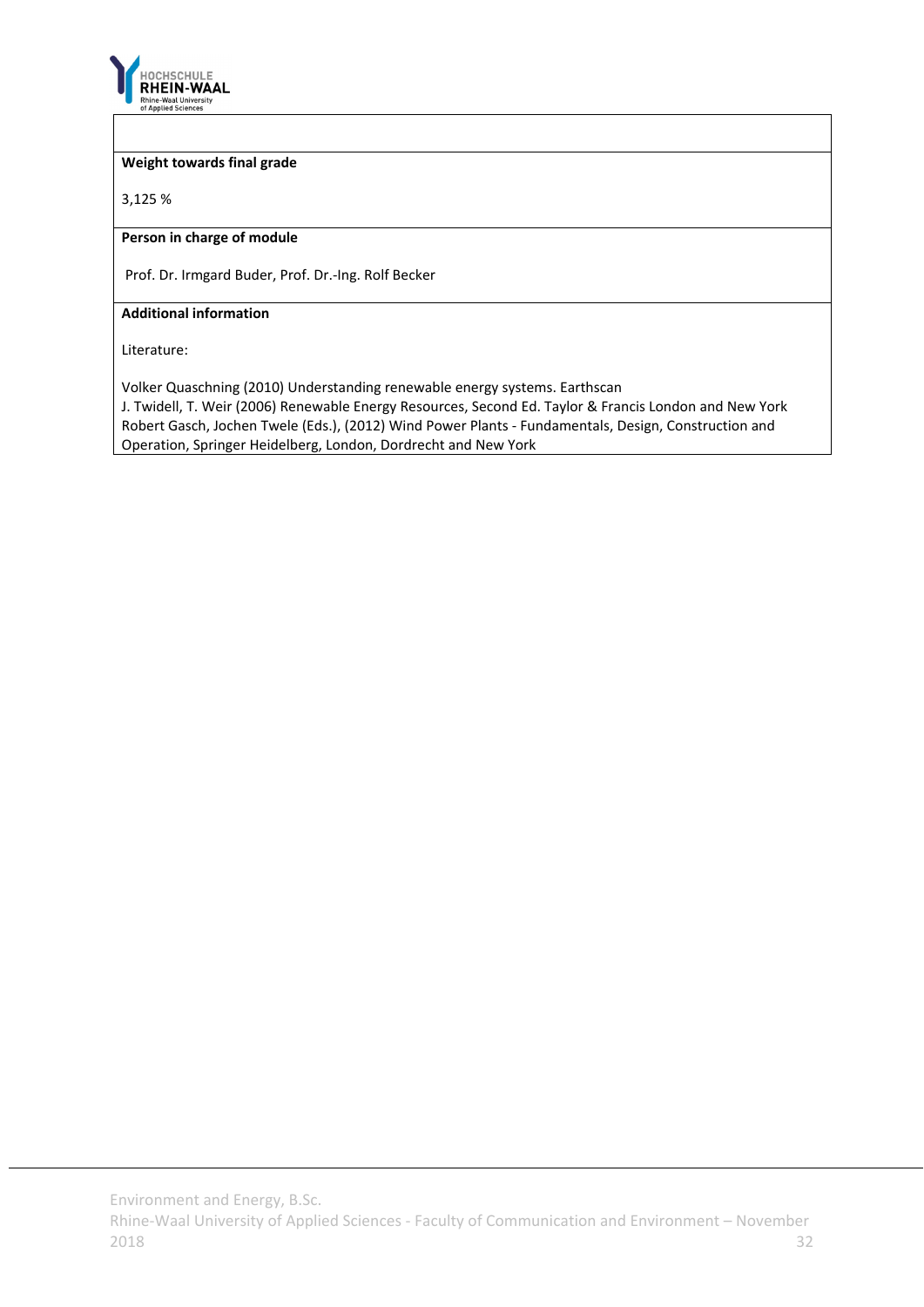

# **EE\_3.04 Fundamentals** of Business Administration

| Code                                                                               | Workload                                                                             | <b>Credits</b>       | Level of module                                                                                                                                                                                                         | <b>Frequency of</b> | <b>Duration</b>      |  |
|------------------------------------------------------------------------------------|--------------------------------------------------------------------------------------|----------------------|-------------------------------------------------------------------------------------------------------------------------------------------------------------------------------------------------------------------------|---------------------|----------------------|--|
| EE_3.04                                                                            | 150h                                                                                 | 5 CP                 | 3rd semester                                                                                                                                                                                                            | offer               | 1 semester           |  |
|                                                                                    |                                                                                      |                      |                                                                                                                                                                                                                         | Winter semester     |                      |  |
|                                                                                    |                                                                                      |                      |                                                                                                                                                                                                                         |                     |                      |  |
| <b>Courses</b>                                                                     |                                                                                      | <b>Teaching time</b> | Self-study                                                                                                                                                                                                              |                     | <b>Planned group</b> |  |
| Lecture: 30 h / 2 semester hours                                                   |                                                                                      | 60 h / 4 SWS         | 90 h / 6 SWS                                                                                                                                                                                                            |                     | size                 |  |
| per week (SWS)                                                                     |                                                                                      |                      |                                                                                                                                                                                                                         |                     | Lecture: open        |  |
|                                                                                    |                                                                                      |                      |                                                                                                                                                                                                                         |                     | Exercise: 40         |  |
| Exercise: 30 h / 2 SWS                                                             |                                                                                      |                      |                                                                                                                                                                                                                         |                     | students             |  |
|                                                                                    |                                                                                      |                      |                                                                                                                                                                                                                         |                     |                      |  |
|                                                                                    | Learning outcomes / Competences and qualifications profile                           |                      |                                                                                                                                                                                                                         |                     |                      |  |
|                                                                                    |                                                                                      |                      | Students have gained an understanding of the fundamental concepts of business administration and the basic                                                                                                              |                     |                      |  |
|                                                                                    |                                                                                      |                      | functions of organizations. They have a good grasp of important terms, concepts, and methods and are able to<br>apply them to real-life problems. They have discussed the impacts of globalization and can describe its |                     |                      |  |
| influence on business processes.                                                   |                                                                                      |                      |                                                                                                                                                                                                                         |                     |                      |  |
| Content                                                                            |                                                                                      |                      |                                                                                                                                                                                                                         |                     |                      |  |
| ٠                                                                                  | An organization and its goals                                                        |                      |                                                                                                                                                                                                                         |                     |                      |  |
|                                                                                    | Corporate organization and organizational structure                                  |                      |                                                                                                                                                                                                                         |                     |                      |  |
|                                                                                    | Principles of strategic management and planning                                      |                      |                                                                                                                                                                                                                         |                     |                      |  |
|                                                                                    |                                                                                      |                      | The operations function: the process of production, costs and planning, production logistics                                                                                                                            |                     |                      |  |
|                                                                                    | Fundamentals of marketing: the marketing mix                                         |                      |                                                                                                                                                                                                                         |                     |                      |  |
|                                                                                    | Principles of finance                                                                |                      |                                                                                                                                                                                                                         |                     |                      |  |
|                                                                                    | The controlling function<br>Fundamentals of human resource management and leadership |                      |                                                                                                                                                                                                                         |                     |                      |  |
| <b>Teaching methods</b>                                                            |                                                                                      |                      |                                                                                                                                                                                                                         |                     |                      |  |
|                                                                                    |                                                                                      |                      | Lectures, accompanied by exercises in which case studies and problems in practice are presented                                                                                                                         |                     |                      |  |
| <b>Entry requirements</b>                                                          |                                                                                      |                      |                                                                                                                                                                                                                         |                     |                      |  |
|                                                                                    |                                                                                      |                      |                                                                                                                                                                                                                         |                     |                      |  |
| None                                                                               |                                                                                      |                      |                                                                                                                                                                                                                         |                     |                      |  |
| <b>Types of assessment</b>                                                         |                                                                                      |                      |                                                                                                                                                                                                                         |                     |                      |  |
| Graded examination                                                                 |                                                                                      |                      |                                                                                                                                                                                                                         |                     |                      |  |
|                                                                                    | Requirements for the award of credit points                                          |                      |                                                                                                                                                                                                                         |                     |                      |  |
|                                                                                    | Module examination grade 4.0 or better                                               |                      |                                                                                                                                                                                                                         |                     |                      |  |
| Use of module (in other study programs)                                            |                                                                                      |                      |                                                                                                                                                                                                                         |                     |                      |  |
| Same module in "Environment and Energy, B.Sc." and "Mobility and Logistics; B.Sc." |                                                                                      |                      |                                                                                                                                                                                                                         |                     |                      |  |
| Weight towards final grade                                                         |                                                                                      |                      |                                                                                                                                                                                                                         |                     |                      |  |
|                                                                                    |                                                                                      |                      |                                                                                                                                                                                                                         |                     |                      |  |
| 3,125 %                                                                            |                                                                                      |                      |                                                                                                                                                                                                                         |                     |                      |  |

Environment and Energy, B.Sc.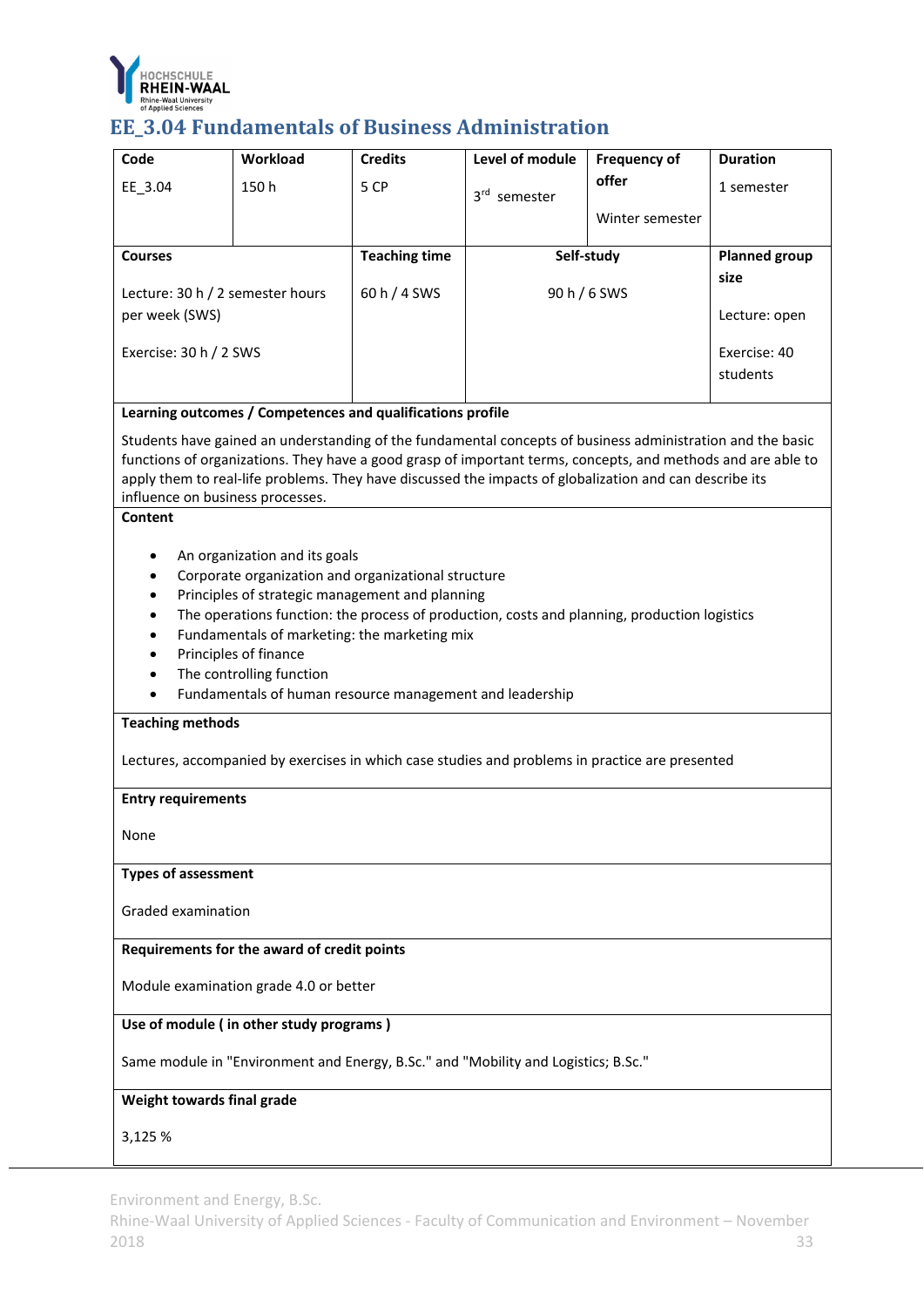

#### **Person in charge of module**

Prof. Dr. Kai J. Tiedemann

### **Additional information**

Literature:

Gamble, J.E.; Thompson, A. A. (2011): Essentials of Strategic Management. The Quest for Competitive Advantage. 2<sup>nd</sup> edition. New York: McGraw-Hill.

Hill, C. W. L. (2009): International Business. Competing in the Global Marketplace. 7<sup>th</sup> edition. New York: McGraw‐Hill.

Kotler, P.; Armstrong, G. (2010): Principles of Marketing. 13<sup>th</sup> edition. Upper Saddle River: Pearson Prentice Hall.

Luthans, F.; Doh, J. P. (2009): International Management. Culture, Strategy, and Behavior. 7<sup>th</sup> edition. New York: McGraw‐Hill.

Robbins, S. P.; DeCenzo, D. A.; Coulter, M. (2011): Fundamentals of Management. Essential Concepts and Applications. 7<sup>th</sup> edition. Upper Saddle River: Pearson Prentice Hall.

Slack, N.; Chambers, S.; Johnston, R. (2010): Operations Management. 6th edition. Harlow: Pearson Prentice Hall.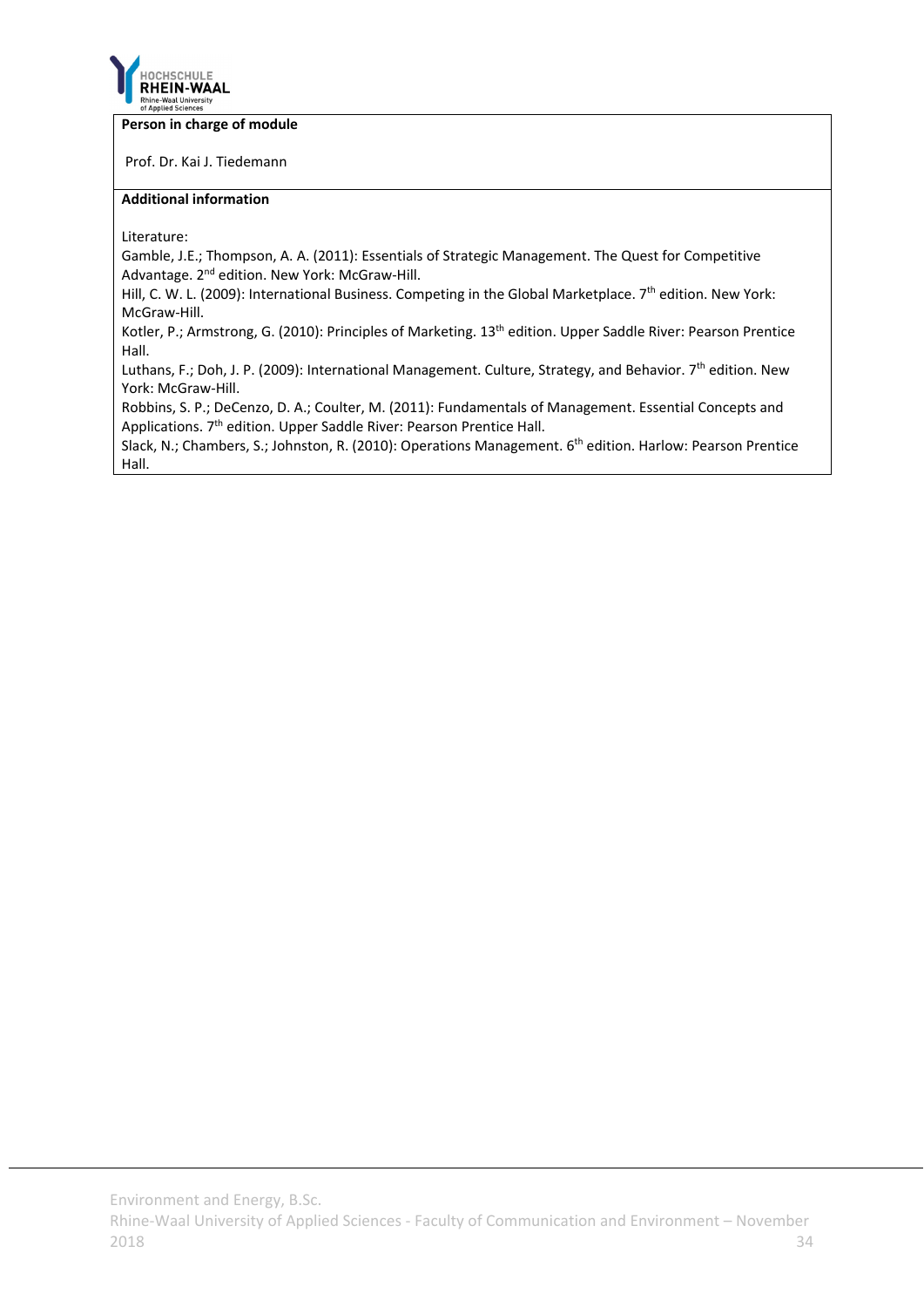

# **EE\_3.06** Microbiology

| Code                                                                                 | Workload | <b>Credits</b>       | Level of module          | <b>Frequency of</b> | <b>Duration</b>                    |
|--------------------------------------------------------------------------------------|----------|----------------------|--------------------------|---------------------|------------------------------------|
| EE 3.06                                                                              | 150h     | 5 CP                 | 3 <sup>rd</sup> semester | offer               | 1 semester                         |
|                                                                                      |          |                      |                          | Winter semester     |                                    |
| <b>Courses</b>                                                                       |          | <b>Teaching time</b> | Self-study               |                     | <b>Planned group</b>               |
| Lecture "Introduction to<br>Microbiology": 30 h / 2 semester<br>hours per week (SWS) |          | 60 h / 4 SWS         |                          | 90 h / 6 SWS        | size<br>50 students<br>Practicals: |
| Practical training "Applied<br>Environmental Microbiology": 30 h<br>$/2$ SWS         |          |                      |                          |                     | 2 x 25 students                    |

# **Learning outcomes / Competences and qualifications profile**

Upon completion of this module students will have gained basic knowledge of

- ‐ the anatomy, the metabolism and the physiology of various types of microorganisms.
- ‐ microbial growth and the control of microbial growth.
- ‐ the methods used to classify and identify microorganisms using microscopy and differential staining.
- ‐ the qualitative and quantitative determination of various microorganisms in fresh water samples.
- They will have applied their knowledge on all these topics in practical lab work.

Students will have gained knowledge on scientific basics and techniques in biotechnology and microbial genetics. They will be able to understand the important roles microorganisms play in ecosystems where they act as destruents, symbionts and pathogens, and their important role in environmental remediation. Students will have performed lab work, and will have a good knowledge of basic laboratory methods, the writing of scientific protocols and the interpretation of experimental results.

# **Content**

Lecture:

- Prokaryotic and eukaryotic cells
- Microbial metabolism, growth and control of microbial growth
- The classification of microorganisms
- Environmental microbiology
- Applied and industrial microbiology
- Biotechnology and recombinant DNA
- Microbial mechanism of pathogenicity and host defence

Practical lab training:

- Laboratory safety and basic laboratory techniques
- Isolation and cultivation of microorganisms
- Nutritional requirements, physical factors and chemical control agents
- Methods to determine the amount of bacteria in a culture, bacterial growth
- Microscopy and bacterial staining
- Microbiology of soil and water
- Introduction to molecular genetics

#### **Teaching methods**

Lecture; Laboratory practicals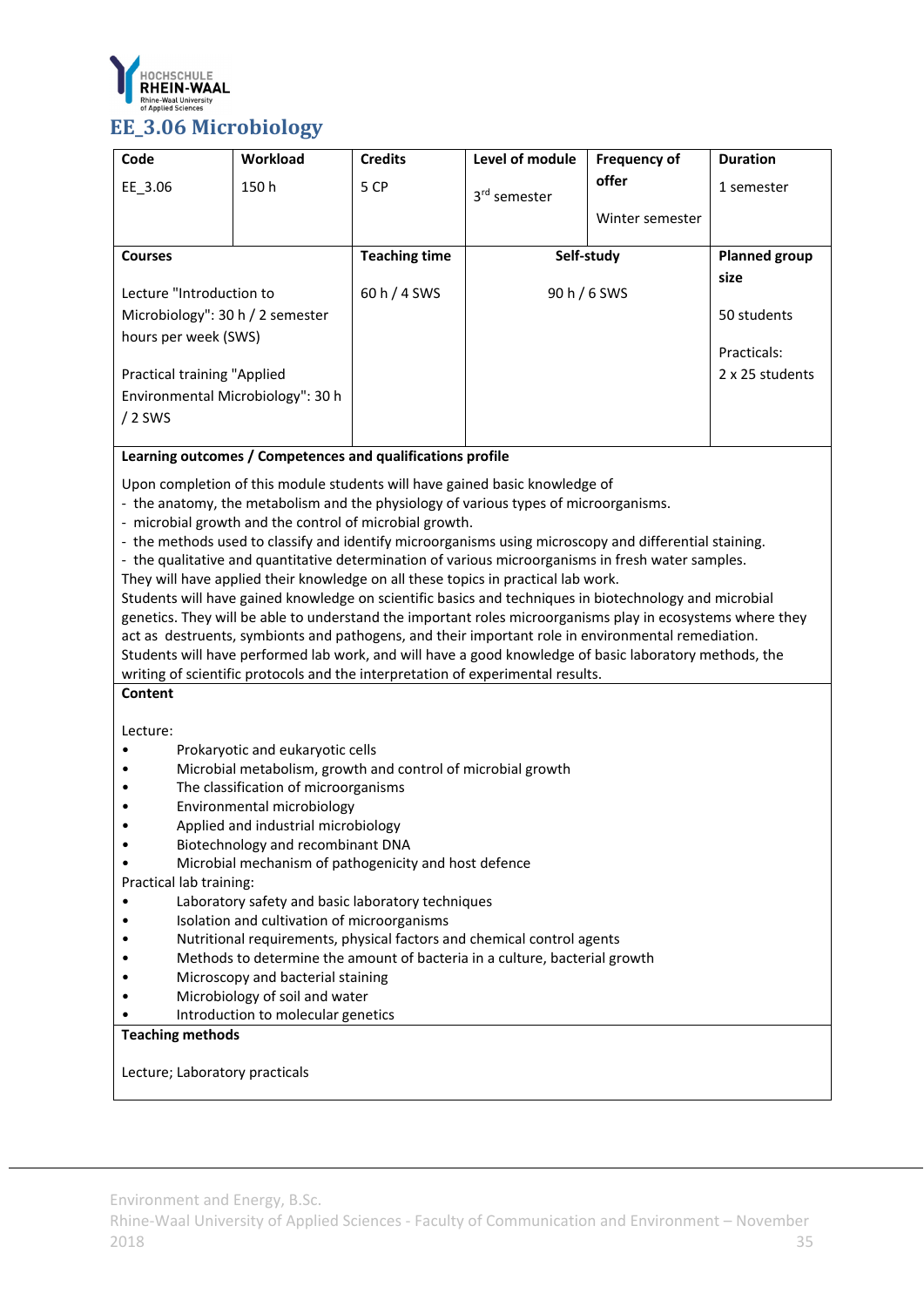

**Entry requirements**

None

**Types of assessment**

Graded examination

#### **Requirements for the award of credit points**

Group protocols of laboratory practicals; Module examination grade 4.0 or better

# **Use of module ( in other study programs )**

**Weight towards final grade**

3,125 %

### **Person in charge of module**

PD Prof. Dr. Ute Hansen

### **Additional information**

Literature:

Tortora G.J., Funke B.R., Case C.L. (2010): Microbiology An Introduction. 10th Edition. San Francisco: Pearson Education, INC., publishing as Pearson Benjamin Cummings.

Campell, N.A. et al. (2008): Biology. 8th Edition. San Francisco: Pearson Education, INC., publishing as Pearson Benjamin Cummings.

Cappuccino, J.G., Sherman N. (2011): Microbiology A Laboratory Manual. 9th Edition. San Francisco: Pearson Education, INC., publishing as Pearson Benjamin Cummings.

Fuchs G. (2007): Allgemeine Mikrobiologie. 8. Auflage.Stuttgart: Thieme.

Environment and Energy, B.Sc.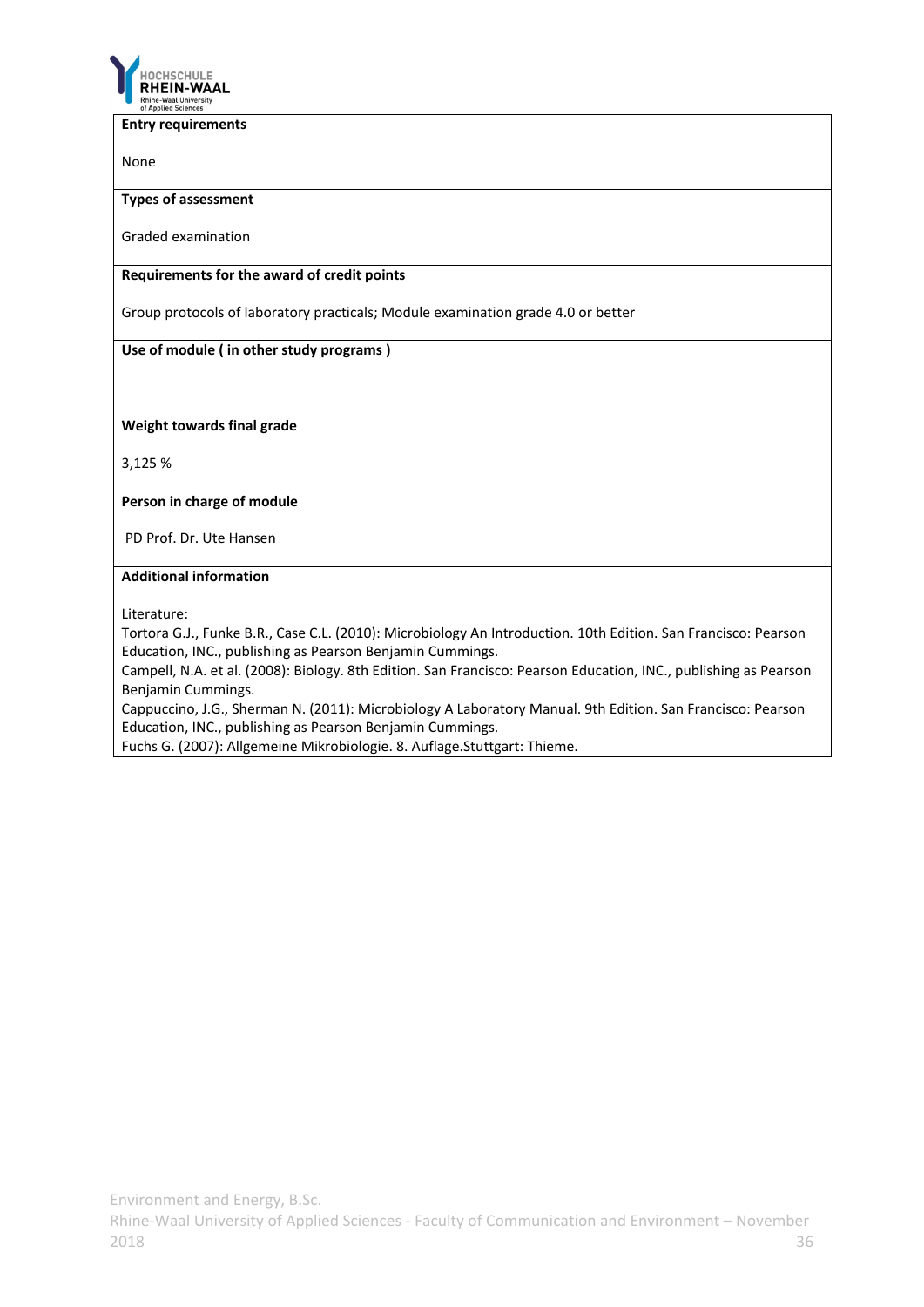

# **EE\_3.07 Fundamentals of Geodata Management Systems**

| Code                              | Workload                                                       | <b>Credits</b>       | Level of module                                                                                                | <b>Frequency of</b> | <b>Duration</b>      |
|-----------------------------------|----------------------------------------------------------------|----------------------|----------------------------------------------------------------------------------------------------------------|---------------------|----------------------|
| EE_3.07                           | 150h                                                           | 5 CP                 |                                                                                                                | offer               | 1 semester           |
|                                   |                                                                |                      | 3rd semester                                                                                                   |                     |                      |
|                                   |                                                                |                      |                                                                                                                | Winter semester     |                      |
| <b>Courses</b>                    |                                                                | <b>Teaching time</b> |                                                                                                                | Self-study          | <b>Planned group</b> |
|                                   |                                                                |                      |                                                                                                                |                     | size                 |
| Lecture: 30 h/ 2 SWS              |                                                                | 60 h / 4 SWS         |                                                                                                                | 90 h / 6 SWS        |                      |
|                                   |                                                                |                      |                                                                                                                |                     | 50 students          |
| Exercises: 30 h/2 SWS             |                                                                |                      |                                                                                                                |                     |                      |
|                                   | Learning outcomes / Competences and qualifications profile     |                      |                                                                                                                |                     |                      |
|                                   |                                                                |                      | Having passed this course students are able to describe the fundamental concepts of Geographic Information     |                     |                      |
|                                   |                                                                |                      | Science and Technology. Students have demonstrated proficiency in the basic functions of geospatial software   |                     |                      |
|                                   |                                                                |                      | including map creation, map projection and spatial analysis. They understand the potential of geospatial data  |                     |                      |
|                                   |                                                                |                      | related web services. They know the concept of geospatial databases and have gained experience in using        |                     |                      |
|                                   |                                                                |                      | relational databases for storing attribute data. Students are able to create own spatial data and to integrate |                     |                      |
|                                   |                                                                |                      | real-time sensor data. They are aware of fundamental remote sensing and related spatial analysis techniques    |                     |                      |
|                                   | and can create scripts to automate geospatial data processing. |                      |                                                                                                                |                     |                      |
| Content                           |                                                                |                      |                                                                                                                |                     |                      |
|                                   |                                                                |                      |                                                                                                                |                     |                      |
|                                   | Motivation for Geographic Information Systems (GIS)            |                      |                                                                                                                |                     |                      |
| Data types                        |                                                                |                      |                                                                                                                |                     |                      |
|                                   | Layers and mapping                                             |                      |                                                                                                                |                     |                      |
| Spatial analysis                  |                                                                |                      |                                                                                                                |                     |                      |
|                                   | Coordinate systems and geo-rectification                       |                      |                                                                                                                |                     |                      |
| Geodatabases                      |                                                                |                      |                                                                                                                |                     |                      |
| Web services                      |                                                                |                      |                                                                                                                |                     |                      |
|                                   | Real-time sensor data integration                              |                      |                                                                                                                |                     |                      |
|                                   | Simple processing of remote sensing data                       |                      |                                                                                                                |                     |                      |
|                                   | Scripting for automated processing                             |                      |                                                                                                                |                     |                      |
| <b>Teaching methods</b>           |                                                                |                      |                                                                                                                |                     |                      |
|                                   | Dialog oriented, seminaristic lectures with exercises          |                      |                                                                                                                |                     |                      |
| Hands-on training in computer lab |                                                                |                      |                                                                                                                |                     |                      |
| Students' presentations           |                                                                |                      |                                                                                                                |                     |                      |
| <b>Entry requirements</b>         |                                                                |                      |                                                                                                                |                     |                      |
|                                   |                                                                |                      |                                                                                                                |                     |                      |
| None                              |                                                                |                      |                                                                                                                |                     |                      |
| <b>Types of assessment</b>        |                                                                |                      |                                                                                                                |                     |                      |
|                                   |                                                                |                      |                                                                                                                |                     |                      |
| Graded examination                |                                                                |                      |                                                                                                                |                     |                      |
|                                   | Requirements for the award of credit points                    |                      |                                                                                                                |                     |                      |
|                                   | Module examination grade 4.0 or better                         |                      |                                                                                                                |                     |                      |
|                                   | Use of module (in other study programs)                        |                      |                                                                                                                |                     |                      |
|                                   |                                                                |                      |                                                                                                                |                     |                      |
|                                   |                                                                |                      |                                                                                                                |                     |                      |
|                                   |                                                                |                      |                                                                                                                |                     |                      |

Environment and Energy, B.Sc.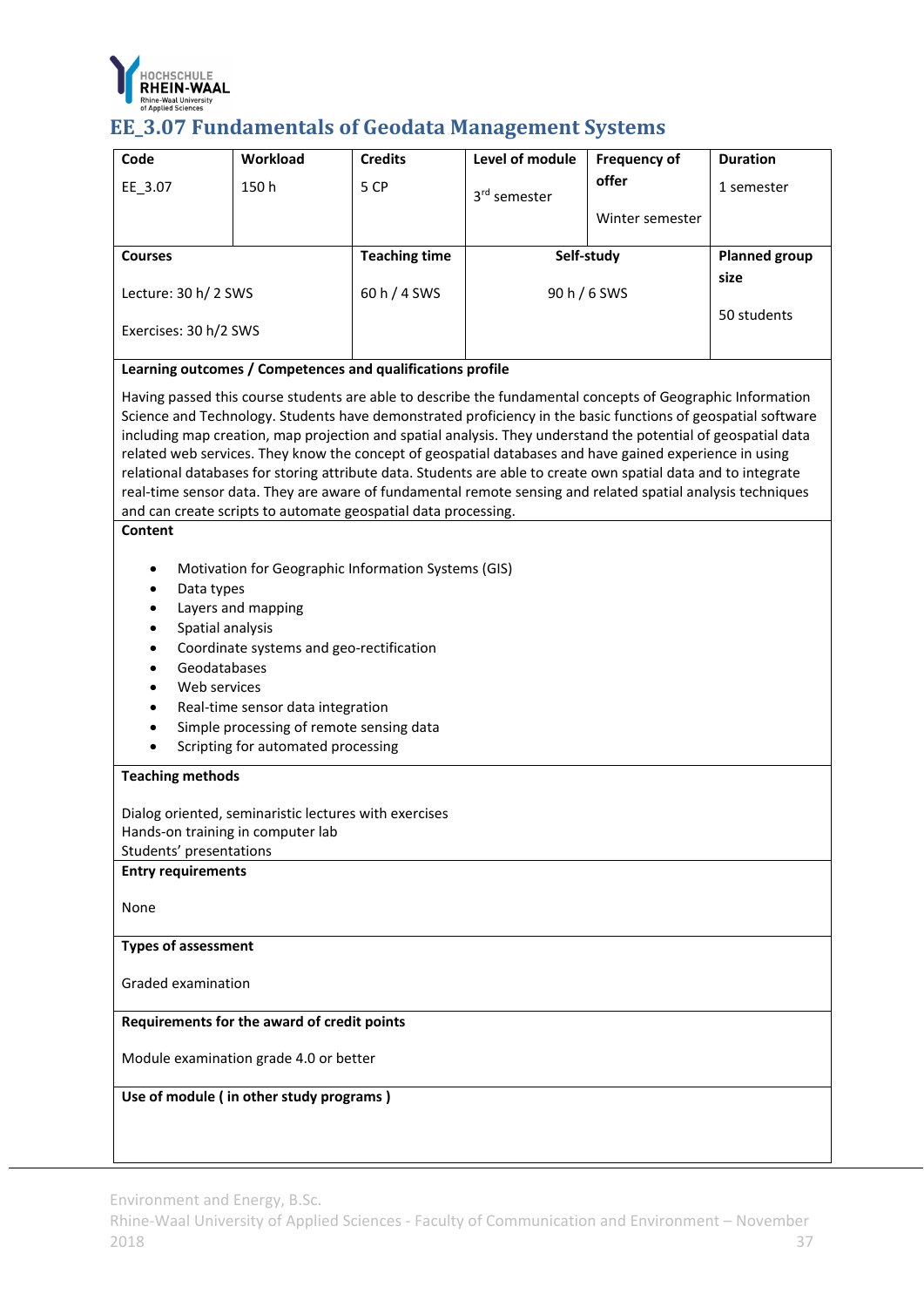

#### **Weight towards final grade**

3,125 %

#### **Person in charge of module**

Prof. Dr.‐Ing. Rolf Becker

**Additional information**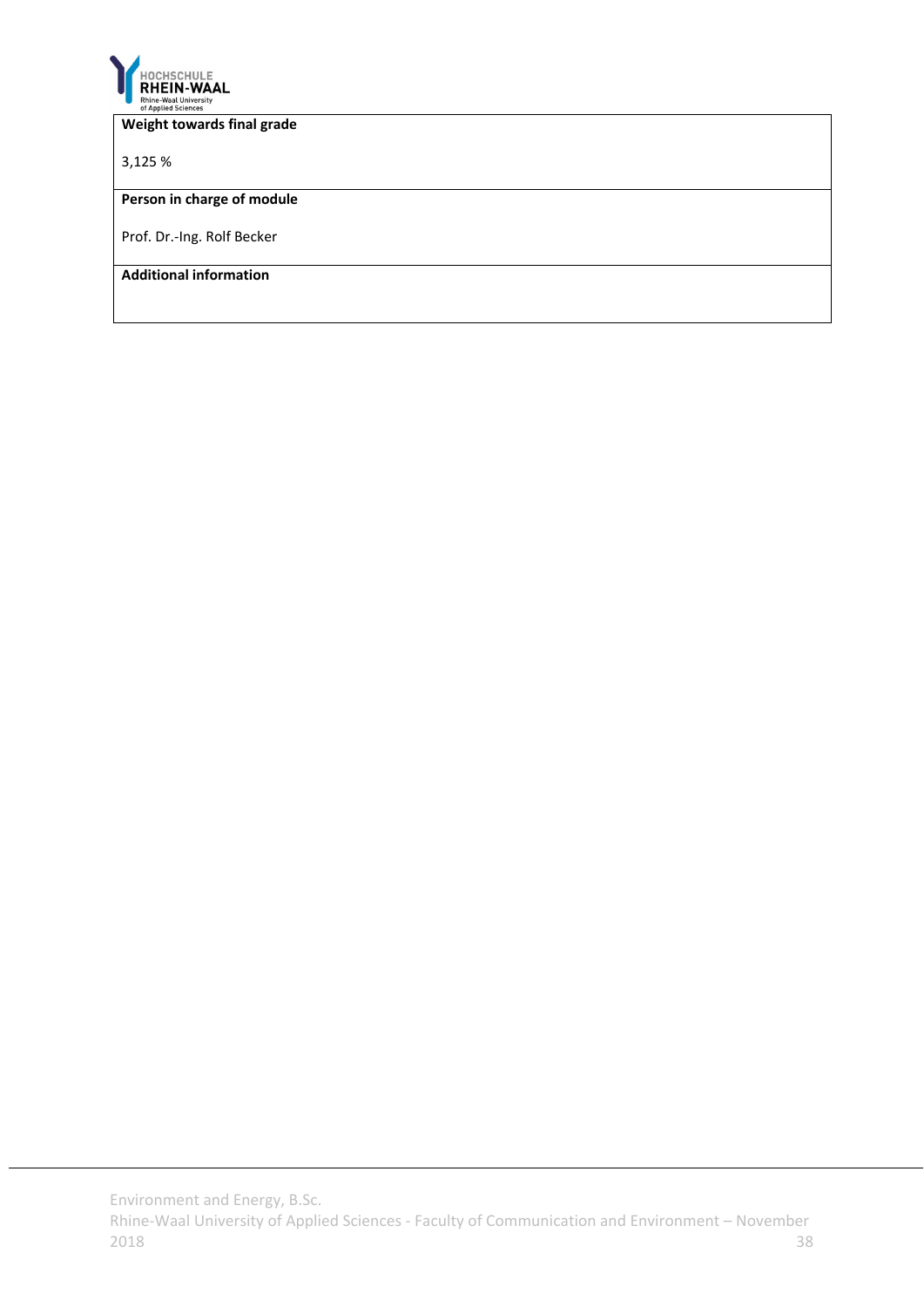

# **EE\_4.02 Project Management and Intercultural Competence**

| Code                                                                                                                                       | <b>Workload</b>                                                                                                                                                                                                                                                                                                                                                                                                                                                                                                                                                                                                                                    | <b>Credits</b>       | Level of module                                                                           | <b>Frequency of</b> | <b>Duration</b>      |  |  |  |
|--------------------------------------------------------------------------------------------------------------------------------------------|----------------------------------------------------------------------------------------------------------------------------------------------------------------------------------------------------------------------------------------------------------------------------------------------------------------------------------------------------------------------------------------------------------------------------------------------------------------------------------------------------------------------------------------------------------------------------------------------------------------------------------------------------|----------------------|-------------------------------------------------------------------------------------------|---------------------|----------------------|--|--|--|
| EE_4.02                                                                                                                                    | 150h                                                                                                                                                                                                                                                                                                                                                                                                                                                                                                                                                                                                                                               | 5 CP                 | 3 <sup>rd</sup> semester                                                                  | offer               | 1 semester           |  |  |  |
|                                                                                                                                            |                                                                                                                                                                                                                                                                                                                                                                                                                                                                                                                                                                                                                                                    |                      |                                                                                           | Winter semester     |                      |  |  |  |
| <b>Courses</b>                                                                                                                             |                                                                                                                                                                                                                                                                                                                                                                                                                                                                                                                                                                                                                                                    | <b>Teaching time</b> |                                                                                           | Self-study          | <b>Planned group</b> |  |  |  |
|                                                                                                                                            |                                                                                                                                                                                                                                                                                                                                                                                                                                                                                                                                                                                                                                                    |                      |                                                                                           |                     | size                 |  |  |  |
| Lecture: 30 h / 2 semester hours                                                                                                           |                                                                                                                                                                                                                                                                                                                                                                                                                                                                                                                                                                                                                                                    | 60 h / 4 SWS         |                                                                                           | 90 h / 6 SWS        |                      |  |  |  |
| per week (SWS)                                                                                                                             |                                                                                                                                                                                                                                                                                                                                                                                                                                                                                                                                                                                                                                                    |                      |                                                                                           |                     | Lecture: 50          |  |  |  |
| Exercise: 30 h / 2 SWS                                                                                                                     |                                                                                                                                                                                                                                                                                                                                                                                                                                                                                                                                                                                                                                                    |                      |                                                                                           |                     | Exercise: 2x25       |  |  |  |
|                                                                                                                                            |                                                                                                                                                                                                                                                                                                                                                                                                                                                                                                                                                                                                                                                    |                      |                                                                                           |                     | students             |  |  |  |
|                                                                                                                                            | Learning outcomes / Competences and qualifications profile                                                                                                                                                                                                                                                                                                                                                                                                                                                                                                                                                                                         |                      |                                                                                           |                     |                      |  |  |  |
| Content                                                                                                                                    | Upon successful completion of the course students have gained insight into key principles of project<br>management and the importance of related skills in today's world. They are able to apply the specific<br>terminology and to plan, schedule, control and conduct projects. Participants have improved their skills related<br>to the development of project proposals. They further have experienced the dynamics of team work in projects<br>and have gained some routine in presenting and communicating results. They have also gained valuable<br>knowledge of the advantages and challenges of working in a multicultural environment. |                      |                                                                                           |                     |                      |  |  |  |
| $\bullet$<br>٠<br>٠<br>$\bullet$<br>$\bullet$<br>$\bullet$<br>$\bullet$<br>$\bullet$<br>experience in organizing the work within the team) | Terminology of project management and project management methodology<br>Definition of a project, discussion of the scope document<br>Development of a project flow chart and network plan<br>Scheduling of a project<br>Principles of creating, leading, and managing a project team, managing resources, monitoring the project<br>performance and managing risks<br>Alternative methodologies of project management and specifics of international projects<br>The challenge of working in a multicultural environment<br>Presentation of a project proposal developed by the project team (use of presentation software, gaining                |                      |                                                                                           |                     |                      |  |  |  |
| <b>Teaching methods</b>                                                                                                                    |                                                                                                                                                                                                                                                                                                                                                                                                                                                                                                                                                                                                                                                    |                      |                                                                                           |                     |                      |  |  |  |
|                                                                                                                                            |                                                                                                                                                                                                                                                                                                                                                                                                                                                                                                                                                                                                                                                    |                      | Lectures, accompanied by exercises in which students develop their own project proposals. |                     |                      |  |  |  |
| <b>Entry requirements</b>                                                                                                                  |                                                                                                                                                                                                                                                                                                                                                                                                                                                                                                                                                                                                                                                    |                      |                                                                                           |                     |                      |  |  |  |
| None                                                                                                                                       |                                                                                                                                                                                                                                                                                                                                                                                                                                                                                                                                                                                                                                                    |                      |                                                                                           |                     |                      |  |  |  |
| <b>Types of assessment</b>                                                                                                                 |                                                                                                                                                                                                                                                                                                                                                                                                                                                                                                                                                                                                                                                    |                      |                                                                                           |                     |                      |  |  |  |
| Certificate (Testat)                                                                                                                       |                                                                                                                                                                                                                                                                                                                                                                                                                                                                                                                                                                                                                                                    |                      |                                                                                           |                     |                      |  |  |  |
|                                                                                                                                            | Requirements for the award of credit points                                                                                                                                                                                                                                                                                                                                                                                                                                                                                                                                                                                                        |                      |                                                                                           |                     |                      |  |  |  |
| Development of a project plan, final presentation and report                                                                               |                                                                                                                                                                                                                                                                                                                                                                                                                                                                                                                                                                                                                                                    |                      |                                                                                           |                     |                      |  |  |  |
|                                                                                                                                            | Use of module (in other study programs)                                                                                                                                                                                                                                                                                                                                                                                                                                                                                                                                                                                                            |                      |                                                                                           |                     |                      |  |  |  |

Environment and Energy, B.Sc.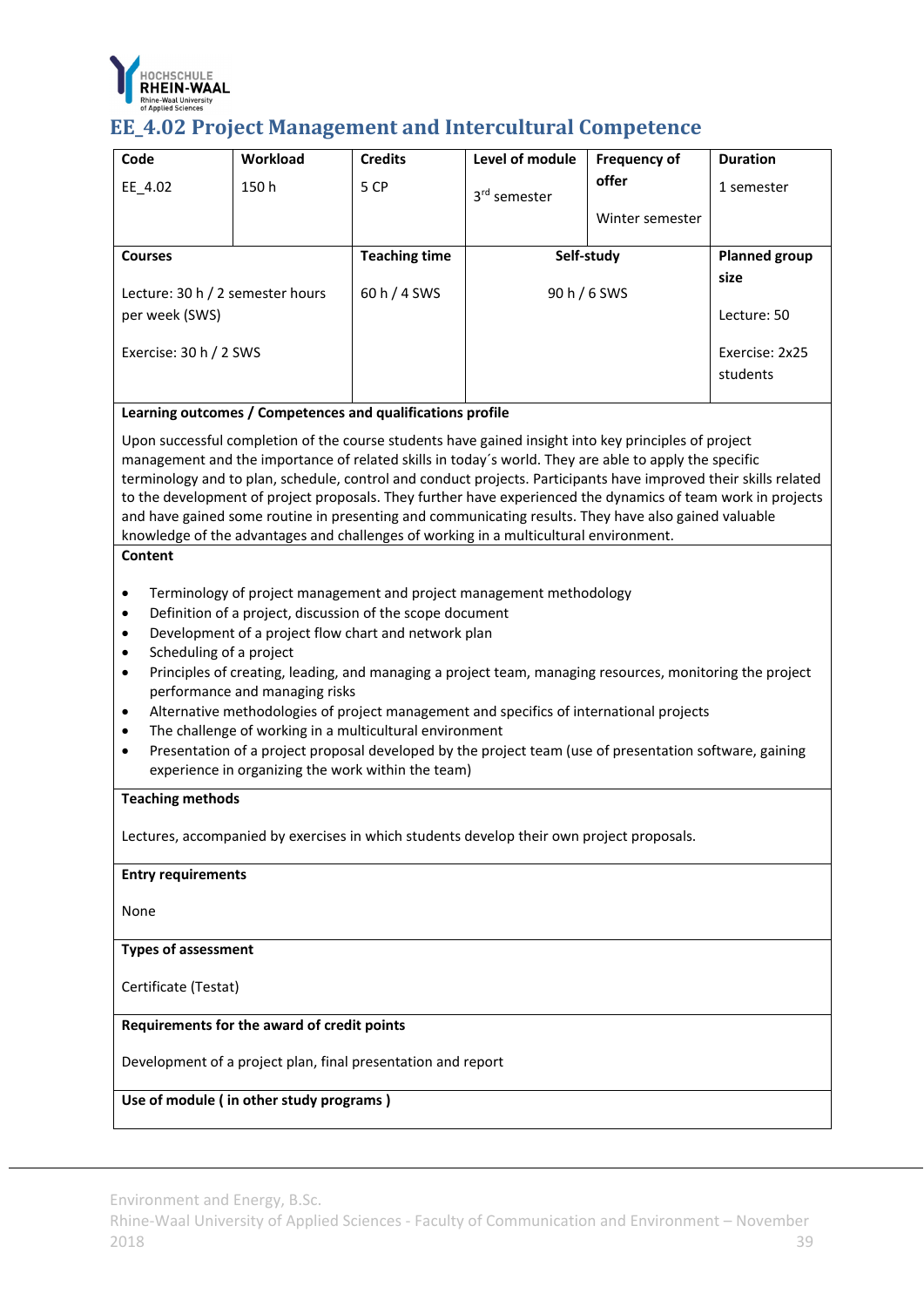

Same module in "Environment and Energy, B.Sc.", "Communication and Information Engineering, B.Sc." and "Mobility and Logistics, B.Sc."

#### **Weight towards final grade**

None (ungraded)

#### **Person in charge of module**

PD Prof. Dr. Ute Hansen, Prof. Dr. Petra Blitgen‐Heinecke

#### **Additional information**

Literature:

Larson, E.W., Gray, C.F. (2011) Project Management. The Managerial Process. 5<sup>th</sup> edition. New York: McGraw-Hill.

Hillson, D. (2009): Managing Risk in Projects. Farnham; Burlington: Gower.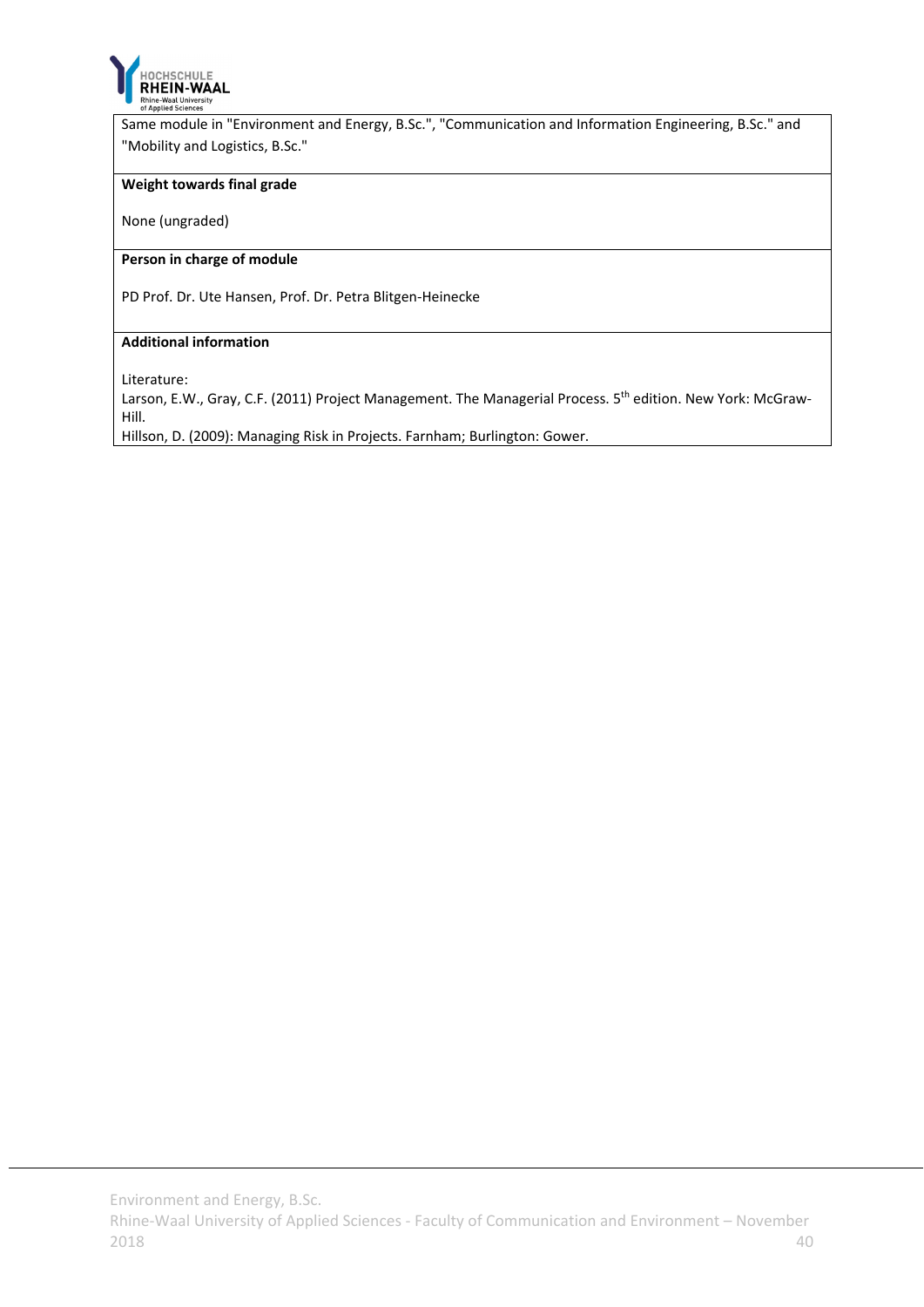

### **EE** 4.01 Resource Management and Environmental Health

| Code                               | Workload | <b>Credits</b>                                             | Level of module          | <b>Frequency of</b> | <b>Duration</b>      |
|------------------------------------|----------|------------------------------------------------------------|--------------------------|---------------------|----------------------|
| EE_4.01                            | 150h     | 5 CP                                                       | 4 <sup>th</sup> semester | offer               | 1 semester           |
|                                    |          |                                                            |                          | Summer              |                      |
|                                    |          |                                                            |                          | semester            |                      |
| <b>Courses</b>                     |          | <b>Teaching time</b>                                       |                          | Self-study          | <b>Planned group</b> |
|                                    |          |                                                            |                          |                     | size                 |
| Lecture "Water Cycle and Water     |          | 90 h / 6 SWS                                               |                          | 60 h / 4 SWS        |                      |
| Management": 30 h / 2 semester     |          |                                                            |                          |                     | Lectures: open       |
| hours per week (SWS)               |          |                                                            |                          |                     | Exercises: 2 x 25    |
|                                    |          |                                                            |                          |                     |                      |
| Exercises with field practical     |          |                                                            |                          |                     | students             |
| "Water Cycle and Water             |          |                                                            |                          |                     |                      |
| Management": 15 h / 1 SWS          |          |                                                            |                          |                     |                      |
| Lecture "Toxicology and            |          |                                                            |                          |                     |                      |
| Environmental Health": 30 h / 2    |          |                                                            |                          |                     |                      |
|                                    |          |                                                            |                          |                     |                      |
| <b>SWS</b>                         |          |                                                            |                          |                     |                      |
| <b>Exercise "Resource and Risk</b> |          |                                                            |                          |                     |                      |
| Management": 15 h / 1 SWS          |          |                                                            |                          |                     |                      |
|                                    |          |                                                            |                          |                     |                      |
|                                    |          | Learning outcomes / Competences and qualifications profile |                          |                     |                      |

**Learning outcomes / Competences and qualifications profile**

Upon completion of this course, students will be able to:

- explain the elements of the water cycle and water catchment management.
- value water as a scarce resource and improve community understanding of the importance of conserving water resources.
- master fundamental laws and equations in hydrology and their application in typical water management situations.
- outline and compute the key elements of irrigation and drainage systems.
- identify the most important procedures of water treatment and purification and appreciate their importance with regard to possible toxicological impacts on human population.
- know and understand basic concepts of toxicology, environmental health and risk management.
- describe anthropogenic impacts on natural resources and environmental health.
- describe and apply selected risk assessment methods.
- use conceptional site models as a tool in risk management to evaluate and manage potential environmental hazards from the exposure to toxic substances.
- understand the interactions of chemical, biological, technical and socioeconomic factors of environmental health.
- evaluate and manage potential environmental hazards caused by the exposure to toxic substances.

#### **Content**

This module explains relevant background information for the management of environmental resources and the implications for environmental health. Based on the fundamental knowledge about the properties of water and hydrological concepts, the lecture introduces key technologies for water production, purification and treatment as well as the use of water for irrigation and integrated management concepts for river basins. The scope of water management cannot be fully appreciated without further insights into the complexity of other resources' management and the potential risks that arise for water quality.

For the evaluation of risks for environmental resources, the module outlines processes and methods in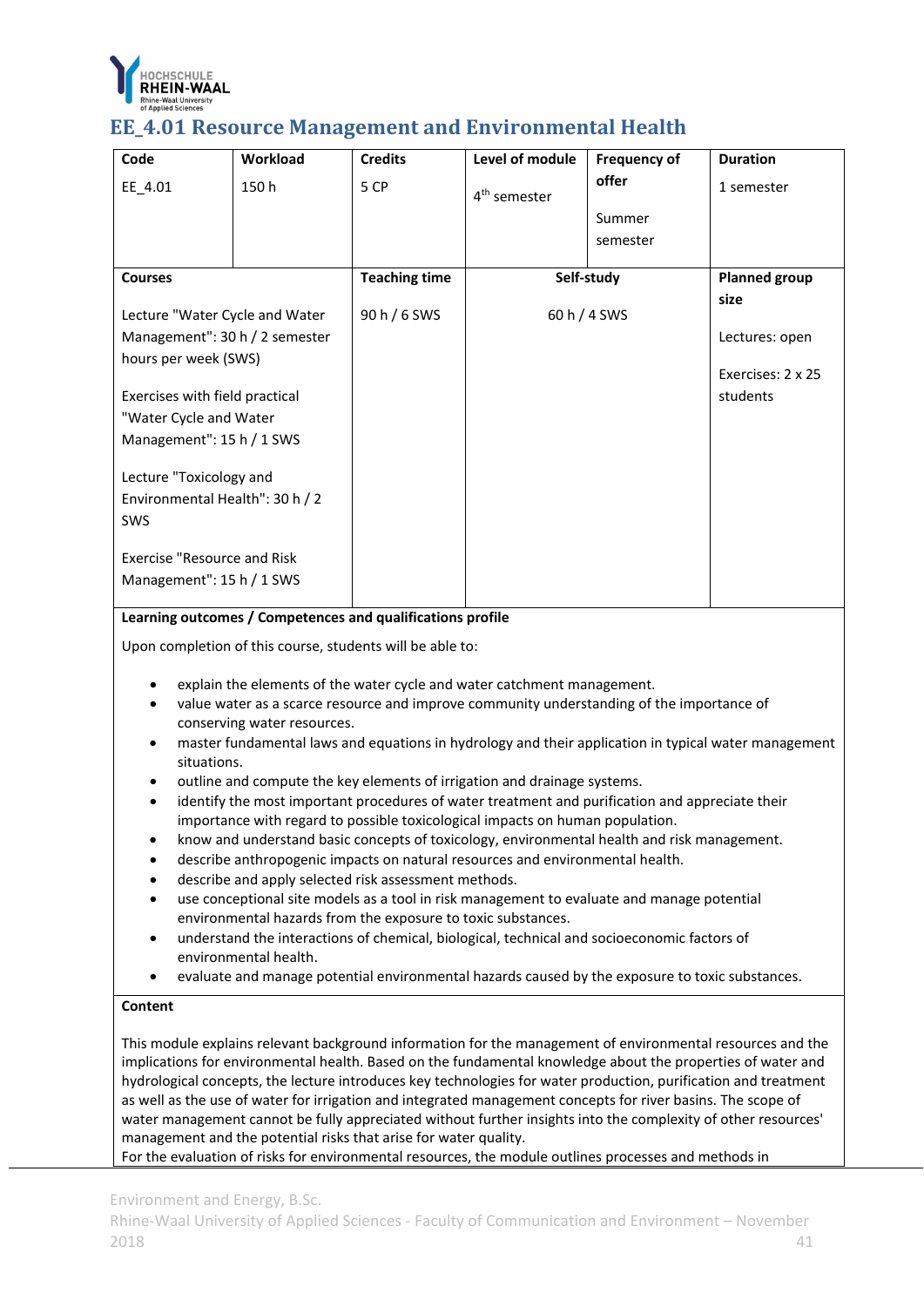

toxicology, epidemiology and environmental health. Major global and regional environmental health issues will be introduced covering biological, chemical and physical agents and their effects on health. Based on fundamental concepts of toxicology and dose-response mechanisms, current methods of risk assessment will be introduced. The use of conceptual models based on the source‐receptor‐pathway concept will be explained. The lecture will highlight the use of conceptual models for stakeholder participation in risk assessment and risk management processes with a special focus on the consequences of climate change.

#### **Teaching methods**

Lectures and practical trainings with workgroup exercises, field practical

#### **Entry requirements**

None

#### **Types of assessment**

Graded examination

#### **Requirements for the award of credit points**

Module examination grade 4.0 or better, successful participation in exercises

#### **Use of module ( in other study programs )**

#### **Weight towards final grade**

3,125 %

#### **Person in charge of module**

Prof. Dr. Daniela Lud, PD Prof. Dr. Ute Hansen, Prof. Dr. Kai J. Tiedemann

#### **Additional information**

Literature:

Asano, T. (2007): Water Reuse: Issues, Technologies, and Applications. New York: McGraw‐Hill. Brutsaert, W. (2005): Hydrology ‐ an Introduction. Cambridge: Cambridge University Press. Davis, M. L.; Cornwell, D. A. (2008): Introduction to Environmental Engineering. Boston: McGraw‐Hill. Hornberger, G. M. (1998): Elements of Physical Hydrology. Baltimore, Md.: Johns Hopkins Univ. Press. Friis, R.H. (2012): Essentials of Environmental Health. London: Jones and Bartlett Publishers. Frumkin, H. (2010): Environmental Health: From Global to Local. San Francisco: Jossey‐Bass. Gray, N. F. (2010): Water Technology ‐ an Introduction for Environmental Scientists and Engineers. Oxford: Elsevier Butterworth‐Heinemann. Plant, J. A. et al (2013) Pollutants, Human Health and the Environment A Risk Based Approach. Chichester: Wiley‐ Blackwell. Selinus, O. (2013): Essentials of Medical Geology: Revised Edition. Dordrecht: Springer Smith, S. W. (1997): Landscape Irrigation ‐ Design and Management. New York: Wiley. Reece, J.B. et al. (2011) Campbell Biology, 9th ed., Pearson Botkin, D.B., Keller, E.A. (2012) Environmental Science, 8th ed., John Wiley & Sons Inc. Schlesinger, W. H. Bernhardt E. S. (2013) Biogeochemistry, Elsevier.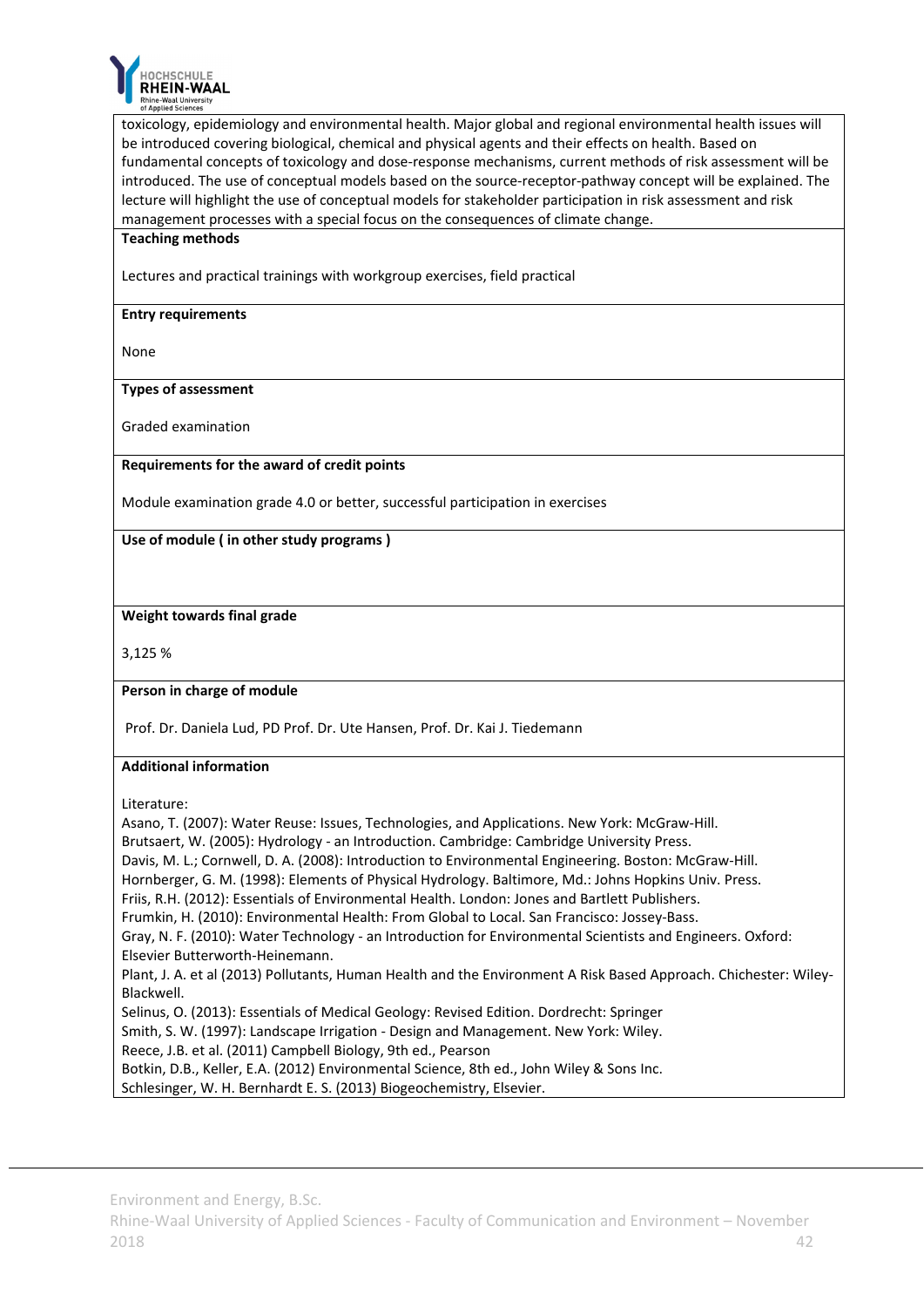

# EE\_4.03 Applied Measurement and Control

| Code                             | Workload                                                            | <b>Credits</b>       | Level of module                                                                                    | <b>Frequency of</b> | <b>Duration</b>      |  |  |
|----------------------------------|---------------------------------------------------------------------|----------------------|----------------------------------------------------------------------------------------------------|---------------------|----------------------|--|--|
| EE_4.03                          | 150h                                                                | 5 CP                 |                                                                                                    | offer               | 1 semester           |  |  |
|                                  |                                                                     |                      | 4 <sup>th</sup> semester                                                                           |                     |                      |  |  |
|                                  |                                                                     |                      |                                                                                                    | Summer              |                      |  |  |
|                                  |                                                                     |                      |                                                                                                    | semester            |                      |  |  |
| <b>Courses</b>                   |                                                                     | <b>Teaching time</b> |                                                                                                    | Self-study          | <b>Planned group</b> |  |  |
|                                  |                                                                     |                      |                                                                                                    |                     | size                 |  |  |
| Lecture: 30 h / 2 semester hours |                                                                     | 60 h / 4 SWS         |                                                                                                    | 90 h / 6 SWS        |                      |  |  |
| per week (SWS)                   |                                                                     |                      |                                                                                                    |                     | 50 students          |  |  |
|                                  |                                                                     |                      |                                                                                                    |                     |                      |  |  |
| Exercise: 30 h /2 SWS            |                                                                     |                      |                                                                                                    |                     |                      |  |  |
|                                  | Learning outcomes / Competences and qualifications profile          |                      |                                                                                                    |                     |                      |  |  |
|                                  |                                                                     |                      | This course follows an application based approach for measurement and control systems in the field |                     |                      |  |  |
|                                  |                                                                     |                      | of environment and energy. Having completed this course, students are able to programme simple     |                     |                      |  |  |
|                                  |                                                                     |                      | embedded systems with sensors and actuators and to build their own environmental monitoring        |                     |                      |  |  |
|                                  |                                                                     |                      | systems (hard- and software). They understand fundamental physical measuring principles of         |                     |                      |  |  |
|                                  |                                                                     |                      | different sensors and are able to consider spatiotemporal scales of environmental processes.       |                     |                      |  |  |
| Content                          |                                                                     |                      |                                                                                                    |                     |                      |  |  |
| $\bullet$                        | Programming embedded systems for environmental sciences             |                      |                                                                                                    |                     |                      |  |  |
| $\bullet$                        | Fundamentals of embedded systems and their peripherals              |                      |                                                                                                    |                     |                      |  |  |
|                                  | Linking software and hardware                                       |                      |                                                                                                    |                     |                      |  |  |
|                                  | Analog and digital signals and interfaces                           |                      |                                                                                                    |                     |                      |  |  |
|                                  | Serial communication                                                |                      |                                                                                                    |                     |                      |  |  |
|                                  | Basic principles of sensors and transducers and their application   |                      |                                                                                                    |                     |                      |  |  |
|                                  | Fundamentals of signal conditioning and processing                  |                      |                                                                                                    |                     |                      |  |  |
|                                  | Sampling, transmission and storage of data                          |                      |                                                                                                    |                     |                      |  |  |
|                                  | Realizing data loggers with external sensors                        |                      |                                                                                                    |                     |                      |  |  |
|                                  |                                                                     |                      | Environmental variables and the spatiotemporal characteristics of the underlying processes         |                     |                      |  |  |
|                                  | Simple control systems with sensors and actuators                   |                      |                                                                                                    |                     |                      |  |  |
| <b>Teaching methods</b>          |                                                                     |                      |                                                                                                    |                     |                      |  |  |
|                                  |                                                                     |                      |                                                                                                    |                     |                      |  |  |
|                                  | Dialog oriented, seminaristic lectures with exercises, project work |                      |                                                                                                    |                     |                      |  |  |
| <b>Entry requirements</b>        |                                                                     |                      |                                                                                                    |                     |                      |  |  |
|                                  |                                                                     |                      |                                                                                                    |                     |                      |  |  |
| None                             |                                                                     |                      |                                                                                                    |                     |                      |  |  |
|                                  |                                                                     |                      |                                                                                                    |                     |                      |  |  |
| <b>Types of assessment</b>       |                                                                     |                      |                                                                                                    |                     |                      |  |  |
|                                  |                                                                     |                      |                                                                                                    |                     |                      |  |  |
|                                  | Graded examination                                                  |                      |                                                                                                    |                     |                      |  |  |
|                                  | Requirements for the award of credit points                         |                      |                                                                                                    |                     |                      |  |  |
|                                  | Module examination grade 4.0 or better                              |                      |                                                                                                    |                     |                      |  |  |
|                                  | Use of module (in other study programs)                             |                      |                                                                                                    |                     |                      |  |  |
|                                  |                                                                     |                      |                                                                                                    |                     |                      |  |  |
|                                  |                                                                     |                      |                                                                                                    |                     |                      |  |  |
|                                  |                                                                     |                      |                                                                                                    |                     |                      |  |  |

Environment and Energy, B.Sc.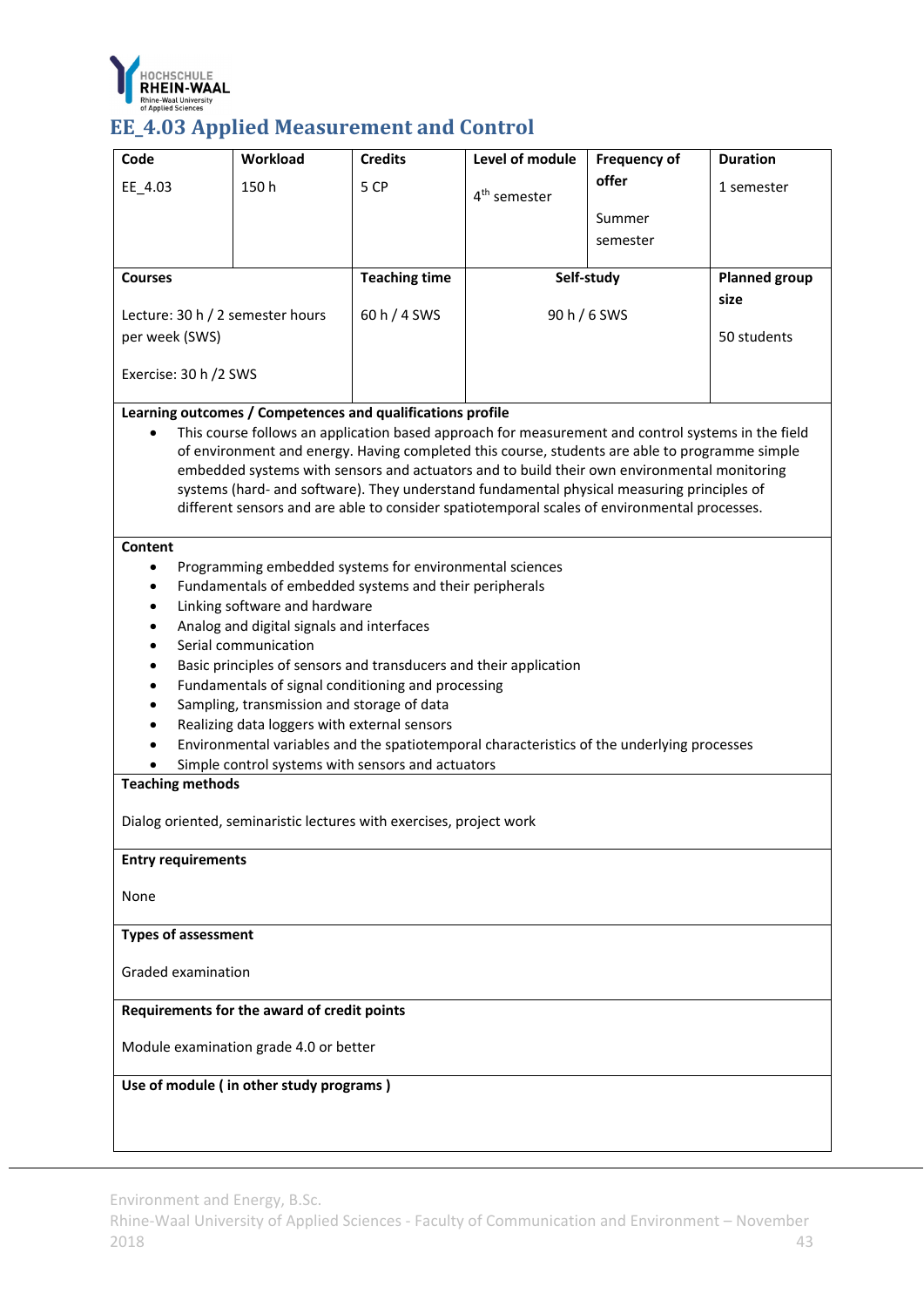

#### **Weight towards final grade**

3,125 %

### **Person in charge of module**

Prof. Dr.‐Ing. Rolf Becker

**Additional information**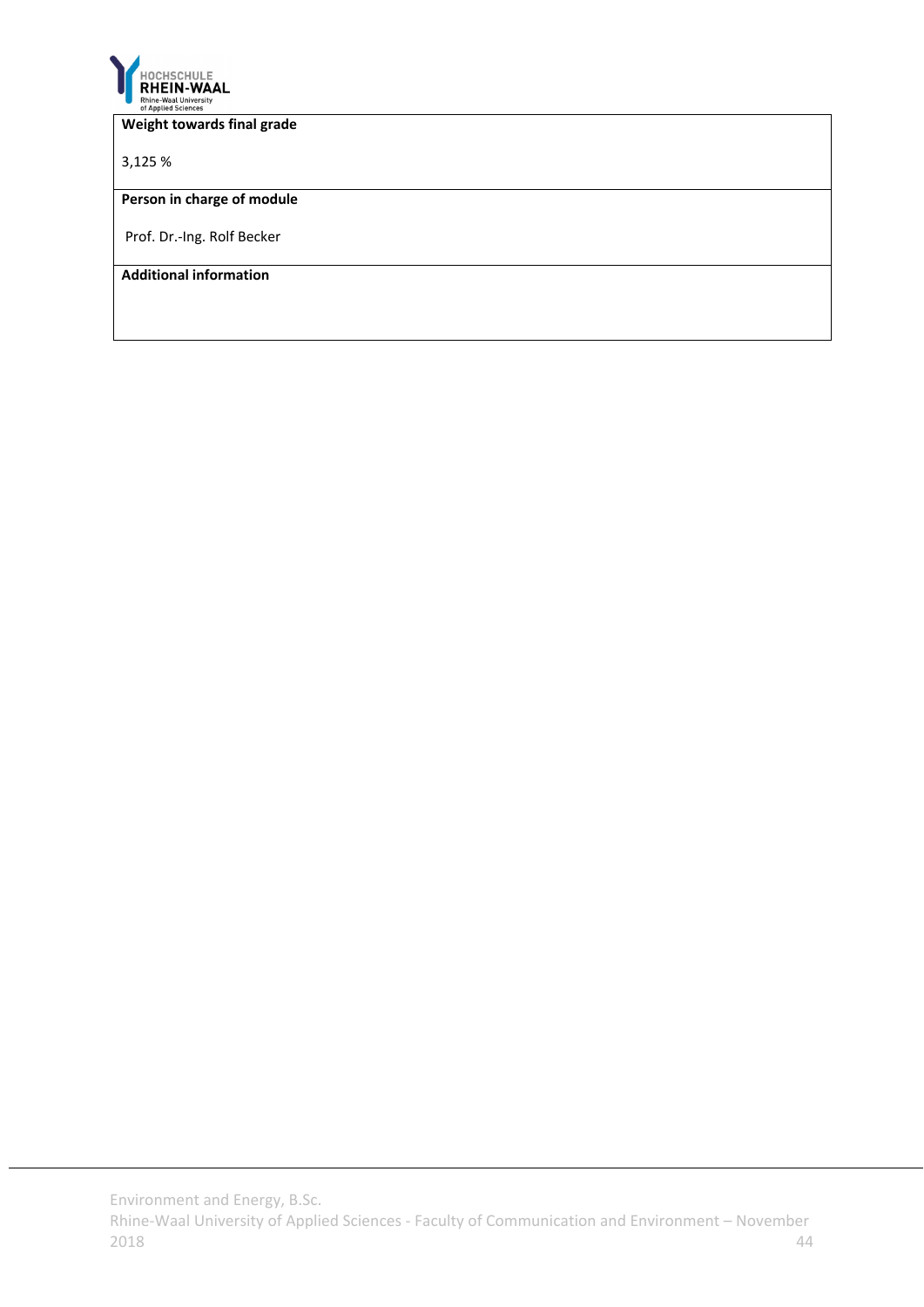

## **EE\_4.04 Legal Fundamentals**

| Code                                | <b>Workload</b> | <b>Credits</b>       | Level of module          | <b>Frequency of</b> | <b>Duration</b>      |
|-------------------------------------|-----------------|----------------------|--------------------------|---------------------|----------------------|
| EE 4.04                             | 150 h           | 5 CP                 | 4 <sup>th</sup> semester | offer               | 1 semester           |
|                                     |                 |                      |                          | Summer              |                      |
|                                     |                 |                      |                          | semester            |                      |
|                                     |                 |                      |                          |                     |                      |
| <b>Courses</b>                      |                 | <b>Teaching time</b> |                          | Self-study          | <b>Planned group</b> |
| Lecture with exercises "Civil Law": |                 | 60 h / 4 SWS         | 90 h / 6 SWS             |                     | size                 |
| 30 h / 2 semester hours per week    |                 |                      |                          |                     | 50 students          |
| (SWS)                               |                 |                      |                          |                     |                      |
| Lecture "Environmental Law and      |                 |                      |                          |                     |                      |
| Regulations": 15 h / 1 SWS          |                 |                      |                          |                     |                      |
| Lecture "Audits and Certification": |                 |                      |                          |                     |                      |
|                                     |                 |                      |                          |                     |                      |
| $15 h / 1$ SWS                      |                 |                      |                          |                     |                      |

#### **Learning outcomes / Competences and qualifications profile**

Upon completion of this course, students will be able to:

- demonstrate current and integrated knowledge and understanding of key concepts in civil and environmental law (with a strong focus on environmental law) and its development in Germany and the EU, the nature of the legal controls over environmental pollution, the operation of environmental regulation and various enforcement mechanisms.
- recognise the issues involved in the implementation and enforcement of environmental law.
- analyse and apply such knowledge to identify and critically evaluate appropriate regulatory and enforcement strategies.
- identify, research (from a variety of sources) and analyse issues in environmental law, producing a persuasive, coherent and critical evaluation.
- understand the application of the principles, procedures and techniques of auditing and certification in the environmental field.

#### **Content**

Companies in European countries such as Germany are faced with numerous environmental laws and regulations, which can affect the company's core activities, materials flows, planning processes and environmental policy. Compliance and auditing procedures for the certification of environmental and quality standards continuously grow in importance even for small and medium‐sized companies and can be a tool to enhance the sustainability of the company's processes. This development not only invites our graduates to understand the meaning of these certifications but may also provide employment opportunities. In an ambience of strong dynamics such as environmental and energy engineering, however, it does not suffice to merely receive a list of relevant procedures and regulations to consider. This module therefore intends to give students a general understanding of the process of legislation and its corresponding implications with particular focus on environmental law in Germany and the European Union.

#### **Teaching methods**

Lecture with exercises in workgroups

#### **Entry requirements**

None

Environment and Energy, B.Sc.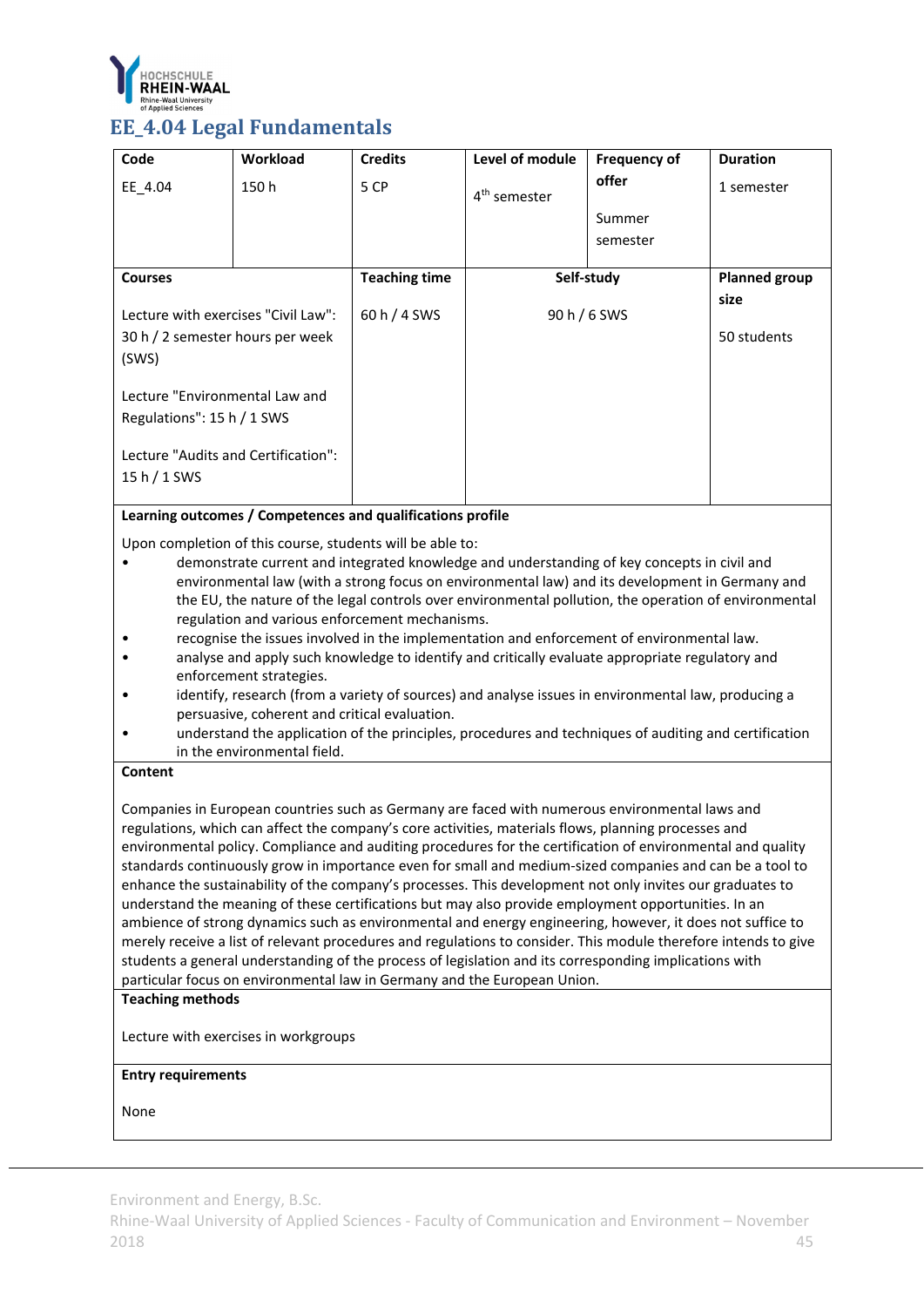

#### **Types of assessment**

Graded examination

#### **Requirements for the award of credit points**

Module examination grade 4.0 or better

**Use of module ( in other study programs )**

**Weight towards final grade**

3,125 %

#### **Person in charge of module**

Prof. Dr. Daniela Lud; PD Prof. Dr. Ute Hansen

#### **Additional information**

Literature:

Center for Chemical Process Safety (2011): Guidelines for Auditing Process Safety Management Systems. Hoboken, NJ: Wiley.

Förtsch G.; Meinholz H. (2014) Handbuch Betriebliches Umweltmanagement. Springer

Makuch K. Pereira R. (2012) Environmental and Energy Law. Wiley‐Blackwell

Nelson, D. D.; Nelson, J. R. (1998): International Environmental Auditing. Government Inst. Press.

Prammer H.K. (2010) Corporate Sustainability. Springer

Thumann, A.; Younger, W. J.; Niehus, T. (2010): Handbook of Energy Audits. Lilburn, GA: Fairmont Press.

Selected legal texts, selected texts of standards related to environment and energy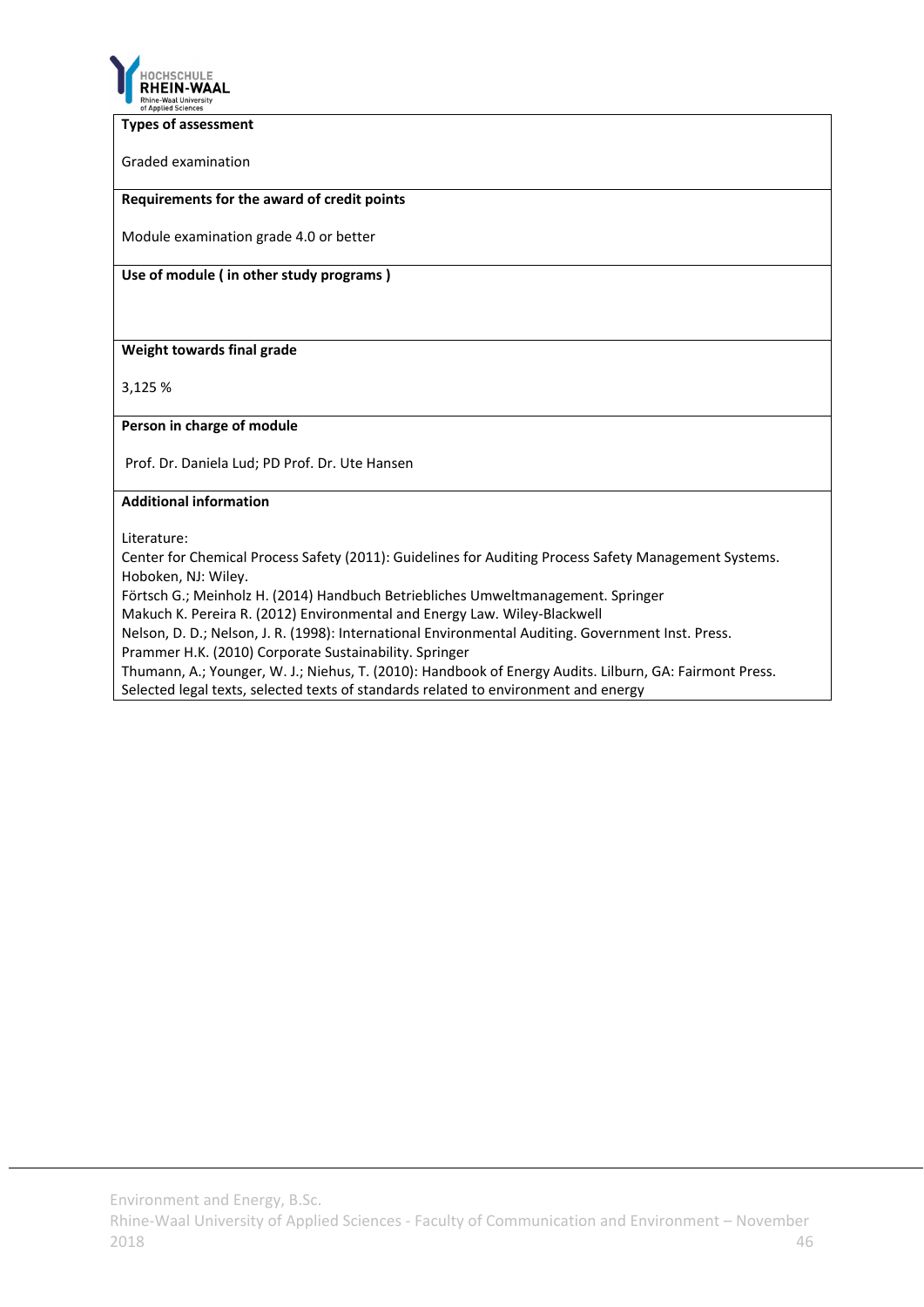

# **EE\_3.05 Entrepreneurship**

| Code                                               | Workload                                                                  | <b>Credits</b>       | Level of module                                                                                                                                                                                                              | <b>Frequency of</b> | <b>Duration</b>      |
|----------------------------------------------------|---------------------------------------------------------------------------|----------------------|------------------------------------------------------------------------------------------------------------------------------------------------------------------------------------------------------------------------------|---------------------|----------------------|
| EE_3.05                                            | 150h                                                                      | 5 CP                 | 4 <sup>th</sup> semester                                                                                                                                                                                                     | offer               | 1 semester           |
|                                                    |                                                                           |                      |                                                                                                                                                                                                                              | Summer              |                      |
|                                                    |                                                                           |                      |                                                                                                                                                                                                                              | semester            |                      |
| <b>Courses</b>                                     |                                                                           | <b>Teaching time</b> |                                                                                                                                                                                                                              | Self-study          | <b>Planned group</b> |
|                                                    |                                                                           |                      |                                                                                                                                                                                                                              |                     | size                 |
| Lecture: 45 h / 3 semester hours<br>per week (SWS) |                                                                           | 60 h / 4 SWS         |                                                                                                                                                                                                                              | 90 h / 6 SWS        | 50 students          |
|                                                    |                                                                           |                      |                                                                                                                                                                                                                              |                     |                      |
| Exercises: 15 h / 1 SWS                            |                                                                           |                      |                                                                                                                                                                                                                              |                     |                      |
|                                                    | Learning outcomes / Competences and qualifications profile                |                      |                                                                                                                                                                                                                              |                     |                      |
|                                                    | Upon completion of this course, students will.                            |                      |                                                                                                                                                                                                                              |                     |                      |
| $\bullet$                                          |                                                                           |                      | be able to assess the commercial viability of a product and the feasibility of a business idea.                                                                                                                              |                     |                      |
|                                                    | be able to formulate an effective business plan.                          |                      | be prepared to manage people, processes and resources within a start-up enterprise.                                                                                                                                          |                     |                      |
|                                                    |                                                                           |                      | understand the potential pitfalls within the process of setting up a business and will be able to                                                                                                                            |                     |                      |
| avoid them.                                        |                                                                           |                      |                                                                                                                                                                                                                              |                     |                      |
|                                                    |                                                                           |                      | be prepared to communicate a business idea convincingly and time-efficiently.                                                                                                                                                |                     |                      |
| entrepreneurs.                                     |                                                                           |                      | be able to develop strategies for lasting success of their business and for their success as                                                                                                                                 |                     |                      |
| <b>Content</b>                                     |                                                                           |                      |                                                                                                                                                                                                                              |                     |                      |
|                                                    |                                                                           |                      | The main focus of the module is on the process of transforming the idea of a new development or the concept                                                                                                                  |                     |                      |
|                                                    |                                                                           |                      | of a business into viable products and services on commercial markets. In order to do so, participants will have                                                                                                             |                     |                      |
|                                                    |                                                                           |                      | developed an understanding of the various functional domains of this process. They will have learned how to<br>identify and the assess business opportunities and will have been introduced to the steps which are necessary |                     |                      |
|                                                    |                                                                           |                      | to successfully start a business and operat it in the long run - such as a market analysis, aquisition of human                                                                                                              |                     |                      |
|                                                    |                                                                           |                      | and financial resources, and the formulation of an effective business plan. The course will have also given an                                                                                                               |                     |                      |
|                                                    | guidelines towards lasting success and exit strategies for entrepreneurs. |                      | insight into the options regarding the legal form of a business, their respective consequences and some                                                                                                                      |                     |                      |
| <b>Teaching methods</b>                            |                                                                           |                      |                                                                                                                                                                                                                              |                     |                      |
|                                                    |                                                                           |                      |                                                                                                                                                                                                                              |                     |                      |
|                                                    |                                                                           |                      | The course is mainly tought in seminaristic lectures. These will be accompanied by group works, student<br>presentations and, if possible, also PC sessions to demonstrate business planning in excel.                       |                     |                      |
| <b>Entry requirements</b>                          |                                                                           |                      |                                                                                                                                                                                                                              |                     |                      |
|                                                    |                                                                           |                      |                                                                                                                                                                                                                              |                     |                      |
|                                                    |                                                                           |                      | Completion of the module "Fundamentals of Business Administration" is recommended.                                                                                                                                           |                     |                      |
| <b>Types of assessment</b>                         |                                                                           |                      |                                                                                                                                                                                                                              |                     |                      |
|                                                    |                                                                           |                      |                                                                                                                                                                                                                              |                     |                      |
| Graded examination                                 |                                                                           |                      |                                                                                                                                                                                                                              |                     |                      |
|                                                    | Requirements for the award of credit points                               |                      |                                                                                                                                                                                                                              |                     |                      |
|                                                    | Module examination grade 4.0 or better                                    |                      |                                                                                                                                                                                                                              |                     |                      |
|                                                    | Use of module (in other study programs)                                   |                      |                                                                                                                                                                                                                              |                     |                      |
|                                                    |                                                                           |                      | Same module in "Environment and Energy, B.Sc." and "Information and Communication Design, B.A."                                                                                                                              |                     |                      |

Environment and Energy, B.Sc.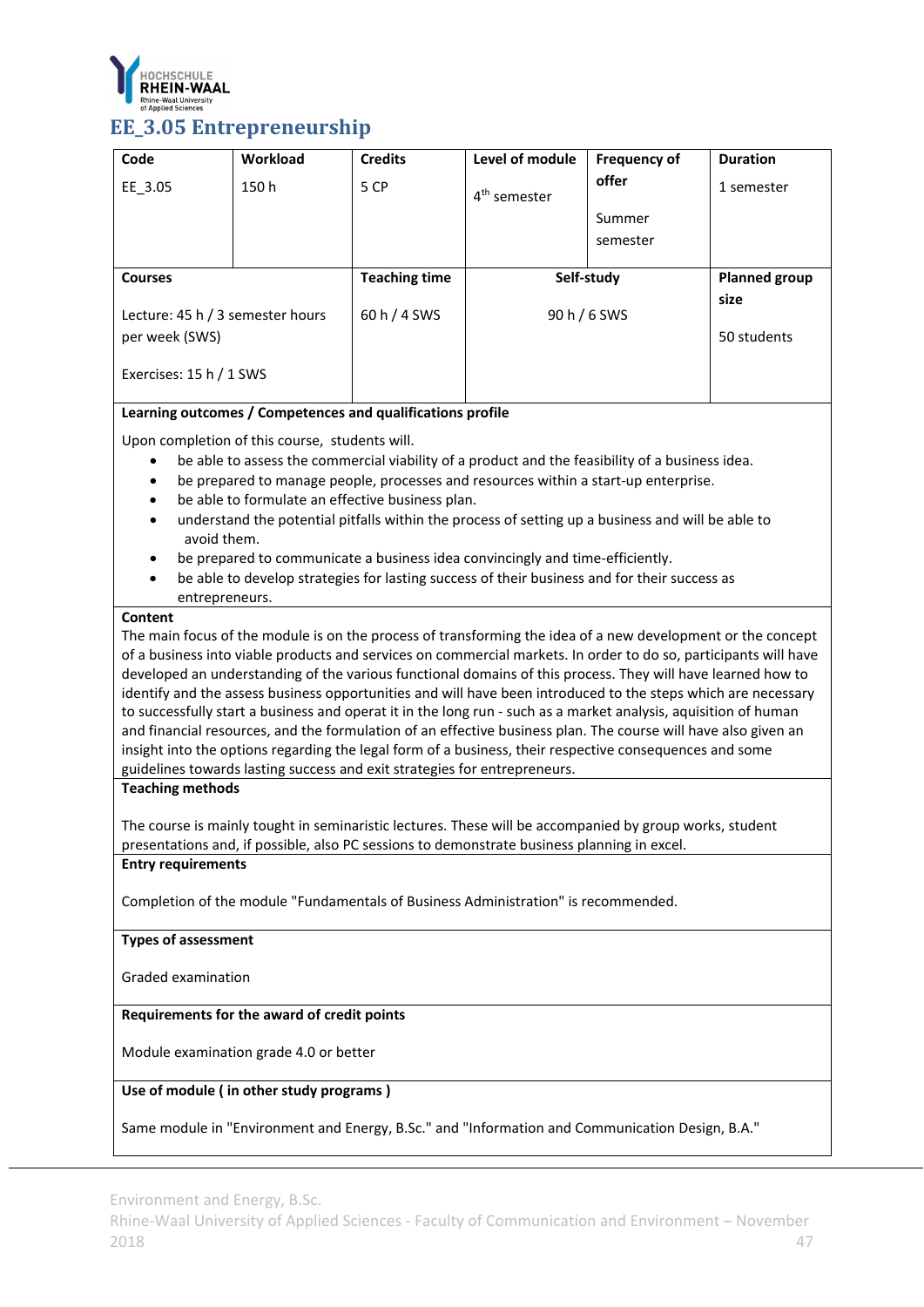

#### **Weight towards final grade**

3,125 %

#### **Person in charge of module**

Prof. Dr. Kai J. Tiedemann

#### **Additional information**

Literature:

Baron, R. A. & Shane, S. A. (2008): Entrepreneurship - A Process Perspective. International student edition, 2<sup>nd</sup> ed., Mason OH: Cengage (Primary Text).

Bragg, S. M. (2011): Bookkeeping Essentials. Hoboken NJ: Wiley & Sons.

Bygrave, W. & Zacharakis, A. (2011): Entrepreneurship. 2<sup>nd</sup> ed., Hoboken NJ: Wiley & Sons.

Harvard Business School Press (ed. 2007): Creating a Business Plan: Expert Solutions to Everyday Challenges. Boston MA: Harvard Business School Press.

Morris, M. (2008): Starting a Successful Business: Start Up and Grow Your Own Company (Starting a Successful Business: Start Up & Grow Your Own Company). London: Kogan Page.

Powers, M.; Needles, B. E. & Crosson, S. V. (2010): Financial and Managerial Accounting Principles. 9th ed. Andover: Cengage Learning EMEA.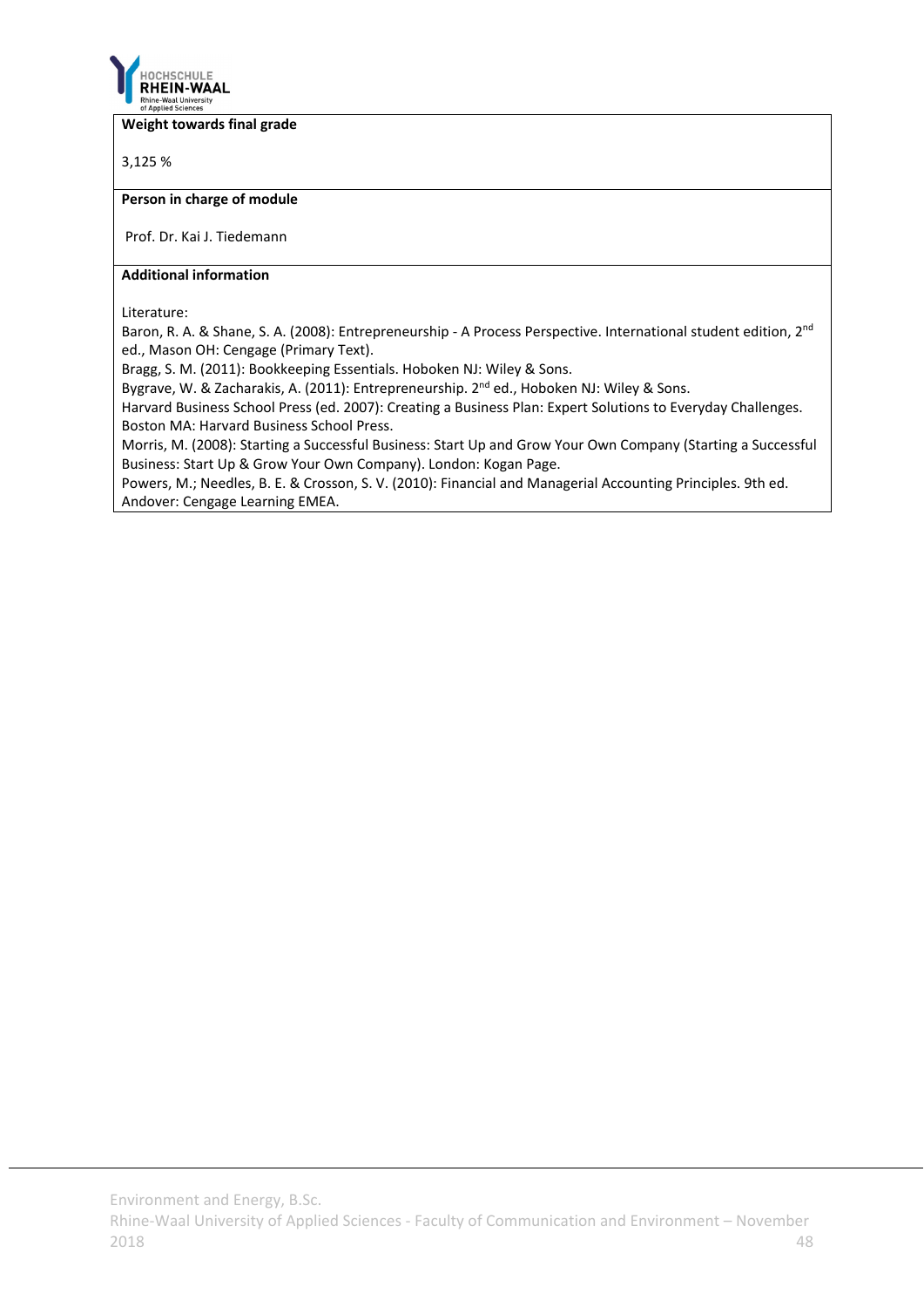

### **EE\_5.01** Remediation and Redevelopment

| Code                              | Workload                                                                                                                                                                                              | <b>Credits</b>       | Level of module                                                                                   | <b>Frequency of</b> | <b>Duration</b>      |  |
|-----------------------------------|-------------------------------------------------------------------------------------------------------------------------------------------------------------------------------------------------------|----------------------|---------------------------------------------------------------------------------------------------|---------------------|----------------------|--|
| EE 5.01                           | 150h                                                                                                                                                                                                  | 5 CP                 | 5 <sup>th</sup> semester                                                                          | offer               | 1 semester           |  |
|                                   |                                                                                                                                                                                                       |                      |                                                                                                   | Winter semester     |                      |  |
|                                   |                                                                                                                                                                                                       |                      |                                                                                                   |                     |                      |  |
| <b>Courses</b>                    |                                                                                                                                                                                                       | <b>Teaching time</b> |                                                                                                   | Self-study          | <b>Planned group</b> |  |
|                                   |                                                                                                                                                                                                       |                      |                                                                                                   |                     | size                 |  |
| Lecture "Remediation Procedures   |                                                                                                                                                                                                       | 75 h / 5 SWS         |                                                                                                   | 75 h / 5 SWS        |                      |  |
| and Techniques": 30 h / 2         |                                                                                                                                                                                                       |                      |                                                                                                   |                     | Lecture: open        |  |
| semester hours per week (SWS)     |                                                                                                                                                                                                       |                      |                                                                                                   |                     | Exercises:           |  |
|                                   |                                                                                                                                                                                                       |                      |                                                                                                   |                     | 2 x 25 students      |  |
|                                   | <b>Exercises "Remediation</b><br>Procedures and Techniques": 15 h                                                                                                                                     |                      |                                                                                                   |                     |                      |  |
|                                   |                                                                                                                                                                                                       |                      |                                                                                                   |                     |                      |  |
| $/1$ SWS                          |                                                                                                                                                                                                       |                      |                                                                                                   |                     |                      |  |
| Lecture "Sustainable Architecture |                                                                                                                                                                                                       |                      |                                                                                                   |                     |                      |  |
|                                   | and Redevelopment": 30 h / 2 SWS                                                                                                                                                                      |                      |                                                                                                   |                     |                      |  |
|                                   |                                                                                                                                                                                                       |                      |                                                                                                   |                     |                      |  |
|                                   | Learning outcomes / Competences and qualifications profile                                                                                                                                            |                      |                                                                                                   |                     |                      |  |
|                                   | Upon completion of the course students will be able to:                                                                                                                                               |                      |                                                                                                   |                     |                      |  |
|                                   |                                                                                                                                                                                                       |                      | explain typical combinations of anthropogenic activities and soil and groundwater contaminations. |                     |                      |  |
|                                   |                                                                                                                                                                                                       |                      | apply fundamental equations concerning contaminant transport in soil and groundwater to typical   |                     |                      |  |
|                                   | groundwater contamination situations.                                                                                                                                                                 |                      |                                                                                                   |                     |                      |  |
|                                   |                                                                                                                                                                                                       |                      | conceptualize and calculate the basic elements of simple groundwater remediation systems.         |                     |                      |  |
|                                   | describe and categorize the basic approaches of groundwater remediation and name basic advantages<br>and disadvantages with regard to cost, risk-reduction and environmental footprint of these basic |                      |                                                                                                   |                     |                      |  |
|                                   |                                                                                                                                                                                                       |                      |                                                                                                   |                     |                      |  |
| approaches.                       |                                                                                                                                                                                                       |                      | understand the role of remediation in redevelopment processes of contaminated land management     |                     |                      |  |

- of remediation in redevelopment processes of contaminated land management. • understand current global and European developments with regard to urbanization and sustainable cities.
- understand current municipal climate adaptation processes (urban form, community design, economic viability, energy, mobility).
- understand concepts of smart cities and built environments of the future.

#### **Content**

This module provides relevant background information for a basic understanding of remediation and mitigation of the human impact on the environment with a special focus on soil and groundwater remediation and the design of sustainable solutions for redevelopment of contaminated sites. Based on the knowledge about the fundamental processes of contaminant behavior and transport in soil and groundwater, the lecture provides an insight into basic remediation concepts. The lecture introduces key technologies for containment or in‐situ or ex‐situ treatment and provides an insight into the advantages and disadvantages of the technical approaches. Methods for the valuation of different approaches are introduced. The lecture on sustainable architecture and redevelopment provides relevant background information on sustainable built environments (design of healthy and sustainable communities, urban concepts for energy, viability and mobility, municipal climate change adaptation).

#### **Teaching methods**

Lectures and practical training with practical cases and workgroup exercises

#### **Entry requirements**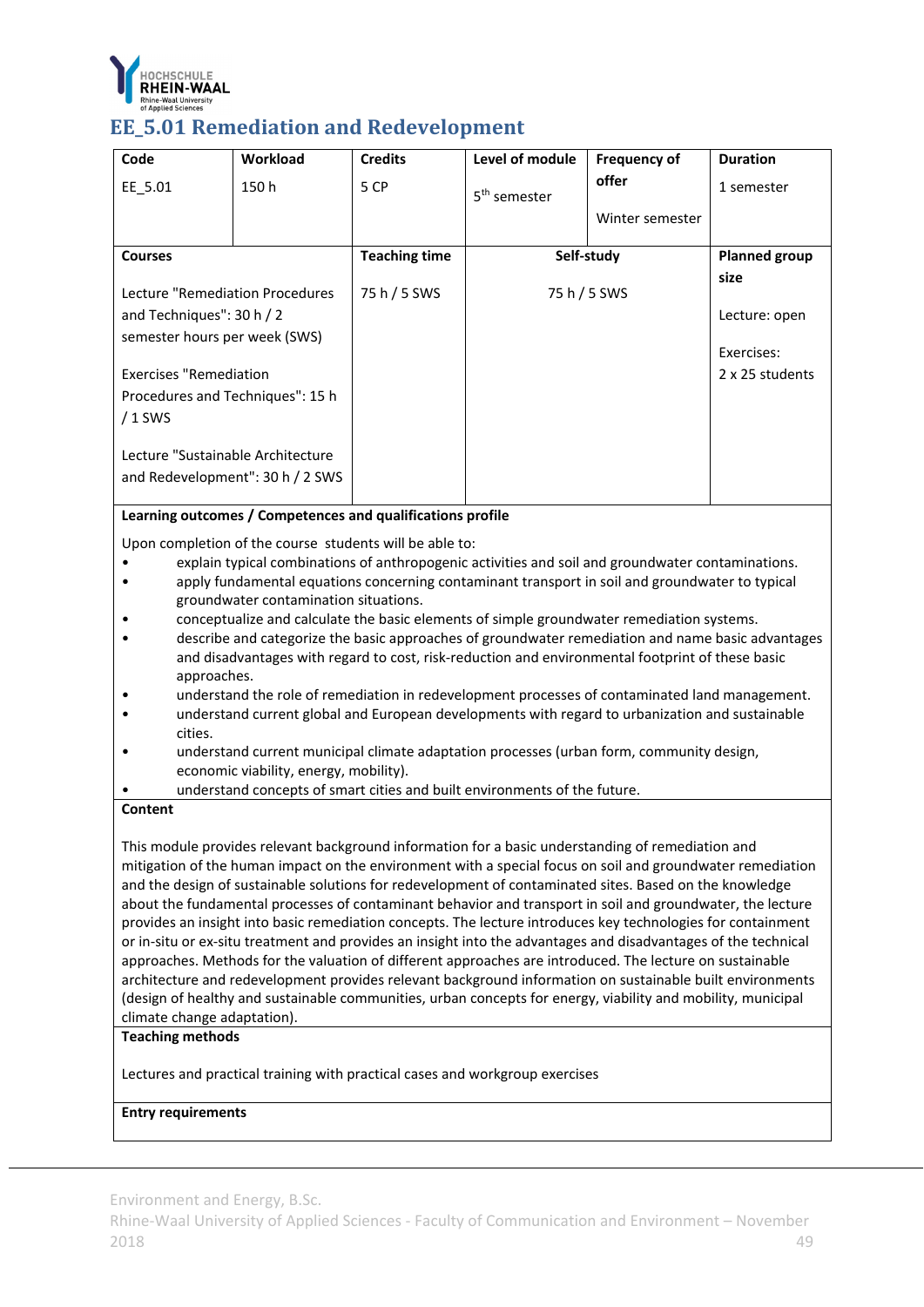

None

#### **Types of assessment**

Graded examination

#### **Requirements for the award of credit points**

Module examination grade 4.0 or better, successful participation in exercises

#### **Use of module ( in other study programs )**

#### **Weight towards final grade**

3,125 %

#### **Person in charge of module**

Prof. Dr. Daniela Lud

#### **Additional information**

Literature:

Dannenberg, A.L.; Frumkin, H.; Jackson R. J. (2011) Making Healthy Places Designing and Building for Health, Well‐being, and Sustainability. Island Press

Dixon, T.; Raco, M.; Catney, P.; Lerner, D.N. (2007): Sustainable Brownfield Regeneration: Liveable Places from Problem Spaces. Blackwell Publishing.

Heilmann, A.; Pundt H. (2016) Kommunale Anpassung an die Folgen des Klimawandels als Komponente einer Nachhaltigen Entwicklung. In Walter Leal Filho (ed.) Forschung für Nachhaltigkeit an deutschen Hochschulen pp 223‐244. Springer

Keijzer, Th. J. S.; Pijls, C.; Marnette, E.; Sumann, M.; Volkering, F.; van Zutphen, M. (2006): In‐situ soil and groundwater remediation: theory and practice. Deventer: Tauw bv.

Kitanidis, P.K. and McCarty P.L. (2012) Delivery and Mixing in the Subsurface Processes and Design Principles for In Situ Remediation. Springer

Swartjes, F.A. (2011): Dealing with Contaminated Sites: From Theory Towards Practical Application. Springer. Wilke F. (2012) Planning. In: Kresse, W. and Dank D. M. (eds.) Springer Handbook of Geographic Information. Springer

Environment and Energy, B.Sc.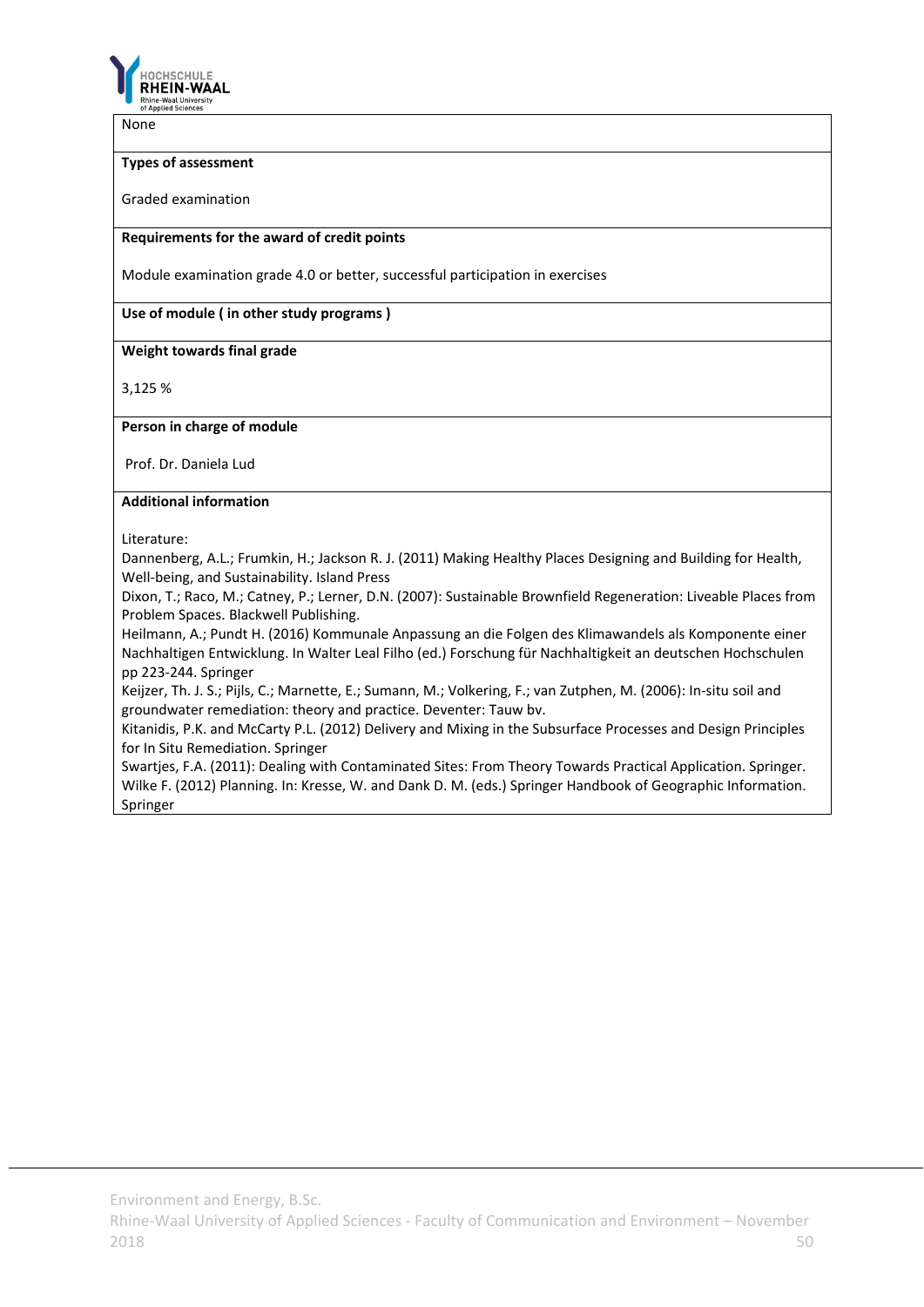

# **EE\_5.02** Process **Engineering**

| Code                               | Workload                                                                  | <b>Credits</b>       | Level of module                                                                                                    | <b>Frequency of</b> | <b>Duration</b>      |
|------------------------------------|---------------------------------------------------------------------------|----------------------|--------------------------------------------------------------------------------------------------------------------|---------------------|----------------------|
| EE_5.02                            | 150h                                                                      | 5 CP                 | 5 <sup>th</sup> semester                                                                                           | offer               | 1 semester           |
|                                    |                                                                           |                      |                                                                                                                    | Winter semester     |                      |
|                                    |                                                                           |                      |                                                                                                                    |                     |                      |
| <b>Courses</b>                     |                                                                           | <b>Teaching time</b> | Self-study                                                                                                         |                     | <b>Planned group</b> |
| Lecture with exercises "Chemical   |                                                                           | 75 h / 5 SWS         | 75 h / 5 SWS                                                                                                       |                     | size                 |
| engineering, Bioengineering, Local |                                                                           |                      |                                                                                                                    |                     | 50 students          |
| feedstocks" 75 h / 5 semester      |                                                                           |                      |                                                                                                                    |                     |                      |
| hours per week (SWS)               |                                                                           |                      |                                                                                                                    |                     |                      |
|                                    |                                                                           |                      |                                                                                                                    |                     |                      |
|                                    | Learning outcomes / Competences and qualifications profile                |                      |                                                                                                                    |                     |                      |
|                                    |                                                                           |                      | Upon successful participation, students will be familiar with the basics of chemical and bioprocess engineering.   |                     |                      |
|                                    |                                                                           |                      | They will have got an insight into different challenges in the fields of chemical and bioengineering and will have |                     |                      |
|                                    |                                                                           |                      | gained an overview of the most important chemical and biochemical processes in industry. They will be able to      |                     |                      |
|                                    |                                                                           |                      | solve simple problems of mass and energy transfer in chemical and biochemical plants. Based upon that              |                     |                      |
| Content                            | knowledge, they will be able to estimate the sustainability of processes. |                      |                                                                                                                    |                     |                      |
|                                    |                                                                           |                      |                                                                                                                    |                     |                      |
| ٠                                  |                                                                           |                      | Introduction to chemical engineering, important chemical processes                                                 |                     |                      |
| $\bullet$                          | Introduction to bioengineering: brief history of biotechnology            |                      |                                                                                                                    |                     |                      |
| $\bullet$                          | Chemical and biocatalysis (enzyme kinetics, enantioselectivity)           |                      |                                                                                                                    |                     |                      |
| $\bullet$                          | Reactor types in chemical and bioengineering                              |                      |                                                                                                                    |                     |                      |
| Process design<br>٠                |                                                                           |                      |                                                                                                                    |                     |                      |
| $\bullet$                          | Immobilization of microorganisms and enzymes<br>Mass conservation         |                      |                                                                                                                    |                     |                      |
| $\bullet$                          | Energy conservation                                                       |                      |                                                                                                                    |                     |                      |
|                                    | Separation and purification                                               |                      |                                                                                                                    |                     |                      |
|                                    | Downstreaming, examples                                                   |                      |                                                                                                                    |                     |                      |
|                                    |                                                                           |                      | New developments in biotechnology (solvents, biphasic reactors)                                                    |                     |                      |
|                                    |                                                                           |                      |                                                                                                                    |                     |                      |
| <b>Teaching methods</b>            |                                                                           |                      |                                                                                                                    |                     |                      |
|                                    |                                                                           |                      |                                                                                                                    |                     |                      |
|                                    | Dialog oriented, seminaristic lectures with exercises                     |                      |                                                                                                                    |                     |                      |
| Students' presentations            |                                                                           |                      |                                                                                                                    |                     |                      |
| <b>Entry requirements</b>          |                                                                           |                      |                                                                                                                    |                     |                      |
| None                               |                                                                           |                      |                                                                                                                    |                     |                      |
| <b>Types of assessment</b>         |                                                                           |                      |                                                                                                                    |                     |                      |
| Graded examination                 |                                                                           |                      |                                                                                                                    |                     |                      |
|                                    | Requirements for the award of credit points                               |                      |                                                                                                                    |                     |                      |
|                                    | Module examination grade 4.0 or better                                    |                      |                                                                                                                    |                     |                      |
|                                    |                                                                           |                      |                                                                                                                    |                     |                      |

Environment and Energy, B.Sc.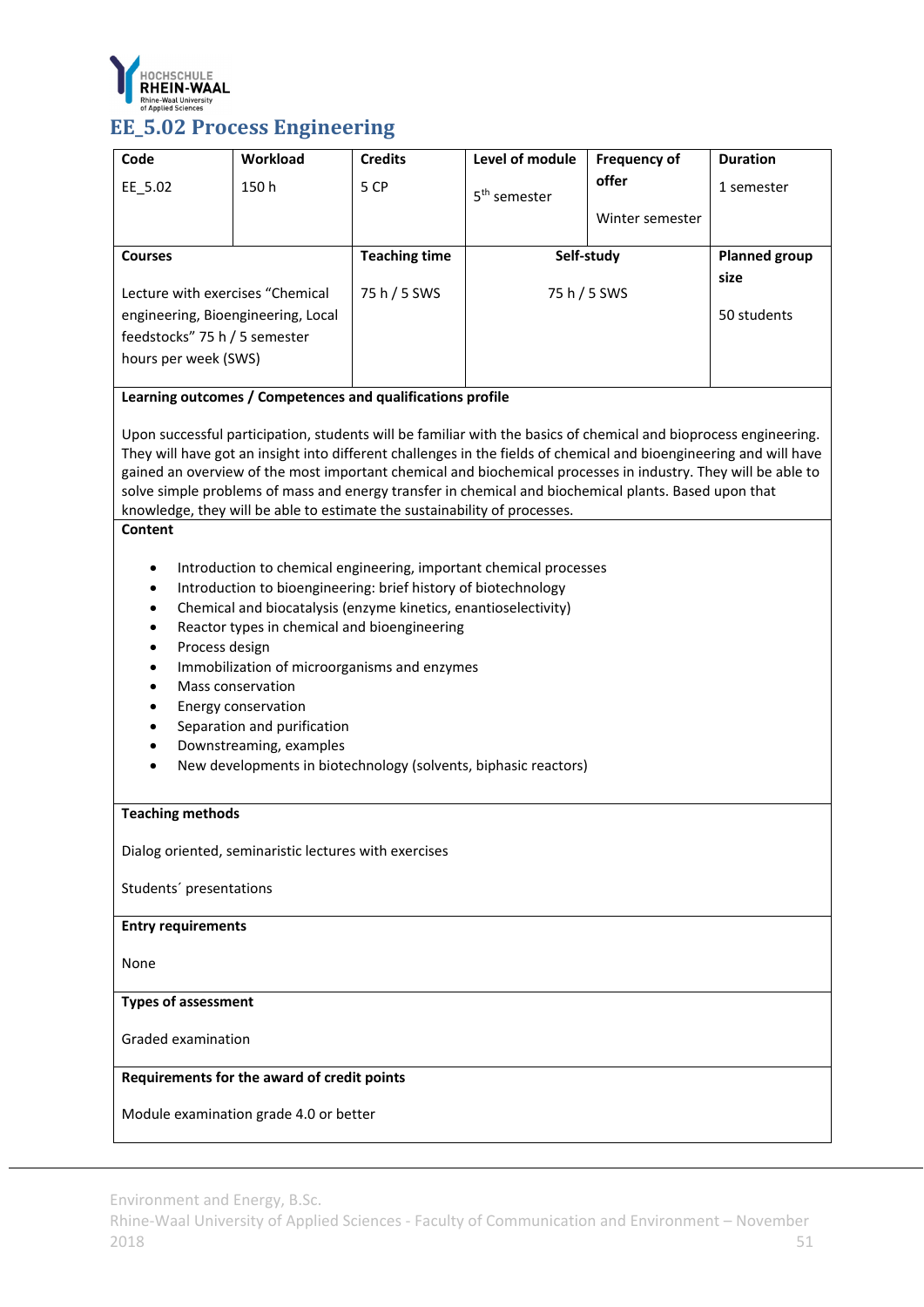

#### **Use of module ( in other study programs )**

#### **Weight towards final grade**

3,125 %

#### **Person in charge of module**

Prof. Dr. Blitgen‐Heinecke

#### **Additional information**

Literature:

Horst Chmiel, Bioprozesstechnik, Spektrum Akademischer Verlag, 3. Auflage, 2011. Ricardo Simpson, Sudhir K. Sastry, Chemical and Bioprocess Engineering, Springer Verlag, NY, 2013. Behr, D.W. Agar, J. Jörissen, Einführung in die Technische Chemie, Spektrum Akademischer Verlag, Heidelberg 2010.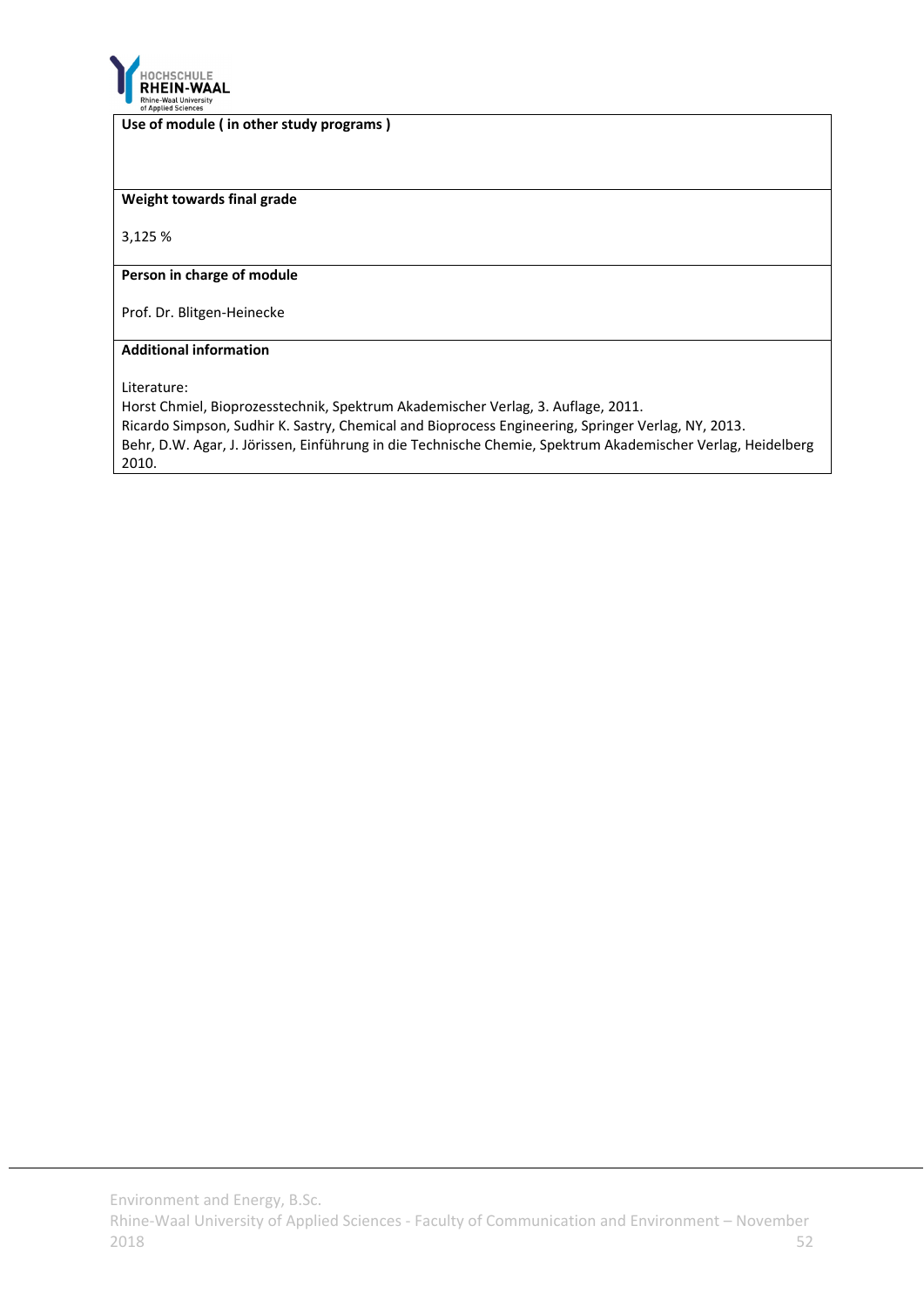

### **EE\_5.03 Interdisciplinary Project**

| Code           | <b>Workload</b> | <b>Credits</b>       | Level of module             | <b>Frequency of</b> | <b>Duration</b>      |
|----------------|-----------------|----------------------|-----------------------------|---------------------|----------------------|
| EE 5.03        | 300 h           | 10 CP                | 5 <sup>th</sup><br>semester | offer               | 1 semester           |
|                |                 |                      |                             | Winter semester     |                      |
| <b>Courses</b> |                 | <b>Teaching time</b> |                             | Self-study          | <b>Planned group</b> |
|                |                 |                      |                             |                     | size                 |
| Project        |                 | 90 h/6               |                             | 210 h / 14 SWS      |                      |
|                |                 | semester             |                             |                     | open                 |
|                |                 | hours per            |                             |                     |                      |
|                |                 | week (SWS)           |                             |                     |                      |
|                |                 |                      |                             |                     |                      |

#### **Learning outcomes / Competences and qualifications profile**

In this module students have expanded and deepened the knowledge and skills they have acquired in previous projects and modules. The interdisciplinary character of the project encourages students to discover new topics and gather practical experiences in different fields. Completing this course students have developed the following competencies:

- work scientifically and independently in a team
- manage complex projects
- apply multidisciplinary approaches to develop convincing solutions
- present their results in a scientific way, for example in an oral presentation, poster session or a report

#### **Content**

The content in the fields of environment, energy and sustainable development differs between projects, depending on the degree programmes which are involved and the teaching staff's background. Students with different backgrounds work together in a joint project and apply their specific skills to achieve the project goals. To be successful they need to apply technics of professional project management. Depending on students' knowledge, lectures and workshops on different topics are included which means that students have got the opportunity to attend different lectures of other degree programmes for example.

#### **Teaching methods**

Sessions for basic information about the project options; project coordination; project counseling provided by teaching staff or project partners from a company; accompanying lectures depending on the topics of the projects and demand; presentation of results to an interested audience consisting of university staff and students as well as external project partners.

#### **Entry requirements**

To be specified by project supervisor

### **Types of assessment**

Graded examination

#### **Requirements for the award of credit points**

Module examination grade 4.0 or better

#### **Use of module ( in other study programs )**

Same module for all Bachelor study programs of the faculty

Environment and Energy, B.Sc.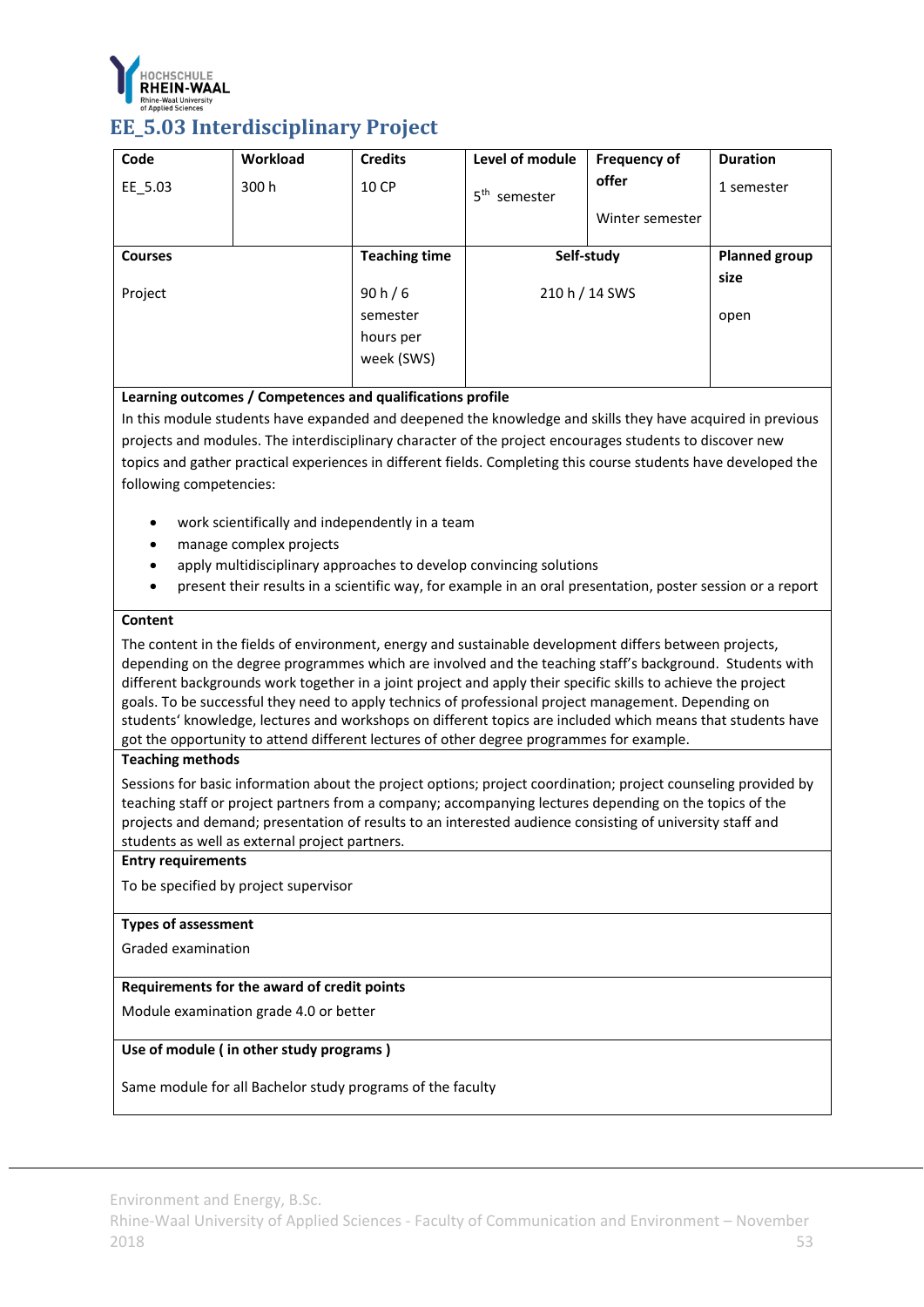

#### **Weight towards final grade**

6,25%

**Person in charge of module**

All professors of the faculty

**Additional information**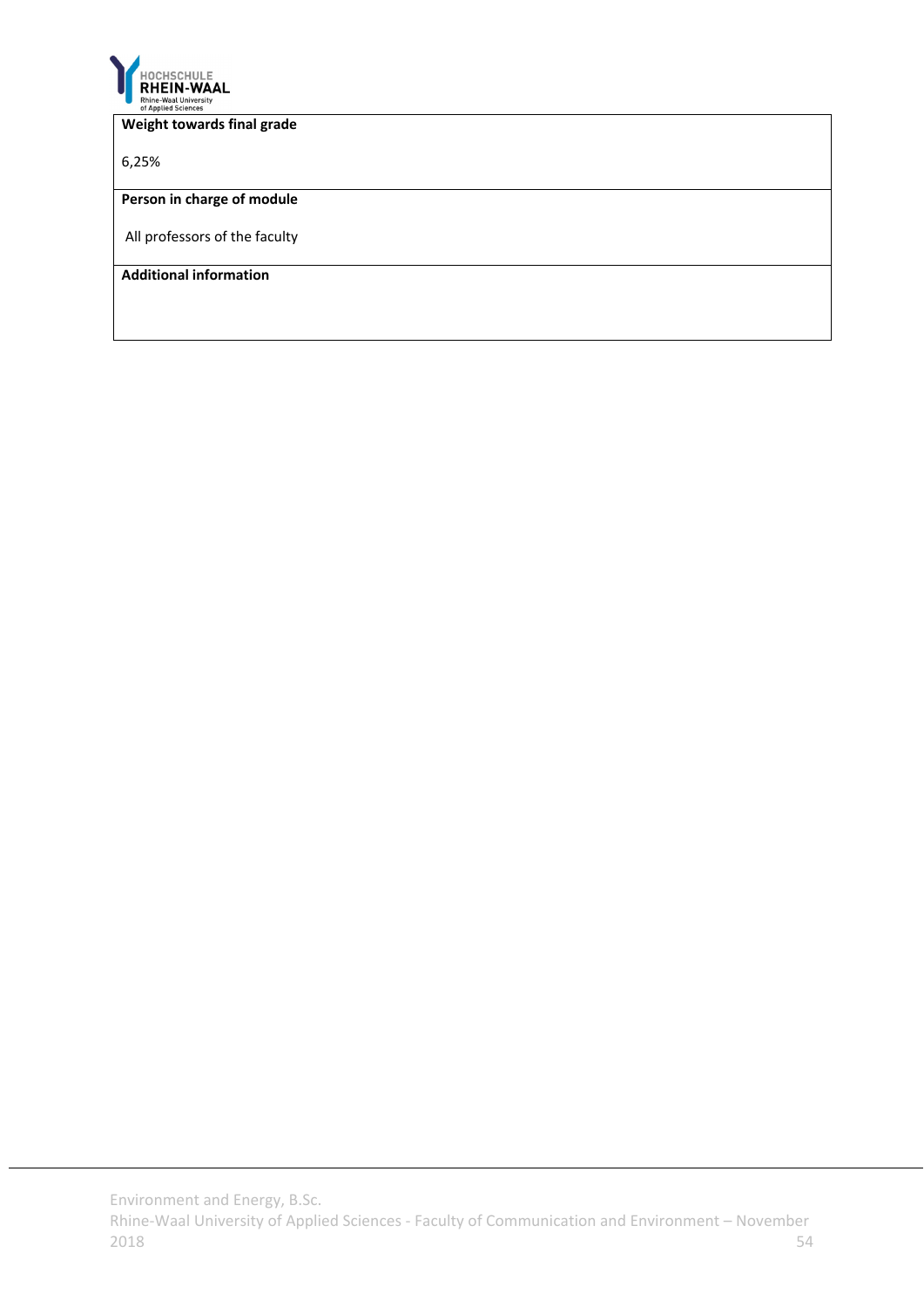

# **EE\_6.01 Internship / Semester Abroad**

| Code                       | Workload                                                                | <b>Credits</b>       | Level of module                                                                                                 | <b>Frequency of</b> | <b>Duration</b>      |
|----------------------------|-------------------------------------------------------------------------|----------------------|-----------------------------------------------------------------------------------------------------------------|---------------------|----------------------|
| EE_6.01                    | 900h                                                                    | 30 CP                | 6 <sup>th</sup> semester                                                                                        | offer               | 1 semester           |
|                            |                                                                         |                      |                                                                                                                 | Summer or           |                      |
|                            |                                                                         |                      |                                                                                                                 | winter semester     |                      |
|                            |                                                                         |                      |                                                                                                                 |                     |                      |
| <b>Courses</b>             |                                                                         | <b>Teaching time</b> |                                                                                                                 | Self-study          | <b>Planned group</b> |
|                            |                                                                         |                      |                                                                                                                 |                     | size                 |
|                            |                                                                         |                      |                                                                                                                 | 900 h               |                      |
|                            |                                                                         |                      |                                                                                                                 |                     | Open                 |
|                            | Learning outcomes / Competences and qualifications profile              |                      |                                                                                                                 |                     |                      |
|                            |                                                                         |                      |                                                                                                                 |                     |                      |
|                            |                                                                         |                      | The internship has been done in a company, an agency or a research institute in a field related to the degree   |                     |                      |
|                            |                                                                         |                      | programme. Students have applied their classroom knowledge in a real world professional environment. They       |                     |                      |
|                            |                                                                         |                      | have gained insights into a company and into specific practical fields. During their stays as interns they have |                     |                      |
|                            |                                                                         |                      | worked on different tasks in the companies and have taken on responsibility for certain topics. A descriptions  |                     |                      |
|                            |                                                                         |                      | of the projects and of the lessons learned in the internship has been presented in form of a scientific report. |                     |                      |
|                            |                                                                         |                      | The internship has helped to increase knowledge, to specialise in a certain field, to gain additional           |                     |                      |
|                            |                                                                         |                      | qualifications, to network, and to improve students' career management.                                         |                     |                      |
|                            |                                                                         |                      | Students who opted for a semester abroad have gained intercultural competencies. They have improved their       |                     |                      |
|                            |                                                                         |                      | foreign language skills or have even studied a new foreign language, have learned how to get along in a foreign |                     |                      |
|                            |                                                                         |                      | educational system and have worked with other students and teaching staff of different nationalities.           |                     |                      |
|                            |                                                                         |                      | Students' semester abroad reports have met the criteria of scientific reports. This means that the reports also |                     |                      |
|                            |                                                                         |                      | included a reflection on a topic related to the degree programme with a special focus on country-specific       |                     |                      |
|                            |                                                                         |                      | features. The topic had to be arranged in advanced and needed to be approved by the supervisor.                 |                     |                      |
| <b>Content</b>             |                                                                         |                      |                                                                                                                 |                     |                      |
|                            |                                                                         |                      |                                                                                                                 |                     |                      |
|                            |                                                                         |                      | Depending on the company the internship is done at or the university abroad. Topics will be discussed with      |                     |                      |
| <b>Teaching methods</b>    | teaching staff of Rhine-Waal University of Applied Sciences in advance. |                      |                                                                                                                 |                     |                      |
|                            |                                                                         |                      |                                                                                                                 |                     |                      |
|                            |                                                                         |                      |                                                                                                                 |                     |                      |
|                            |                                                                         |                      |                                                                                                                 |                     |                      |
| <b>Entry requirements</b>  |                                                                         |                      |                                                                                                                 |                     |                      |
|                            |                                                                         |                      |                                                                                                                 |                     |                      |
| 90 credit points achieved  |                                                                         |                      |                                                                                                                 |                     |                      |
| <b>Types of assessment</b> |                                                                         |                      |                                                                                                                 |                     |                      |
|                            |                                                                         |                      |                                                                                                                 |                     |                      |
| Certificate (Testat)       |                                                                         |                      |                                                                                                                 |                     |                      |
|                            |                                                                         |                      |                                                                                                                 |                     |                      |
|                            | Requirements for the award of credit points                             |                      |                                                                                                                 |                     |                      |
|                            |                                                                         |                      | The required 20 weeks of internship have to be completed as a whole. An interruption is not allowed. Students   |                     |                      |
|                            |                                                                         |                      | have to hand in an internship report which meets scientific quality criteria.                                   |                     |                      |
|                            |                                                                         |                      |                                                                                                                 |                     |                      |
|                            |                                                                         |                      | In case of a semester abroad at least 15 ECTS have to be earned at the foreign university which is located in a |                     |                      |
|                            |                                                                         |                      | non-German speaking country. Exceptions can be made in cases in which the success of the semester abroad is     |                     |                      |
| defined differently.       |                                                                         |                      |                                                                                                                 |                     |                      |

Environment and Energy, B.Sc.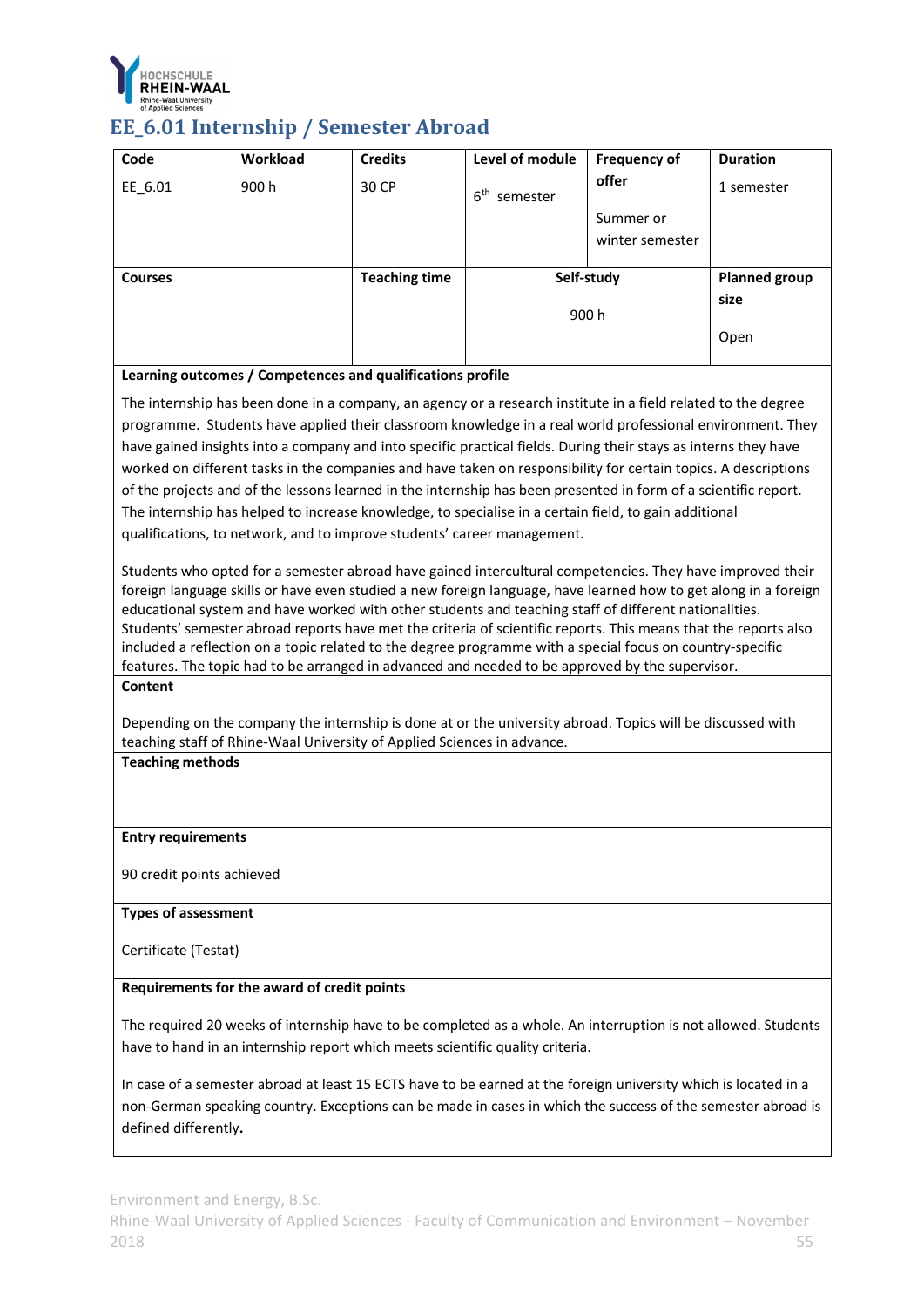

#### **Use of module ( in other study programs )**

Same module in "International Business Administration, B.A.", "Communication and Information Engineering, B.Sc.", "Information and Communication Design, B.A.", and "Mobility and Logistics, B.Sc." **Weight towards final grade**

None (ungraded)

#### **Person in charge of module**

All professors of the faculty

#### **Additional information**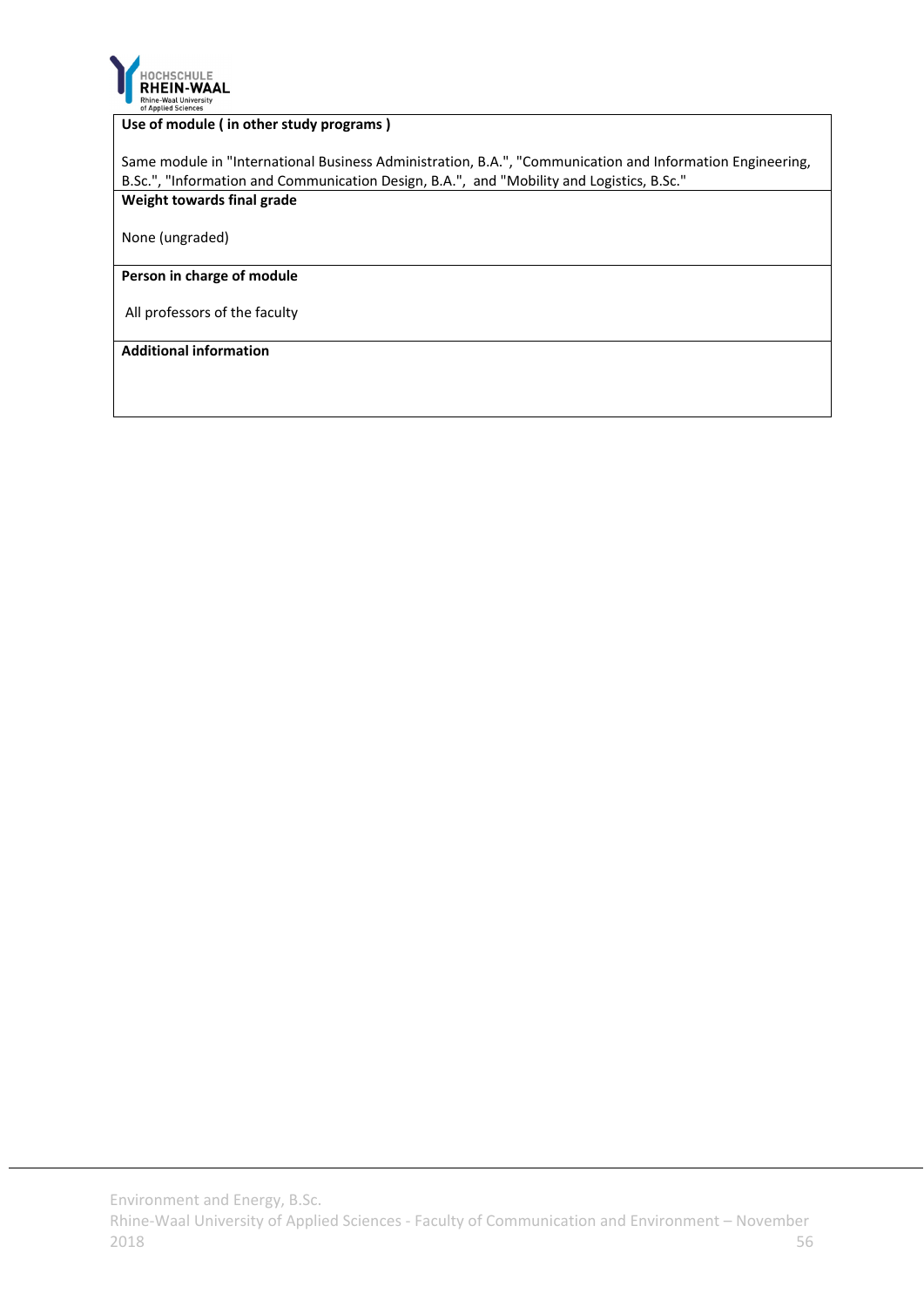

# **EE\_7.01** Bachelor Workshop I: Research Methods

| Code                                                                                                                                                                      | <b>Workload</b>                                                                                                                                                                                                                                                                                                                                                                                                                                                                                                                                                                                                                                                 | <b>Credits</b>       | Level of module          | <b>Frequency of</b> | <b>Duration</b>              |  |  |  |  |
|---------------------------------------------------------------------------------------------------------------------------------------------------------------------------|-----------------------------------------------------------------------------------------------------------------------------------------------------------------------------------------------------------------------------------------------------------------------------------------------------------------------------------------------------------------------------------------------------------------------------------------------------------------------------------------------------------------------------------------------------------------------------------------------------------------------------------------------------------------|----------------------|--------------------------|---------------------|------------------------------|--|--|--|--|
| EE_7.01                                                                                                                                                                   | 150h                                                                                                                                                                                                                                                                                                                                                                                                                                                                                                                                                                                                                                                            | 5 CP                 | 7 <sup>th</sup> semester | offer               | 1 semester                   |  |  |  |  |
|                                                                                                                                                                           |                                                                                                                                                                                                                                                                                                                                                                                                                                                                                                                                                                                                                                                                 |                      |                          | Winter semester     |                              |  |  |  |  |
|                                                                                                                                                                           |                                                                                                                                                                                                                                                                                                                                                                                                                                                                                                                                                                                                                                                                 |                      |                          |                     |                              |  |  |  |  |
| <b>Courses</b>                                                                                                                                                            |                                                                                                                                                                                                                                                                                                                                                                                                                                                                                                                                                                                                                                                                 | <b>Teaching time</b> |                          | Self-study          | <b>Planned group</b><br>size |  |  |  |  |
| Seminaristic lectures: 60 h / 4                                                                                                                                           |                                                                                                                                                                                                                                                                                                                                                                                                                                                                                                                                                                                                                                                                 | 60 h / 4 SWS         |                          | 90 h / 6 SWS        |                              |  |  |  |  |
| semester hours per week (SWS)                                                                                                                                             |                                                                                                                                                                                                                                                                                                                                                                                                                                                                                                                                                                                                                                                                 |                      |                          |                     | 50 students                  |  |  |  |  |
|                                                                                                                                                                           | Learning outcomes / Competences and qualifications profile                                                                                                                                                                                                                                                                                                                                                                                                                                                                                                                                                                                                      |                      |                          |                     |                              |  |  |  |  |
| conferences.<br>Content                                                                                                                                                   | Having completed this course, students are able to decide which research method is suitable to answer the<br>research question they have chosen for their thesis. Regarding the specific requirements of scientific work,<br>students have gained the competence to develop a hypothesis, to use an appropriate study setup for the<br>verification or falsification of the hypothesis, to collect and evaluate data, to consider data quality, to discuss<br>their own work in the context of other findings and to present results in articles and contributions to                                                                                           |                      |                          |                     |                              |  |  |  |  |
|                                                                                                                                                                           |                                                                                                                                                                                                                                                                                                                                                                                                                                                                                                                                                                                                                                                                 |                      |                          |                     |                              |  |  |  |  |
| Lectures and exercises on                                                                                                                                                 |                                                                                                                                                                                                                                                                                                                                                                                                                                                                                                                                                                                                                                                                 |                      |                          |                     |                              |  |  |  |  |
| $\bullet$<br>$\bullet$<br>$\bullet$<br>$\bullet$<br>$\bullet$<br>$\bullet$<br>$\bullet$<br>Seminaristic lectures which will include discussions as well as student tasks. | the challenge of finding the appropriate research question.<br>$\bullet$<br>observational versus experimental methods.<br>objectivity and repeatability.<br>hypotheses and theories.<br>correlation versus causality.<br>the experimental setup suitable to verify or falsify a hypothesis.<br>evaluation of nominal, ordinal, interval and ratio data.<br>descriptive statistics, algorithms and models.<br>presentation of data in tables and figures.<br>developing and validating models.<br>writing an extended abstract.<br>oral presentations at conferences.<br>the sources of information (scientific papers, norms, legislation).<br>Teaching methods |                      |                          |                     |                              |  |  |  |  |
|                                                                                                                                                                           |                                                                                                                                                                                                                                                                                                                                                                                                                                                                                                                                                                                                                                                                 |                      |                          |                     |                              |  |  |  |  |
| <b>Entry requirements</b>                                                                                                                                                 |                                                                                                                                                                                                                                                                                                                                                                                                                                                                                                                                                                                                                                                                 |                      |                          |                     |                              |  |  |  |  |
|                                                                                                                                                                           | 175 credits points achieved (including internship or semester abroad)                                                                                                                                                                                                                                                                                                                                                                                                                                                                                                                                                                                           |                      |                          |                     |                              |  |  |  |  |
| <b>Types of assessment</b>                                                                                                                                                |                                                                                                                                                                                                                                                                                                                                                                                                                                                                                                                                                                                                                                                                 |                      |                          |                     |                              |  |  |  |  |
| Certificate (Testat)                                                                                                                                                      |                                                                                                                                                                                                                                                                                                                                                                                                                                                                                                                                                                                                                                                                 |                      |                          |                     |                              |  |  |  |  |
| Requirements for the award of credit points                                                                                                                               |                                                                                                                                                                                                                                                                                                                                                                                                                                                                                                                                                                                                                                                                 |                      |                          |                     |                              |  |  |  |  |
| Successful participation reflected by the total of submitted assignments                                                                                                  |                                                                                                                                                                                                                                                                                                                                                                                                                                                                                                                                                                                                                                                                 |                      |                          |                     |                              |  |  |  |  |
|                                                                                                                                                                           |                                                                                                                                                                                                                                                                                                                                                                                                                                                                                                                                                                                                                                                                 |                      |                          |                     |                              |  |  |  |  |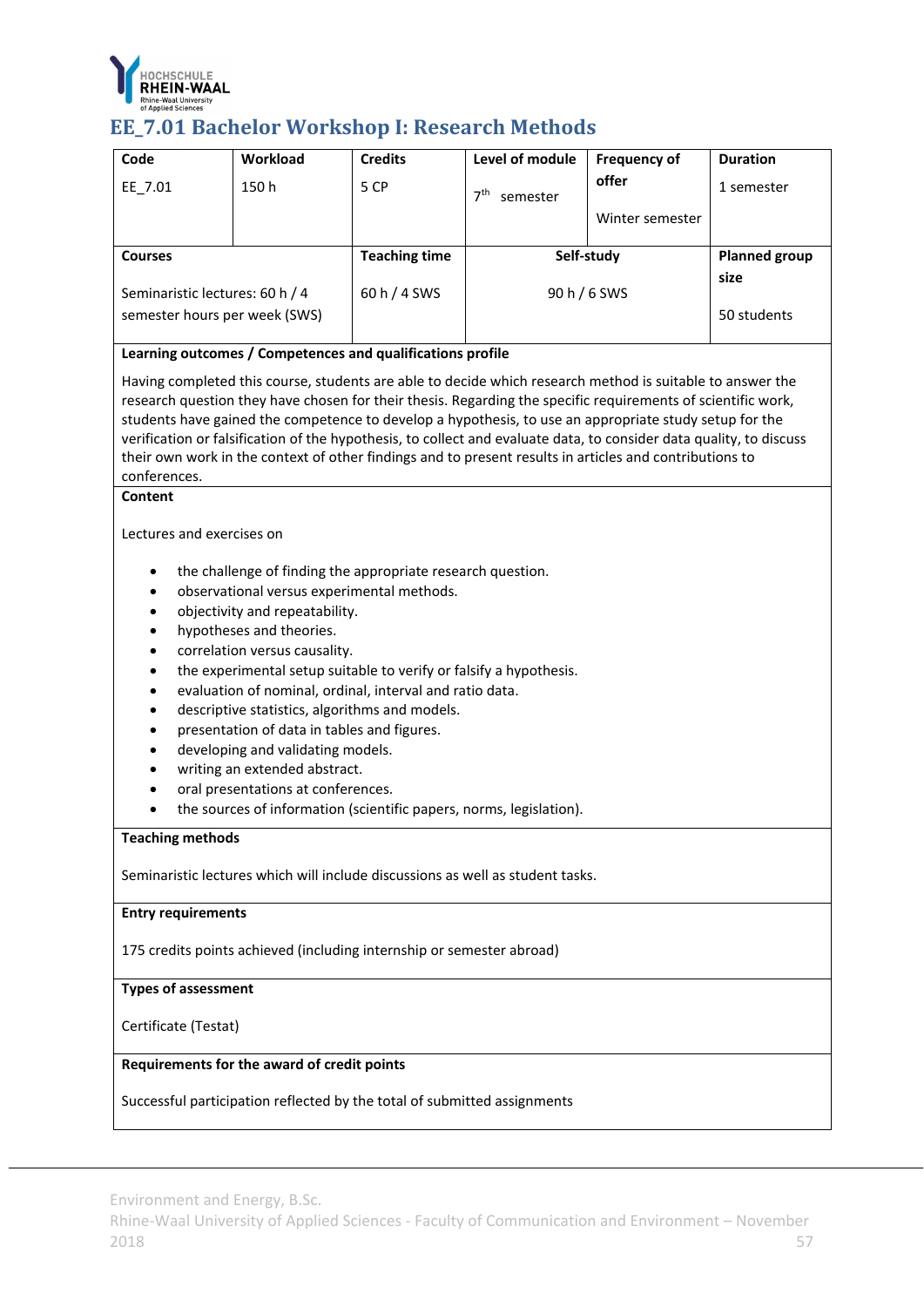

#### **Use of module ( in other study programs )**

Same module in "Environment and Energy, B.Sc.", "Communication and Information Engineering, B.Sc." and "Mobility and Logistics, B.Sc."

#### **Weight towards final grade**

None (ungraded)

#### **Person in charge of module**

All professors of the faculty

#### **Additional information**

Literature:

Field, A., Hole, G. (2003): How to Design and Report Experiments, SAGE Publications Sullivan, M. (2014) Fundamentals of Statistics, Pearson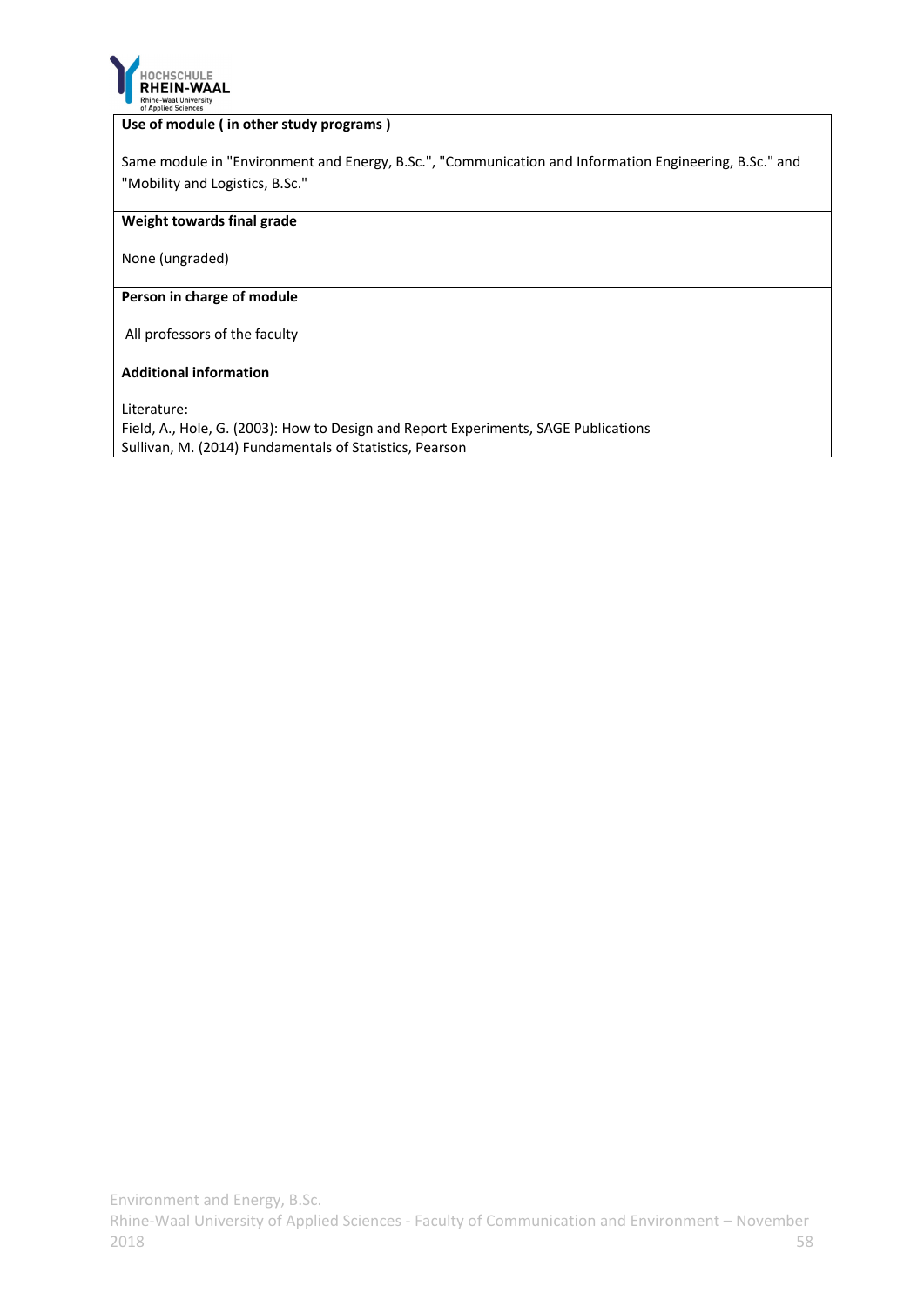

# **EE\_7.02** Bachelor Workshop II: Scientific Writing

| Code                                                                                                                                                                                                                                                                                                                                                                                                                                                                                            | Workload                                                                                                                                                                                                                                                                                                                                                                             | <b>Credits</b>       | Level of module                                                                                        | <b>Frequency of</b> | <b>Duration</b>              |  |  |
|-------------------------------------------------------------------------------------------------------------------------------------------------------------------------------------------------------------------------------------------------------------------------------------------------------------------------------------------------------------------------------------------------------------------------------------------------------------------------------------------------|--------------------------------------------------------------------------------------------------------------------------------------------------------------------------------------------------------------------------------------------------------------------------------------------------------------------------------------------------------------------------------------|----------------------|--------------------------------------------------------------------------------------------------------|---------------------|------------------------------|--|--|
| EE 7.02                                                                                                                                                                                                                                                                                                                                                                                                                                                                                         | 150h                                                                                                                                                                                                                                                                                                                                                                                 | 5 CP                 | 7 <sup>th</sup> semester                                                                               | offer               | 1 semester                   |  |  |
|                                                                                                                                                                                                                                                                                                                                                                                                                                                                                                 |                                                                                                                                                                                                                                                                                                                                                                                      |                      |                                                                                                        | Winter semester     |                              |  |  |
|                                                                                                                                                                                                                                                                                                                                                                                                                                                                                                 |                                                                                                                                                                                                                                                                                                                                                                                      |                      |                                                                                                        |                     |                              |  |  |
| <b>Courses</b>                                                                                                                                                                                                                                                                                                                                                                                                                                                                                  |                                                                                                                                                                                                                                                                                                                                                                                      | <b>Teaching time</b> | Self-study                                                                                             |                     | <b>Planned group</b><br>size |  |  |
| Seminaristic lectures: 60 h / 4                                                                                                                                                                                                                                                                                                                                                                                                                                                                 |                                                                                                                                                                                                                                                                                                                                                                                      | 60 h / 4 SWS         | 90 h / 6 SWS                                                                                           |                     |                              |  |  |
| semester hours per week (SWS)                                                                                                                                                                                                                                                                                                                                                                                                                                                                   |                                                                                                                                                                                                                                                                                                                                                                                      |                      |                                                                                                        |                     | 50 students                  |  |  |
|                                                                                                                                                                                                                                                                                                                                                                                                                                                                                                 |                                                                                                                                                                                                                                                                                                                                                                                      |                      |                                                                                                        |                     |                              |  |  |
|                                                                                                                                                                                                                                                                                                                                                                                                                                                                                                 | Learning outcomes / Competences and qualifications profile<br>Students are able to communicate their results of scientific working in an appropriate written form. They have<br>learned how to write effectively, concisely, and clearly. By practicing the discussed writing techniques they<br>have gained an understanding of and experience in creating a scientific manuscript. |                      |                                                                                                        |                     |                              |  |  |
| Content<br>Writing style<br>Writing techniques<br>Structure, outline, and first draft<br>Organizing the writing process<br>How to present methods and results effectively<br>Discussing the results<br>Putting the fragements together<br>Abstract and Introduction<br>Rewriting the manuscript<br>Editing and publishing the text<br><b>Teaching methods</b><br>Workshop including seminaristic lectures and many writing exercises. Students discuss their results and<br>support each other. |                                                                                                                                                                                                                                                                                                                                                                                      |                      |                                                                                                        |                     |                              |  |  |
| <b>Entry requirements</b>                                                                                                                                                                                                                                                                                                                                                                                                                                                                       |                                                                                                                                                                                                                                                                                                                                                                                      |                      |                                                                                                        |                     |                              |  |  |
|                                                                                                                                                                                                                                                                                                                                                                                                                                                                                                 | 175 credits points achieved (including internship or semester abroad)                                                                                                                                                                                                                                                                                                                |                      |                                                                                                        |                     |                              |  |  |
| <b>Types of assessment</b>                                                                                                                                                                                                                                                                                                                                                                                                                                                                      |                                                                                                                                                                                                                                                                                                                                                                                      |                      |                                                                                                        |                     |                              |  |  |
| Certificate (Testat)                                                                                                                                                                                                                                                                                                                                                                                                                                                                            |                                                                                                                                                                                                                                                                                                                                                                                      |                      |                                                                                                        |                     |                              |  |  |
|                                                                                                                                                                                                                                                                                                                                                                                                                                                                                                 | Requirements for the award of credit points                                                                                                                                                                                                                                                                                                                                          |                      |                                                                                                        |                     |                              |  |  |
| Passed assessment                                                                                                                                                                                                                                                                                                                                                                                                                                                                               |                                                                                                                                                                                                                                                                                                                                                                                      |                      |                                                                                                        |                     |                              |  |  |
|                                                                                                                                                                                                                                                                                                                                                                                                                                                                                                 | Use of module (in other study programs)                                                                                                                                                                                                                                                                                                                                              |                      |                                                                                                        |                     |                              |  |  |
| "Mobility and Logistics, B.Sc."                                                                                                                                                                                                                                                                                                                                                                                                                                                                 |                                                                                                                                                                                                                                                                                                                                                                                      |                      | Same module in "Environment and Energy, B.Sc.", "Communication and Information Engineering, B.Sc." and |                     |                              |  |  |

Environment and Energy, B.Sc.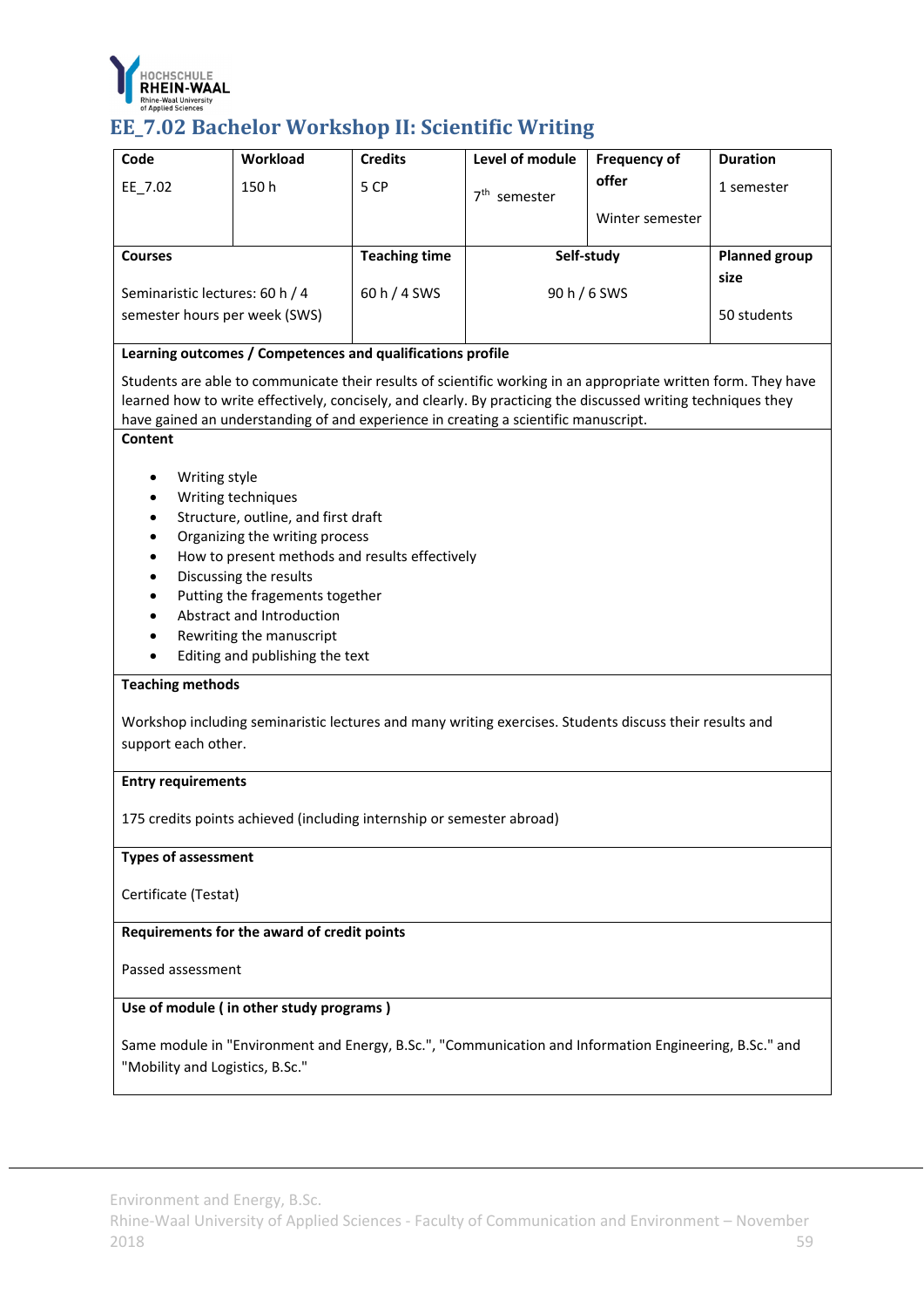

#### **Weight towards final grade**

None (ungraded)

#### **Person in charge of module**

All professors of the faculty

#### **Additional information**

Literature:

Cargill, M.; O'Connor, P. (2009): Writing Scientific Research Articles. Strategy and Steps. Chichester: Wiley‐ Blackwell.

Glasman‐Deal, H. (2010): Science Research Writing for Non‐Native Speakers of English. A Guide for Non‐Native Speakers of English. London: Imperial College Press.

Hofmann, A. H. (2010): Scientific Writing and Communication: Papers, Proposals, and Presentations. Oxford: Oxford University Press.

Russey, W. E.; Ebel, H. F.; Bliefert, C. (2006): How to Write a Successful Science Thesis. The Concise Guide for Students. Weinheim: Wiley‐VCH.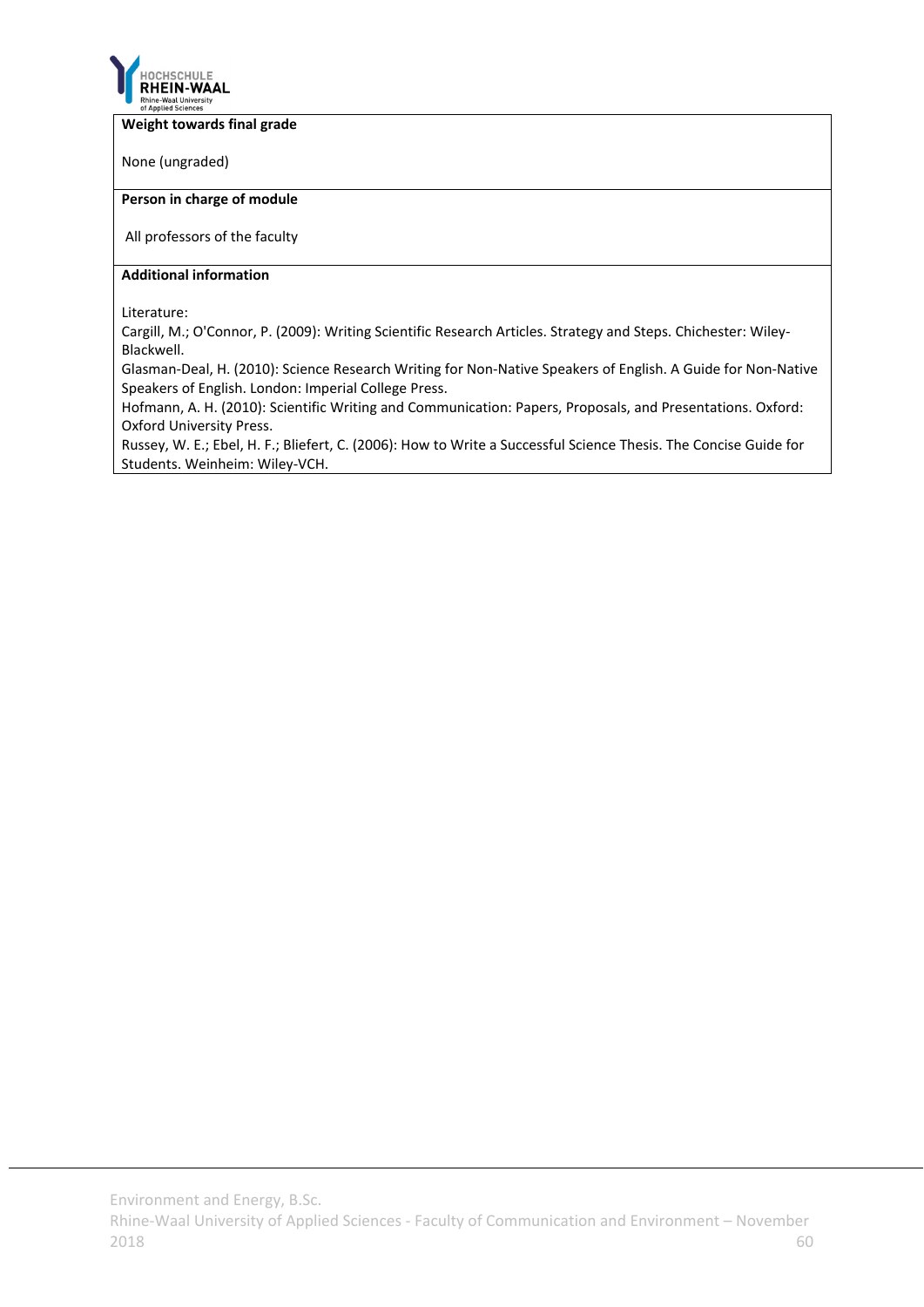

## **EE\_7.03 Bachelor Workshop III: Advanced Seminar**

| Code                                                                                                                                                                                                                                                                                                                                                                                                                                                                                                                                                                                                                                                                                                        | Workload                                                   | <b>Credits</b>       | Level of module                                                                                | <b>Frequency of</b> | <b>Duration</b>      |  |
|-------------------------------------------------------------------------------------------------------------------------------------------------------------------------------------------------------------------------------------------------------------------------------------------------------------------------------------------------------------------------------------------------------------------------------------------------------------------------------------------------------------------------------------------------------------------------------------------------------------------------------------------------------------------------------------------------------------|------------------------------------------------------------|----------------------|------------------------------------------------------------------------------------------------|---------------------|----------------------|--|
|                                                                                                                                                                                                                                                                                                                                                                                                                                                                                                                                                                                                                                                                                                             |                                                            |                      |                                                                                                | offer               |                      |  |
| EE_7.03                                                                                                                                                                                                                                                                                                                                                                                                                                                                                                                                                                                                                                                                                                     | 150h                                                       | 5 CP                 | 7 <sup>th</sup> semester                                                                       |                     | 1 semester           |  |
|                                                                                                                                                                                                                                                                                                                                                                                                                                                                                                                                                                                                                                                                                                             |                                                            |                      |                                                                                                | Winter semester     |                      |  |
| <b>Courses</b>                                                                                                                                                                                                                                                                                                                                                                                                                                                                                                                                                                                                                                                                                              |                                                            | <b>Teaching time</b> | Self-study                                                                                     |                     | <b>Planned group</b> |  |
|                                                                                                                                                                                                                                                                                                                                                                                                                                                                                                                                                                                                                                                                                                             |                                                            |                      |                                                                                                |                     | size                 |  |
| Seminaristic lectures: 60 h / 4                                                                                                                                                                                                                                                                                                                                                                                                                                                                                                                                                                                                                                                                             |                                                            | 60 h / 4 SWS         | 90 h                                                                                           |                     | 50 students          |  |
| semester hours per week (SWS)                                                                                                                                                                                                                                                                                                                                                                                                                                                                                                                                                                                                                                                                               |                                                            |                      |                                                                                                |                     |                      |  |
|                                                                                                                                                                                                                                                                                                                                                                                                                                                                                                                                                                                                                                                                                                             | Learning outcomes / Competences and qualifications profile |                      |                                                                                                |                     |                      |  |
| Students have received feedback, advice and guidance for their bachelor thesis. Each student has presented<br>his or her own research findings in a short presentation (20-30 minutes). Together with two other students,<br>who had received the respective presentation earlier, he/she has discussed the current state of research<br>findings, methodology etc. In that way students have learned to present their research in a convincing way, to<br>professionally defend their research and to accept feedback or criticism from their peers. At the same time<br>students have learned to give feedback, provide ideas and advice for the work of others and formulate<br>criticism in a fair way. |                                                            |                      |                                                                                                |                     |                      |  |
| <b>Content</b>                                                                                                                                                                                                                                                                                                                                                                                                                                                                                                                                                                                                                                                                                              |                                                            |                      |                                                                                                |                     |                      |  |
| How to present research findings in a professional way<br>How to comment and criticize the research of others<br>$\bullet$<br>How to moderate a group discussion<br>$\bullet$<br>Students' presentations of their own findings followed by two discussant contributions and an open<br>$\bullet$<br>group discussion                                                                                                                                                                                                                                                                                                                                                                                        |                                                            |                      |                                                                                                |                     |                      |  |
| <b>Teaching methods</b>                                                                                                                                                                                                                                                                                                                                                                                                                                                                                                                                                                                                                                                                                     |                                                            |                      |                                                                                                |                     |                      |  |
|                                                                                                                                                                                                                                                                                                                                                                                                                                                                                                                                                                                                                                                                                                             |                                                            |                      | Students present their own research. Group discussions about the findings and methods applied. |                     |                      |  |
| <b>Entry requirements</b>                                                                                                                                                                                                                                                                                                                                                                                                                                                                                                                                                                                                                                                                                   |                                                            |                      |                                                                                                |                     |                      |  |
| 175 credits points achieved (including internship or semester abroad)                                                                                                                                                                                                                                                                                                                                                                                                                                                                                                                                                                                                                                       |                                                            |                      |                                                                                                |                     |                      |  |
| <b>Types of assessment</b>                                                                                                                                                                                                                                                                                                                                                                                                                                                                                                                                                                                                                                                                                  |                                                            |                      |                                                                                                |                     |                      |  |
| Certificate (Testat)                                                                                                                                                                                                                                                                                                                                                                                                                                                                                                                                                                                                                                                                                        |                                                            |                      |                                                                                                |                     |                      |  |
| Requirements for the award of credit points                                                                                                                                                                                                                                                                                                                                                                                                                                                                                                                                                                                                                                                                 |                                                            |                      |                                                                                                |                     |                      |  |
| Individual student's presentation of his/her own research findings. Contribution to the discussion of two other<br>students' researches.                                                                                                                                                                                                                                                                                                                                                                                                                                                                                                                                                                    |                                                            |                      |                                                                                                |                     |                      |  |
| Use of module (in other study programs)                                                                                                                                                                                                                                                                                                                                                                                                                                                                                                                                                                                                                                                                     |                                                            |                      |                                                                                                |                     |                      |  |
| Same module in "Environment and Energy, B.Sc.", "Communication and Information Engineering, B.Sc." and<br>"Mobility and Logistics, B.Sc."                                                                                                                                                                                                                                                                                                                                                                                                                                                                                                                                                                   |                                                            |                      |                                                                                                |                     |                      |  |
|                                                                                                                                                                                                                                                                                                                                                                                                                                                                                                                                                                                                                                                                                                             |                                                            |                      |                                                                                                |                     |                      |  |

### **Weight towards final grade**

None (ungraded)

Environment and Energy, B.Sc.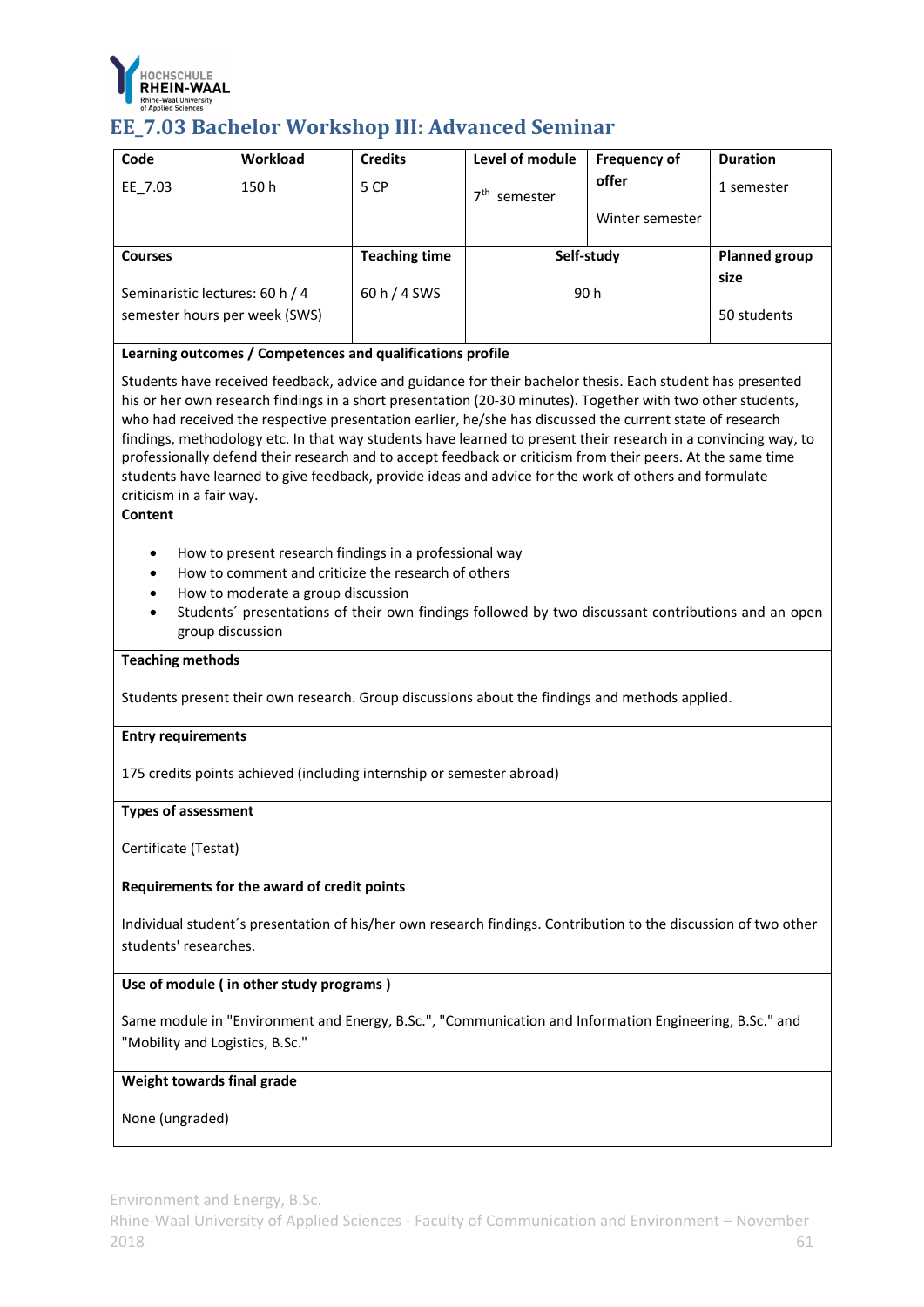

#### **Person in charge of module**

All professors of the faculty

#### **Additional information**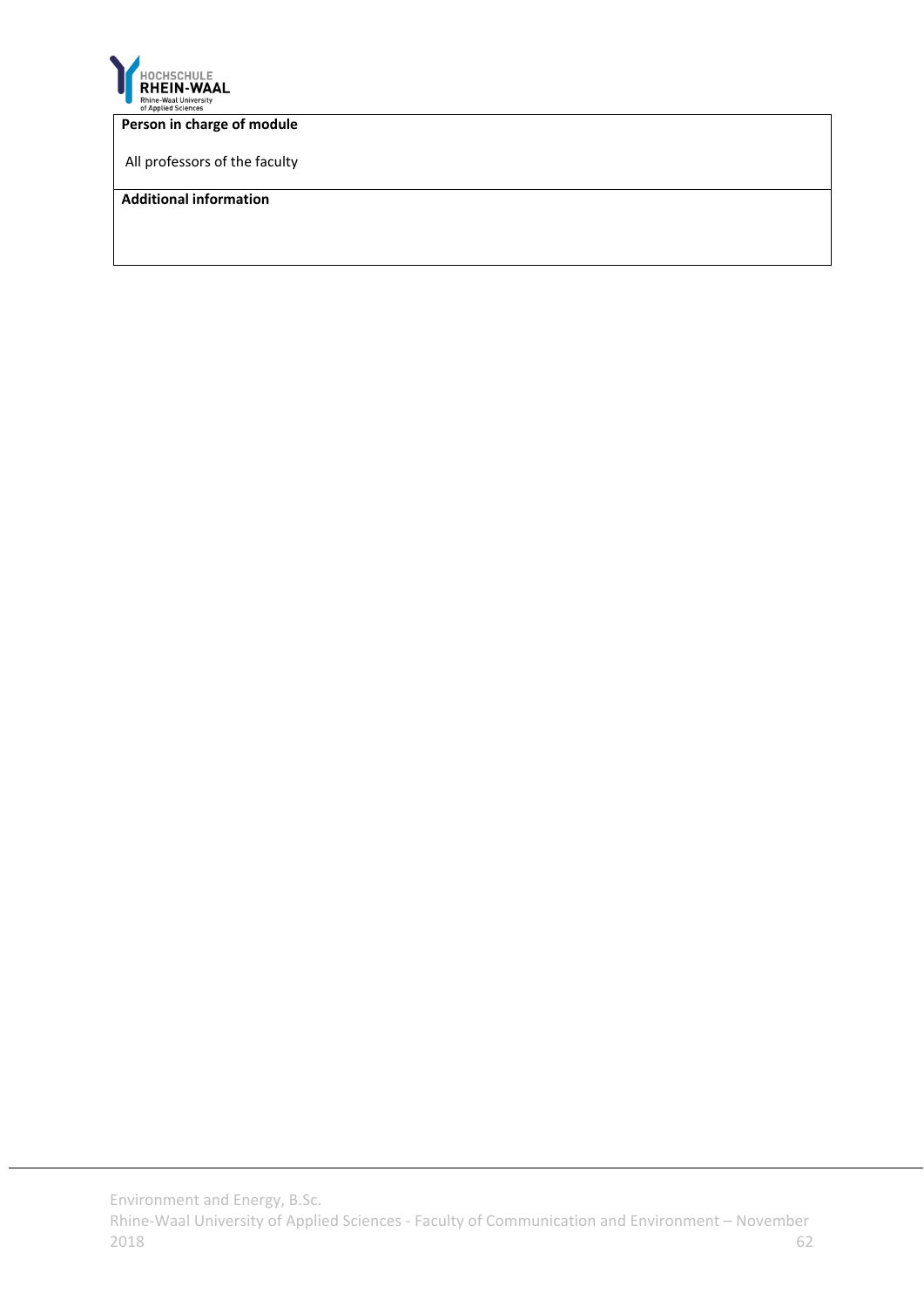

# **EE\_7.04 Bachelor Thesis and Disputation**

| Code                                                                                                                                                                                                                                 | Workload                                                                                                                                                                                                                                                                                                                                                                                                                                                                                                                                  | <b>Credits</b>       | Level of module          | <b>Frequency of</b> | <b>Duration</b>      |  |  |
|--------------------------------------------------------------------------------------------------------------------------------------------------------------------------------------------------------------------------------------|-------------------------------------------------------------------------------------------------------------------------------------------------------------------------------------------------------------------------------------------------------------------------------------------------------------------------------------------------------------------------------------------------------------------------------------------------------------------------------------------------------------------------------------------|----------------------|--------------------------|---------------------|----------------------|--|--|
| EE_7.04                                                                                                                                                                                                                              | 450h                                                                                                                                                                                                                                                                                                                                                                                                                                                                                                                                      | <b>15 CP</b>         | 7 <sup>th</sup> semester | offer               | 1 semester           |  |  |
|                                                                                                                                                                                                                                      |                                                                                                                                                                                                                                                                                                                                                                                                                                                                                                                                           |                      |                          | Winter semester     |                      |  |  |
| <b>Courses</b>                                                                                                                                                                                                                       |                                                                                                                                                                                                                                                                                                                                                                                                                                                                                                                                           | <b>Teaching time</b> |                          | Self-study          | <b>Planned group</b> |  |  |
|                                                                                                                                                                                                                                      |                                                                                                                                                                                                                                                                                                                                                                                                                                                                                                                                           |                      |                          |                     | size                 |  |  |
| Bachelor Thesis: 12 CP                                                                                                                                                                                                               |                                                                                                                                                                                                                                                                                                                                                                                                                                                                                                                                           | Depends on           |                          |                     |                      |  |  |
| Disputation: 3 CP                                                                                                                                                                                                                    |                                                                                                                                                                                                                                                                                                                                                                                                                                                                                                                                           | need and<br>demand   |                          |                     |                      |  |  |
|                                                                                                                                                                                                                                      |                                                                                                                                                                                                                                                                                                                                                                                                                                                                                                                                           |                      |                          |                     |                      |  |  |
|                                                                                                                                                                                                                                      | Learning outcomes / Competences and qualifications profile                                                                                                                                                                                                                                                                                                                                                                                                                                                                                |                      |                          |                     |                      |  |  |
| critically.<br>Content                                                                                                                                                                                                               | Students have conducted their own studies examining a research question from their scientific discipline,<br>developing an appropriate methodological approach, and reflecting their research design and findings<br>During the disputation students have proven their competencies in evaluating the topic and reflecting on its<br>impact on real-life problems.<br>Depends on the topic; inter alia:<br>Researching and evaluating literature<br>Developing a research question and deriving hypotheses<br>Operationalizing constructs |                      |                          |                     |                      |  |  |
| Analyzing methodological strengths and weaknesses of different research approaches<br>Developing research designs<br>Conducting the studies<br>Evaluating the results<br>Writing the thesis<br>Presenting and defending the findings |                                                                                                                                                                                                                                                                                                                                                                                                                                                                                                                                           |                      |                          |                     |                      |  |  |
| <b>Teaching methods</b>                                                                                                                                                                                                              |                                                                                                                                                                                                                                                                                                                                                                                                                                                                                                                                           |                      |                          |                     |                      |  |  |
| Individual supervision and support                                                                                                                                                                                                   |                                                                                                                                                                                                                                                                                                                                                                                                                                                                                                                                           |                      |                          |                     |                      |  |  |
|                                                                                                                                                                                                                                      | <b>Entry requirements</b>                                                                                                                                                                                                                                                                                                                                                                                                                                                                                                                 |                      |                          |                     |                      |  |  |
| 175 credits points achieved (including internship or semester abroad)                                                                                                                                                                |                                                                                                                                                                                                                                                                                                                                                                                                                                                                                                                                           |                      |                          |                     |                      |  |  |
| <b>Types of assessment</b>                                                                                                                                                                                                           |                                                                                                                                                                                                                                                                                                                                                                                                                                                                                                                                           |                      |                          |                     |                      |  |  |
| Graded Bachelor thesis and oral disputation                                                                                                                                                                                          |                                                                                                                                                                                                                                                                                                                                                                                                                                                                                                                                           |                      |                          |                     |                      |  |  |
| Requirements for the award of credit points                                                                                                                                                                                          |                                                                                                                                                                                                                                                                                                                                                                                                                                                                                                                                           |                      |                          |                     |                      |  |  |
| Passed Bachelor thesis and disputation as well as successful completion of all other modules of the curriculum                                                                                                                       |                                                                                                                                                                                                                                                                                                                                                                                                                                                                                                                                           |                      |                          |                     |                      |  |  |
| Use of module (in other study programs)                                                                                                                                                                                              |                                                                                                                                                                                                                                                                                                                                                                                                                                                                                                                                           |                      |                          |                     |                      |  |  |
|                                                                                                                                                                                                                                      |                                                                                                                                                                                                                                                                                                                                                                                                                                                                                                                                           |                      |                          |                     |                      |  |  |
| Weight towards final grade                                                                                                                                                                                                           |                                                                                                                                                                                                                                                                                                                                                                                                                                                                                                                                           |                      |                          |                     |                      |  |  |

Environment and Energy, B.Sc.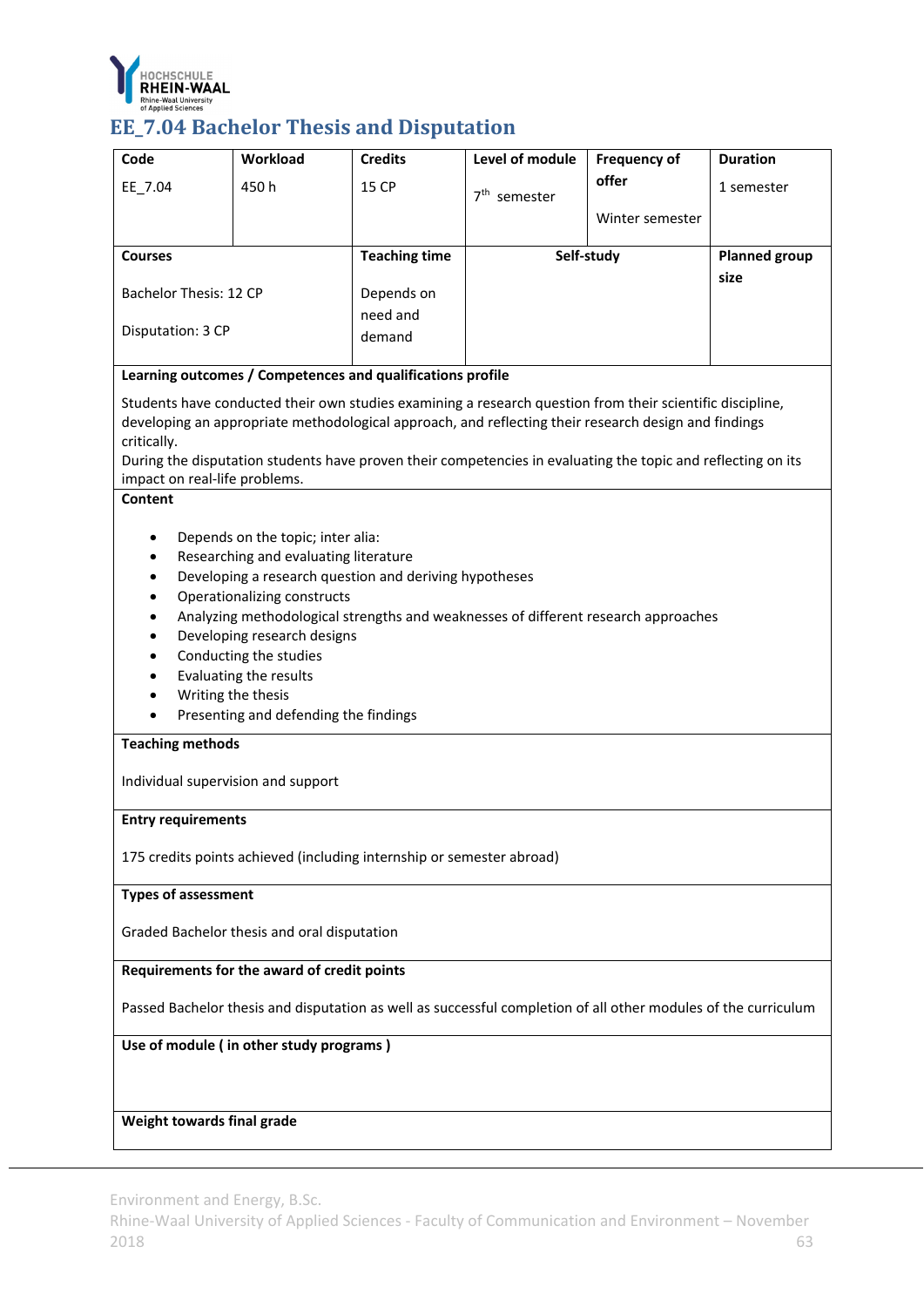

9,375 %

#### **Person in charge of module**

All professors of the faculty

**Additional information**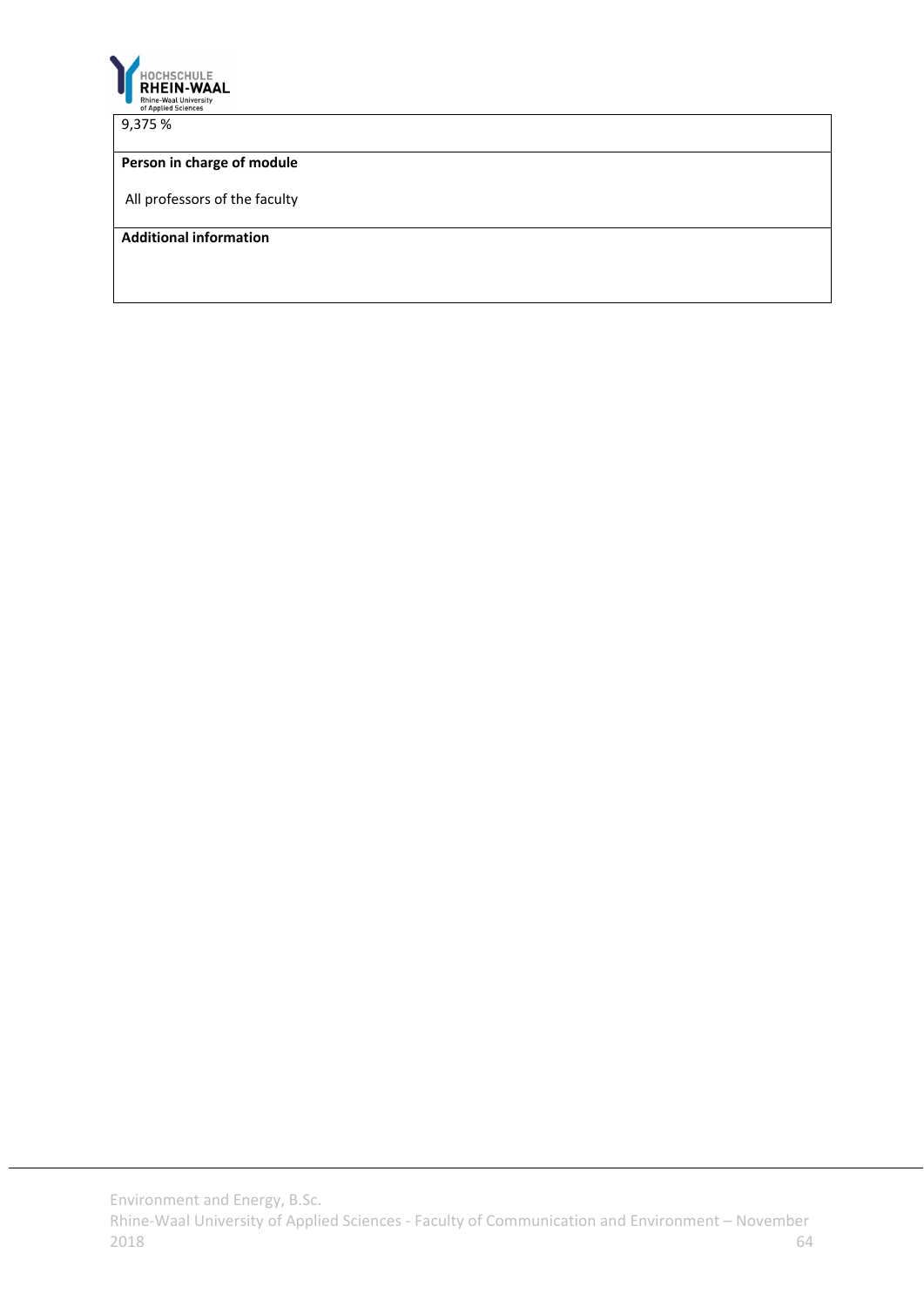

### **EE\_W.01 Advanced Simulation and Modelling**

| Code                          | <b>Workload</b> | <b>Credits</b>       | Level of module                    | <b>Frequency of</b> | <b>Duration</b>      |
|-------------------------------|-----------------|----------------------|------------------------------------|---------------------|----------------------|
| EE W.01                       | 150             | 5 CP                 | 4 <sup>th</sup> or 5 <sup>th</sup> | offer               | 1 semester           |
|                               |                 |                      | semester                           | Winter semester     |                      |
|                               |                 |                      |                                    | or summer           |                      |
|                               |                 |                      |                                    | semester            |                      |
|                               |                 |                      |                                    |                     |                      |
| <b>Courses</b>                |                 |                      |                                    |                     |                      |
|                               |                 | <b>Teaching time</b> |                                    | Self-study          | <b>Planned group</b> |
| Lecture (seminaristic style): |                 | $60 h/4$ SWS         |                                    | 90 h / 6 SWS        | size                 |
| 30 h / 2 hours per week (SWS) |                 |                      |                                    |                     | 25 students          |

#### **Learning outcomes / Competences and qualifications profile**

Students are able to model systems of the real world and analyze them via simulations, particularly in the context of environmental studies. In detail, students can model problems of the real world, describe them mathematically and find solutions. They know the appropriate use of models and simulations and their limits and understand the steps of the simulation process. Students are familiar with modern modelling and simulation techniques as well as common tools. They understand the modelling and simulation technology as a useful tool to understand real world systems and they can apply them in different contexts.

#### **Content**

Introduction: Meaning of modelling and simulation in the context of environmental studies, simulation chain Continuous simulations, e.g. predator‐prey relationships, intraspecific competition, various predators or prey species, fishing dynamics (optimal fishing quotas, Maltus model, Verhulst model), dimensionless variables, implementation with Octave, Matlab, Scilab, R, Python, transfer to other situations and systems as, e.g. epidemiology, numerical fundamentals

Introduction to partial differential equations (e.g. diffusion equation describing the spread of pollutants in the aquatic environment using FEM or FDM, groundwater modelling, implementation e.g. in Octave/Matlab, Python, R, FEFLOW, Comsol)

Stochastic simulations (Monte Carlo simulations, Forest‐fire simulations, implementation in R, …) Advanced data processing (multivariate statistics, cluster analysis and data mining in environmental studies, simulations in data science, implementation e.g. in R, Python)

#### **Teaching methods**

Lectures and trainings with workgroup exercises (using e.g. GNU Octave/Matlab, Scilab, Excel, R, Python, FEFLOW, Comsol ).

Guest lectures planned (e.g. Applied Groundwater Modelling)

#### **Entry requirements**

Successful completion of the module "Statistics and Data Processing" is recommended

#### **Types of assessment**

Graded examination

**Requirements for the award of credit points**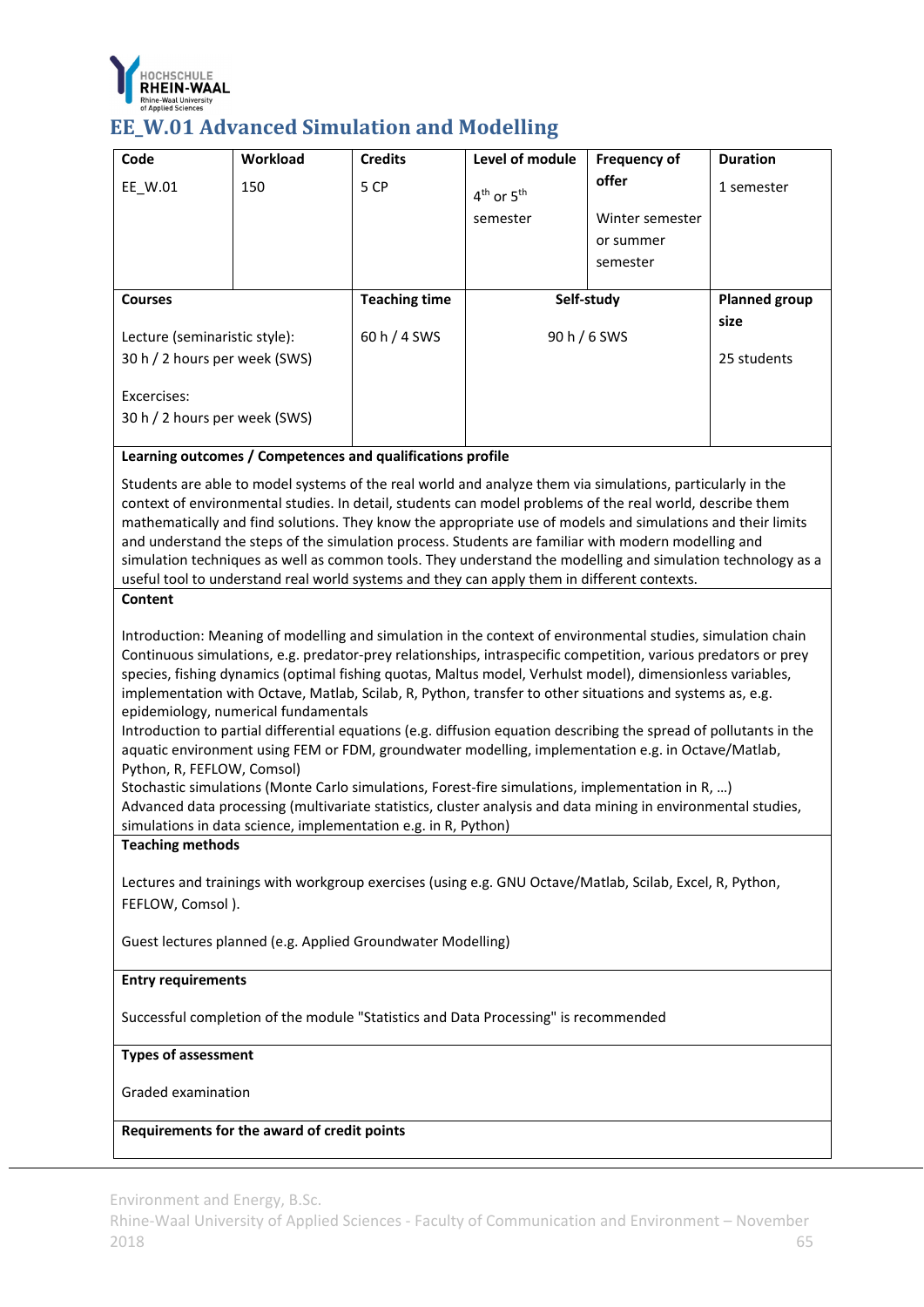

Module examination grade 4.0 or better, successful participation in exercises

#### **Use of module ( in other study programs )**

Open to students of other study programs upon successful participation in "Statistics and Data Processing" (or equivalent statistics or mathematics module of other programs)

#### **Weight towards final grade**

3,125 %

**Person in charge of module**

Prof. Dr. Frank Zimmer

Additional information

Literature:

- Acevedo, M. F. (2013): Data Analysis and Statistics for Geography, Environmental Science, and Engineering, Boca Raton, London, New York CRC Press, Taylor & Francis Group,
- Acevedo, M. F. (2013): Simulation of Ecological and Environmental Models, Boca Raton, London, New York CRC Press, Taylor & Francis Group,
- Anderson, M.P.; Woessner, W. W.; Hunt, R. J. (2015): Applied Groundwater Modeling: Simulation of Flow and Advective Transport, Academic Pr Inc,
- Bitelli, M.; Tomei, F.; Campbell G.S. (2015): Soil Physics with Python: Transport in the Soil-Plant-Atmosphere System, Oxford, Oxford University Press, Oxford,
- Borcard, D.; Gillet, F.; Legendre, P. (2011): Numerical Ecology with R, New York, Springer,
- Diersch, H.‐J. (2013): FEFLOW: Finite Element Modeling of Flow, Mass and Heat Transport in Porous and Fractured Media, Berlin Heidelberg, Springer‐Verlag
- Gilat, Amos ; Subramaniam, Vish (2011): Numerical Methods ‐ An introduction with Applications Using MATLAB. SI Version, Asia, John Wiley & Sons
- Imboden, D.M.; Pfenninger, S. (2015): Introduction to Systems Analysis: Mathematically Modeling Natural Systems, Berlin Heidelberg, Springer‐Verlag,
- Jones, Owen ; Maillardet, Robert ; Robinson, Andrew (2014): Introduction to Scientific Programming and Simulation Using R., Boca Raton, FL, CRC Press, Taylor & Francis Group,
- Hill, C. (2016): Learning Scientific Programming with Python, Cambridge University Press, 2016
- Pryor, R. W. (2015): Multiphysics Modeling Using Comsol5 and MATLAB, Dulles, Mercury Learning and Information LLC,
- Quarteroni, A. M. ; Saleri, F. ; Gervasio, P. (2014): Scientific Computing with MATLAB and Octave, Berlin, Springer,
- Soetart, K.; Cash, J.; Mazzia, F. (2012): Solving Differential Equation in R (Use R!), Berlin Heidelberg, Springer‐Verlag,
- Stevens, M.H.H. (2009): A Primer of Ecology with R. corrected at 2<sup>nd</sup> printing 2010, Springer Science + Business Media, LLC,
- Temple, M. (2016): Simulation for Data Science with R, Packt Publishing.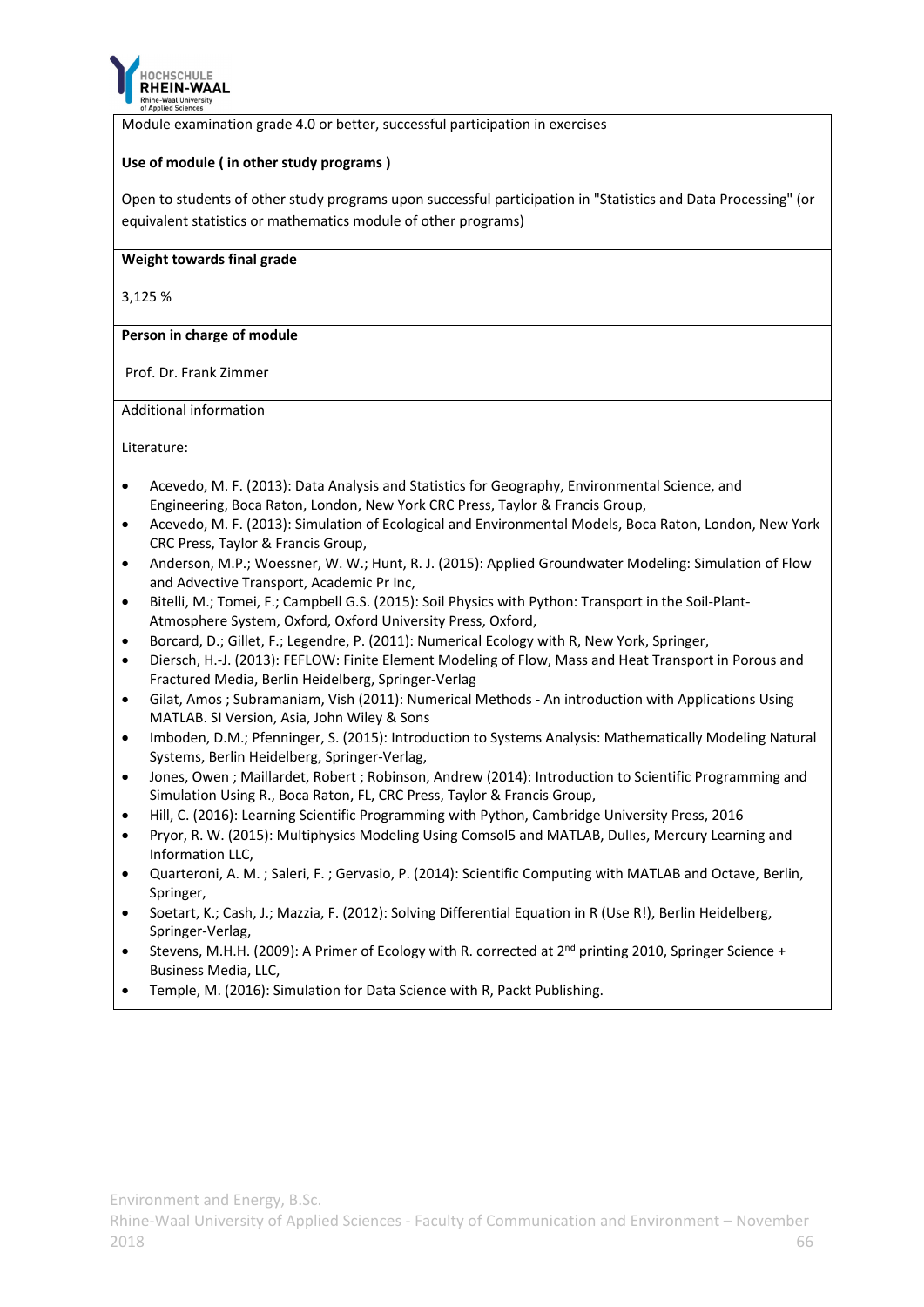

# **EE\_W.03 Innovative Solutions in Environment and Energy**

| Code                                                                                                                                                                                                                                                                                                                                                                                                                                                                                                                                                                                                                                                                                                                                  | Workload                                                           | <b>Credits</b>       | Level of module                                                               | <b>Frequency of</b> | <b>Duration</b>      |  |  |
|---------------------------------------------------------------------------------------------------------------------------------------------------------------------------------------------------------------------------------------------------------------------------------------------------------------------------------------------------------------------------------------------------------------------------------------------------------------------------------------------------------------------------------------------------------------------------------------------------------------------------------------------------------------------------------------------------------------------------------------|--------------------------------------------------------------------|----------------------|-------------------------------------------------------------------------------|---------------------|----------------------|--|--|
| EE_W.03                                                                                                                                                                                                                                                                                                                                                                                                                                                                                                                                                                                                                                                                                                                               | 150h                                                               | 5 CP                 | 4 <sup>th</sup> or 5 <sup>th</sup>                                            | offer               | 1 semester           |  |  |
|                                                                                                                                                                                                                                                                                                                                                                                                                                                                                                                                                                                                                                                                                                                                       |                                                                    |                      | semester                                                                      | Winter semester     |                      |  |  |
|                                                                                                                                                                                                                                                                                                                                                                                                                                                                                                                                                                                                                                                                                                                                       |                                                                    |                      |                                                                               | or summer           |                      |  |  |
|                                                                                                                                                                                                                                                                                                                                                                                                                                                                                                                                                                                                                                                                                                                                       |                                                                    |                      |                                                                               | semester            |                      |  |  |
| <b>Courses</b>                                                                                                                                                                                                                                                                                                                                                                                                                                                                                                                                                                                                                                                                                                                        |                                                                    | <b>Teaching time</b> | Self-study                                                                    |                     | <b>Planned group</b> |  |  |
| Lecture 30 h / 2 semester hours                                                                                                                                                                                                                                                                                                                                                                                                                                                                                                                                                                                                                                                                                                       |                                                                    | 60 h / 4 SWS         | 90 h / 6 SWS                                                                  |                     | size                 |  |  |
| per week (SWS)                                                                                                                                                                                                                                                                                                                                                                                                                                                                                                                                                                                                                                                                                                                        |                                                                    |                      |                                                                               |                     | 25 students          |  |  |
| Seminar 30 h / 2 SWS                                                                                                                                                                                                                                                                                                                                                                                                                                                                                                                                                                                                                                                                                                                  |                                                                    |                      |                                                                               |                     |                      |  |  |
|                                                                                                                                                                                                                                                                                                                                                                                                                                                                                                                                                                                                                                                                                                                                       | Learning outcomes / Competences and qualifications profile         |                      |                                                                               |                     |                      |  |  |
| The module provides basic knowledge on innovation, inventions, patents and knowledge management in<br>companies. Students have gained an overview of the various techniques of environmental technology and<br>renewable energy. They are able to assess the benefits advantages, risks and limitations of the different<br>techniques and can discuss and analyse current developments in environmental technologies and renewable<br>energy. Students have deepened their understanding of the demand for environmental technology and<br>renewable energy upon state-of-the-art publications. They have discussed possible solutions to current<br>questions and problems and presented a corresponding concept.<br><b>Content</b> |                                                                    |                      |                                                                               |                     |                      |  |  |
|                                                                                                                                                                                                                                                                                                                                                                                                                                                                                                                                                                                                                                                                                                                                       |                                                                    |                      |                                                                               |                     |                      |  |  |
|                                                                                                                                                                                                                                                                                                                                                                                                                                                                                                                                                                                                                                                                                                                                       | Innovation, inventions and patents<br>Knowledge management         |                      |                                                                               |                     |                      |  |  |
|                                                                                                                                                                                                                                                                                                                                                                                                                                                                                                                                                                                                                                                                                                                                       |                                                                    |                      | Innovative solutions in environmental technology (case examples)              |                     |                      |  |  |
|                                                                                                                                                                                                                                                                                                                                                                                                                                                                                                                                                                                                                                                                                                                                       | Putting energy and environmental Research into practice            |                      | Innovative solutions in (renewable) energy and energy storage (case examples) |                     |                      |  |  |
| <b>Teaching methods</b>                                                                                                                                                                                                                                                                                                                                                                                                                                                                                                                                                                                                                                                                                                               |                                                                    |                      |                                                                               |                     |                      |  |  |
|                                                                                                                                                                                                                                                                                                                                                                                                                                                                                                                                                                                                                                                                                                                                       | Lectures; Tuition in seminars                                      |                      |                                                                               |                     |                      |  |  |
| <b>Entry requirements</b>                                                                                                                                                                                                                                                                                                                                                                                                                                                                                                                                                                                                                                                                                                             |                                                                    |                      |                                                                               |                     |                      |  |  |
| Completion of the following modules is recommended:                                                                                                                                                                                                                                                                                                                                                                                                                                                                                                                                                                                                                                                                                   |                                                                    |                      |                                                                               |                     |                      |  |  |
| "Introduction to Ecology and Environmental Sciences"                                                                                                                                                                                                                                                                                                                                                                                                                                                                                                                                                                                                                                                                                  |                                                                    |                      |                                                                               |                     |                      |  |  |
| "Fundamentals of Biology and Natural Cycles of Matter"                                                                                                                                                                                                                                                                                                                                                                                                                                                                                                                                                                                                                                                                                |                                                                    |                      |                                                                               |                     |                      |  |  |
| "Fundamentals of Energy Management"<br>"Energy Technology"                                                                                                                                                                                                                                                                                                                                                                                                                                                                                                                                                                                                                                                                            |                                                                    |                      |                                                                               |                     |                      |  |  |
| <b>Types of assessment</b>                                                                                                                                                                                                                                                                                                                                                                                                                                                                                                                                                                                                                                                                                                            |                                                                    |                      |                                                                               |                     |                      |  |  |
| Graded examination                                                                                                                                                                                                                                                                                                                                                                                                                                                                                                                                                                                                                                                                                                                    |                                                                    |                      |                                                                               |                     |                      |  |  |
| Requirements for the award of credit points                                                                                                                                                                                                                                                                                                                                                                                                                                                                                                                                                                                                                                                                                           |                                                                    |                      |                                                                               |                     |                      |  |  |
|                                                                                                                                                                                                                                                                                                                                                                                                                                                                                                                                                                                                                                                                                                                                       | Presentation of results, grade 4.0 or better for the seminar paper |                      |                                                                               |                     |                      |  |  |

Environment and Energy, B.Sc.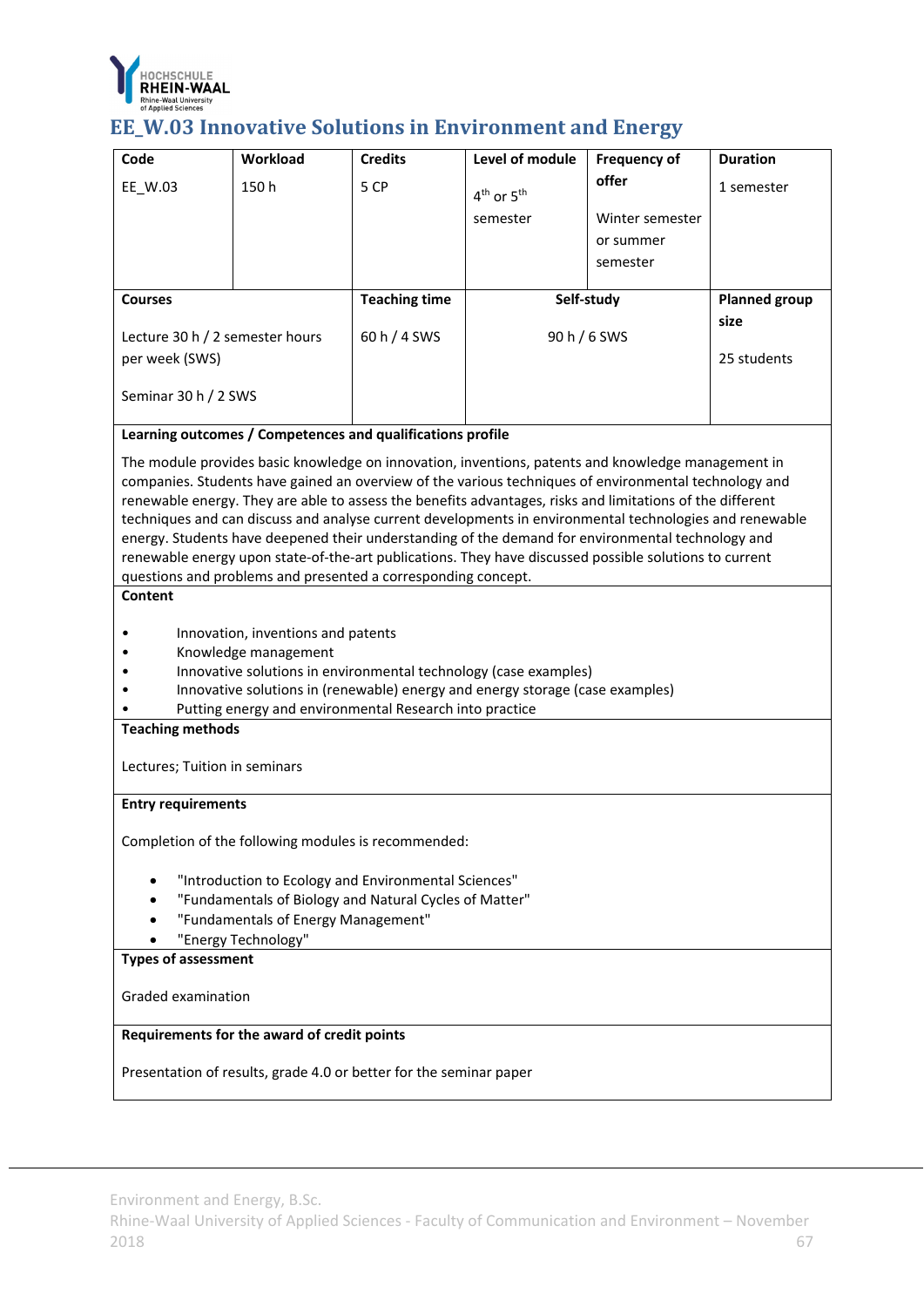

#### **Use of module ( in other study programs )**

Open to students of other study programs

#### **Weight towards final grade**

3,125 %

#### **Person in charge of module**

Prof. Dr. Daniela Lud; Prof. Dr. Irmgard Buder

#### **Additional information**

Literature:

Meusburger P., Glückler J., el Meskioui M. (2013) Knowledge and the Economy. Springer Pimentel D. (Editor) (2008): Biofuels, Solar and Wind as Renewable Energy Systems, Benefits and Risks. Springer Recent scientific journal articles from e.g.: Energy, Sustainability and Society Environmental and Resource Economics Environmental Science and Pollution Research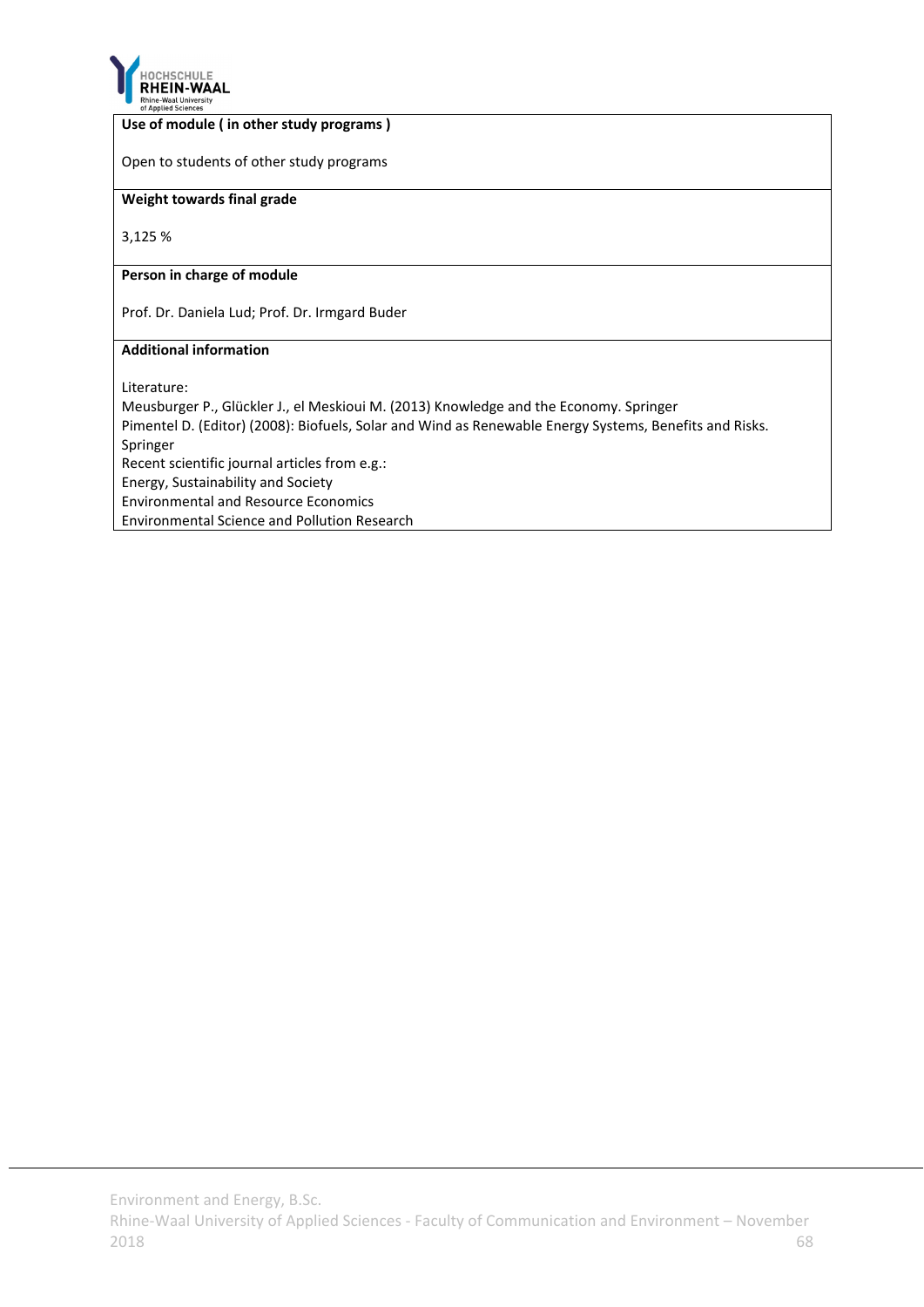

### **EE\_W.04 Advanced Environmental Analytical Chemistry**

| Code                                                                                                                         | <b>Workload</b> | <b>Credits</b>       | Level of module | <b>Frequency of</b> | <b>Duration</b>      |
|------------------------------------------------------------------------------------------------------------------------------|-----------------|----------------------|-----------------|---------------------|----------------------|
| EE W.04                                                                                                                      | 150             | 5 CP                 | $4th$ or $5th$  | offer               | 1 semester           |
|                                                                                                                              |                 |                      | semester        | Winter semester     |                      |
|                                                                                                                              |                 |                      |                 | or summer           |                      |
|                                                                                                                              |                 |                      |                 | semester            |                      |
|                                                                                                                              |                 |                      |                 |                     |                      |
| <b>Courses</b>                                                                                                               |                 | <b>Teaching time</b> | Self-study      |                     | <b>Planned group</b> |
| Seminar "Advanced topics in                                                                                                  |                 | 60 h / 4 SWS         | 90 h / 6 SWS    |                     | size                 |
| <b>Environmental Analytical</b>                                                                                              |                 |                      |                 |                     | 25 students          |
| Chemistry": $30 h / 2$ semester                                                                                              |                 |                      |                 |                     |                      |
| hours per week (SWS)                                                                                                         |                 |                      |                 |                     |                      |
| Exercises with excursions and<br>practical training "Advanced<br><b>Environmental Analytical</b><br>Chemistry": 30 h / 2 SWS |                 |                      |                 |                     |                      |
|                                                                                                                              |                 |                      |                 |                     |                      |

**Learning outcomes / Competences and qualifications profile**

Upon completion of this course, students will be able to describe the principle analytical techniques and methods for detecting and quantifying contaminants in environmental samples. They will be able to explain the significance of sampling methods and sample preparation for the quality of analytical data. The can describe and value external and internal sources of errors in the sampling and analysis chain, outline and apply an analytical approach for a practical analytical problem and use, evaluate and present analytical data from primary literature e.g. in a protocol or scientific paper.

#### **Content**

- Sampling methods and preparation of samples for analysis
- Principles of analytical techniques for detecting and quantifying environmental contaminants as for example chromatographic techniques, atom absorption spectroscopy, bio‐essays

In recent years there has been a considerable increase in analytical techniques that are available for the chemical analysis of environmental samples. The number of less invasive, faster measurement techniques including on‐site measurement techniques has also increased. There is growing attention for emerging contaminants and the principles of green chemistry are integrated in analytical chemistry. This module explains the principles and the use of general and advanced analytical techniques for detecting and quantifying environmental contaminants and gives insight into current developments of analytical chemistry. The lecture also provides insight into the significance of sampling methods and sample preparation for the quality of analytical data and addresses sources of errors. Based on the fundamental knowledge about analytical techniques, the practical deepens laboratory skills of environmental analytical chemistry and provides insight intp methods like GC or HPLC, AAS, bioassays and electrochemical methods.

#### **Teaching methods**

Seminar-like teaching and trainings with workgroup exercises, practicals and/or excursions

#### **Entry requirements**

Completion of the module "General and Inorganic Chemistry" and "Organic and Analytical Chemistry" is recommended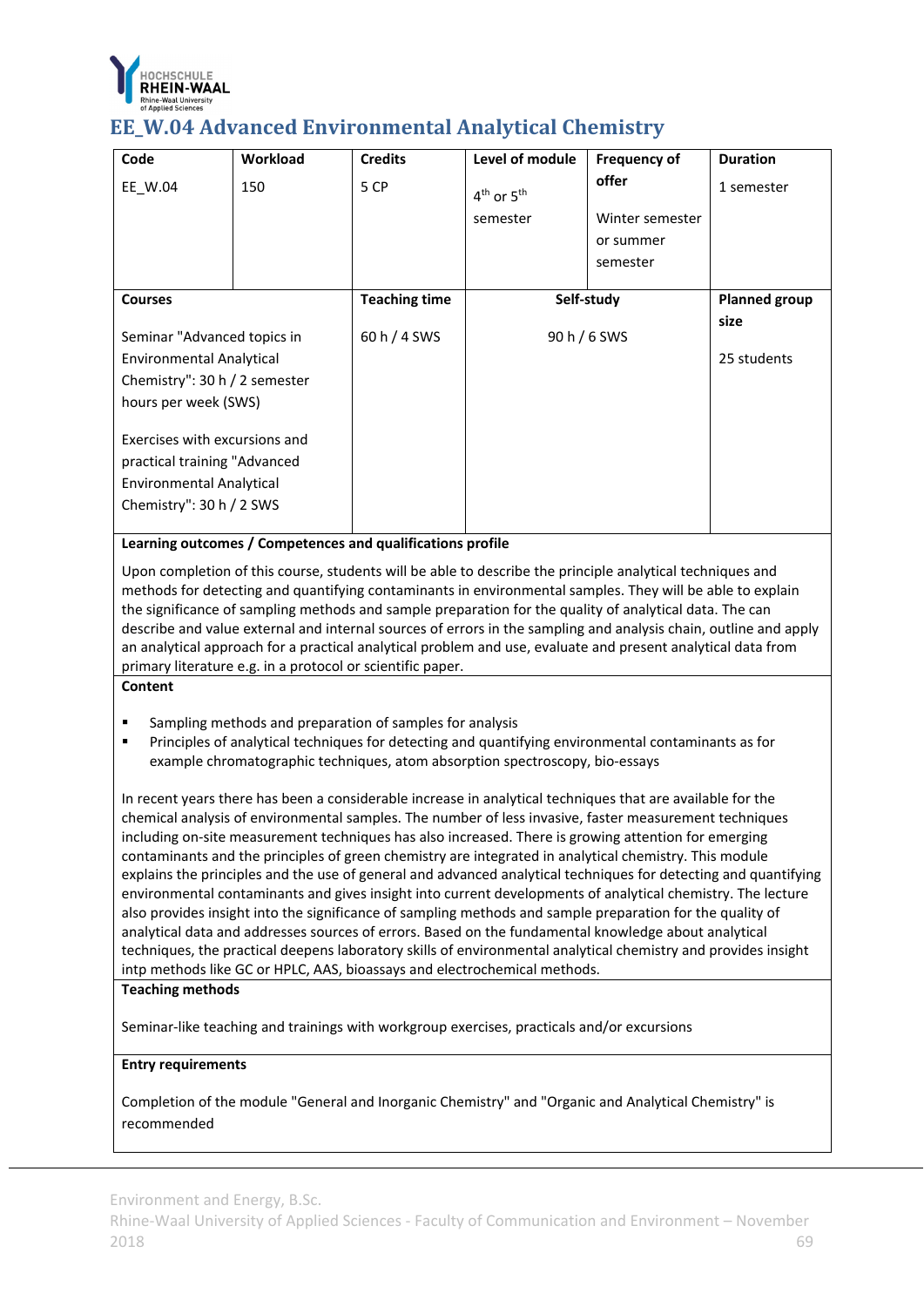

#### **Types of assessment**

Graded examination

#### **Requirements for the award of credit points**

Module examination grade 4.0 or better, successful participation in exercises

#### **Use of module ( in other study programs )**

Open to students of other study programs upon successful participation in "Organic and Analytical Chemistry" (or equivalent Chemistry module)

#### **Weight towards final grade**

3,125 %

#### **Person in charge of module**

Prof. Dr. Daniela Lud; Prof. Dr. Irmgard Buder

#### **Additional information**

Literature:

Cammann K. (2010) Instrumentelle Analytische Chemie verfahren, Anwendungen, Qualitätssicherung. Spektrum

Danzer, K. (2007) Analytical Chemistry Theoretical and Metrological Fundamentals Springer

Kellner, R., Mermet, J.‐M., Otto, M., Valcárel, M. Widmer, H. M. (2004): Analytical Chemistry, 2 Ed. Wiley VCH Weinheim

Selected scientific publications such as:

Schriks, M.; Heringa, M. B.; van der Kooi, M. M. E.; de Voogt, P.; van Wezel, A. P. (2010): Toxicological relevance of emerging contaminants for drinking water quality. Water Research 44: 461‐476. VanWijngaarden et al. (2001): Radiometric sand–mud characterisation in the Rhine–Meuse estuary Part A. Fingerprinting. Geomorphology 43: 87– 101.

Environment and Energy, B.Sc.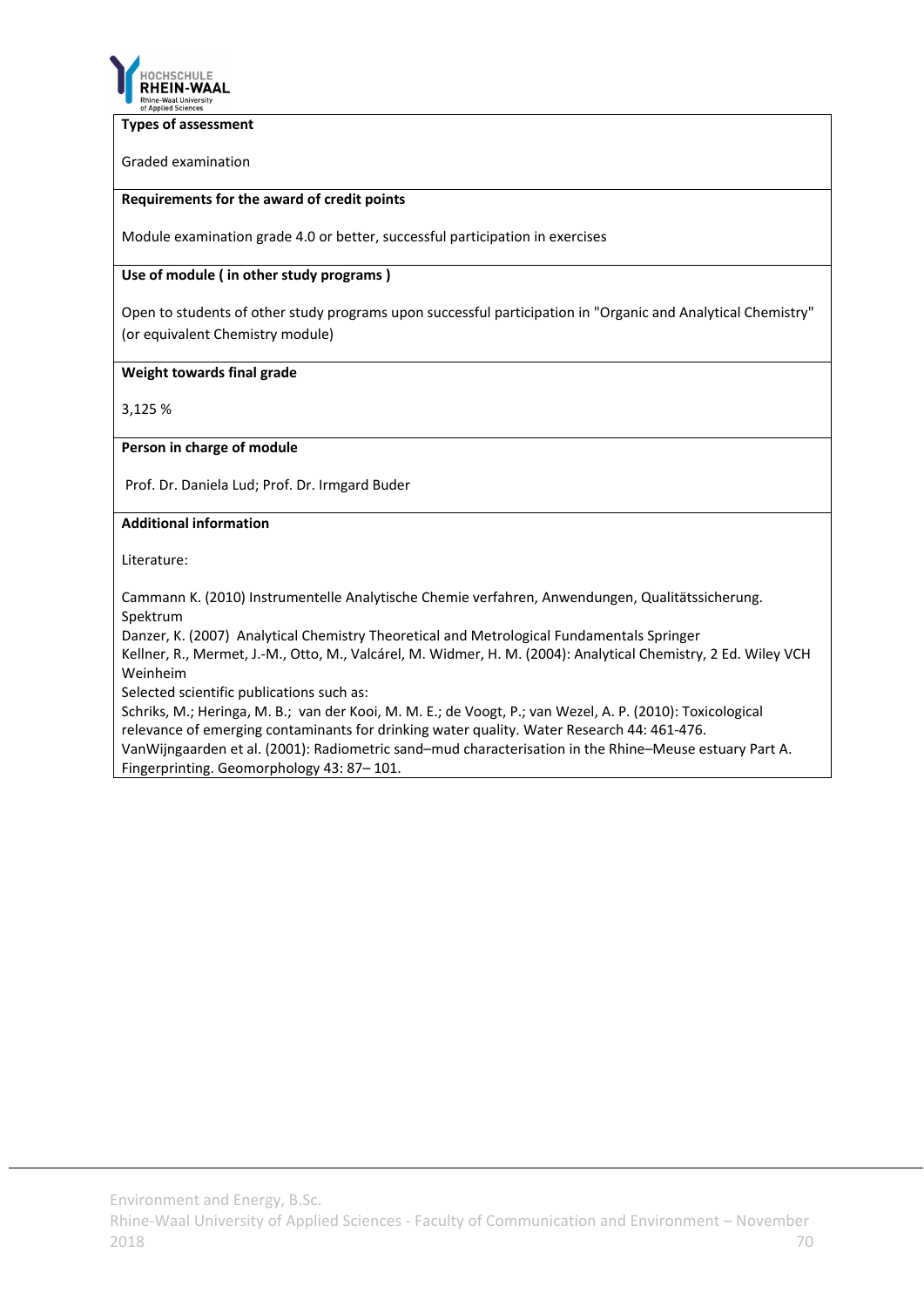

| Code                                        | Workload                                                                                                             | <b>Credits</b>       | Level of module                                                               | <b>Frequency of</b> | <b>Duration</b> |  |  |
|---------------------------------------------|----------------------------------------------------------------------------------------------------------------------|----------------------|-------------------------------------------------------------------------------|---------------------|-----------------|--|--|
| EE_W.05                                     | 150h                                                                                                                 | 5 CP                 | $4th$ or $5th$                                                                | offer               | 1 semester      |  |  |
|                                             |                                                                                                                      |                      | semester                                                                      | Winter semester     |                 |  |  |
|                                             |                                                                                                                      |                      |                                                                               | or summer           |                 |  |  |
|                                             |                                                                                                                      |                      |                                                                               | semester            |                 |  |  |
| <b>Courses</b>                              |                                                                                                                      | <b>Teaching time</b> |                                                                               | Self-study          |                 |  |  |
| Lecture with exercises                      |                                                                                                                      | 60 h / 4 SWS         | 90 h / 6 SWS                                                                  |                     | size            |  |  |
| "Electromobility": 60 h / 4                 |                                                                                                                      |                      |                                                                               |                     | 25 students     |  |  |
| semester hours per week (SWS)               |                                                                                                                      |                      |                                                                               |                     |                 |  |  |
|                                             | Learning outcomes / Competences and qualifications profile                                                           |                      |                                                                               |                     |                 |  |  |
|                                             | Upon completion of this course, the student will be able to:                                                         |                      |                                                                               |                     |                 |  |  |
|                                             |                                                                                                                      |                      | understand and evaluate different concepts of drive systems including motors. |                     |                 |  |  |
|                                             | understand fundamental principles in vehicle technology.                                                             |                      | understand the basics of accumulators and fuel cells (electrochemistry).      |                     |                 |  |  |
|                                             |                                                                                                                      |                      | define and apply the term "sustainability" on mobility with passenger cars.   |                     |                 |  |  |
|                                             |                                                                                                                      |                      | evaluate mobility under sustainability aspects in a scientific manner.        |                     |                 |  |  |
| Content                                     |                                                                                                                      |                      |                                                                               |                     |                 |  |  |
| ٠                                           |                                                                                                                      |                      | Impact of traffic on the environment, criteria for sustainable transportation |                     |                 |  |  |
| ٠                                           | Can electric vehicles contribute to sustainable transportation?                                                      |                      |                                                                               |                     |                 |  |  |
|                                             | Comparison of electric engines and internal combustion engines (ICE)<br>٠                                            |                      |                                                                               |                     |                 |  |  |
| ٠                                           | Mobile storage of electricity (accumulators)<br>٠<br>Mobile production of electricity (electro generator, fuel cell) |                      |                                                                               |                     |                 |  |  |
| ٠                                           | Challenges and requirements for vehicle construction of electric cars                                                |                      |                                                                               |                     |                 |  |  |
| ٠                                           | Will cars become "smart"? New concepts of mobility                                                                   |                      |                                                                               |                     |                 |  |  |
| <b>Teaching methods</b>                     | Stabilization of the electric power supply by car batteries?                                                         |                      |                                                                               |                     |                 |  |  |
|                                             |                                                                                                                      |                      |                                                                               |                     |                 |  |  |
|                                             | Lecture with exercises in workgroups                                                                                 |                      |                                                                               |                     |                 |  |  |
| <b>Entry requirements</b>                   |                                                                                                                      |                      |                                                                               |                     |                 |  |  |
| None                                        |                                                                                                                      |                      |                                                                               |                     |                 |  |  |
|                                             |                                                                                                                      |                      |                                                                               |                     |                 |  |  |
| <b>Types of assessment</b>                  |                                                                                                                      |                      |                                                                               |                     |                 |  |  |
| Graded examination                          |                                                                                                                      |                      |                                                                               |                     |                 |  |  |
| Requirements for the award of credit points |                                                                                                                      |                      |                                                                               |                     |                 |  |  |
| Module examination grade 4.0 or better      |                                                                                                                      |                      |                                                                               |                     |                 |  |  |
| Use of module (in other study programs)     |                                                                                                                      |                      |                                                                               |                     |                 |  |  |
|                                             | Open to students of other study programs                                                                             |                      |                                                                               |                     |                 |  |  |
| Weight towards final grade                  |                                                                                                                      |                      |                                                                               |                     |                 |  |  |

Environment and Energy, B.Sc.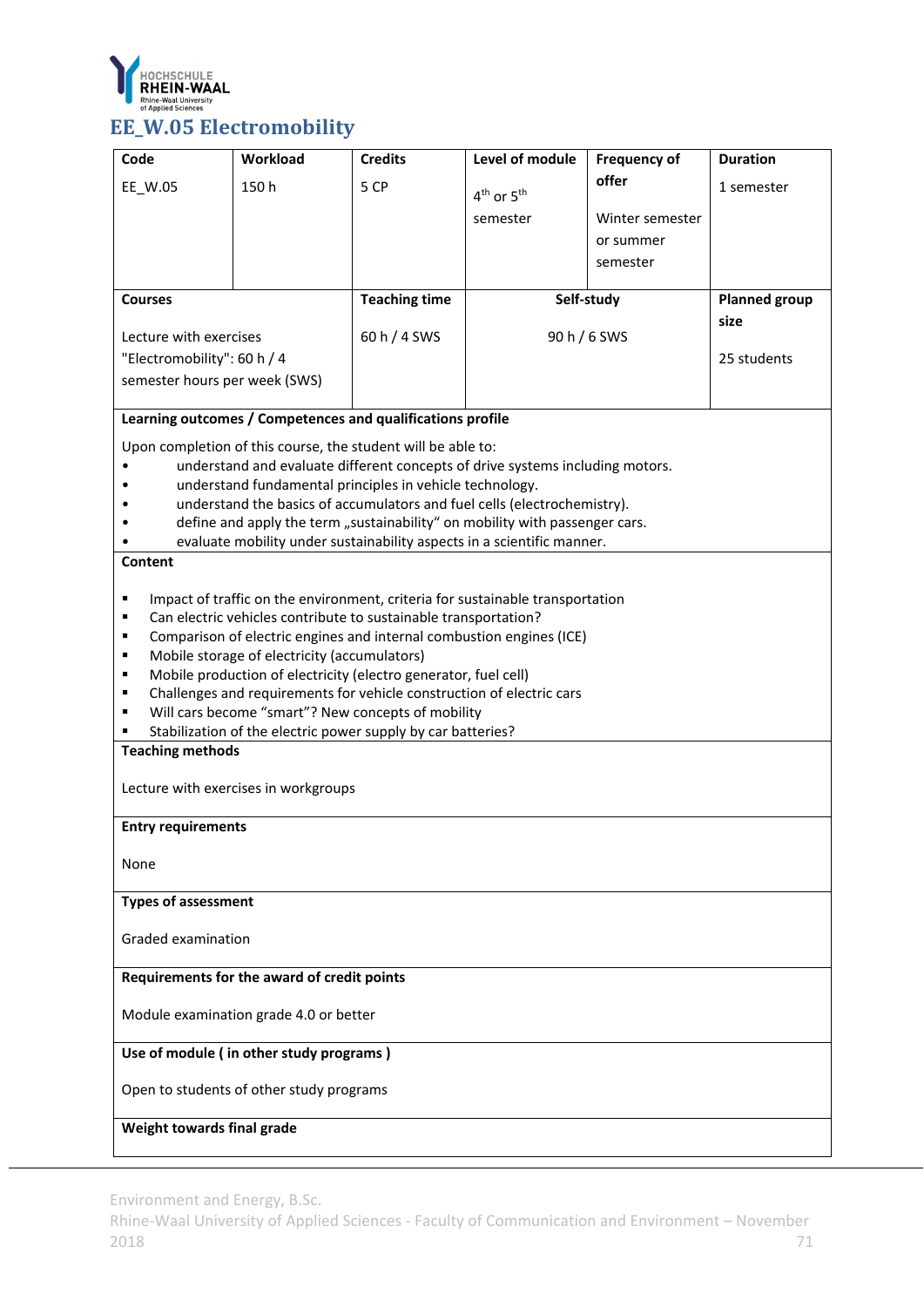

3,125 %

#### **Person in charge of module**

Prof. Dr. Irmgard Buder

#### **Additional information**

Literature:

Pistoia, G. (2010): Electric and Hybrid Vehicles: Power Sources, Models, Sustainability. Amsterdam: Elsevier. Wallentowitz, H.; Freialdenhoven, A. (2011): Strategien zur Elektrifizierung des Antriebsstranges. Wiesbaden: Vieweg und Teubner.

Hüttl, R. F.; Pischetsrieder, B.; Spath, D. (eds.) (2010): Elektromobilität ‐ Potenziale und wissenschaftlich‐ technische Herausforderungen. Berlin: Springer.

Reddy T. B. (2011): Linden's Handbook of Batteries fourth Ed. Mac Graw Hill New York

Chau, K. T. (2015) Electric Vehicles Machines and Drives Design, Analysis and Application John VWiley and Sons LTD Singapore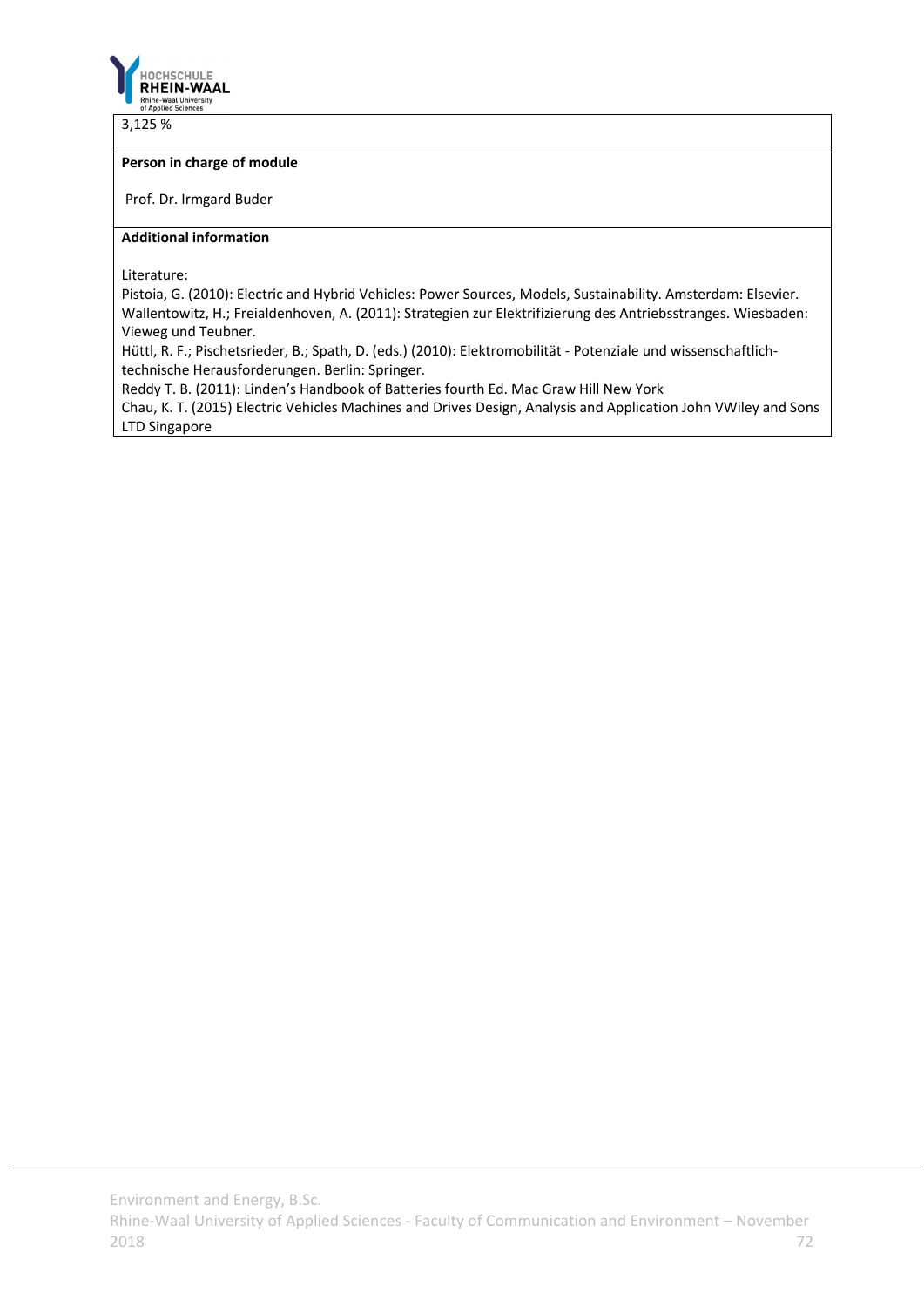

## **EE\_W.06 Advanced Auditing and Certification Procedures**

| Code                                                             | Workload | <b>Credits</b>       | Level of module | <b>Frequency of</b> | <b>Duration</b>      |
|------------------------------------------------------------------|----------|----------------------|-----------------|---------------------|----------------------|
| EE W.06                                                          | 150h     | 5 CP                 | $4th$ or $5th$  | offer               | 1 semester           |
|                                                                  |          |                      | semester        | Winter semester     |                      |
|                                                                  |          |                      |                 | or summer           |                      |
|                                                                  |          |                      |                 | semester            |                      |
|                                                                  |          |                      |                 |                     |                      |
| <b>Courses</b>                                                   |          | <b>Teaching time</b> | Self-study      |                     | <b>Planned group</b> |
| Seminar "Advanced auditing                                       |          | $60 h/4$ SWS         |                 | 90 h / 6 SWS        |                      |
| procedures": 30 h / 2 semester                                   |          |                      |                 |                     | 25 students          |
| hours per week (SWS)                                             |          |                      |                 |                     |                      |
| <b>Exercises "Advanced auditing</b><br>procedures": 30 h / 2 SWS |          |                      |                 |                     |                      |
|                                                                  |          |                      |                 |                     |                      |

## **Learning outcomes / Competences and qualifications profile**

Upon completion of this course, the student will be able to:

- define the terms "audit" and "certification" and explain the role of auditing (regarding quality, safety, environment and energy) in the assessment and improvement of environmental performance of companies and organizations.
- explain different types e.g. of environmental audits and energy audits.
- describe the general timeline of audits, identify the elements of this timeline (planning, commitment, goals, protocols and checklists, auditing process, evaluation, reporting, planned actions, further steps) and apply these in basic practical cases.

Students have also acquired an understanding of the role of e.g. Environmental Audit and e.g. Environmental Management Systems for the ongoing improvement of environmental performance of organizations and know how sustainability concepts can be linked with Environmental Auditing.

Students have gained

- a basic understanding of how auditing data are collected in a systematic way.
- a basic understanding of assessment and evaluation of performance of the data collected.
- practise in the use of limit values and assessment criteria during the evaluation process and in general technical reporting skills.

## **Content**

This module provides relevant background information for a more advanced understanding of auditing and certification procedures as tools to evaluate environmental performance of companies and organizations, to clarify undesired environmental effects of current activities and to identify possibilities for changes of current practice. The lecture will introduce different types of environmental audit such as compliance audit, health and safety audit, site audit, energy audit and due diligence audit. The lecture will provide insight into the timeline and elements of environmental audits (planning, commitment, goals, protocols and checklists, auditing process, evaluation, reporting, planned actions, further steps). Based on the knowledge about the different types of environmental audits and their general timeline and elements, the role of auditing in Environmental Management Systems will be explained. Students will also be introduced to current developments e.g. integrating sustainability concepts and auditing. During the exercises the contents of the lecture will be applied using online tools and practical cases.

## **Teaching methods**

Seminar‐like teaching and training/field practicals with case examples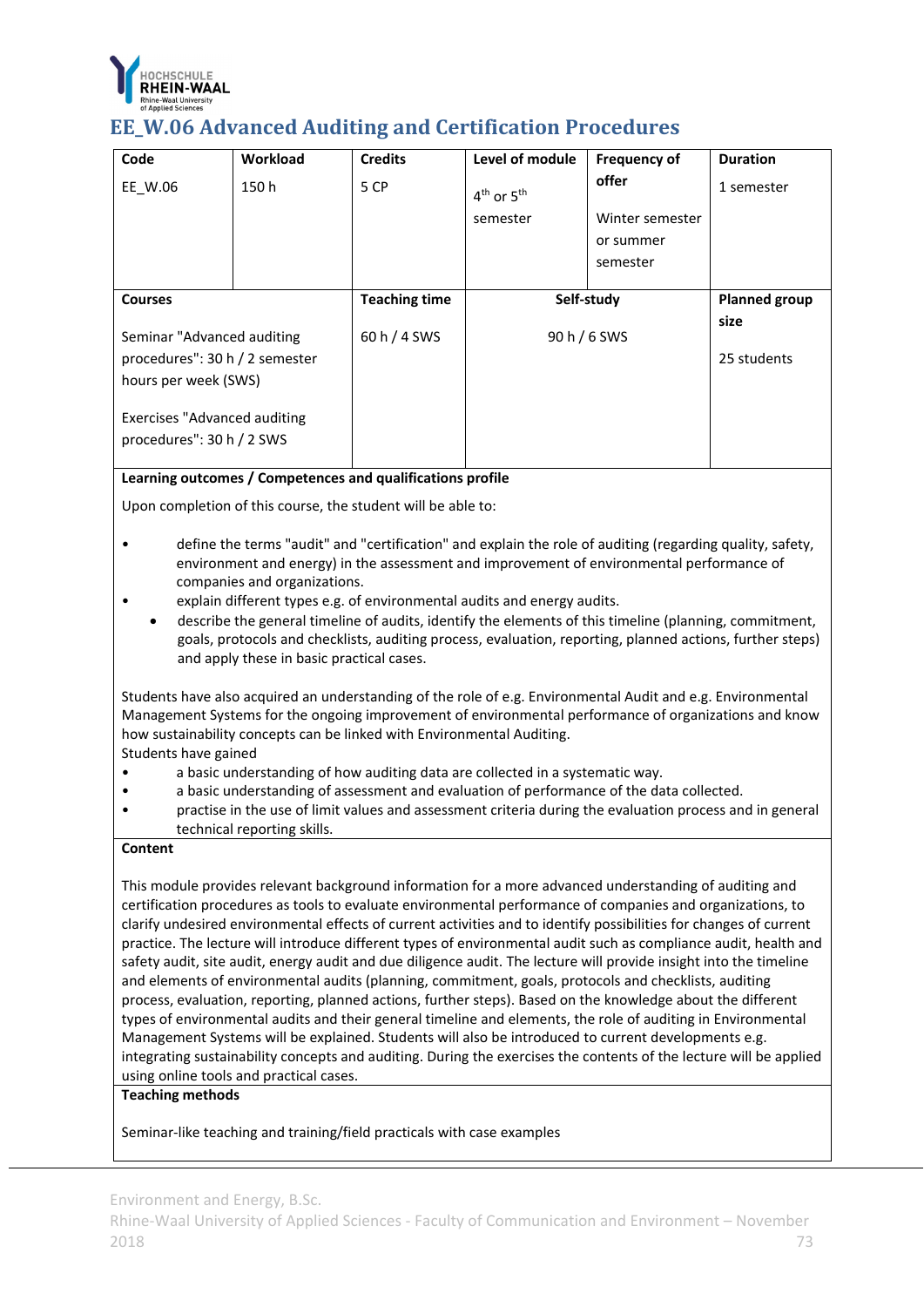

#### **Entry requirements**

Completion of the module "Legal Fundamentals" is recommended

### **Types of assessment**

Graded examination

## **Requirements for the award of credit points**

Module examination grade 4.0 or better, successful participation in exercises

## **Use of module ( in other study programs )**

Open to students of other programs upon successful participation in "Legal Fundamentals" (or equivalent)

## **Weight towards final grade**

3,125 %

## **Person in charge of module**

Prof. Dr. Daniela Lud

## **Additional information**

Literature:

Azapagic, A. and Perdan, S. (2011) Sustainable Development in Practice Case studies for engineers and scientists. Chichester: Wiley‐Blackwell

Epstein, M. J. (2008): Making Sustainability Work. Best Practices. Sheffield: Green Leaf Publishing; Kuhre, W. L. (1995): ISO 14001 certification: Environmental Management Systems: A practical guide for preparing effective environmental management systems. Upper Saddle River: Prentice Hall.

Morvay, Z. K. and Gvozdenac, D.D. (2008) Applied Industrial Energy and Environmental Management Chichester: Wiley IEEE Press

Selected scientific publications from scientific journals such as

Environmental Management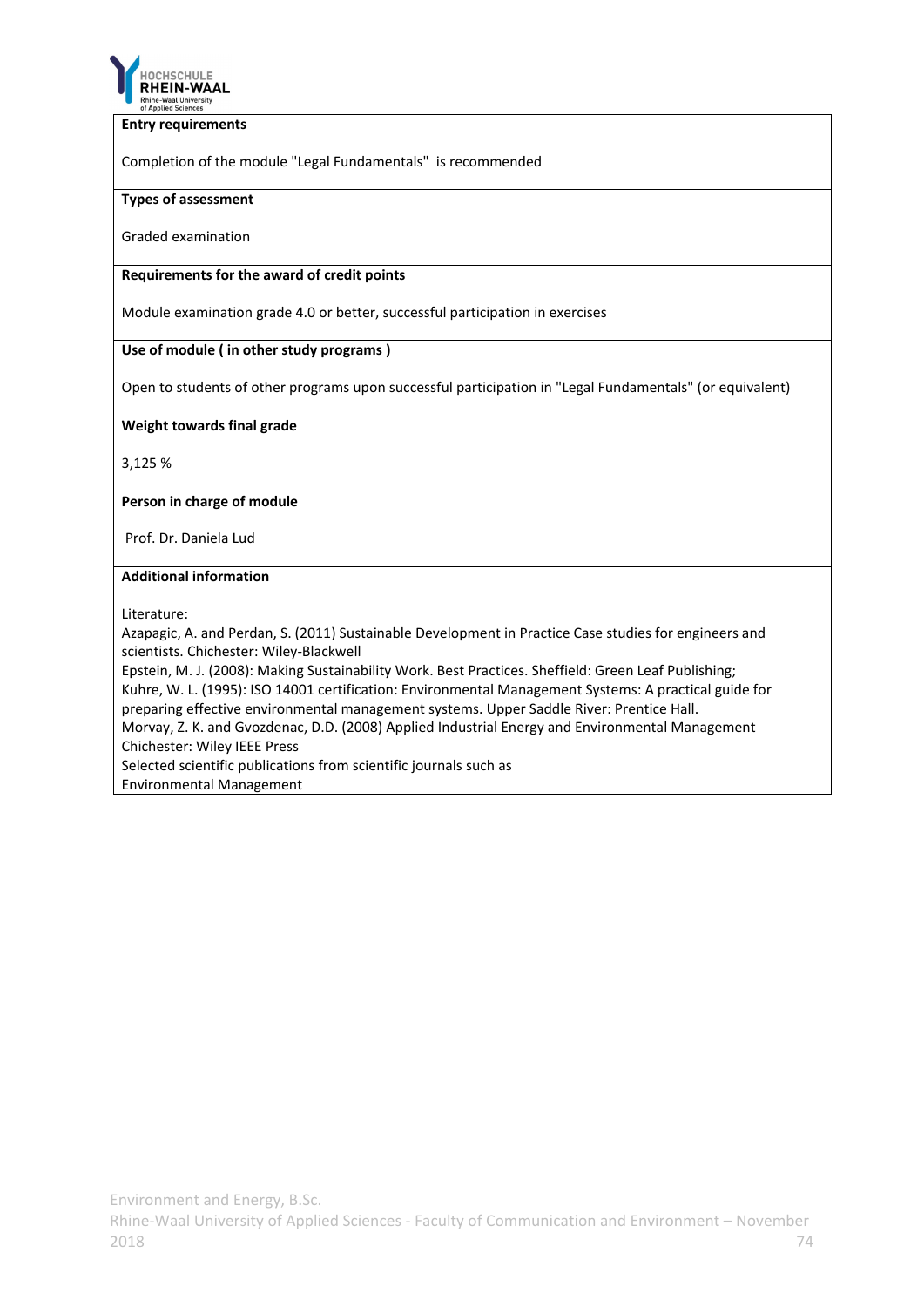

## **EE\_W.07 Environmental Monitoring**

| Code                                                                                          | Workload | <b>Credits</b>       | Level of module | <b>Frequency of</b> | <b>Duration</b>      |
|-----------------------------------------------------------------------------------------------|----------|----------------------|-----------------|---------------------|----------------------|
| EE W.07                                                                                       | 150h     | 5 CP                 | $4th$ or $5th$  | offer               | 1 semester           |
|                                                                                               |          |                      | semester        | Winter semester     |                      |
|                                                                                               |          |                      |                 | or summer           |                      |
|                                                                                               |          |                      |                 | semester            |                      |
|                                                                                               |          |                      |                 |                     |                      |
| <b>Courses</b>                                                                                |          | <b>Teaching time</b> | Self-study      |                     | <b>Planned group</b> |
| Lecture "Environmental                                                                        |          | 60 h / 4 SWS         | 90 h / 6 SWS    |                     | size                 |
| Monitoring" 30 h / 2 semester                                                                 |          |                      |                 |                     | 20 students          |
| hours per week (SWS)                                                                          |          |                      |                 |                     |                      |
| Exercises with excursions and<br>practical training 30 h / 2 semester<br>hours per week (SWS) |          |                      |                 |                     |                      |

## **Learning outcomes / Competences and qualifications profile**

Upon completion of the course students will have gained theoretical and practical experience on environmental monitoring methodologies, the processing and aggregation of environmental data, the organizations responsible for monitoring activities and common ways of making monitoring data available to the public. They will be familiar with data quality assurance and quality control. Students will have gained an overview of relevant regional, national and EU‐legislation. They will be able to use the appropriate terms and nomenclature and they will have acquired an understanding of monitoring methods and how environmental monitoring is organized and performed in the real world. The participants will have discussed actual problems of water management, air pollution and related health effects.

#### **Content**

- Lecture addressing approaches of environmental monitoring, the legal background, parameters monitored and their value as indicators for environmental pressures
- Collection of particulate matter as an example for an important air pollutant
- Acquisition, processing and evaluation of meteorological data
- Application of microbiological methods to investigate the safety and quality of drinking water and surface water bodies
- **•** Deepening of the understanding of analytical techniques to determine pollutant concentrations in drinking water, surface water, ground water and waste water
- Excursions to actors in water management and environmental protection in order to provide insight into current activities of authorities responsible for the protection of the environment
- Exercises with the objective to deepen the understanding of the scientific background of environmental monitoring
- Discussion of benefits, risks and limitations of monitoring techniques

## **Teaching methods**

Lectures, trainings, excursions, exercises and experimental work

#### **Entry requirements**

None

#### **Types of assessment**

Environment and Energy, B.Sc.

Rhine‐Waal University of Applied Sciences ‐ Faculty of Communication and Environment – November 2018 75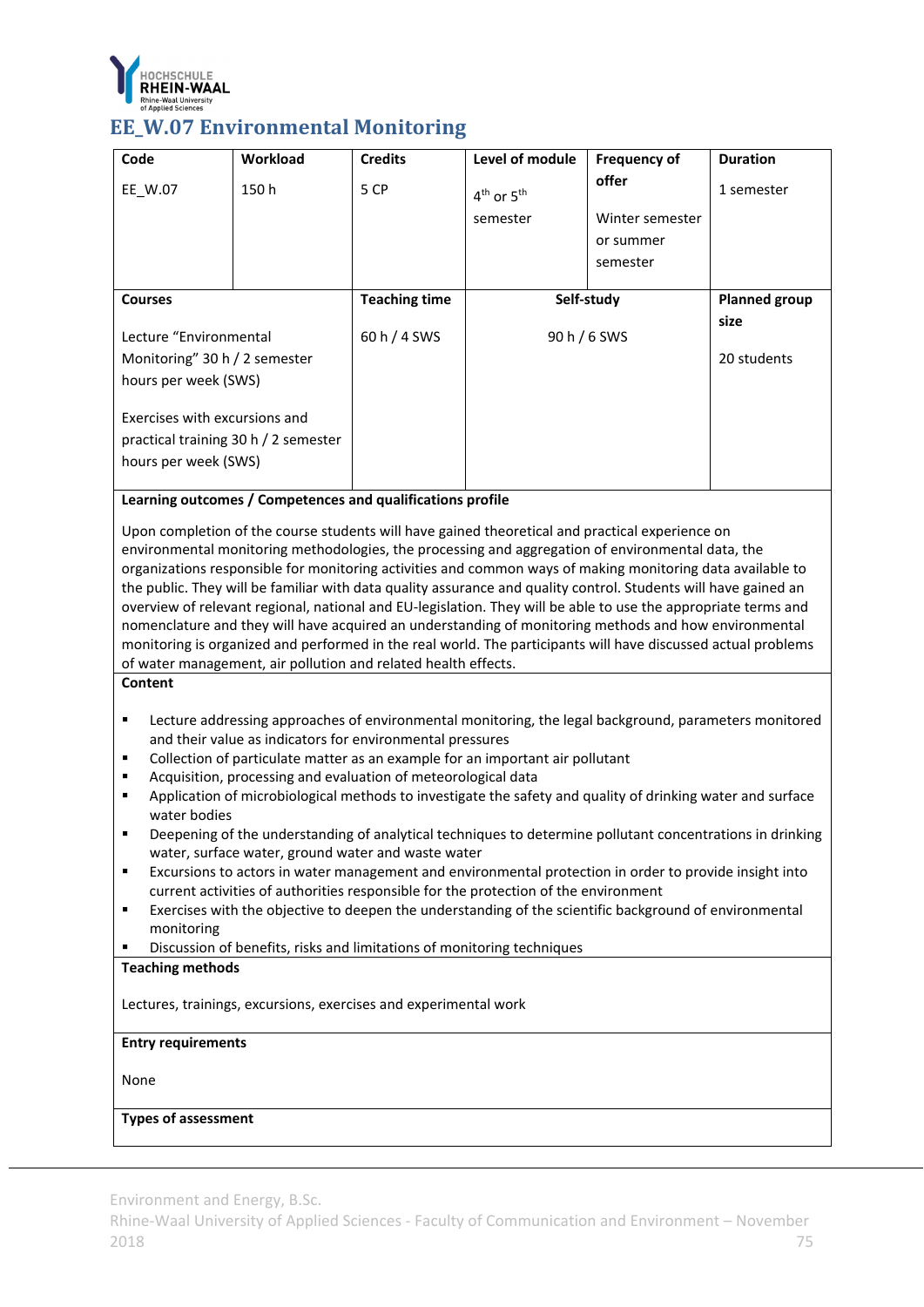

Graded examination

## **Requirements for the award of credit points**

Module examination grade 4.0 or better, successful participation in exercises

#### **Use of module ( in other study programs )**

Open to students of other study programs

#### **Weight towards final grade**

3,125 %

## **Person in charge of module**

PD Prof. Dr. Ute Hansen

## **Additional information**

Literatur:

Schlesinger & Bernhardt (2013) Biogeochemistry, Elsevier Wiersma, G.B. (2004) Environmental Monitoring, CRC Press Botkin & Keller (2012) Environmental Science, John Wiley & Sons Artiola, Pepper & Brusseau (eds.) Environmental Monitoring and Characterization, Elsevier 2004

Environment and Energy, B.Sc.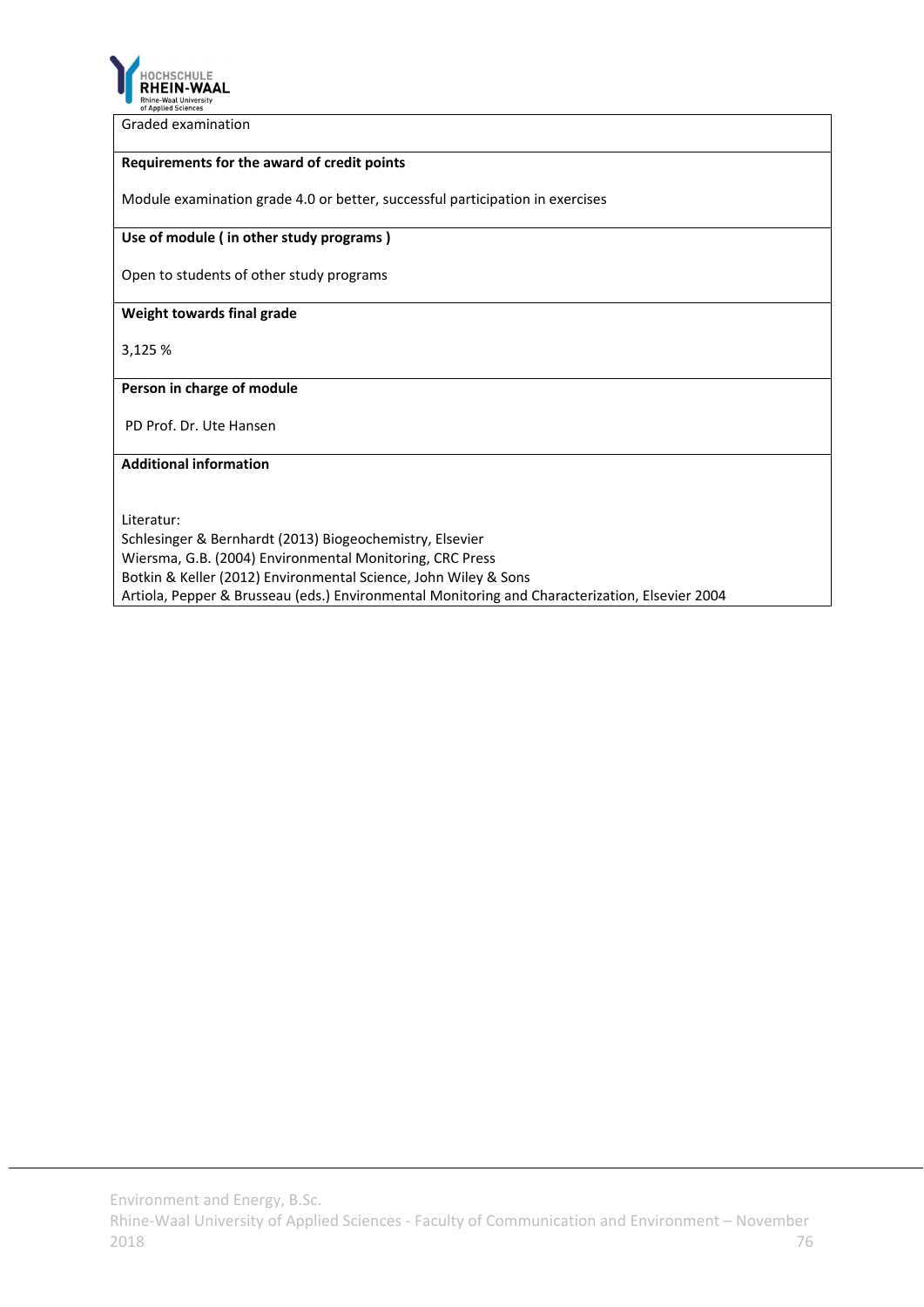

## **EE\_W.08 Environmental Economics**

| Code                                                               | Workload | <b>Credits</b>       | Level of module | <b>Frequency of</b> | <b>Duration</b>      |
|--------------------------------------------------------------------|----------|----------------------|-----------------|---------------------|----------------------|
| EE W.08                                                            | 150h     | 5 CP                 | $4th$ or $5th$  | offer               | 1 semester           |
|                                                                    |          |                      | semester        | Winter semester     |                      |
|                                                                    |          |                      |                 | or summer           |                      |
|                                                                    |          |                      |                 | semester            |                      |
|                                                                    |          |                      |                 |                     |                      |
| <b>Courses</b>                                                     |          | <b>Teaching time</b> | Self-study      |                     | <b>Planned group</b> |
| <b>Environmental Economics</b>                                     |          | 60 h / 4 SWS         | 90 h            |                     | size                 |
| 2 semester hours lectures plus 2<br>hours exercises per week (SWS) |          |                      |                 |                     | 50 students          |

## **Learning outcomes / Competences and qualifications profile**

Upon completion of this course, students will be able to:

- relate the concept of allocation of scarce resources to economics as well as to environmental problems.
- appreciate alternative perspectives on the nature of environmental problems.
- use various methods to evaluate environmental goods and services.
- understand the implications of a pareto‐improvement.

• demonstrate how various market based options for environmental policy work, including emission charges and transferable permits.

- apply the flexible mechanisms in the Kyoto protocol to environmental impact caused by industrial activity.
- perform a cost‐benefit analysis.

## **Content**

Environmental Economics is the application of the principles of economics to the study of how environmental and natural resources are developed and managed. It addresses the economic implications of environmental impacts caused by human activity and introduces some concepts of economical appreciation of ecosystem services. It combines theoretical analysis with discussions on specific environmental policies as applied to water management, air pollution, the energy sector, and climate change. Within these examples, particular topics like the microeconomic analysis of environmental regulations, the problem of social cost, the policy instrument choice, and the estimation of environmental improvements will be covered.

At the threshold to the complementary course on energy economics, the lecture highlights some energy‐ related externalities and examines their regulation. In particular questions like "What are the externalities of traditional fuel sources like coal?", "In which ways has regional pollution been regulated?" and "What are the economics of climate change?" will be discussed.

#### **Teaching methods**

Lecture with exercises in workgroups

#### **Entry requirements**

None

#### **Types of assessment**

Graded examination

Environment and Energy, B.Sc.

Rhine‐Waal University of Applied Sciences ‐ Faculty of Communication and Environment – November 2018 77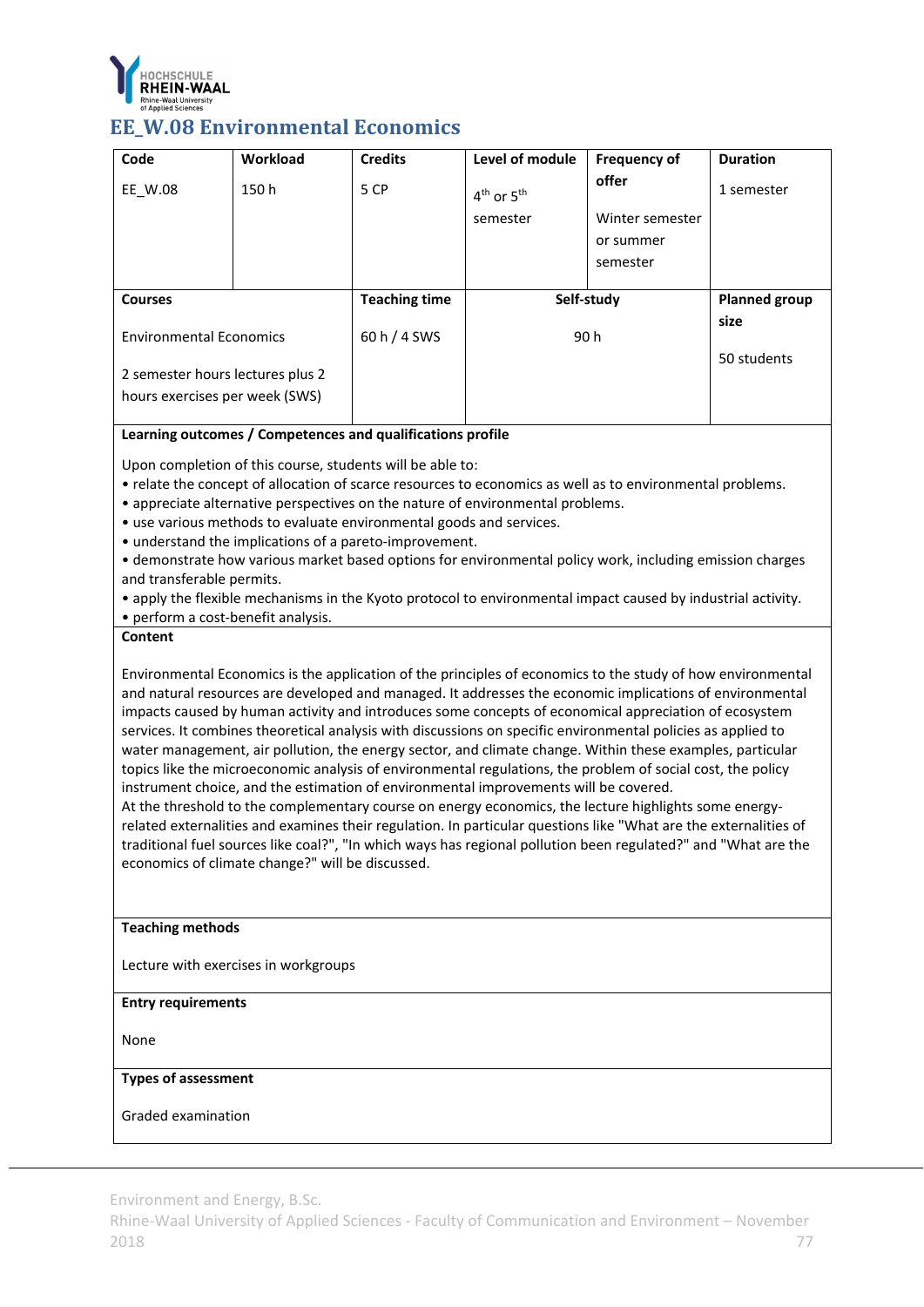

#### **Requirements for the award of credit points**

Module exam grade 4.0 or better

## **Use of module ( in other study programs )**

#### **Weight towards final grade**

3,125 %

**Person in charge of module**

Prof. Dr. Kai J. Tiedemann

#### **Additional information**

Literature:

Mäler, K.‐G.; Vincent, J. R. (eds.) (2003): Handbook of Environmental Economics. Amsterdam: Elsevier. Perman, R. (2003): Natural Resource and Environmental Economics. Harlow: Pearson Addison Wesley. Tietenberg, T.; Lewis, L. (2011): Environmental & Natural Resources Economics, International Edition. Upper Saddle River, NJ: Pearson Education.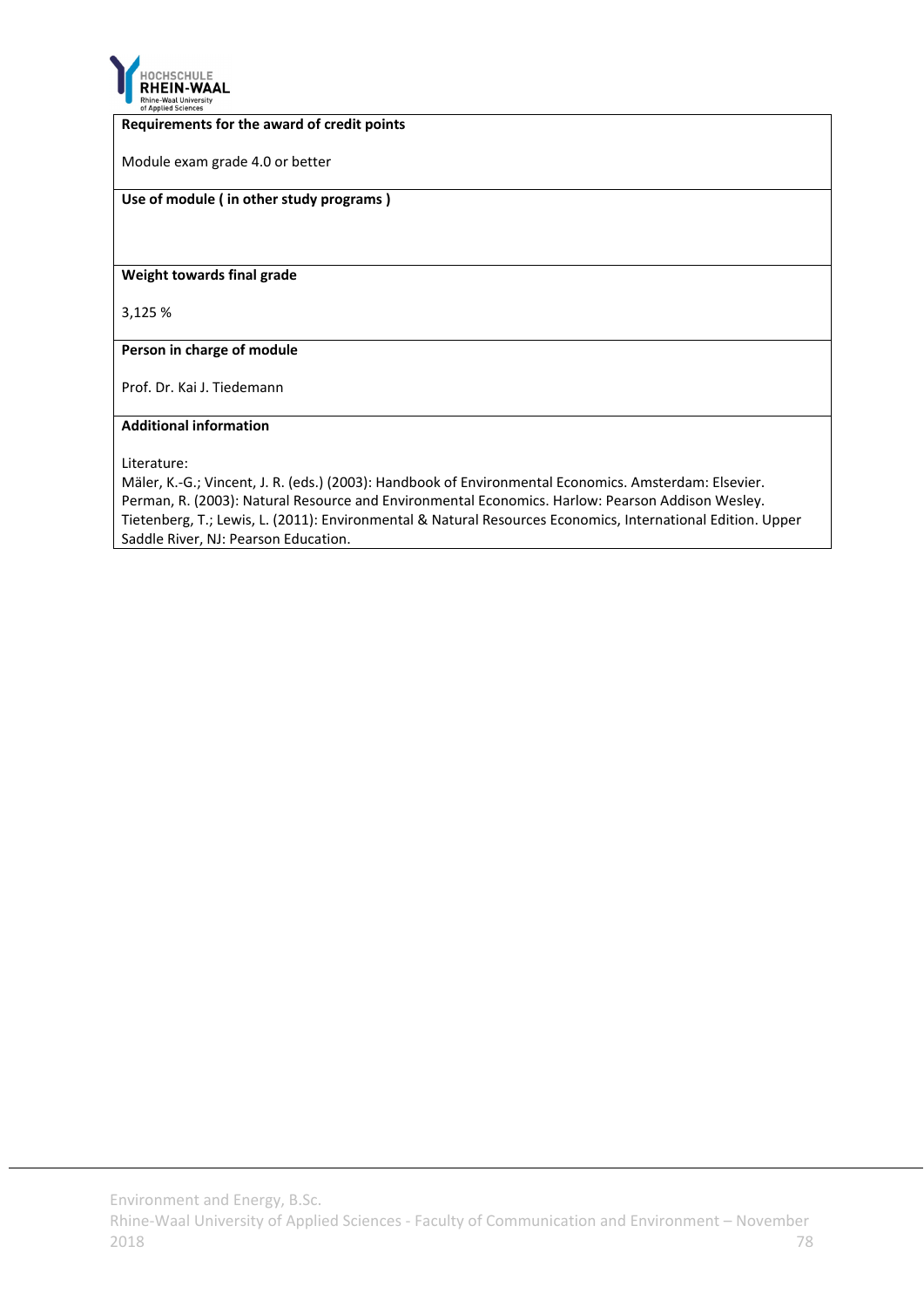

# **EE\_W.09 Energy Economics**

| Code                                                                                                   | Workload                                                | <b>Credits</b>       | Level of module                                                                                                                                                                                               | <b>Frequency of</b> | <b>Duration</b>              |  |
|--------------------------------------------------------------------------------------------------------|---------------------------------------------------------|----------------------|---------------------------------------------------------------------------------------------------------------------------------------------------------------------------------------------------------------|---------------------|------------------------------|--|
| EE_W09                                                                                                 | 150h                                                    | 5 CP                 | 4 <sup>th</sup> or 5 <sup>th</sup>                                                                                                                                                                            | offer               | 1 semester                   |  |
|                                                                                                        |                                                         |                      | semester                                                                                                                                                                                                      | Winter semester     |                              |  |
|                                                                                                        |                                                         |                      |                                                                                                                                                                                                               | or summer           |                              |  |
|                                                                                                        |                                                         |                      |                                                                                                                                                                                                               | semester            |                              |  |
|                                                                                                        |                                                         |                      |                                                                                                                                                                                                               |                     |                              |  |
| <b>Courses</b>                                                                                         |                                                         | <b>Teaching time</b> | Self-study                                                                                                                                                                                                    |                     | <b>Planned group</b><br>size |  |
| Lecture with exercises                                                                                 |                                                         | 60 h / 4 SWS         | 90 h / 6 SWS                                                                                                                                                                                                  |                     |                              |  |
|                                                                                                        |                                                         |                      |                                                                                                                                                                                                               |                     | 50 students                  |  |
| <b>Energy Economics</b>                                                                                |                                                         |                      |                                                                                                                                                                                                               |                     |                              |  |
| 2 semester hours of lectures plus 2                                                                    |                                                         |                      |                                                                                                                                                                                                               |                     |                              |  |
| hours of exercises per week (SWS)                                                                      |                                                         |                      |                                                                                                                                                                                                               |                     |                              |  |
| Learning outcomes / Competences and qualifications profile                                             |                                                         |                      |                                                                                                                                                                                                               |                     |                              |  |
|                                                                                                        |                                                         |                      |                                                                                                                                                                                                               |                     |                              |  |
|                                                                                                        | Upon completion of this course students will be able to |                      | understand basic economic concepts that influence energy production, energy distribution and end-use.                                                                                                         |                     |                              |  |
| ٠                                                                                                      |                                                         |                      | understand how local, regional, and global institutions affect energy markets and prices.                                                                                                                     |                     |                              |  |
| ٠                                                                                                      |                                                         |                      | relate historical and contemporary public policy issues to energy management in the EU and globally.                                                                                                          |                     |                              |  |
|                                                                                                        |                                                         |                      | apply this knowledge to analyze specific energy industries and policy questions.                                                                                                                              |                     |                              |  |
| Content                                                                                                |                                                         |                      | evaluate the sustainability of different forms of fuel and energy production.                                                                                                                                 |                     |                              |  |
|                                                                                                        |                                                         |                      |                                                                                                                                                                                                               |                     |                              |  |
|                                                                                                        |                                                         |                      | The lecture "Energy Economic" has the objective to apply economics to particular issues of energy markets,                                                                                                    |                     |                              |  |
|                                                                                                        |                                                         |                      | issues of energy distribution, investment in conventional and renewable energy, and energy storage. It gives an                                                                                               |                     |                              |  |
|                                                                                                        |                                                         |                      | overview of key economic concepts which are applied to energy markets and highlights special conditions of<br>these markets, such as the extraction of fossil fuels and the exploitation of renewable energy. |                     |                              |  |
|                                                                                                        |                                                         |                      | As in the complementary course "Environmental Economics", the lecture highlights energy related                                                                                                               |                     |                              |  |
|                                                                                                        |                                                         |                      | externalities e.g. pollution by mining and extraction of fossil fuels, climate change due to increased CO2                                                                                                    |                     |                              |  |
|                                                                                                        |                                                         |                      | emissions and other negative impacts of energy use. Concepts to regulate pollutants by economic incentives as                                                                                                 |                     |                              |  |
| cap and trade and concepts of support for energy saving measures and more sustainable technologies are |                                                         |                      |                                                                                                                                                                                                               |                     |                              |  |
| discussed and valuated.<br><b>Teaching methods</b>                                                     |                                                         |                      |                                                                                                                                                                                                               |                     |                              |  |
|                                                                                                        |                                                         |                      |                                                                                                                                                                                                               |                     |                              |  |
| Lecture with exercises in workgroups                                                                   |                                                         |                      |                                                                                                                                                                                                               |                     |                              |  |
| <b>Entry requirements</b>                                                                              |                                                         |                      |                                                                                                                                                                                                               |                     |                              |  |
|                                                                                                        |                                                         |                      |                                                                                                                                                                                                               |                     |                              |  |
| None                                                                                                   |                                                         |                      |                                                                                                                                                                                                               |                     |                              |  |
| <b>Types of assessment</b>                                                                             |                                                         |                      |                                                                                                                                                                                                               |                     |                              |  |
|                                                                                                        |                                                         |                      |                                                                                                                                                                                                               |                     |                              |  |
| Graded examination                                                                                     |                                                         |                      |                                                                                                                                                                                                               |                     |                              |  |
| Requirements for the award of credit points                                                            |                                                         |                      |                                                                                                                                                                                                               |                     |                              |  |
|                                                                                                        |                                                         |                      |                                                                                                                                                                                                               |                     |                              |  |
| Module exam grade 4.0 or better;                                                                       |                                                         |                      |                                                                                                                                                                                                               |                     |                              |  |
| Use of module (in other study programs)                                                                |                                                         |                      |                                                                                                                                                                                                               |                     |                              |  |
|                                                                                                        |                                                         |                      |                                                                                                                                                                                                               |                     |                              |  |

Environment and Energy, B.Sc.

Rhine‐Waal University of Applied Sciences ‐ Faculty of Communication and Environment – November 2018 79